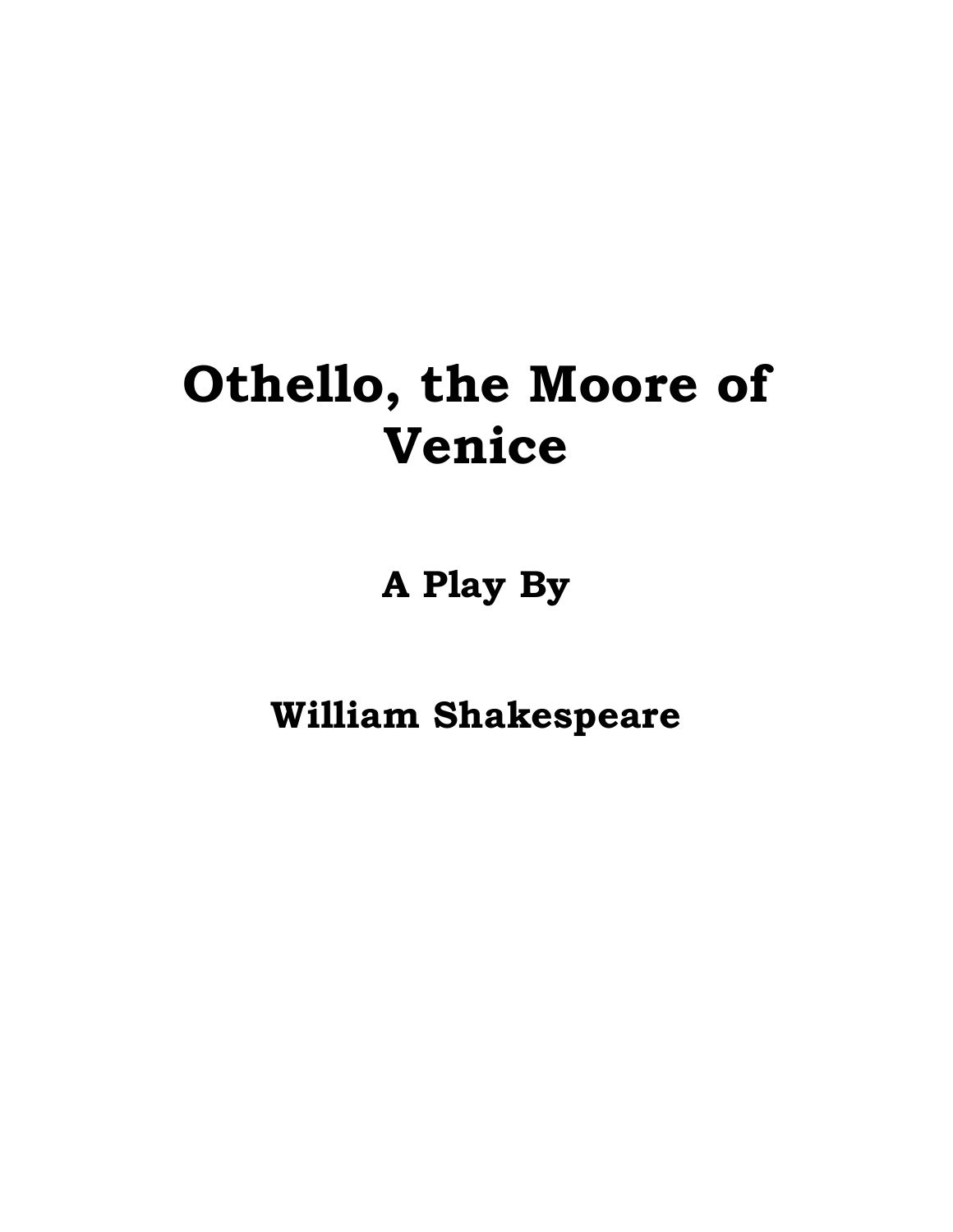## **SCENE I. Venice. A street.**

## *Enter RODERIGO and IAGO*

## **RODERIGO**

Tush! never tell me; I take it much unkindly That thou, Iago, who hast had my purse As if the strings were thine, shouldst know of this. **IAGO** 'Sblood, but you will not hear me:

If ever I did dream of such a matter, Abhor me.

## **RODERIGO**

Thou told'st me thou didst hold him in thy hate. **IAGO**

Despise me, if I do not. Three great ones of the city, In personal suit to make me his lieutenant, Off-capp'd to him: and, by the faith of man, I know my price, I am worth no worse a place: But he; as loving his own pride and purposes, Evades them, with a bombast circumstance Horribly stuff'd with epithets of war;

And, in conclusion,

Nonsuits my mediators; for, 'Certes,' says he,

'I have already chose my officer.'

And what was he?

Forsooth, a great arithmetician,

One Michael Cassio, a Florentine,

A fellow almost damn'd in a fair wife;

That never set a squadron in the field,

Nor the division of a battle knows

More than a spinster; unless the bookish theoric,

Wherein the toged consuls can propose

As masterly as he: mere prattle, without practise,

Is all his soldiership. But he, sir, had the election:

And I, of whom his eyes had seen the proof

At Rhodes, at Cyprus and on other grounds

Christian and heathen, must be be-lee'd and calm'd By debitor and creditor: this counter-caster,

He, in good time, must his lieutenant be,

And I--God bless the mark!--his Moorship's ancient. **RODERIGO**

By heaven, I rather would have been his hangman. **IAGO**

Why, there's no remedy; 'tis the curse of service, Preferment goes by letter and affection,

And not by old gradation, where each second Stood heir to the first. Now, sir, be judge yourself,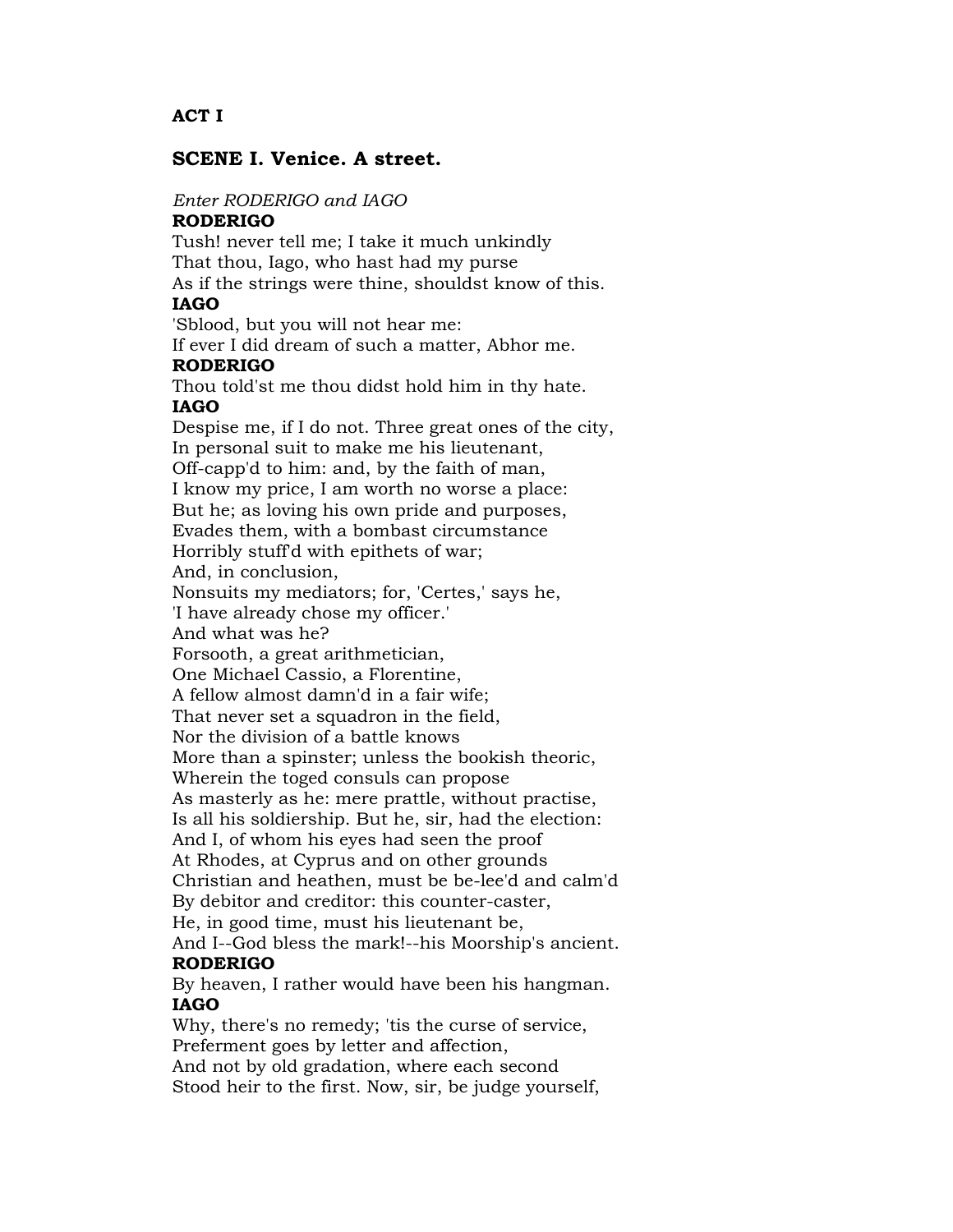Whether I in any just term am affined To love the Moor.

#### **RODERIGO**

I would not follow him then.

## **IAGO**

O, sir, content you; I follow him to serve my turn upon him: We cannot all be masters, nor all masters Cannot be truly follow'd. You shall mark Many a duteous and knee-crooking knave, That, doting on his own obsequious bondage, Wears out his time, much like his master's ass, For nought but provender, and when he's old, cashier'd: Whip me such honest knaves. Others there are Who, trimm'd in forms and visages of duty, Keep yet their hearts attending on themselves, And, throwing but shows of service on their lords, Do well thrive by them and when they have lined their coats Do themselves homage: these fellows have some soul; And such a one do I profess myself. For, sir, It is as sure as you are Roderigo,

Were I the Moor, I would not be Iago: In following him, I follow but myself; Heaven is my judge, not I for love and duty, But seeming so, for my peculiar end: For when my outward action doth demonstrate The native act and figure of my heart

In compliment extern, 'tis not long after But I will wear my heart upon my sleeve For daws to peck at: I am not what I am.

## **RODERIGO**

What a full fortune does the thicklips owe If he can carry't thus!

## **IAGO**

Call up her father,

Rouse him: make after him, poison his delight, Proclaim him in the streets; incense her kinsmen, And, though he in a fertile climate dwell, Plague him with flies: though that his joy be joy, Yet throw such changes of vexation on't,

As it may lose some colour.

## **RODERIGO**

Here is her father's house; I'll call aloud.

## **IAGO**

Do, with like timorous accent and dire yell As when, by night and negligence, the fire Is spied in populous cities.

## **RODERIGO**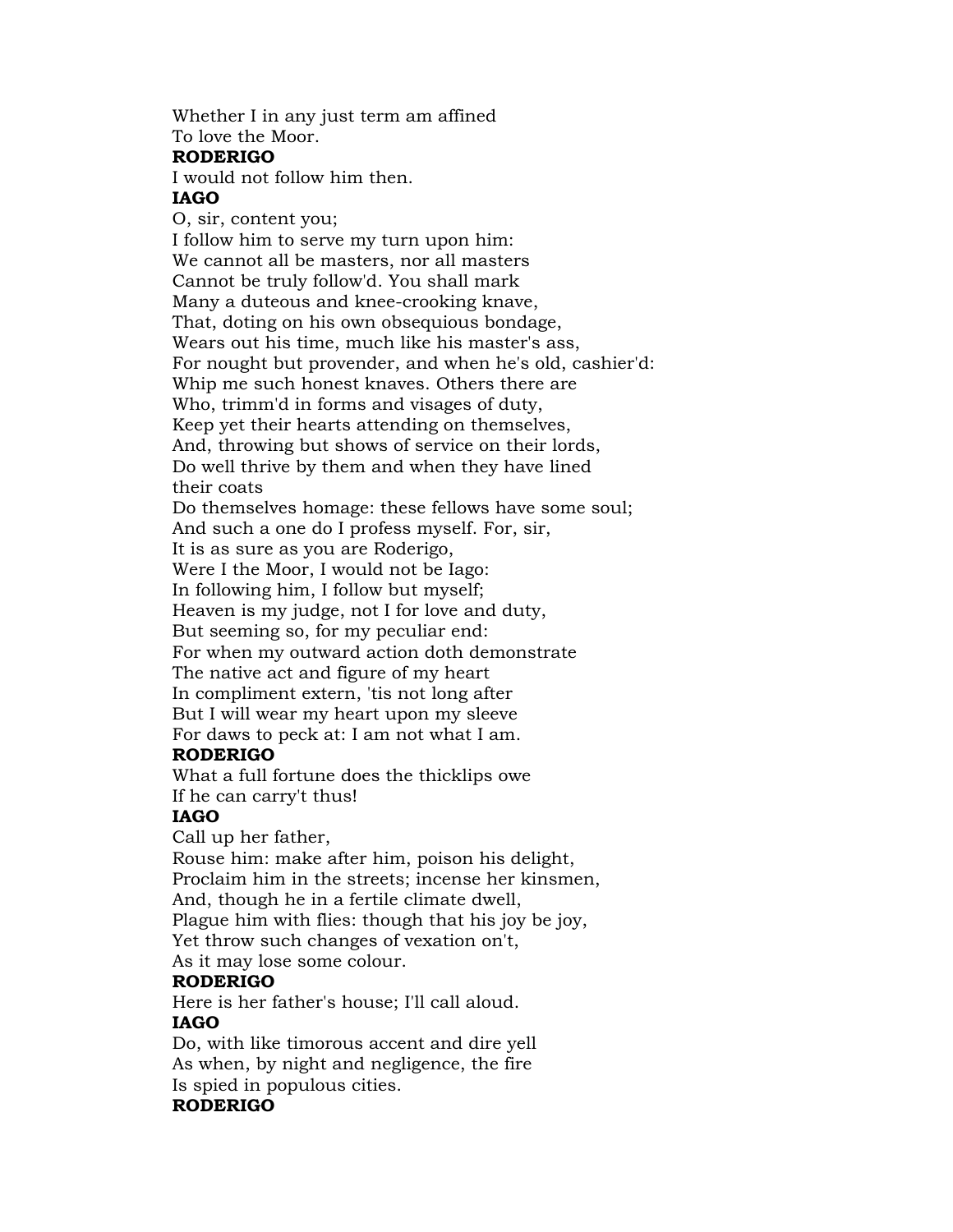What, ho, Brabantio! Signior Brabantio, ho! **IAGO**

Awake! what, ho, Brabantio! thieves! thieves! thieves! Look to your house, your daughter and your bags! Thieves! thieves!

*BRABANTIO appears above, at a window*

## **BRABANTIO**

What is the reason of this terrible summons? What is the matter there?

## **RODERIGO**

Signior, is all your family within?

## **IAGO**

Are your doors lock'd?

## **BRABANTIO**

Why, wherefore ask you this?

## **IAGO**

'Zounds, sir, you're robb'd; for shame, put on your gown;

Your heart is burst, you have lost half your soul; Even now, now, very now, an old black ram

Is topping your white ewe. Arise, arise;

Awake the snorting citizens with the bell,

Or else the devil will make a grandsire of you: Arise, I say.

## **BRABANTIO**

What, have you lost your wits?

## **RODERIGO**

Most reverend signior, do you know my voice?

## **BRABANTIO**

Not I what are you?

## **RODERIGO**

My name is Roderigo.

## **BRABANTIO**

The worser welcome:

I have charged thee not to haunt about my doors: In honest plainness thou hast heard me say My daughter is not for thee; and now, in madness, Being full of supper and distempering draughts, Upon malicious bravery, dost thou come

To start my quiet.

## **RODERIGO**

Sir, sir, sir,--

## **BRABANTIO**

But thou must needs be sure My spirit and my place have in them power To make this bitter to thee. **RODERIGO**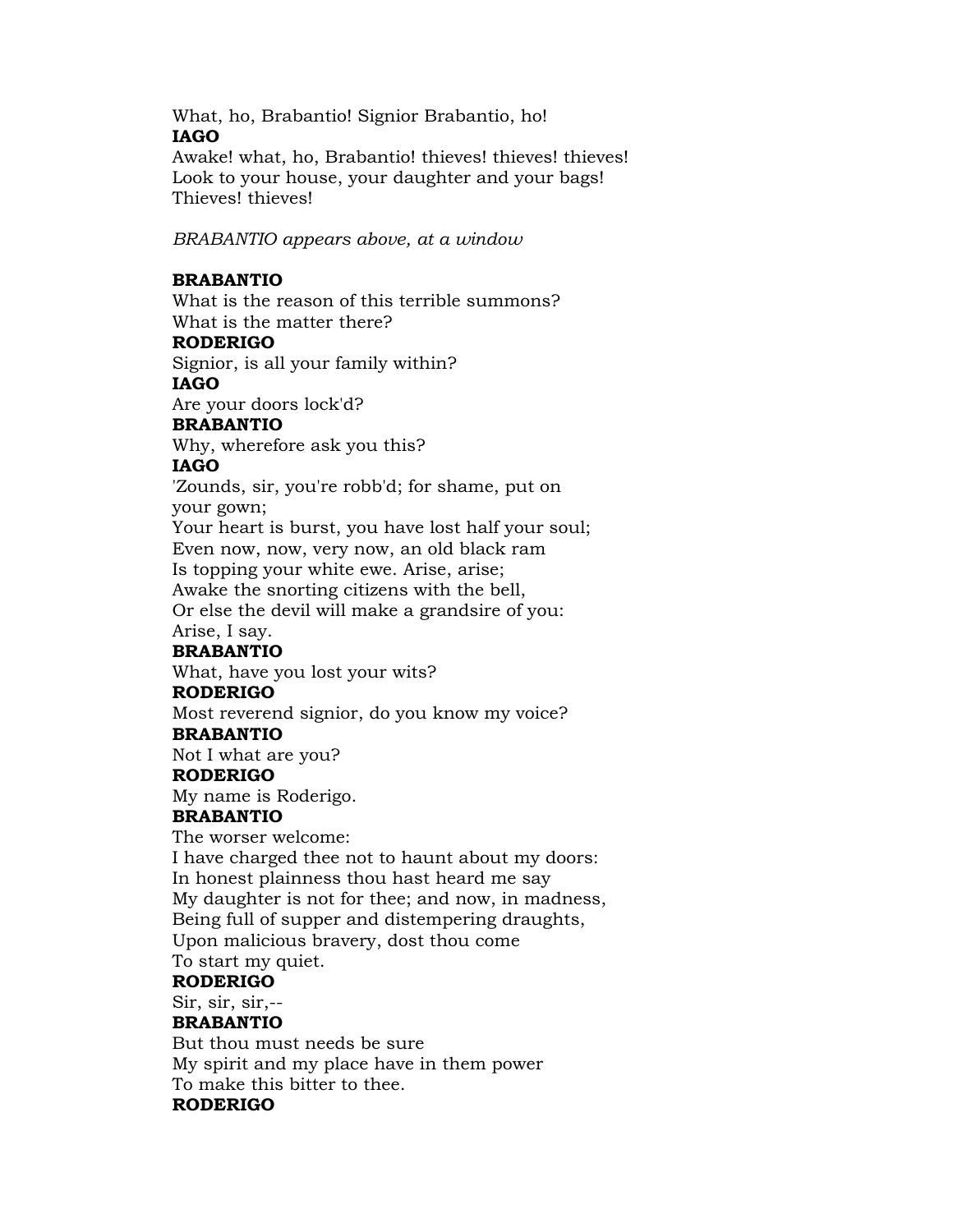Patience, good sir.

## **BRABANTIO**

What tell'st thou me of robbing? this is Venice; My house is not a grange.

## **RODERIGO**

Most grave Brabantio,

In simple and pure soul I come to you.

## **IAGO**

'Zounds, sir, you are one of those that will not serve God, if the devil bid you. Because we come to do you service and you think we are ruffians, you'll have your daughter covered with a Barbary horse; you'll have your nephews neigh to you; you'll have coursers for cousins and gennets for germans.

## **BRABANTIO**

What profane wretch art thou?

## **IAGO**

I am one, sir, that comes to tell you your daughter and the Moor are now making the beast with two backs.

## **BRABANTIO**

Thou art a villain.

## **IAGO**

You are--a senator.

## **BRABANTIO**

This thou shalt answer; I know thee, Roderigo. **RODERIGO**

Sir, I will answer any thing. But, I beseech you, If't be your pleasure and most wise consent, As partly I find it is, that your fair daughter, At this odd-even and dull watch o' the night, Transported, with no worse nor better guard But with a knave of common hire, a gondolier, To the gross clasps of a lascivious Moor-- If this be known to you and your allowance, We then have done you bold and saucy wrongs; But if you know not this, my manners tell me We have your wrong rebuke. Do not believe That, from the sense of all civility, I thus would play and trifle with your reverence: Your daughter, if you have not given her leave, I say again, hath made a gross revolt; Tying her duty, beauty, wit and fortunes In an extravagant and wheeling stranger Of here and every where. Straight satisfy yourself: If she be in her chamber or your house, Let loose on me the justice of the state For thus deluding you.

## **BRABANTIO**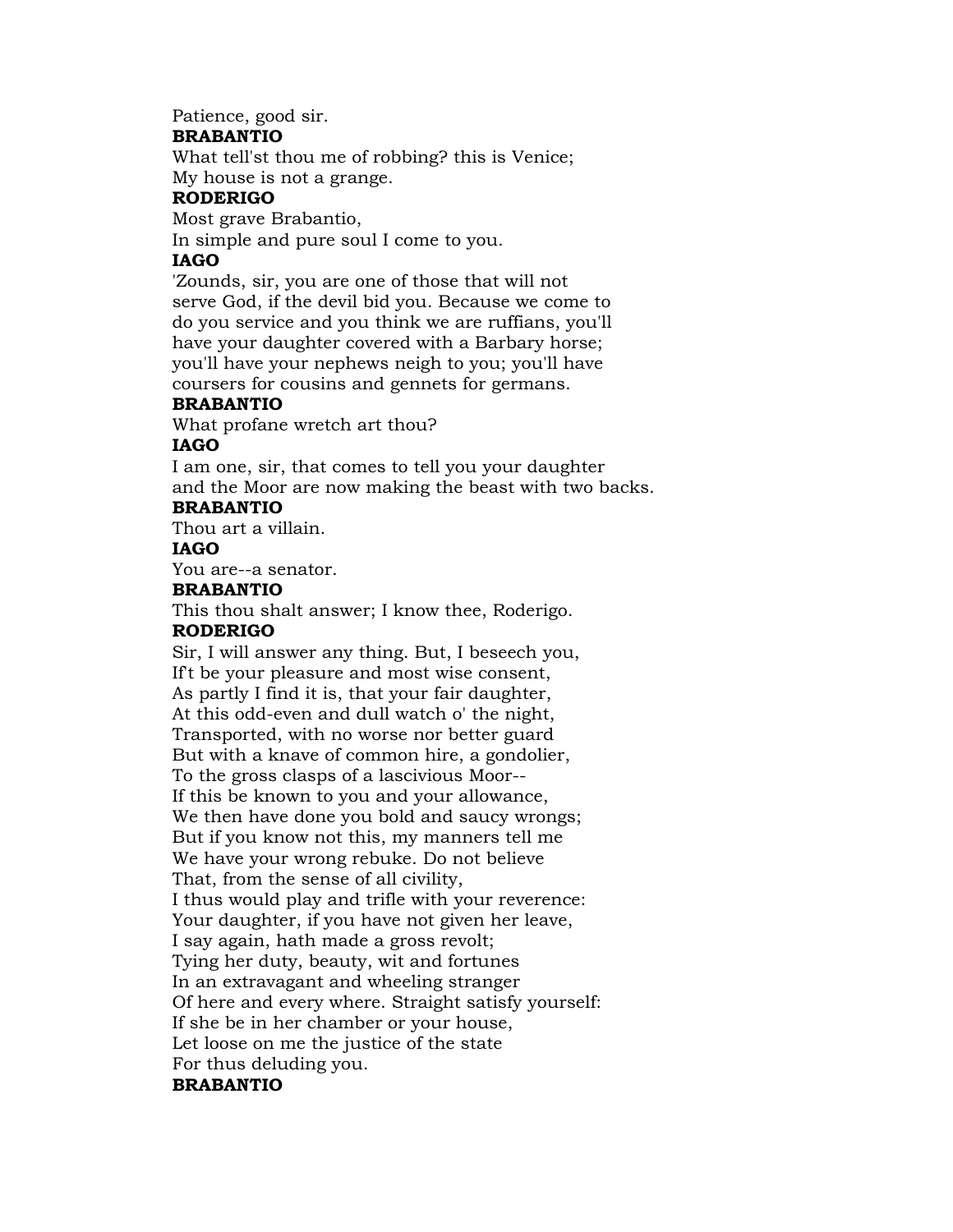Strike on the tinder, ho! Give me a taper! call up all my people! This accident is not unlike my dream: Belief of it oppresses me already. Light, I say! light!

*Exit above*

## **IAGO**

Farewell; for I must leave you: It seems not meet, nor wholesome to my place, To be produced--as, if I stay, I shall-- Against the Moor: for, I do know, the state, However this may gall him with some cheque, Cannot with safety cast him, for he's embark'd With such loud reason to the Cyprus wars, Which even now stand in act, that, for their souls, Another of his fathom they have none, To lead their business: in which regard, Though I do hate him as I do hell-pains. Yet, for necessity of present life, I must show out a flag and sign of love, Which is indeed but sign. That you shall surely find him, Lead to the Sagittary the raised search; And there will I be with him. So, farewell.

*Exit*

*Enter, below, BRABANTIO, and Servants with torches*

## **BRABANTIO**

It is too true an evil: gone she is; And what's to come of my despised time Is nought but bitterness. Now, Roderigo, Where didst thou see her? O unhappy girl! With the Moor, say'st thou? Who would be a father! How didst thou know 'twas she? O she deceives me Past thought! What said she to you? Get more tapers: Raise all my kindred. Are they married, think you?

## **RODERIGO**

Truly, I think they are.

## **BRABANTIO**

O heaven! How got she out? O treason of the blood! Fathers, from hence trust not your daughters' minds By what you see them act. Is there not charms By which the property of youth and maidhood May be abused? Have you not read, Roderigo, Of some such thing?

## **RODERIGO**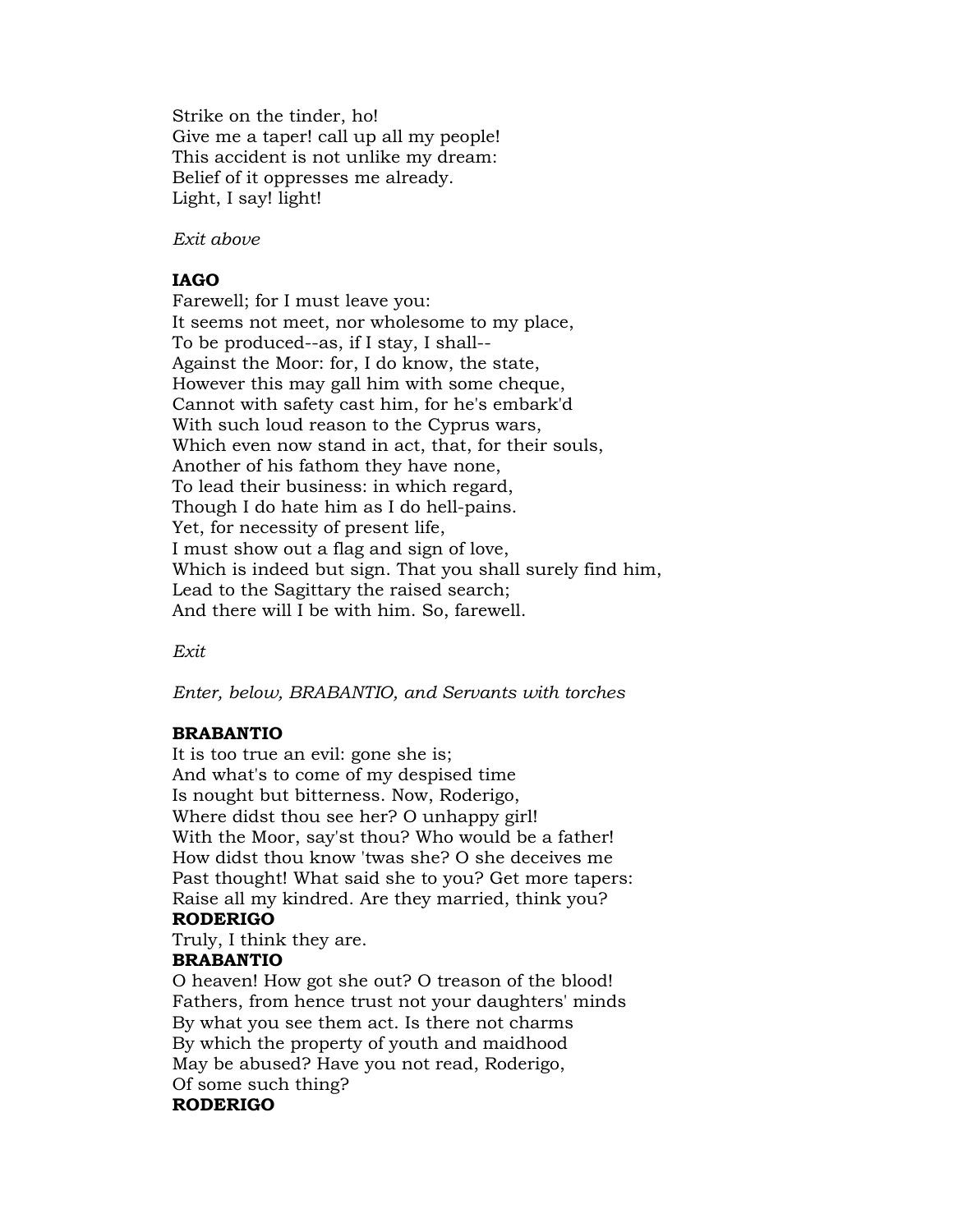Yes, sir, I have indeed.

## **BRABANTIO**

Call up my brother. O, would you had had her! Some one way, some another. Do you know Where we may apprehend her and the Moor?

## **RODERIGO**

I think I can discover him, if you please, To get good guard and go along with me.

## **BRABANTIO**

Pray you, lead on. At every house I'll call; I may command at most. Get weapons, ho! And raise some special officers of night. On, good Roderigo: I'll deserve your pains.

*Exeunt*

## **SCENE II. Another street.**

## *Enter OTHELLO, IAGO, and Attendants with torches* **IAGO**

Though in the trade of war I have slain men, Yet do I hold it very stuff o' the conscience To do no contrived murder: I lack iniquity Sometimes to do me service: nine or ten times I had thought to have yerk'd him here under the ribs.

## **OTHELLO**

'Tis better as it is.

## **IAGO**

Nay, but he prated, And spoke such scurvy and provoking terms Against your honour That, with the little godliness I have, I did full hard forbear him. But, I pray you, sir, Are you fast married? Be assured of this, That the magnifico is much beloved, And hath in his effect a voice potential As double as the duke's: he will divorce you; Or put upon you what restraint and grievance The law, with all his might to enforce it on, Will give him cable.

## **OTHELLO**

Let him do his spite:

My services which I have done the signiory Shall out-tongue his complaints. 'Tis yet to know,-- Which, when I know that boasting is an honour, I shall promulgate--I fetch my life and being From men of royal siege, and my demerits May speak unbonneted to as proud a fortune As this that I have reach'd: for know, Iago,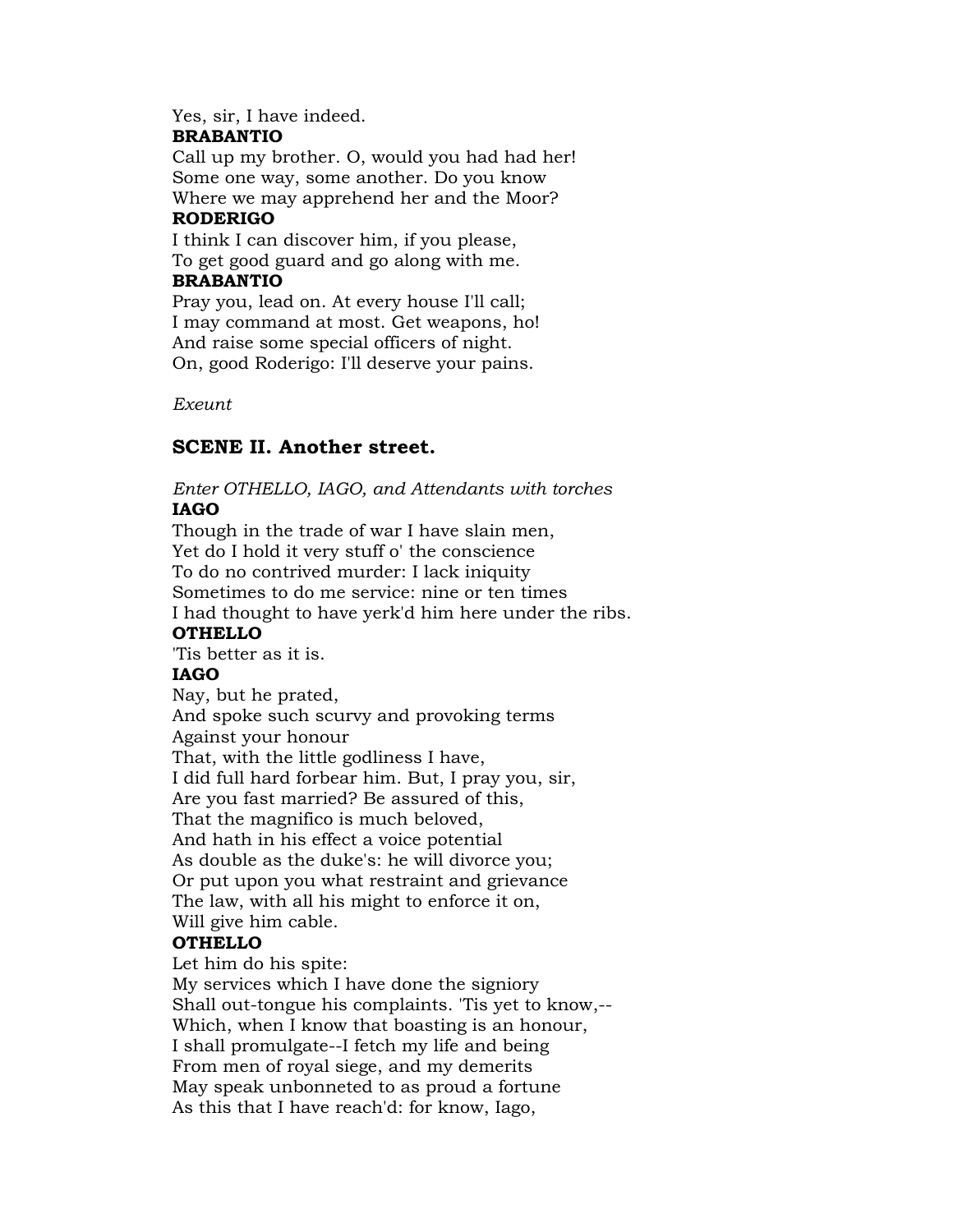But that I love the gentle Desdemona, I would not my unhoused free condition Put into circumscription and confine For the sea's worth. But, look! what lights come yond? **IAGO**

Those are the raised father and his friends: You were best go in.

## **OTHELLO**

Not I I must be found: My parts, my title and my perfect soul Shall manifest me rightly. Is it they?

## **IAGO**

By Janus, I think no.

*Enter CASSIO, and certain Officers with torches*

## **OTHELLO**

The servants of the duke, and my lieutenant. The goodness of the night upon you, friends! What is the news?

## **CASSIO**

The duke does greet you, general, And he requires your haste-post-haste appearance,

Even on the instant.

## **OTHELLO**

What is the matter, think you?

## **CASSIO**

Something from Cyprus as I may divine: It is a business of some heat: the galleys Have sent a dozen sequent messengers This very night at one another's heels, And many of the consuls, raised and met, Are at the duke's already: you have been hotly call'd for; When, being not at your lodging to be found,

The senate hath sent about three several guests To search you out.

## **OTHELLO**

'Tis well I am found by you. I will but spend a word here in the house, And go with you.

*Exit*

## **CASSIO**

Ancient, what makes he here? **IAGO**

'Faith, he to-night hath boarded a land carack: If it prove lawful prize, he's made for ever.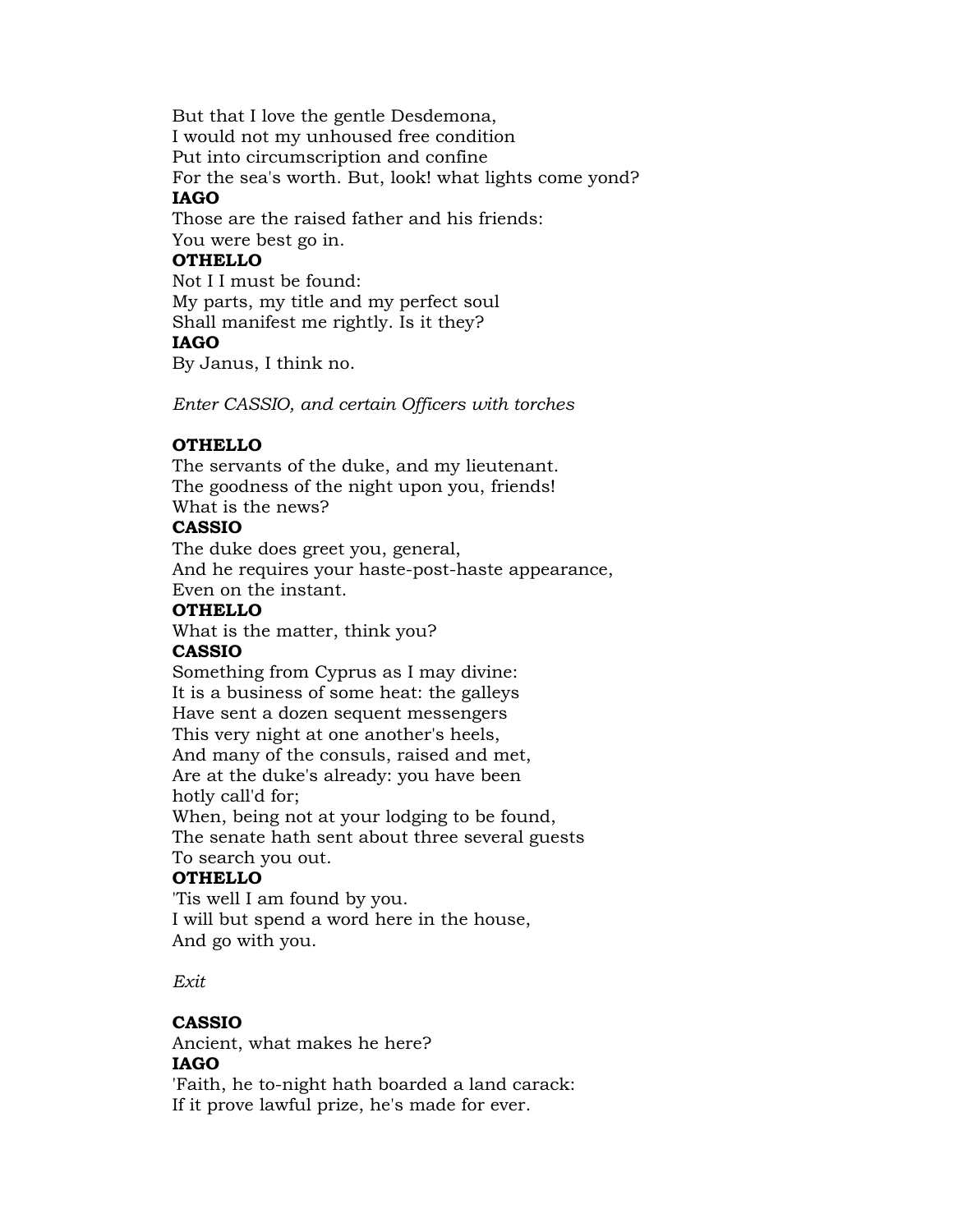#### **CASSIO**

I do not understand. **IAGO** He's married. **CASSIO** To who?

*Re-enter OTHELLO*

## **IAGO**

Marry, to--Come, captain, will you go? **OTHELLO** Have with you. **CASSIO** Here comes another troop to seek for you. **IAGO** It is Brabantio. General, be advised; He comes to bad intent.

*Enter BRABANTIO, RODERIGO, and Officers with torches and weapons*

## **OTHELLO**

Holla! stand there! **RODERIGO** Signior, it is the Moor. **BRABANTIO** Down with him, thief!

*They draw on both sides*

## **IAGO**

You, Roderigo! come, sir, I am for you. **OTHELLO** Keep up your bright swords, for the dew will rust them. Good signior, you shall more command with years

## Than with your weapons.

## **BRABANTIO**

O thou foul thief, where hast thou stow'd my daughter? Damn'd as thou art, thou hast enchanted her; For I'll refer me to all things of sense, If she in chains of magic were not bound, Whether a maid so tender, fair and happy, So opposite to marriage that she shunned The wealthy curled darlings of our nation, Would ever have, to incur a general mock, Run from her guardage to the sooty bosom Of such a thing as thou, to fear, not to delight. Judge me the world, if 'tis not gross in sense That thou hast practised on her with foul charms,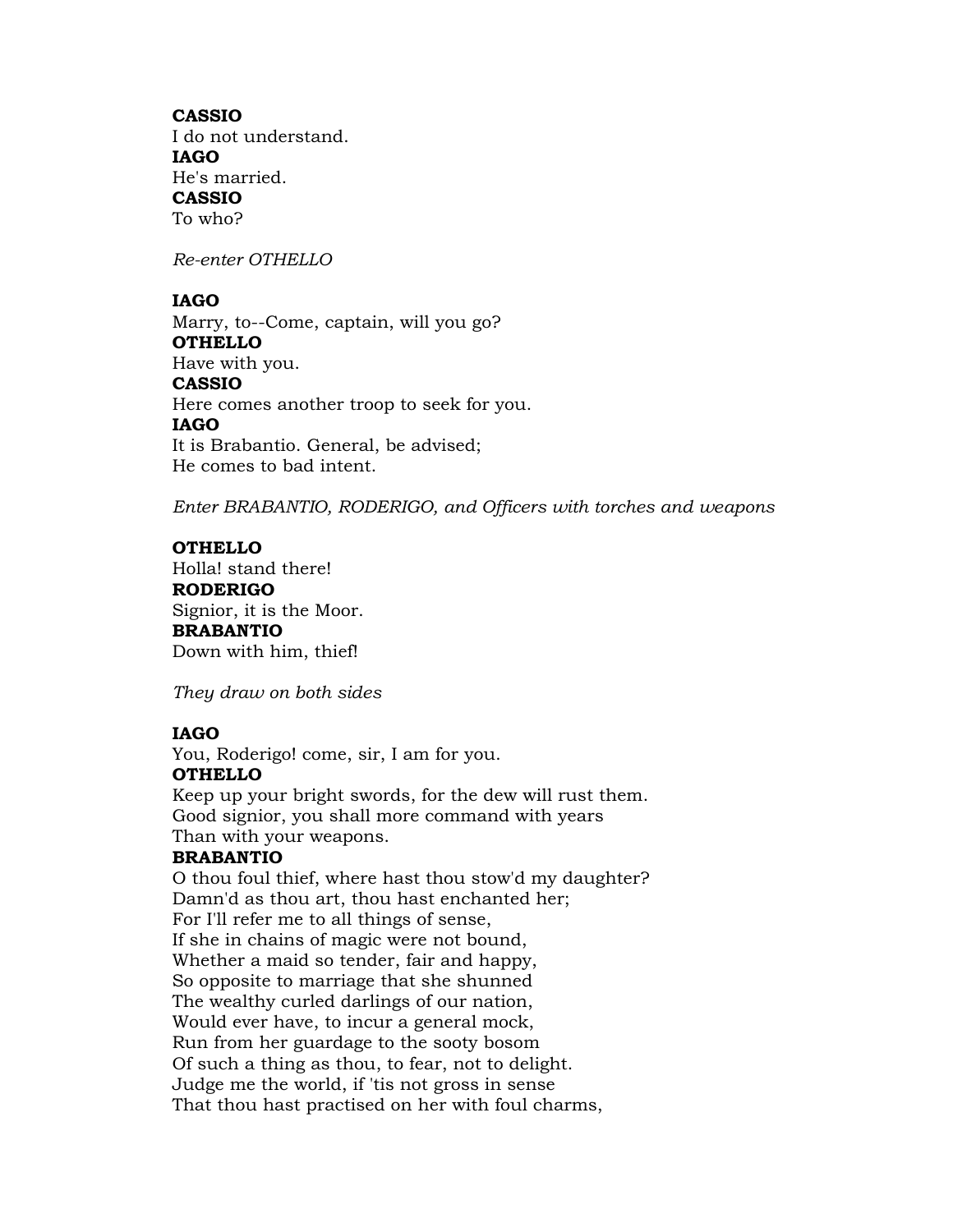Abused her delicate youth with drugs or minerals That weaken motion: I'll have't disputed on; 'Tis probable and palpable to thinking. I therefore apprehend and do attach thee For an abuser of the world, a practiser Of arts inhibited and out of warrant. Lay hold upon him: if he do resist, Subdue him at his peril.

## **OTHELLO**

Hold your hands,

Both you of my inclining, and the rest: Were it my cue to fight, I should have known it Without a prompter. Where will you that I go To answer this your charge?

#### **BRABANTIO**

To prison, till fit time Of law and course of direct session Call thee to answer.

## **OTHELLO**

What if I do obey? How may the duke be therewith satisfied, Whose messengers are here about my side, Upon some present business of the state To bring me to him?

## **First Officer**

'Tis true, most worthy signior; The duke's in council and your noble self, I am sure, is sent for.

## **BRABANTIO**

How! the duke in council! In this time of the night! Bring him away: Mine's not an idle cause: the duke himself, Or any of my brothers of the state, Cannot but feel this wrong as 'twere their own; For if such actions may have passage free, Bond-slaves and pagans shall our statesmen be.

*Exeunt*

## **SCENE III. A council-chamber.**

*The DUKE and Senators sitting at a table; Officers attending* **DUKE OF VENICE**

There is no composition in these news That gives them credit.

## **First Senator**

Indeed, they are disproportion'd; My letters say a hundred and seven galleys. **DUKE OF VENICE**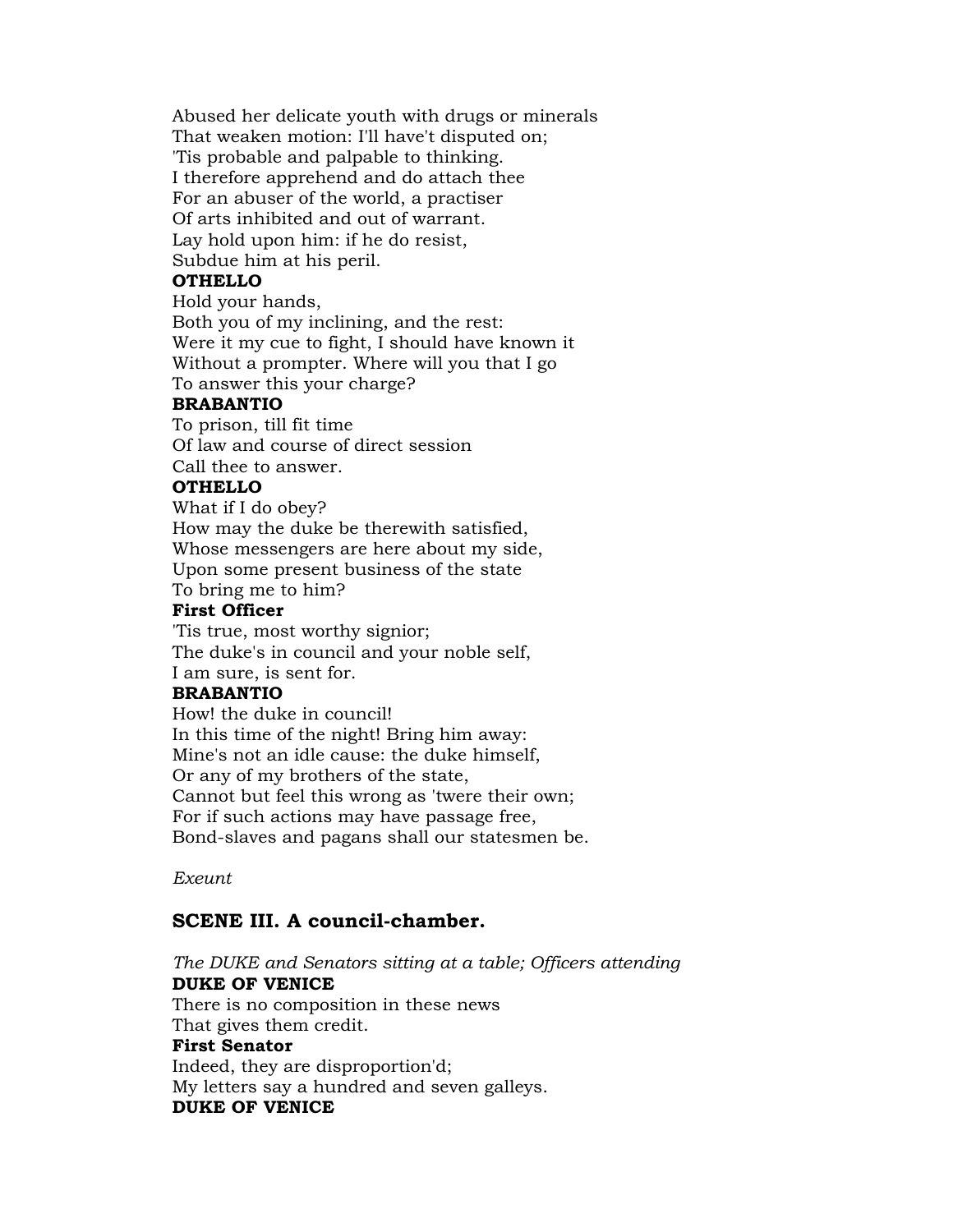And mine, a hundred and forty.

## **Second Senator**

And mine, two hundred: But though they jump not on a just account,-- As in these cases, where the aim reports, 'Tis oft with difference--yet do they all confirm A Turkish fleet, and bearing up to Cyprus. **DUKE OF VENICE** Nay, it is possible enough to judgment: I do not so secure me in the error, But the main article I do approve In fearful sense. **Sailor** [Within] What, ho! what, ho! what, ho! **First Officer** A messenger from the galleys.

*Enter a Sailor*

## **DUKE OF VENICE**

Now, what's the business?

## **Sailor**

The Turkish preparation makes for Rhodes; So was I bid report here to the state By Signior Angelo.

## **DUKE OF VENICE**

How say you by this change?

## **First Senator**

This cannot be, By no assay of reason: 'tis a pageant, To keep us in false gaze. When we consider The importancy of Cyprus to the Turk, And let ourselves again but understand, That as it more concerns the Turk than Rhodes, So may he with more facile question bear it, For that it stands not in such warlike brace, But altogether lacks the abilities That Rhodes is dress'd in: if we make thought of this, We must not think the Turk is so unskilful To leave that latest which concerns him first, Neglecting an attempt of ease and gain, To wake and wage a danger profitless. **DUKE OF VENICE**

Nay, in all confidence, he's not for Rhodes. **First Officer** Here is more news.

*Enter a Messenger*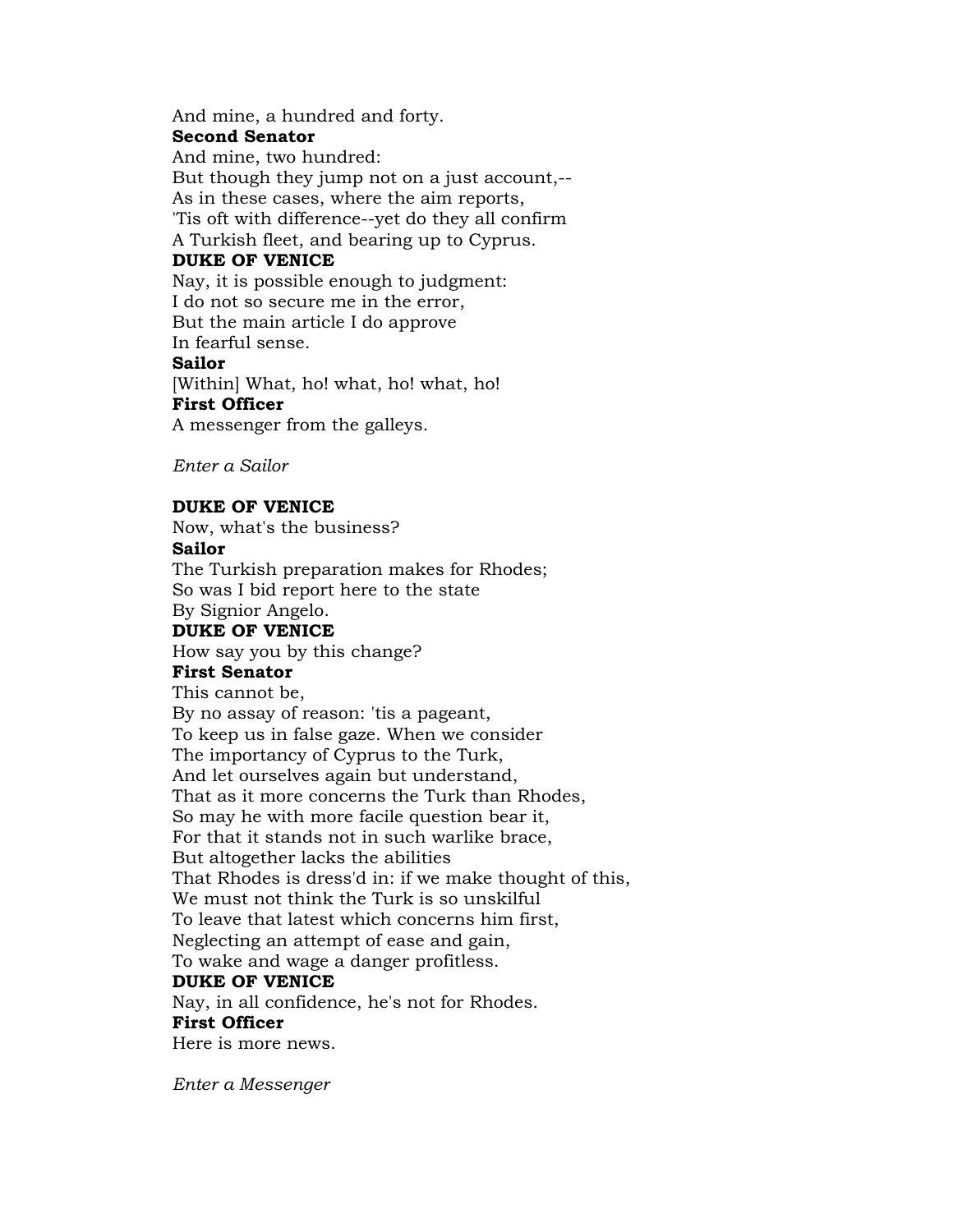## **Messenger**

The Ottomites, reverend and gracious, Steering with due course towards the isle of Rhodes, Have there injointed them with an after fleet.

#### **First Senator**

Ay, so I thought. How many, as you guess?

## **Messenger**

Of thirty sail: and now they do restem Their backward course, bearing with frank appearance Their purposes toward Cyprus. Signior Montano, Your trusty and most valiant servitor, With his free duty recommends you thus, And prays you to believe him.

## **DUKE OF VENICE**

'Tis certain, then, for Cyprus. Marcus Luccicos, is not he in town? **First Senator**

He's now in Florence.

## **DUKE OF VENICE**

Write from us to him; post-post-haste dispatch.

## **First Senator**

Here comes Brabantio and the valiant Moor.

*Enter BRABANTIO, OTHELLO, IAGO, RODERIGO, and Officers*

## **DUKE OF VENICE**

Valiant Othello, we must straight employ you Against the general enemy Ottoman.

*To BRABANTIO*

I did not see you; welcome, gentle signior; We lack'd your counsel and your help tonight. **BRABANTIO**

**BRABANTIO**

So did I yours. Good your grace, pardon me; Neither my place nor aught I heard of business Hath raised me from my bed, nor doth the general care Take hold on me, for my particular grief Is of so flood-gate and o'erbearing nature That it engluts and swallows other sorrows And it is still itself. **DUKE OF VENICE** Why, what's the matter? **BRABANTIO** My daughter! O, my daughter! **DUKE OF VENICE Senator** Dead?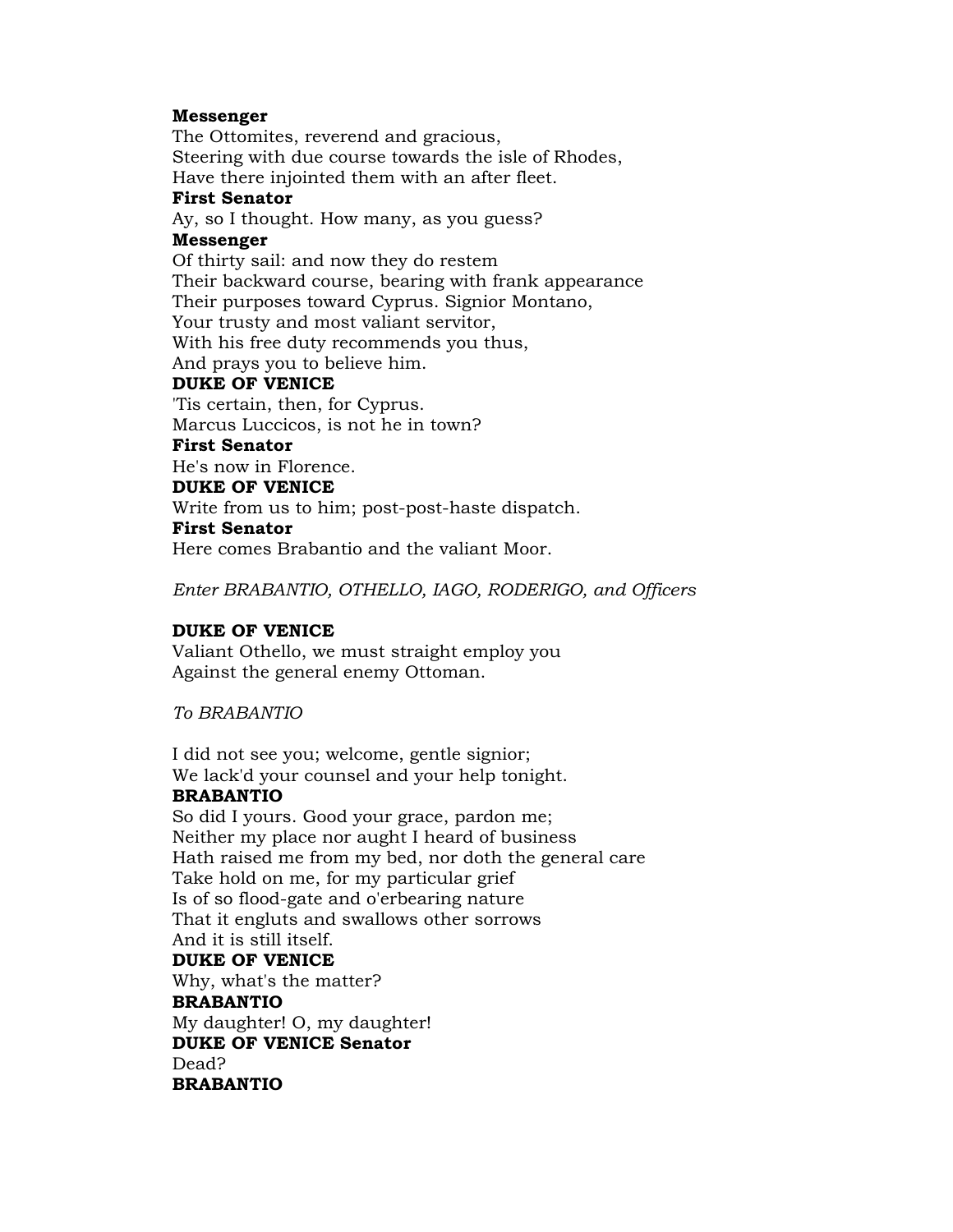Ay, to me;

She is abused, stol'n from me, and corrupted By spells and medicines bought of mountebanks; For nature so preposterously to err, Being not deficient, blind, or lame of sense, Sans witchcraft could not.

#### **DUKE OF VENICE**

Whoe'er he be that in this foul proceeding Hath thus beguiled your daughter of herself And you of her, the bloody book of law You shall yourself read in the bitter letter After your own sense, yea, though our proper son Stood in your action.

## **BRABANTIO**

Humbly I thank your grace. Here is the man, this Moor, whom now, it seems, Your special mandate for the state-affairs Hath hither brought.

## **DUKE OF VENICE Senator**

We are very sorry for't.

#### **DUKE OF VENICE**

[To OTHELLO] What, in your own part, can you say to this? **BRABANTIO**

Nothing, but this is so.

#### **OTHELLO**

Most potent, grave, and reverend signiors, My very noble and approved good masters, That I have ta'en away this old man's daughter, It is most true; true, I have married her: The very head and front of my offending Hath this extent, no more. Rude am I in my speech, And little bless'd with the soft phrase of peace: For since these arms of mine had seven years' pith, Till now some nine moons wasted, they have used Their dearest action in the tented field, And little of this great world can I speak, More than pertains to feats of broil and battle, And therefore little shall I grace my cause In speaking for myself. Yet, by your gracious patience, I will a round unvarnish'd tale deliver Of my whole course of love; what drugs, what charms, What conjuration and what mighty magic, For such proceeding I am charged withal, I won his daughter.

#### **BRABANTIO**

A maiden never bold; Of spirit so still and quiet, that her motion Blush'd at herself; and she, in spite of nature, Of years, of country, credit, every thing,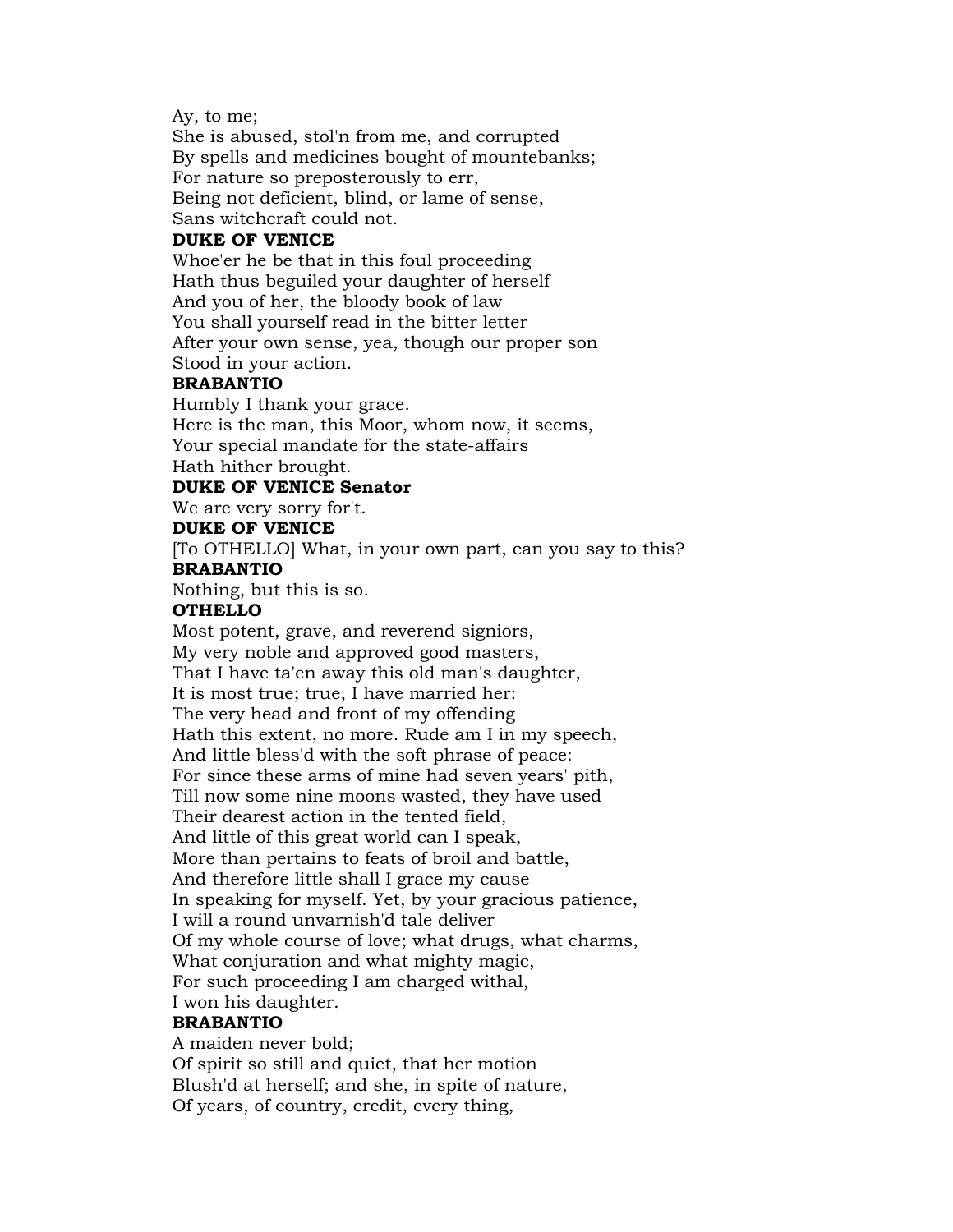To fall in love with what she fear'd to look on! It is a judgment maim'd and most imperfect That will confess perfection so could err Against all rules of nature, and must be driven To find out practises of cunning hell, Why this should be. I therefore vouch again That with some mixtures powerful o'er the blood, Or with some dram conjured to this effect, He wrought upon her.

## **DUKE OF VENICE**

To vouch this, is no proof, Without more wider and more overt test Than these thin habits and poor likelihoods Of modern seeming do prefer against him.

## **First Senator**

But, Othello, speak: Did you by indirect and forced courses Subdue and poison this young maid's affections? Or came it by request and such fair question As soul to soul affordeth?

#### **OTHELLO**

I do beseech you, Send for the lady to the Sagittary, And let her speak of me before her father: If you do find me foul in her report, The trust, the office I do hold of you, Not only take away, but let your sentence Even fall upon my life.

## **DUKE OF VENICE**

Fetch Desdemona hither.

#### **OTHELLO**

Ancient, conduct them: you best know the place.

*Exeunt IAGO and Attendants*

And, till she come, as truly as to heaven I do confess the vices of my blood, So justly to your grave ears I'll present How I did thrive in this fair lady's love, And she in mine. **DUKE OF VENICE**

Say it, Othello. **OTHELLO**

Her father loved me; oft invited me; Still question'd me the story of my life, From year to year, the battles, sieges, fortunes, That I have passed. I ran it through, even from my boyish days, To the very moment that he bade me tell it;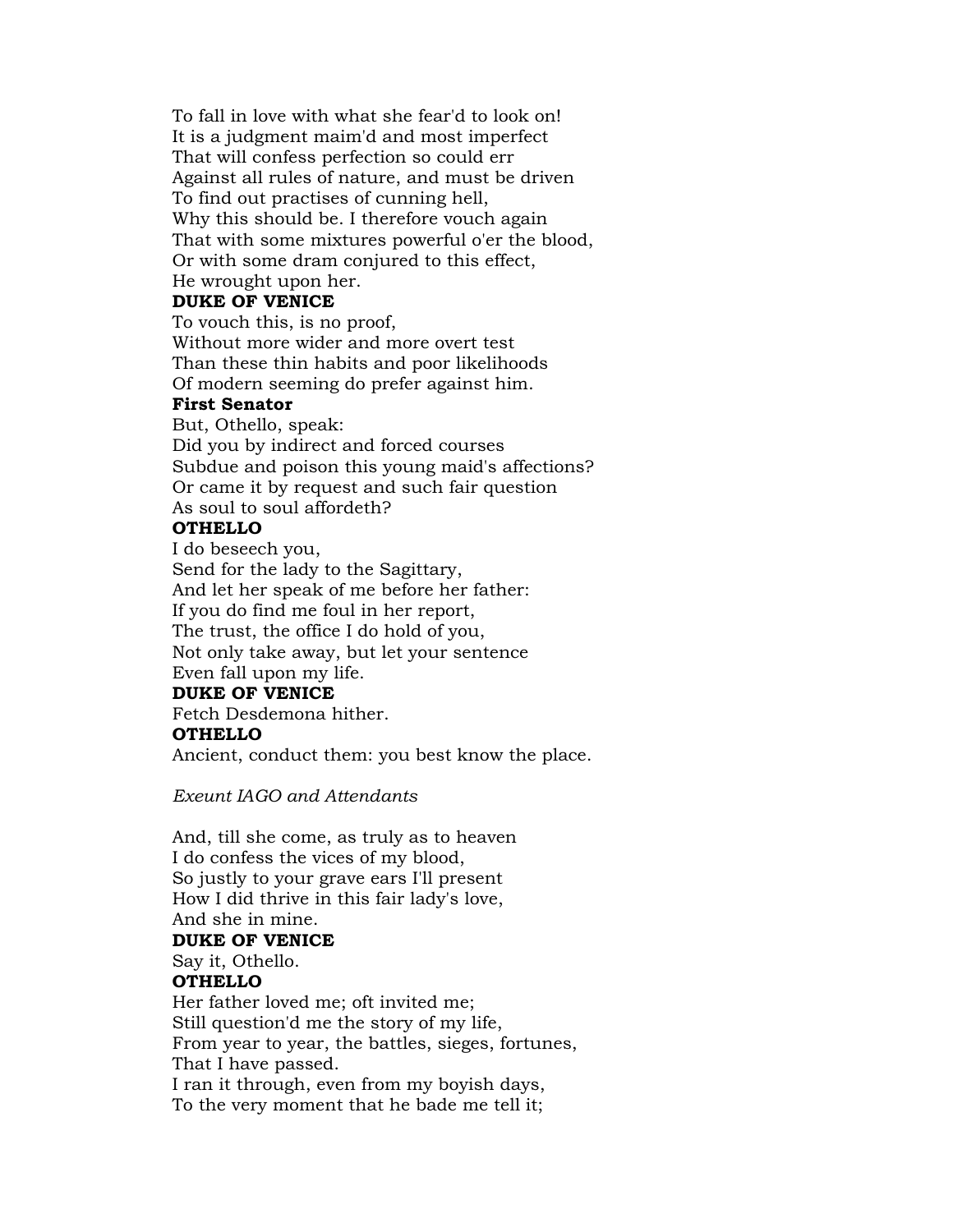Wherein I spake of most disastrous chances, Of moving accidents by flood and field Of hair-breadth scapes i' the imminent deadly breach, Of being taken by the insolent foe And sold to slavery, of my redemption thence And portance in my travels' history: Wherein of antres vast and deserts idle, Rough quarries, rocks and hills whose heads touch heaven It was my hint to speak,--such was the process; And of the Cannibals that each other eat, The Anthropophagi and men whose heads Do grow beneath their shoulders. This to hear Would Desdemona seriously incline: But still the house-affairs would draw her thence: Which ever as she could with haste dispatch, She'ld come again, and with a greedy ear Devour up my discourse: which I observing, Took once a pliant hour, and found good means To draw from her a prayer of earnest heart That I would all my pilgrimage dilate, Whereof by parcels she had something heard, But not intentively: I did consent, And often did beguile her of her tears, When I did speak of some distressful stroke That my youth suffer'd. My story being done, She gave me for my pains a world of sighs: She swore, in faith, twas strange, 'twas passing strange, 'Twas pitiful, 'twas wondrous pitiful: She wish'd she had not heard it, yet she wish'd That heaven had made her such a man: she thank'd me, And bade me, if I had a friend that loved her, I should but teach him how to tell my story. And that would woo her. Upon this hint I spake: She loved me for the dangers I had pass'd, And I loved her that she did pity them. This only is the witchcraft I have used: Here comes the lady; let her witness it.

#### *Enter DESDEMONA, IAGO, and Attendants*

#### **DUKE OF VENICE**

I think this tale would win my daughter too. Good Brabantio, Take up this mangled matter at the best: Men do their broken weapons rather use Than their bare hands.

## **BRABANTIO**

I pray you, hear her speak: If she confess that she was half the wooer,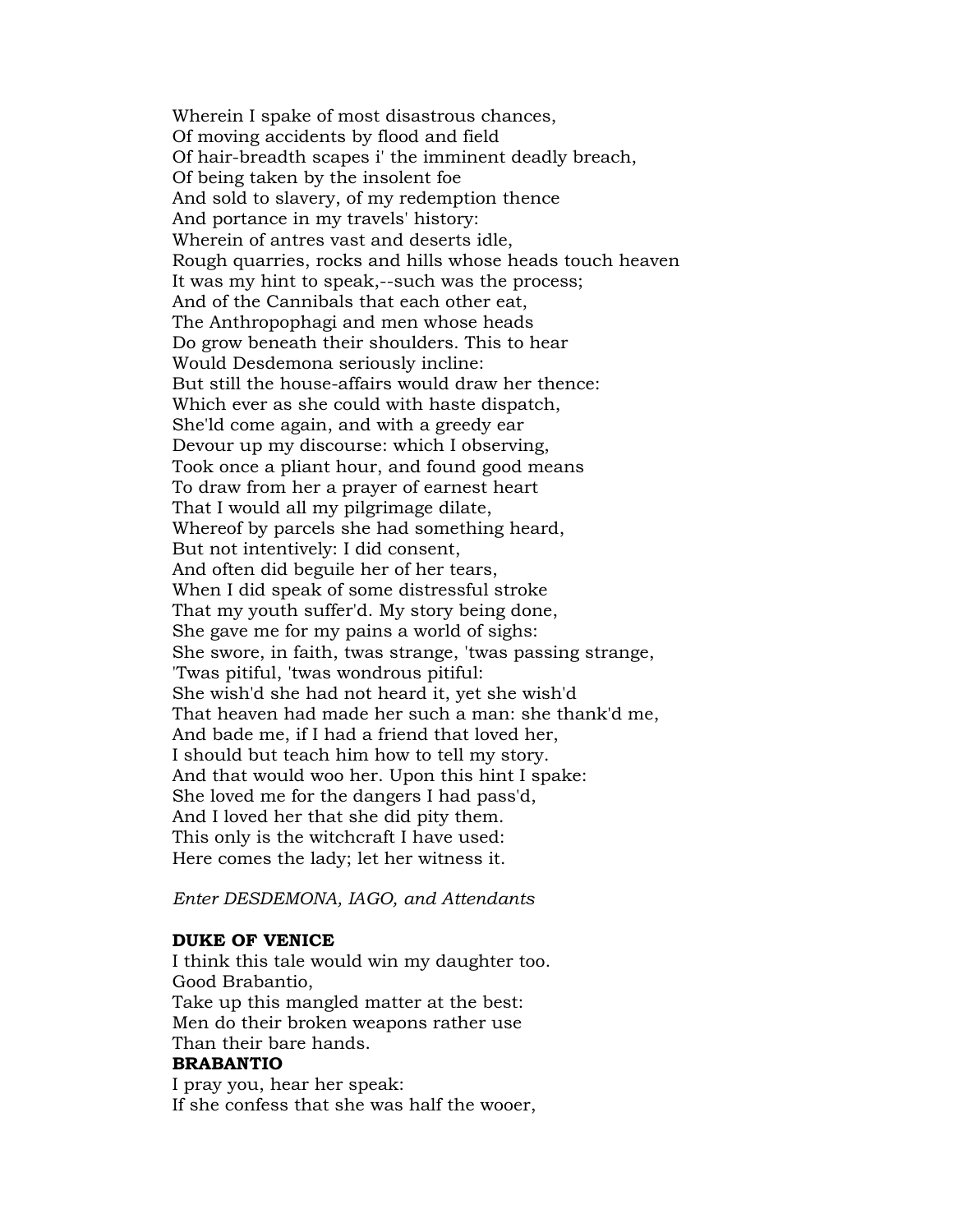Destruction on my head, if my bad blame Light on the man! Come hither, gentle mistress: Do you perceive in all this noble company Where most you owe obedience?

#### **DESDEMONA**

#### My noble father,

I do perceive here a divided duty: To you I am bound for life and education; My life and education both do learn me How to respect you; you are the lord of duty; I am hitherto your daughter: but here's my husband, And so much duty as my mother show'd To you, preferring you before her father, So much I challenge that I may profess Due to the Moor my lord.

#### **BRABANTIO**

God be wi' you! I have done. Please it your grace, on to the state-affairs: I had rather to adopt a child than get it. Come hither, Moor: I here do give thee that with all my heart

Which, but thou hast already, with all my heart I would keep from thee. For your sake, jewel, I am glad at soul I have no other child: For thy escape would teach me tyranny,

To hang clogs on them. I have done, my lord.

## **DUKE OF VENICE**

Let me speak like yourself, and lay a sentence, Which, as a grise or step, may help these lovers Into your favour.

When remedies are past, the griefs are ended By seeing the worst, which late on hopes depended. To mourn a mischief that is past and gone Is the next way to draw new mischief on. What cannot be preserved when fortune takes Patience her injury a mockery makes. The robb'd that smiles steals something from the thief; He robs himself that spends a bootless grief.

#### **BRABANTIO**

So let the Turk of Cyprus us beguile; We lose it not, so long as we can smile. He bears the sentence well that nothing bears But the free comfort which from thence he hears, But he bears both the sentence and the sorrow That, to pay grief, must of poor patience borrow. These sentences, to sugar, or to gall, Being strong on both sides, are equivocal: But words are words; I never yet did hear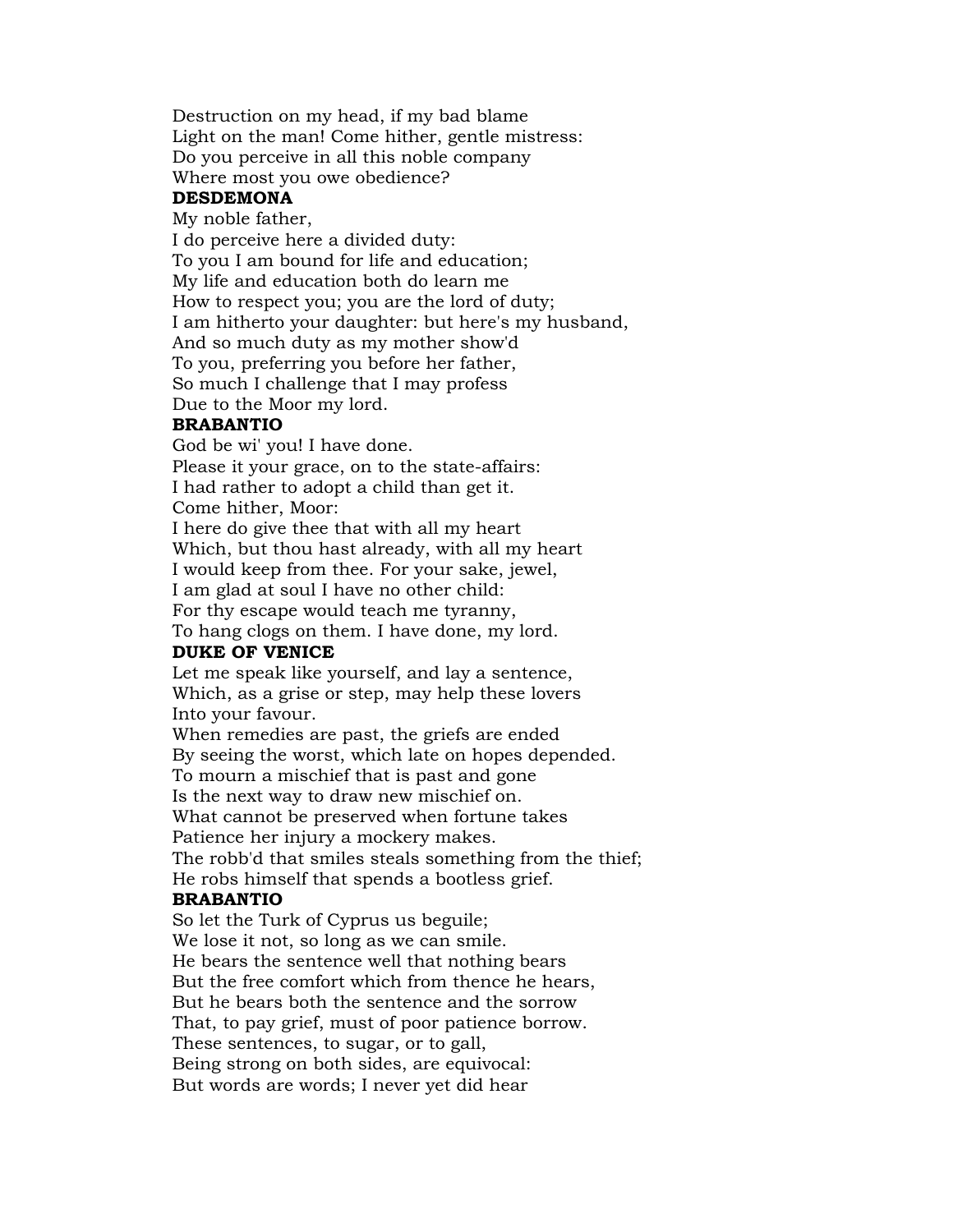That the bruised heart was pierced through the ear. I humbly beseech you, proceed to the affairs of state. **DUKE OF VENICE**

The Turk with a most mighty preparation makes for Cyprus. Othello, the fortitude of the place is best known to you; and though we have there a substitute of most allowed sufficiency, yet opinion, a sovereign mistress of effects, throws a more safer voice on you: you must therefore be content to slubber the gloss of your new fortunes with this more stubborn and boisterous expedition.

## **OTHELLO**

The tyrant custom, most grave senators, Hath made the flinty and steel couch of war My thrice-driven bed of down: I do agnise A natural and prompt alacrity I find in hardness, and do undertake These present wars against the Ottomites. Most humbly therefore bending to your state, I crave fit disposition for my wife. Due reference of place and exhibition, With such accommodation and besort As levels with her breeding.

## **DUKE OF VENICE**

If you please, Be't at her father's.

## **BRABANTIO**

I'll not have it so. **OTHELLO**

Nor I.

## **DESDEMONA**

Nor I; I would not there reside, To put my father in impatient thoughts By being in his eye. Most gracious duke, To my unfolding lend your prosperous ear; And let me find a charter in your voice, To assist my simpleness.

## **DUKE OF VENICE**

What would You, Desdemona? **DESDEMONA**

That I did love the Moor to live with him, My downright violence and storm of fortunes May trumpet to the world: my heart's subdued Even to the very quality of my lord: I saw Othello's visage in his mind, And to his honour and his valiant parts Did I my soul and fortunes consecrate. So that, dear lords, if I be left behind, A moth of peace, and he go to the war,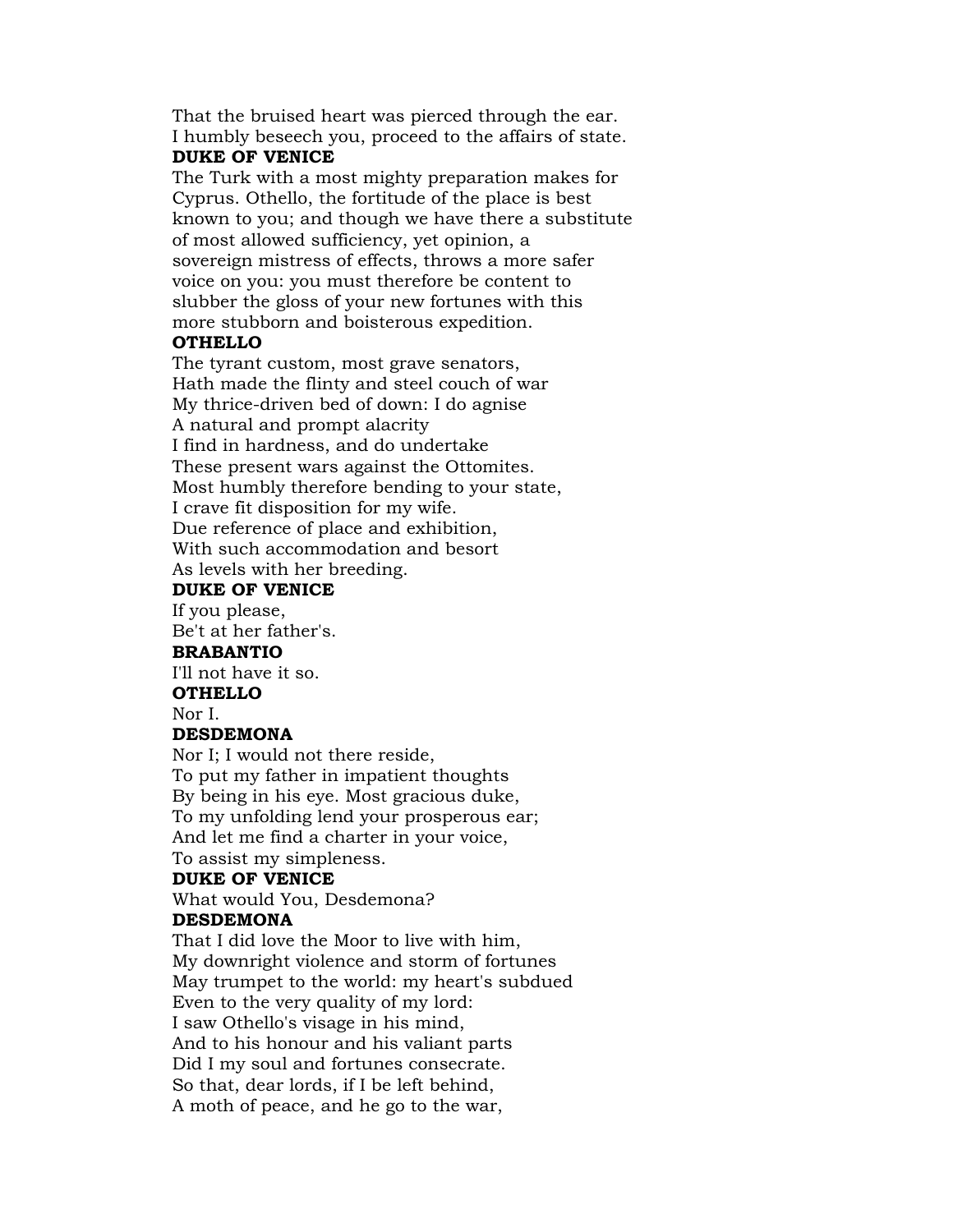The rites for which I love him are bereft me, And I a heavy interim shall support By his dear absence. Let me go with him.

## **OTHELLO**

Let her have your voices. Vouch with me, heaven, I therefore beg it not, To please the palate of my appetite, Nor to comply with heat--the young affects In me defunct--and proper satisfaction. But to be free and bounteous to her mind: And heaven defend your good souls, that you think I will your serious and great business scant For she is with me: no, when light-wing'd toys Of feather'd Cupid seal with wanton dullness My speculative and officed instruments, That my disports corrupt and taint my business, Let housewives make a skillet of my helm, And all indign and base adversities Make head against my estimation!

## **DUKE OF VENICE**

Be it as you shall privately determine, Either for her stay or going: the affair cries haste, And speed must answer it.

## **First Senator**

You must away to-night.

#### **OTHELLO**

With all my heart.

## **DUKE OF VENICE**

At nine i' the morning here we'll meet again. Othello, leave some officer behind, And he shall our commission bring to you; With such things else of quality and respect As doth import you.

## **OTHELLO**

So please your grace, my ancient; A man he is of honest and trust: To his conveyance I assign my wife, With what else needful your good grace shall think To be sent after me. **DUKE OF VENICE**

Let it be so. Good night to every one.

*To BRABANTIO*

And, noble signior, If virtue no delighted beauty lack, Your son-in-law is far more fair than black. **First Senator**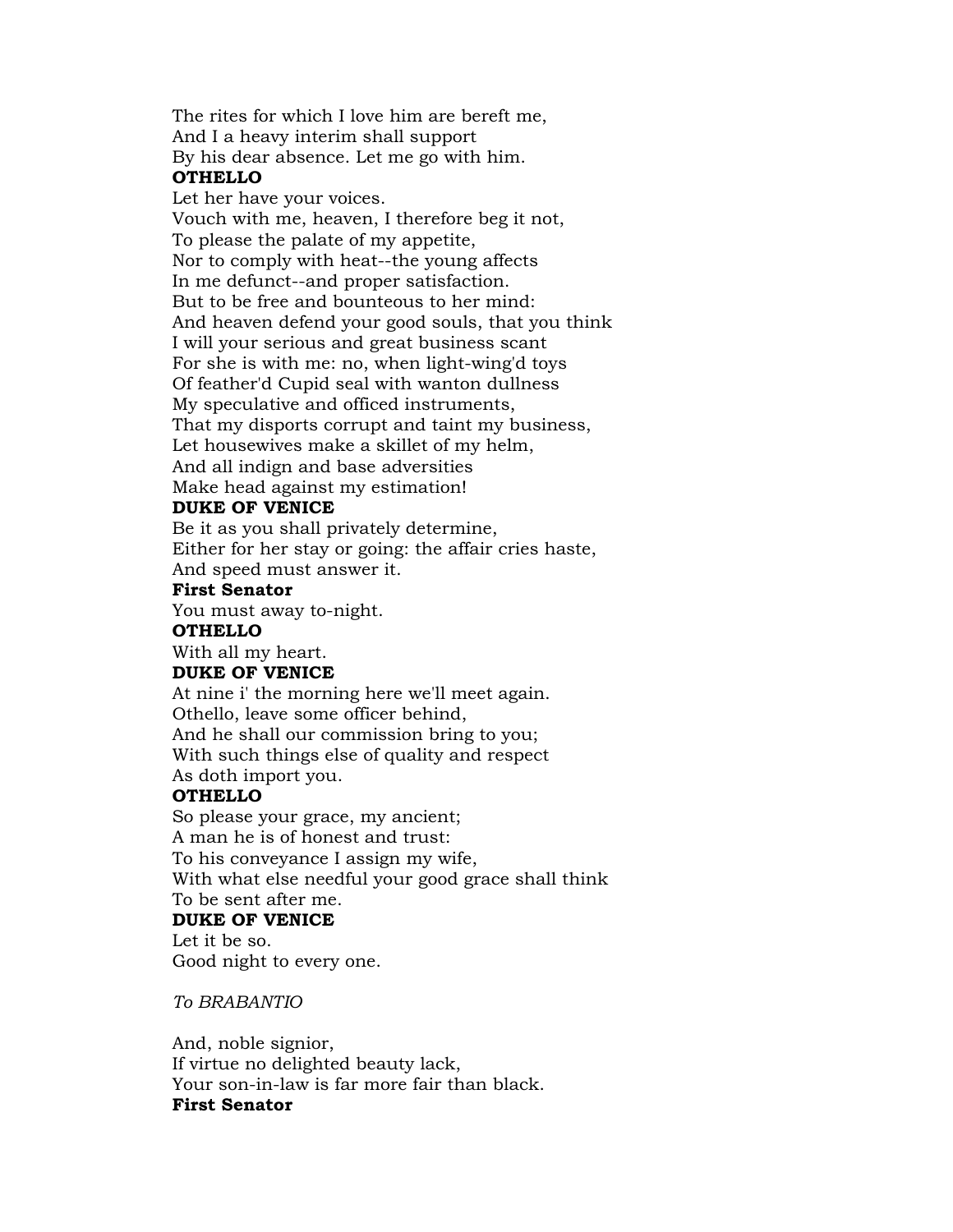## Adieu, brave Moor, use Desdemona well. **BRABANTIO**

Look to her, Moor, if thou hast eyes to see: She has deceived her father, and may thee.

*Exeunt DUKE OF VENICE, Senators, Officers, & c*

## **OTHELLO**

My life upon her faith! Honest Iago, My Desdemona must I leave to thee: I prithee, let thy wife attend on her: And bring them after in the best advantage. Come, Desdemona: I have but an hour Of love, of worldly matters and direction, To spend with thee: we must obey the time.

*Exeunt OTHELLO and DESDEMONA*

## **RODERIGO**

Iago,--

**IAGO**

What say'st thou, noble heart?

#### **RODERIGO**

What will I do, thinkest thou?

#### **IAGO**

Why, go to bed, and sleep.

## **RODERIGO**

I will incontinently drown myself.

## **IAGO**

If thou dost, I shall never love thee after. Why, thou silly gentleman!

## **RODERIGO**

It is silliness to live when to live is torment; and then have we a prescription to die when death is our physician.

## **IAGO**

O villainous! I have looked upon the world for four times seven years; and since I could distinguish betwixt a benefit and an injury, I never found man that knew how to love himself. Ere I would say, I would drown myself for the love of a guinea-hen, I would change my humanity with a baboon.

## **RODERIGO**

What should I do? I confess it is my shame to be so fond; but it is not in my virtue to amend it.

## **IAGO**

Virtue! a fig! 'tis in ourselves that we are thus or thus. Our bodies are our gardens, to the which our wills are gardeners: so that if we will plant nettles, or sow lettuce, set hyssop and weed up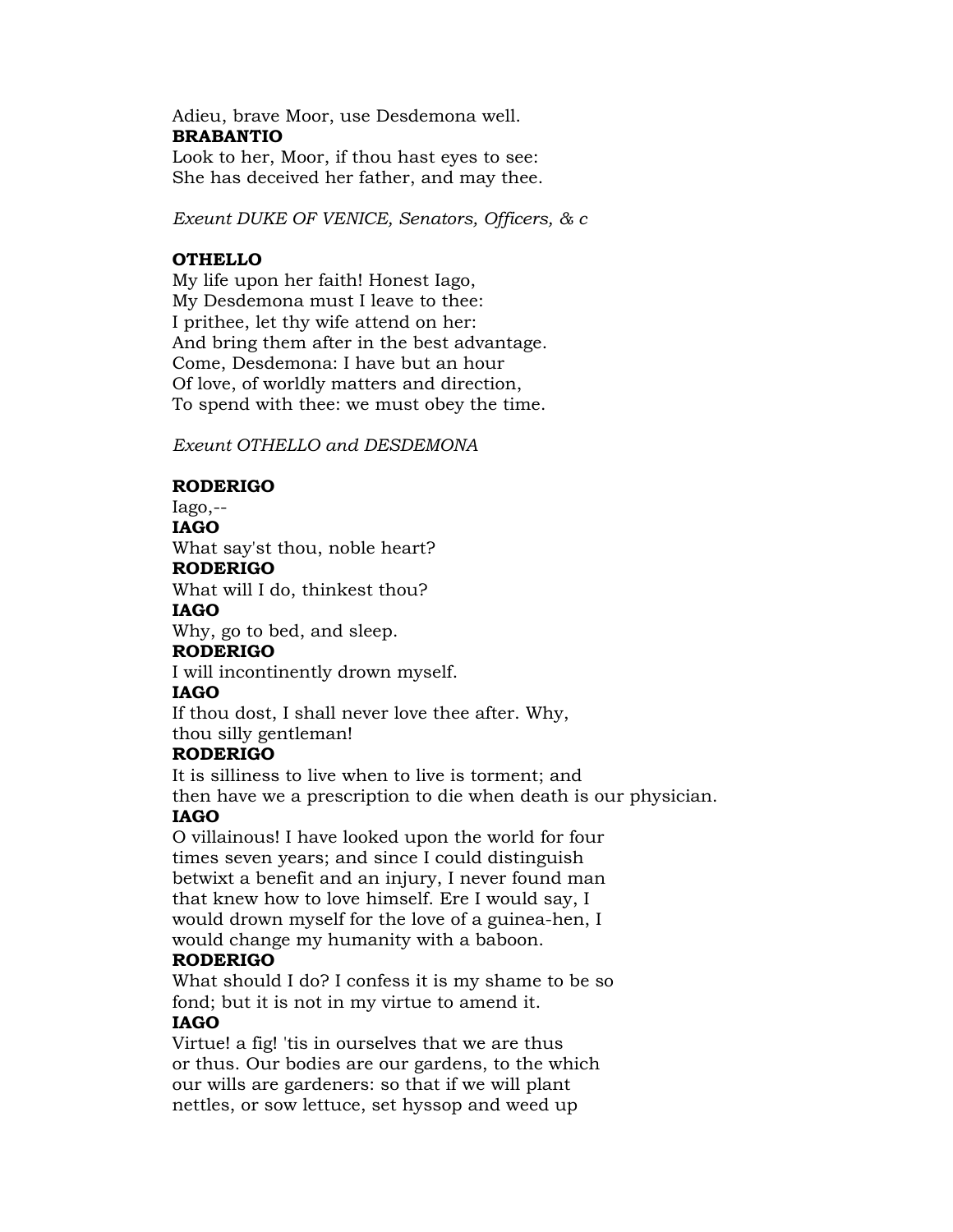thyme, supply it with one gender of herbs, or distract it with many, either to have it sterile with idleness, or manured with industry, why, the power and corrigible authority of this lies in our wills. If the balance of our lives had not one scale of reason to poise another of sensuality, the blood and baseness of our natures would conduct us to most preposterous conclusions: but we have reason to cool our raging motions, our carnal stings, our unbitted lusts, whereof I take this that you call love to be a sect or scion.

## **RODERIGO**

It cannot be.

#### **IAGO**

It is merely a lust of the blood and a permission of the will. Come, be a man. Drown thyself! drown cats and blind puppies. I have professed me thy friend and I confess me knit to thy deserving with cables of perdurable toughness; I could never better stead thee than now. Put money in thy purse; follow thou the wars; defeat thy favour with an usurped beard; I say, put money in thy purse. It cannot be that Desdemona should long continue her love to the Moor,-- put money in thy purse,--nor he his to her: it was a violent commencement, and thou shalt see an answerable sequestration:--put but money in thy purse. These Moors are changeable in their wills: fill thy purse with money:--the food that to him now is as luscious as locusts, shall be to him shortly as bitter as coloquintida. She must change for youth: when she is sated with his body, she will find the error of her choice: she must have change, she must: therefore put money in thy purse. If thou wilt needs damn thyself, do it a more delicate way than drowning. Make all the money thou canst: if sanctimony and a frail vow betwixt an erring barbarian and a supersubtle Venetian not too hard for my wits and all the tribe of hell, thou shalt enjoy her; therefore make money. A pox of drowning thyself! it is clean out of the way: seek thou rather to be hanged in compassing thy joy than to be drowned and go without her.

#### **RODERIGO**

Wilt thou be fast to my hopes, if I depend on the issue?

## **IAGO**

Thou art sure of me:--go, make money:--I have told thee often, and I re-tell thee again and again, I hate the Moor: my cause is hearted; thine hath no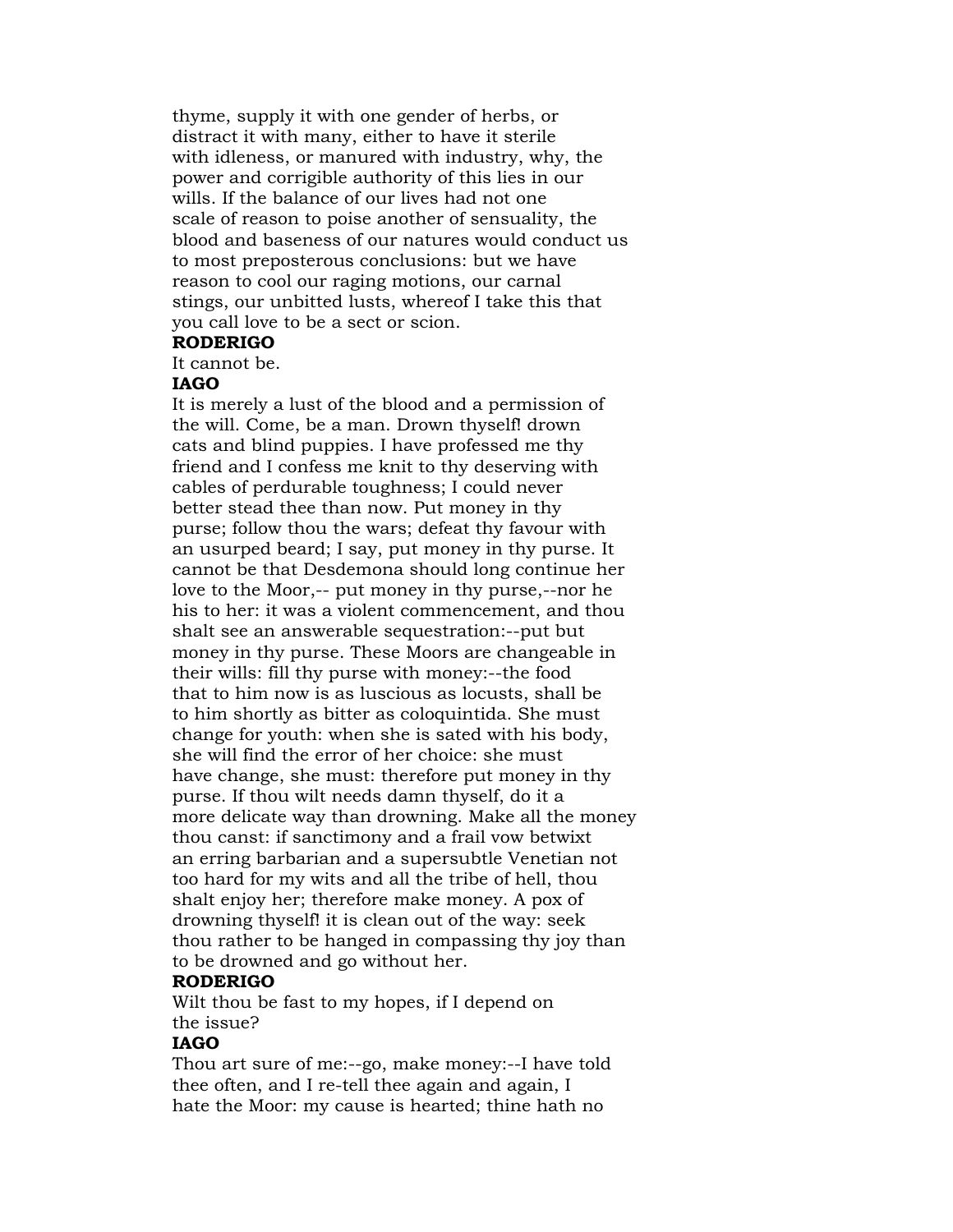less reason. Let us be conjunctive in our revenge against him: if thou canst cuckold him, thou dost thyself a pleasure, me a sport. There are many events in the womb of time which will be delivered. Traverse! go, provide thy money. We will have more of this to-morrow. Adieu.

#### **RODERIGO**

Where shall we meet i' the morning? **IAGO**

#### At my lodging.

#### **RODERIGO**

I'll be with thee betimes. **IAGO** Go to; farewell. Do you hear, Roderigo? **RODERIGO** What say you? **IAGO** No more of drowning, do you hear? **RODERIGO**

I am changed: I'll go sell all my land.

*Exit*

## **IAGO**

Thus do I ever make my fool my purse: For I mine own gain'd knowledge should profane, If I would time expend with such a snipe. But for my sport and profit. I hate the Moor: And it is thought abroad, that 'twixt my sheets He has done my office: I know not if't be true; But I, for mere suspicion in that kind, Will do as if for surety. He holds me well; The better shall my purpose work on him. Cassio's a proper man: let me see now: To get his place and to plume up my will In double knavery--How, how? Let's see:-- After some time, to abuse Othello's ear That he is too familiar with his wife. He hath a person and a smooth dispose To be suspected, framed to make women false. The Moor is of a free and open nature, That thinks men honest that but seem to be so, And will as tenderly be led by the nose As asses are. I have't. It is engender'd. Hell and night

Must bring this monstrous birth to the world's light.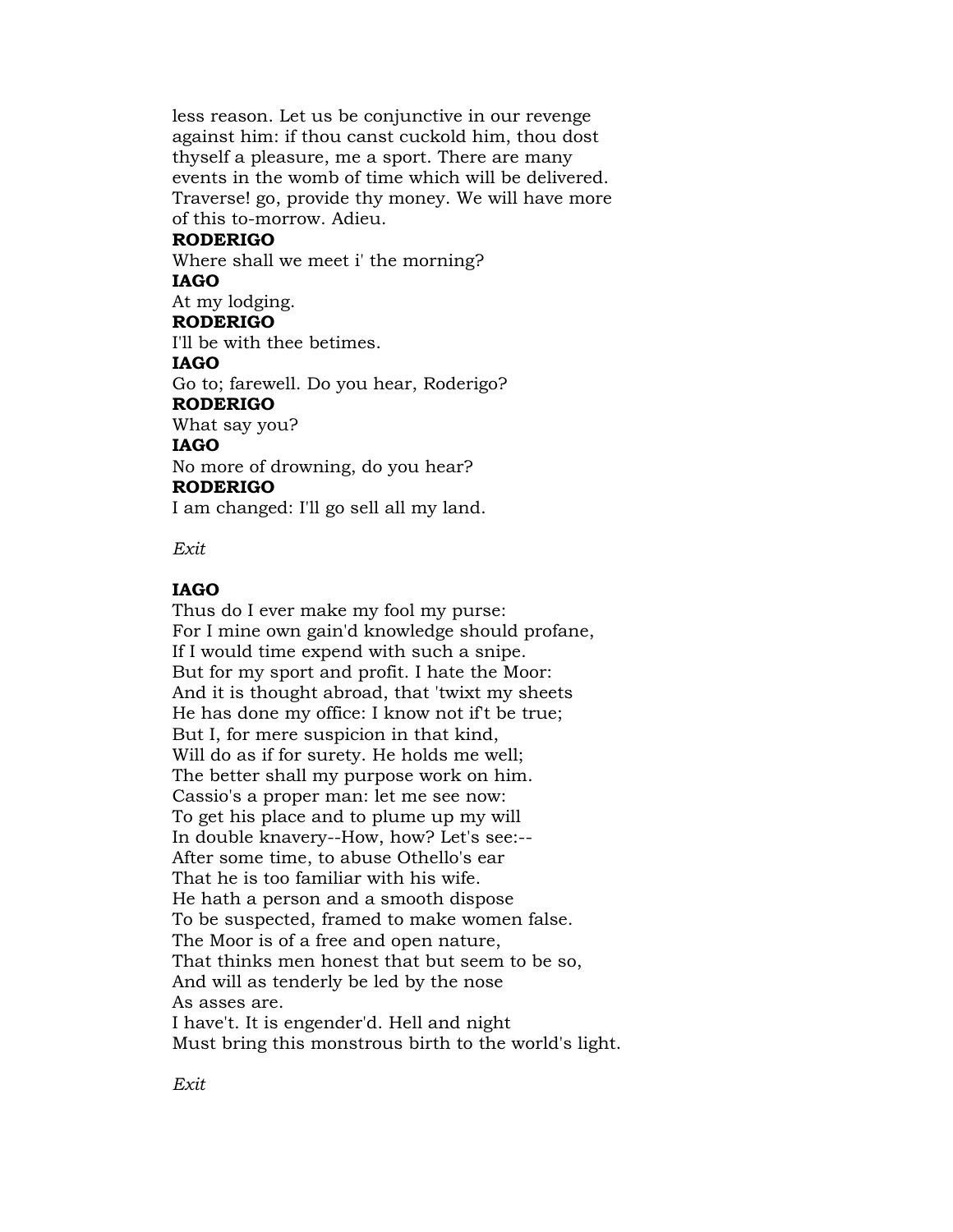## **ACT II**

## **SCENE I. A Sea-port in Cyprus. An open place near the quay.**

*Enter MONTANO and two Gentlemen*

## **MONTANO**

What from the cape can you discern at sea?

## **First Gentleman**

Nothing at all: it is a highwrought flood; I cannot, 'twixt the heaven and the main, Descry a sail.

## **MONTANO**

Methinks the wind hath spoke aloud at land; A fuller blast ne'er shook our battlements: If it hath ruffian'd so upon the sea, What ribs of oak, when mountains melt on them, Can hold the mortise? What shall we hear of this? **Second Gentleman** A segregation of the Turkish fleet: For do but stand upon the foaming shore, The chidden billow seems to pelt the clouds;

The wind-shaked surge, with high and monstrous mane,

seems to cast water on the burning bear,

And quench the guards of the ever-fixed pole:

I never did like molestation view

On the enchafed flood.

## **MONTANO**

If that the Turkish fleet Be not enshelter'd and embay'd, they are drown'd: It is impossible they bear it out.

*Enter a third Gentleman*

## **Third Gentleman**

News, lads! our wars are done. The desperate tempest hath so bang'd the Turks, That their designment halts: a noble ship of Venice Hath seen a grievous wreck and sufferance On most part of their fleet. **MONTANO**

How! is this true?

## **Third Gentleman**

The ship is here put in, A Veronesa; Michael Cassio, Lieutenant to the warlike Moor Othello, Is come on shore: the Moor himself at sea, And is in full commission here for Cyprus. **MONTANO**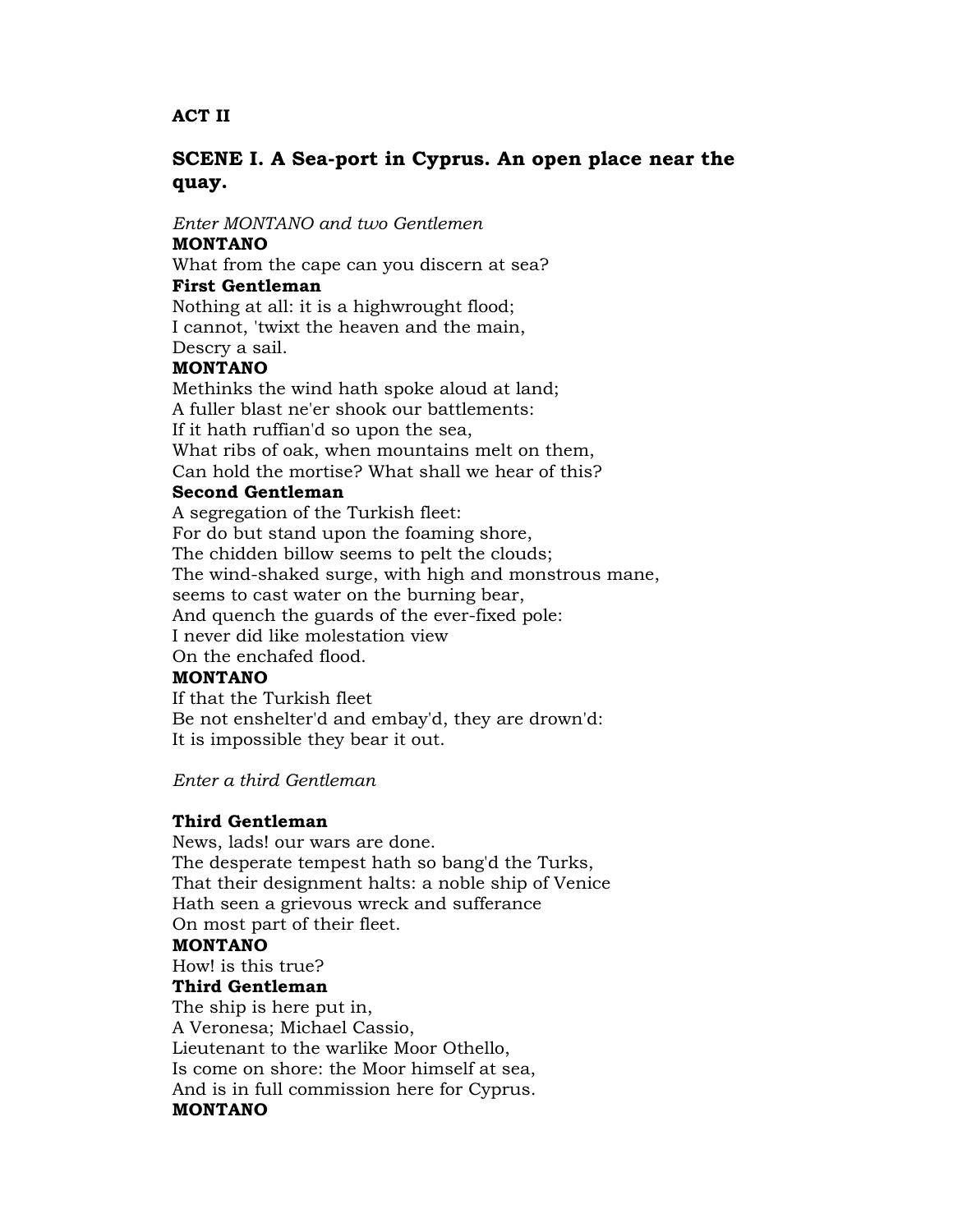I am glad on't; 'tis a worthy governor.

## **Third Gentleman**

But this same Cassio, though he speak of comfort Touching the Turkish loss, yet he looks sadly, And prays the Moor be safe; for they were parted With foul and violent tempest.

## **MONTANO**

Pray heavens he be;

For I have served him, and the man commands Like a full soldier. Let's to the seaside, ho! As well to see the vessel that's come in As to throw out our eyes for brave Othello, Even till we make the main and the aerial blue An indistinct regard.

## **Third Gentleman**

Come, let's do so: For every minute is expectancy Of more arrivance.

*Enter CASSIO*

## **CASSIO**

Thanks, you the valiant of this warlike isle, That so approve the Moor! O, let the heavens Give him defence against the elements, For I have lost us him on a dangerous sea.

## **MONTANO**

Is he well shipp'd?

## **CASSIO**

His bark is stoutly timber'd, his pilot Of very expert and approved allowance; Therefore my hopes, not surfeited to death, Stand in bold cure.

*A cry within 'A sail, a sail, a sail!'*

*Enter a fourth Gentleman*

## **CASSIO**

What noise? **Fourth Gentleman** The town is empty; on the brow o' the sea Stand ranks of people, and they cry 'A sail!'

#### **CASSIO**

My hopes do shape him for the governor.

*Guns heard*

## **Second Gentlemen**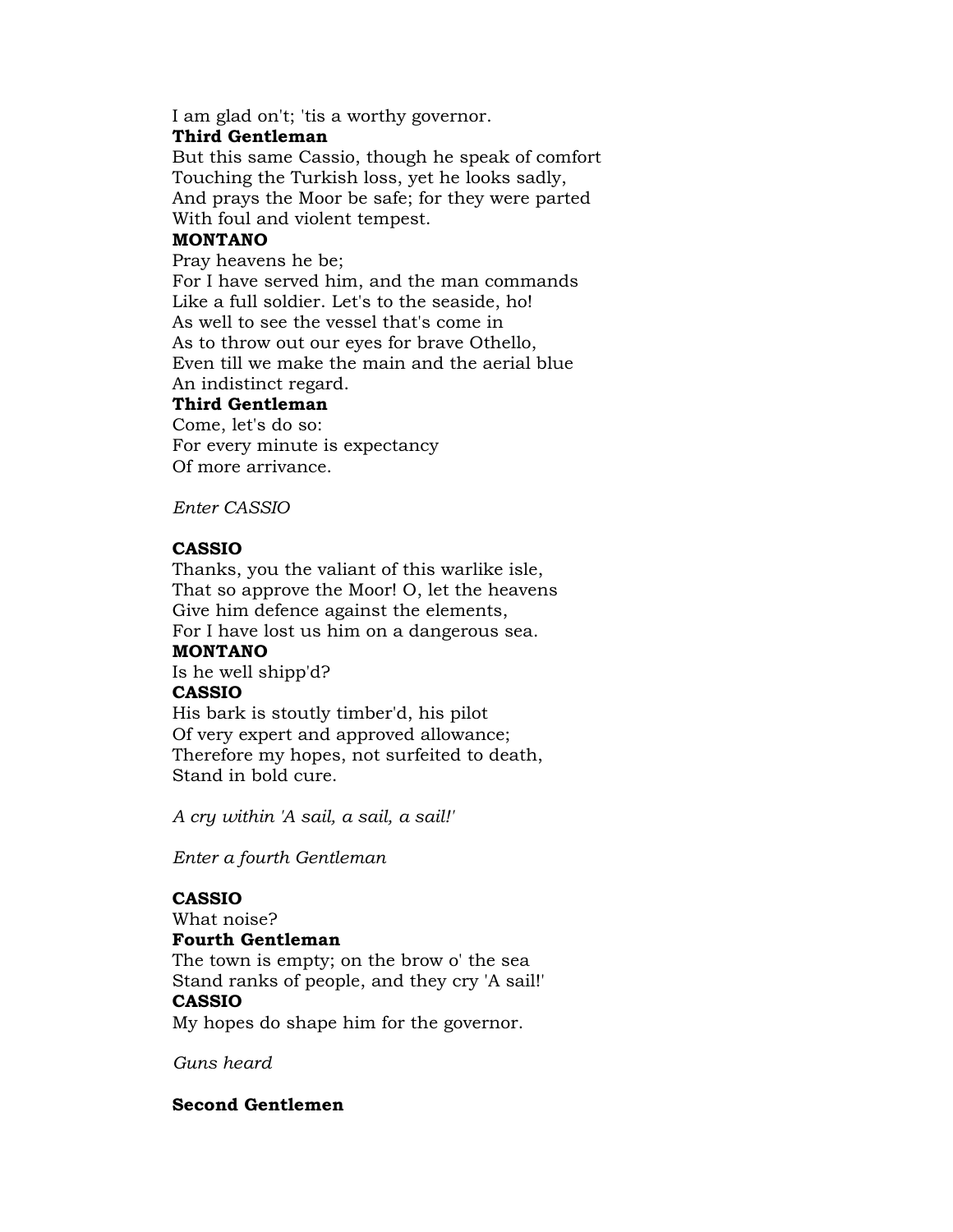They do discharge their shot of courtesy: Our friends at least. **CASSIO** I pray you, sir, go forth, And give us truth who 'tis that is arrived. **Second Gentleman**

I shall.

*Exit*

## **MONTANO**

But, good lieutenant, is your general wived? **CASSIO**

Most fortunately: he hath achieved a maid That paragons description and wild fame; One that excels the quirks of blazoning pens, And in the essential vesture of creation Does tire the ingener.

*Re-enter second Gentleman*

How now! who has put in?

#### **Second Gentleman**

'Tis one Iago, ancient to the general.

#### **CASSIO**

Has had most favourable and happy speed: Tempests themselves, high seas, and howling winds, The gutter'd rocks and congregated sands-- Traitors ensteep'd to clog the guiltless keel,-- As having sense of beauty, do omit Their mortal natures, letting go safely by The divine Desdemona.

#### **MONTANO**

What is she?

## **CASSIO**

She that I spake of, our great captain's captain, Left in the conduct of the bold Iago, Whose footing here anticipates our thoughts A se'nnight's speed. Great Jove, Othello guard, And swell his sail with thine own powerful breath, That he may bless this bay with his tall ship, Make love's quick pants in Desdemona's arms, Give renew'd fire to our extincted spirits And bring all Cyprus comfort!

*Enter DESDEMONA, EMILIA, IAGO, RODERIGO, and Attendants*

O, behold, The riches of the ship is come on shore!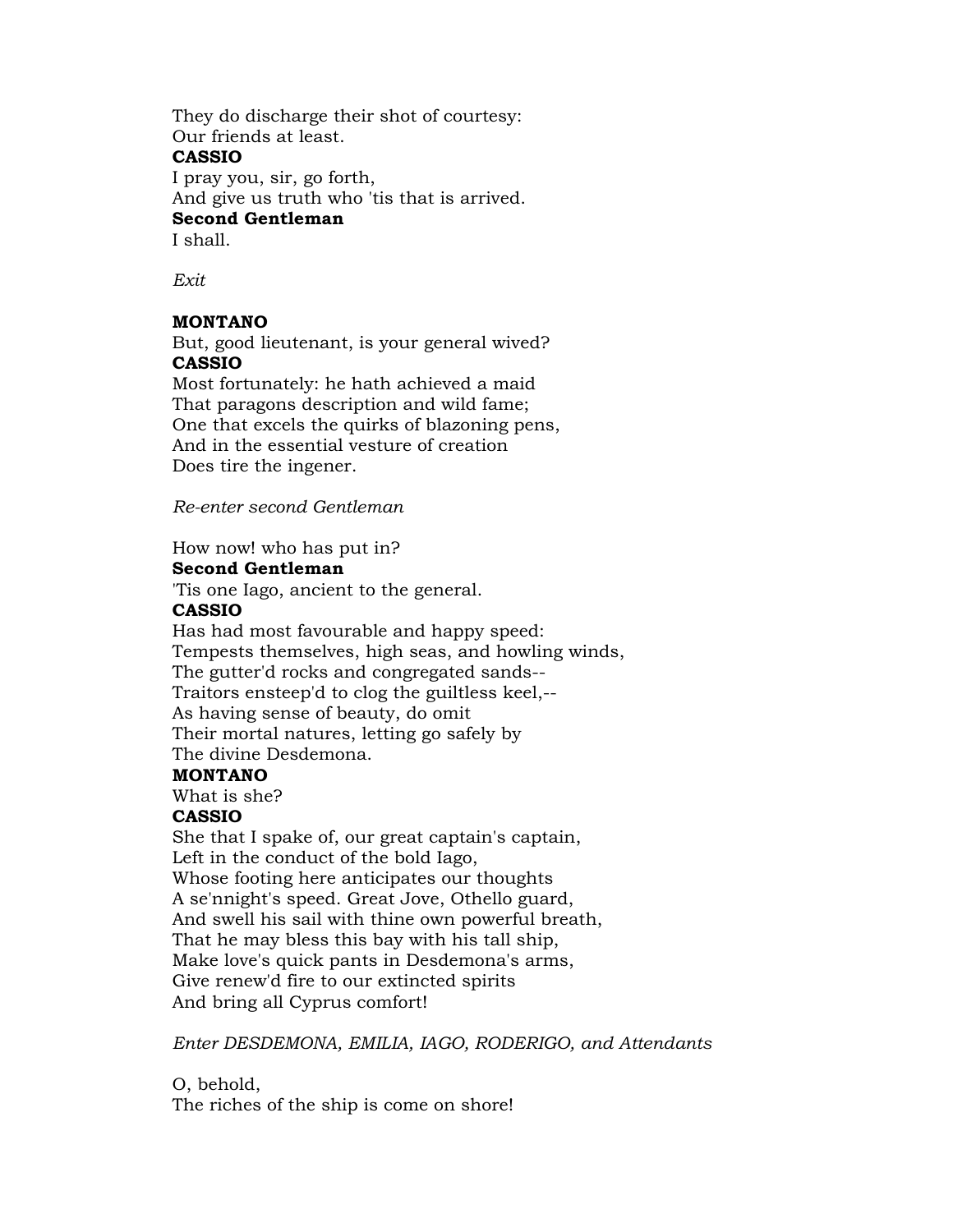Ye men of Cyprus, let her have your knees. Hail to thee, lady! and the grace of heaven, Before, behind thee, and on every hand, Enwheel thee round!

#### **DESDEMONA**

I thank you, valiant Cassio. What tidings can you tell me of my lord?

## **CASSIO**

He is not yet arrived: nor know I aught But that he's well and will be shortly here.

## **DESDEMONA**

O, but I fear--How lost you company? **CASSIO**

The great contention of the sea and skies Parted our fellowship--But, hark! a sail.

*Within 'A sail, a sail!' Guns heard*

## **Second Gentleman**

They give their greeting to the citadel; This likewise is a friend. **CASSIO** See for the news.

*Exit Gentleman*

Good ancient, you are welcome.

## *To EMILIA*

Welcome, mistress. Let it not gall your patience, good Iago, That I extend my manners; 'tis my breeding That gives me this bold show of courtesy.

#### *Kissing her*

## **IAGO**

Sir, would she give you so much of her lips As of her tongue she oft bestows on me, You'll have enough.

## **DESDEMONA**

Alas, she has no speech. **IAGO** In faith, too much; I find it still, when I have list to sleep: Marry, before your ladyship, I grant, She puts her tongue a little in her heart, And chides with thinking.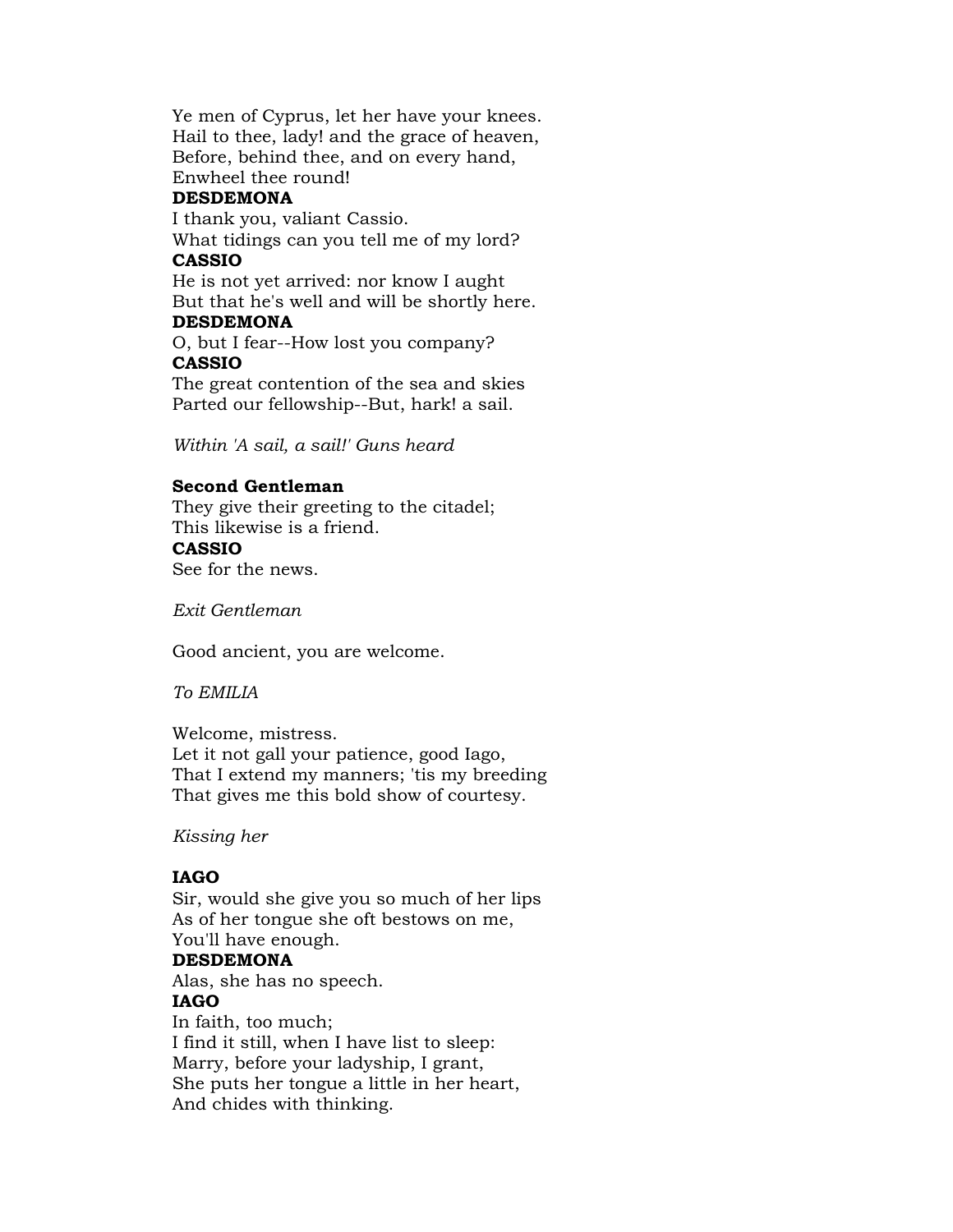## **EMILIA**

You have little cause to say so.

## **IAGO**

Come on, come on; you are pictures out of doors,

Bells in your parlors, wild-cats in your kitchens,

Saints m your injuries, devils being offended,

Players in your housewifery, and housewives' in your beds.

## **DESDEMONA**

O, fie upon thee, slanderer!

## **IAGO**

Nay, it is true, or else I am a Turk:

You rise to play and go to bed to work.

## **EMILIA**

You shall not write my praise.

## **IAGO**

No, let me not.

## **DESDEMONA**

What wouldst thou write of me, if thou shouldst

praise me?

## **IAGO**

O gentle lady, do not put me to't; For I am nothing, if not critical.

## **DESDEMONA**

Come on assay. There's one gone to the harbour?

## **IAGO**

Ay, madam.

## **DESDEMONA**

I am not merry; but I do beguile The thing I am, by seeming otherwise. Come, how wouldst thou praise me?

## **IAGO**

I am about it; but indeed my invention

Comes from my pate as birdlime does from frize;

It plucks out brains and all: but my Muse labours,

And thus she is deliver'd.

If she be fair and wise, fairness and wit,

The one's for use, the other useth it.

## **DESDEMONA**

Well praised! How if she be black and witty? **IAGO**

If she be black, and thereto have a wit,

She'll find a white that shall her blackness fit.

## **DESDEMONA**

Worse and worse.

## **EMILIA**

How if fair and foolish?

## **IAGO**

She never yet was foolish that was fair; For even her folly help'd her to an heir.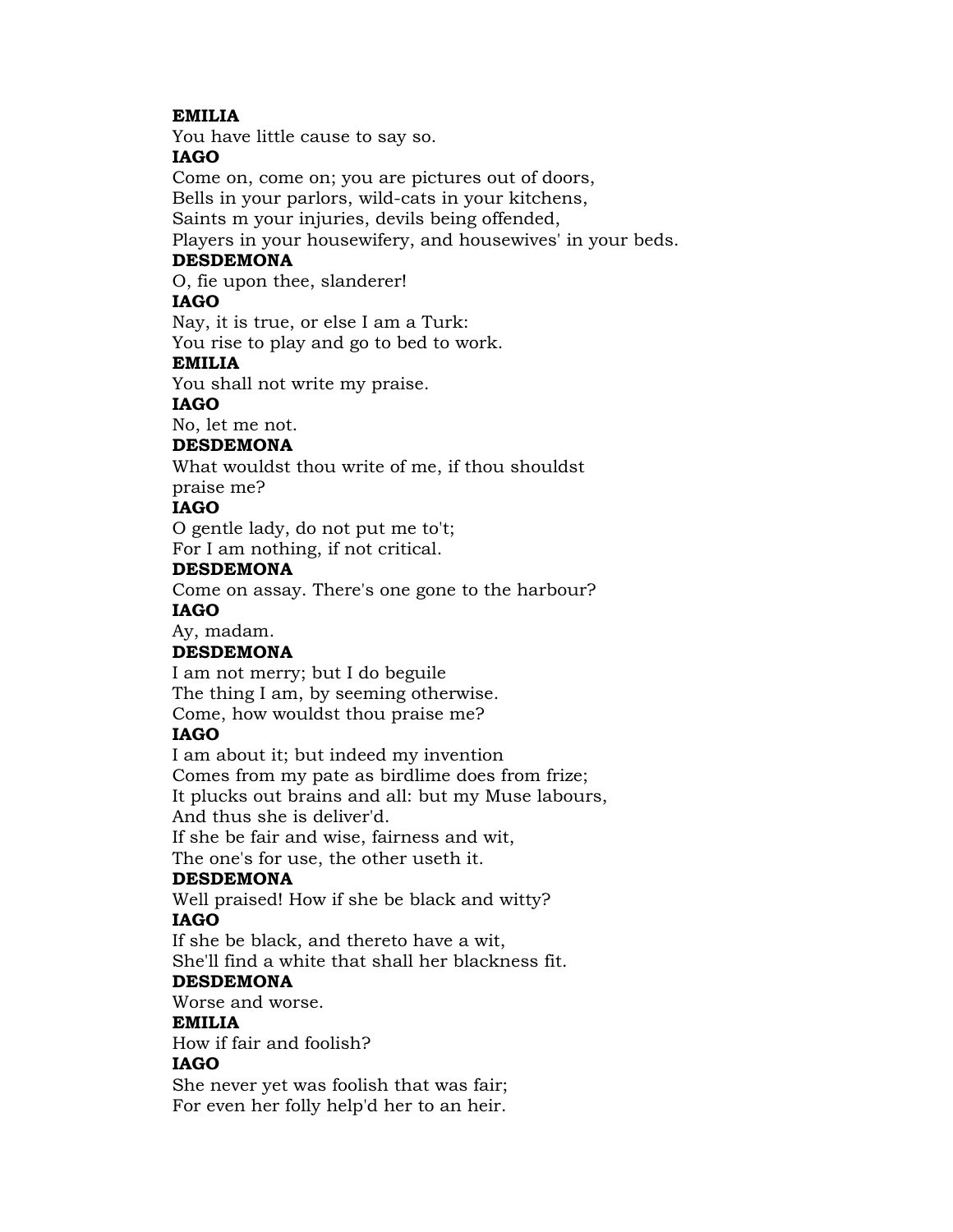## **DESDEMONA**

These are old fond paradoxes to make fools laugh i' the alehouse. What miserable praise hast thou for her that's foul and foolish?

## **IAGO**

There's none so foul and foolish thereunto, But does foul pranks which fair and wise ones do. **DESDEMONA**

O heavy ignorance! thou praisest the worst best. But what praise couldst thou bestow on a deserving woman indeed, one that, in the authority of her merit, did justly put on the vouch of very malice itself? **IAGO**

She that was ever fair and never proud, Had tongue at will and yet was never loud, Never lack'd gold and yet went never gay, Fled from her wish and yet said 'Now I may,' She that being anger'd, her revenge being nigh, Bade her wrong stay and her displeasure fly, She that in wisdom never was so frail To change the cod's head for the salmon's tail; She that could think and ne'er disclose her mind, See suitors following and not look behind, She was a wight, if ever such wight were,--

## **DESDEMONA**

To do what?

## **IAGO**

To suckle fools and chronicle small beer.

## **DESDEMONA**

O most lame and impotent conclusion! Do not learn of him, Emilia, though he be thy husband. How say you, Cassio? is he not a most profane and liberal counsellor?

## **CASSIO**

He speaks home, madam: You may relish him more in the soldier than in the scholar.

## **IAGO**

[Aside] He takes her by the palm: ay, well said, whisper: with as little a web as this will I ensnare as great a fly as Cassio. Ay, smile upon her, do; I will gyve thee in thine own courtship. You say true; 'tis so, indeed: if such tricks as these strip you out of your lieutenantry, it had been better you had not kissed your three fingers so oft, which now again you are most apt to play the sir in. Very good; well kissed! an excellent courtesy! 'tis so, indeed. Yet again your fingers to your lips? would they were clyster-pipes for your sake!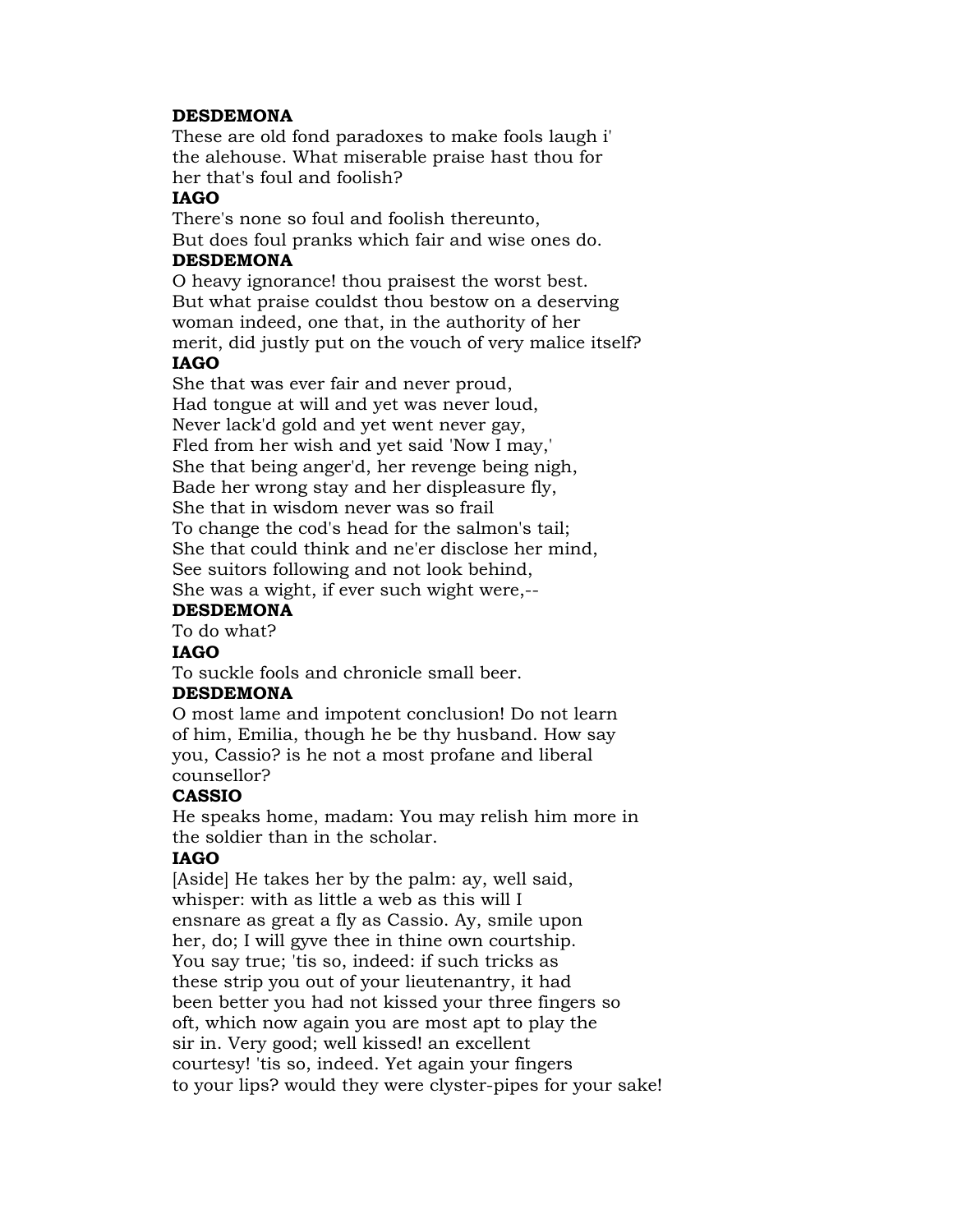#### *Trumpet within*

The Moor! I know his trumpet. **CASSIO**

'Tis truly so. **DESDEMONA** Let's meet him and receive him. **CASSIO** Lo, where he comes!

*Enter OTHELLO and Attendants*

## **OTHELLO**

O my fair warrior! **DESDEMONA** My dear Othello! **OTHELLO**

It gives me wonder great as my content To see you here before me. O my soul's joy! If after every tempest come such calms, May the winds blow till they have waken'd death! And let the labouring bark climb hills of seas Olympus-high and duck again as low As hell's from heaven! If it were now to die, 'Twere now to be most happy; for, I fear, My soul hath her content so absolute That not another comfort like to this Succeeds in unknown fate.

## **DESDEMONA**

The heavens forbid But that our loves and comforts should increase, Even as our days do grow!

#### **OTHELLO**

Amen to that, sweet powers! I cannot speak enough of this content; It stops me here; it is too much of joy: And this, and this, the greatest discords be

#### *Kissing her*

That e'er our hearts shall make! **IAGO**

[Aside] O, you are well tuned now! But I'll set down the pegs that make this music, As honest as I am. **OTHELLO**

Come, let us to the castle. News, friends; our wars are done, the Turks are drown'd.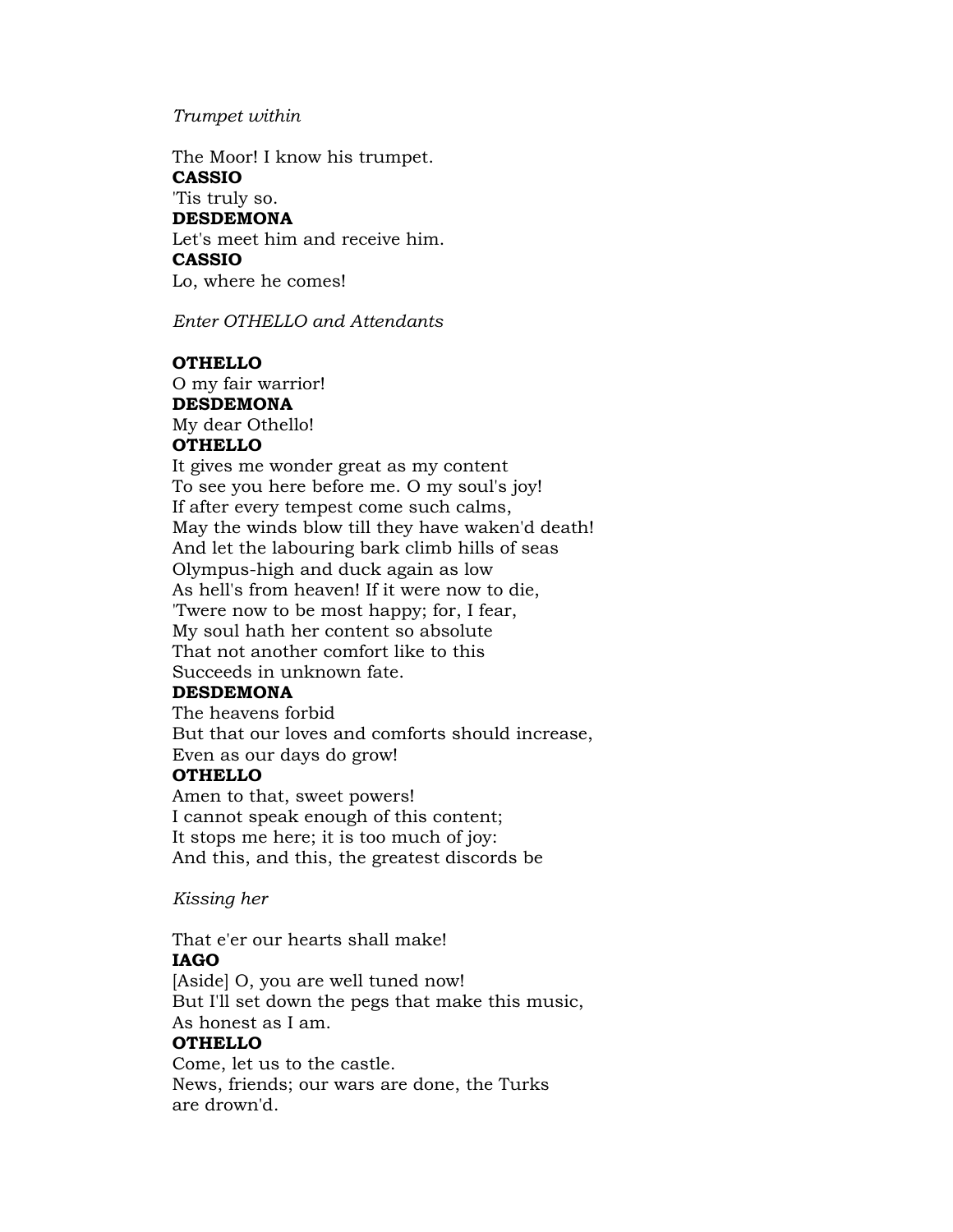How does my old acquaintance of this isle? Honey, you shall be well desired in Cyprus; I have found great love amongst them. O my sweet, I prattle out of fashion, and I dote In mine own comforts. I prithee, good Iago, Go to the bay and disembark my coffers: Bring thou the master to the citadel; He is a good one, and his worthiness Does challenge much respect. Come, Desdemona, Once more, well met at Cyprus.

## *Exeunt OTHELLO, DESDEMONA, and Attendants*

## **IAGO**

Do thou meet me presently at the harbour. Come hither. If thou be'st valiant,-- as, they say, base men being in love have then a nobility in their natures more than is native to them--list me. The lieutenant tonight watches on the court of guard:--first, I must tell thee this--Desdemona is directly in love with him.

## **RODERIGO**

With him! why, 'tis not possible.

#### **IAGO**

Lay thy finger thus, and let thy soul be instructed. Mark me with what violence she first loved the Moor, but for bragging and telling her fantastical lies: and will she love him still for prating? let not thy discreet heart think it. Her eye must be fed; and what delight shall she have to look on the devil? When the blood is made dull with the act of sport, there should be, again to inflame it and to give satiety a fresh appetite, loveliness in favour, sympathy in years, manners and beauties; all which the Moor is defective in: now, for want of these required conveniences, her delicate tenderness will find itself abused, begin to heave the gorge, disrelish and abhor the Moor; very nature will instruct her in it and compel her to some second choice. Now, sir, this granted,--as it is a most pregnant and unforced position--who stands so eminent in the degree of this fortune as Cassio does? a knave very voluble; no further conscionable than in putting on the mere form of civil and humane seeming, for the better compassing of his salt and most hidden loose affection? why, none; why, none: a slipper and subtle knave, a finder of occasions, that has an eye can stamp and counterfeit advantages, though true advantage never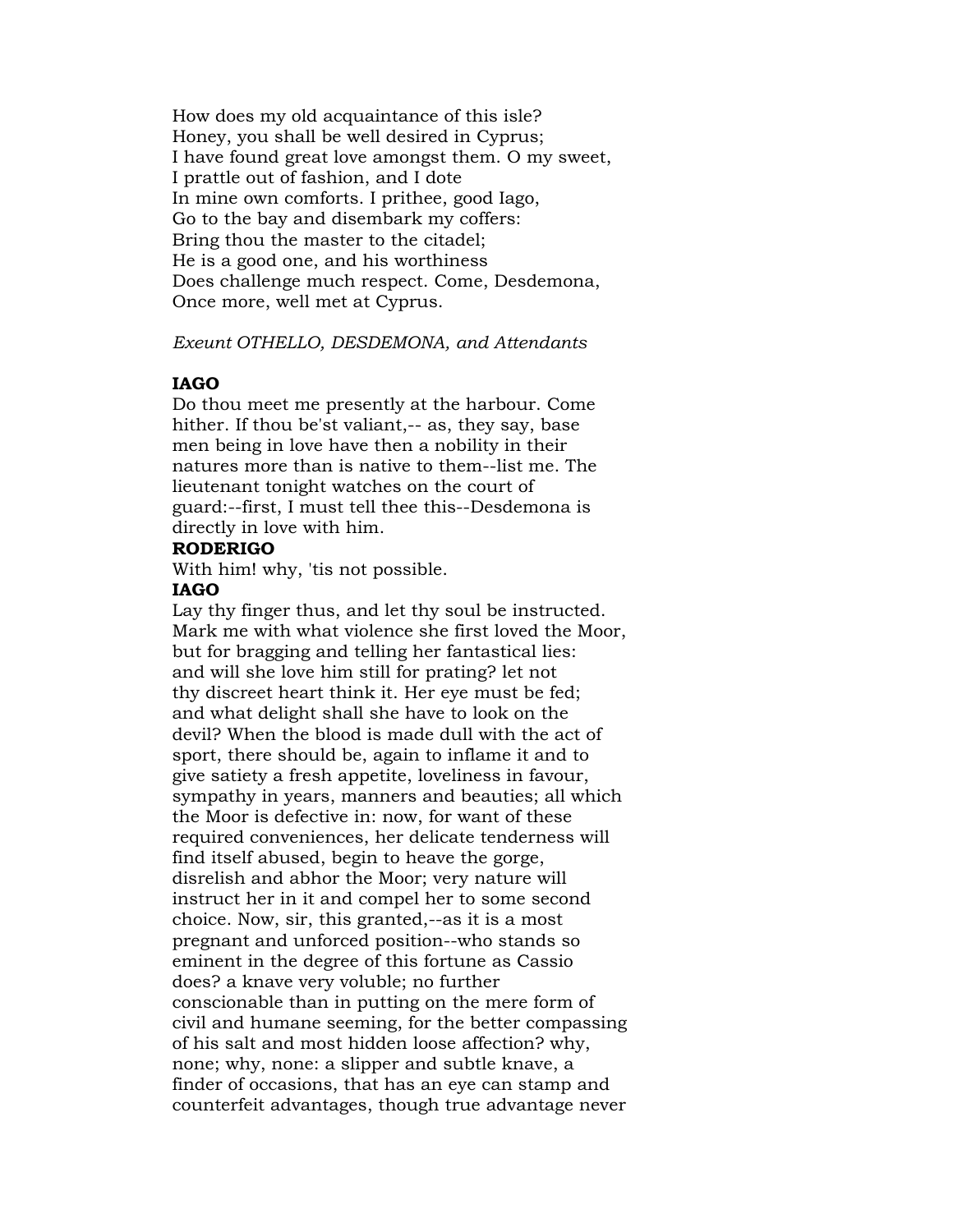present itself; a devilish knave. Besides, the knave is handsome, young, and hath all those requisites in him that folly and green minds look after: a pestilent complete knave; and the woman hath found him already.

## **RODERIGO**

I cannot believe that in her; she's full of most blessed condition.

## **IAGO**

Blessed fig's-end! the wine she drinks is made of grapes: if she had been blessed, she would never have loved the Moor. Blessed pudding! Didst thou not see her paddle with the palm of his hand? didst not mark that?

## **RODERIGO**

Yes, that I did; but that was but courtesy. **IAGO**

Lechery, by this hand; an index and obscure prologue to the history of lust and foul thoughts. They met so near with their lips that their breaths embraced together. Villanous thoughts, Roderigo! when these mutualities so marshal the way, hard at hand comes the master and main exercise, the incorporate conclusion, Pish! But, sir, be you ruled by me: I have brought you from Venice. Watch you to-night; for the command, I'll lay't upon you. Cassio knows you not. I'll not be far from you: do you find some occasion to anger Cassio, either by speaking too loud, or tainting his discipline; or from what other course you please, which the time shall more favourably minister.

## **RODERIGO**

Well.

## **IAGO**

Sir, he is rash and very sudden in choler, and haply may strike at you: provoke him, that he may; for even out of that will I cause these of Cyprus to mutiny; whose qualification shall come into no true taste again but by the displanting of Cassio. So shall you have a shorter journey to your desires by the means I shall then have to prefer them; and the impediment most profitably removed, without the which there were no expectation of our prosperity. **RODERIGO**

## I will do this, if I can bring it to any opportunity.

## **IAGO**

I warrant thee. Meet me by and by at the citadel: I must fetch his necessaries ashore. Farewell.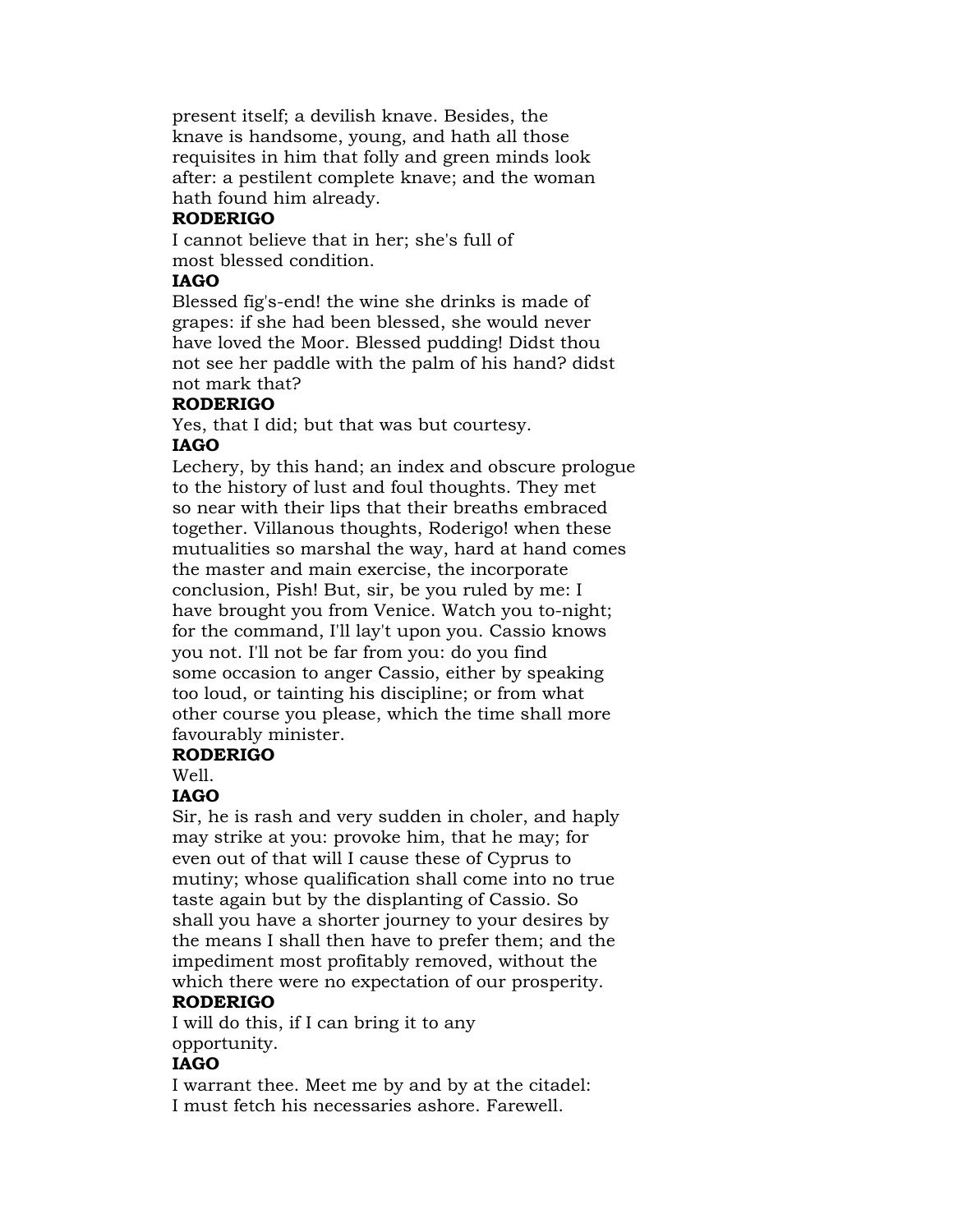#### **RODERIGO**

Adieu.

*Exit*

## **IAGO**

That Cassio loves her, I do well believe it; That she loves him, 'tis apt and of great credit: The Moor, howbeit that I endure him not, Is of a constant, loving, noble nature, And I dare think he'll prove to Desdemona A most dear husband. Now, I do love her too; Not out of absolute lust, though peradventure I stand accountant for as great a sin, But partly led to diet my revenge, For that I do suspect the lusty Moor Hath leap'd into my seat; the thought whereof Doth, like a poisonous mineral, gnaw my inwards; And nothing can or shall content my soul Till I am even'd with him, wife for wife, Or failing so, yet that I put the Moor At least into a jealousy so strong That judgment cannot cure. Which thing to do, If this poor trash of Venice, whom I trash For his quick hunting, stand the putting on, I'll have our Michael Cassio on the hip, Abuse him to the Moor in the rank garb-- For I fear Cassio with my night-cap too-- Make the Moor thank me, love me and reward me. For making him egregiously an ass And practising upon his peace and quiet Even to madness. 'Tis here, but yet confused: Knavery's plain face is never seen tin used.

*Exit*

## **SCENE II. A street.**

## *Enter a Herald with a proclamation; People following* **Herald**

It is Othello's pleasure, our noble and valiant general, that, upon certain tidings now arrived, importing the mere perdition of the Turkish fleet, every man put himself into triumph; some to dance, some to make bonfires, each man to what sport and revels his addiction leads him: for, besides these beneficial news, it is the celebration of his nuptial. So much was his pleasure should be proclaimed. All offices are open, and there is full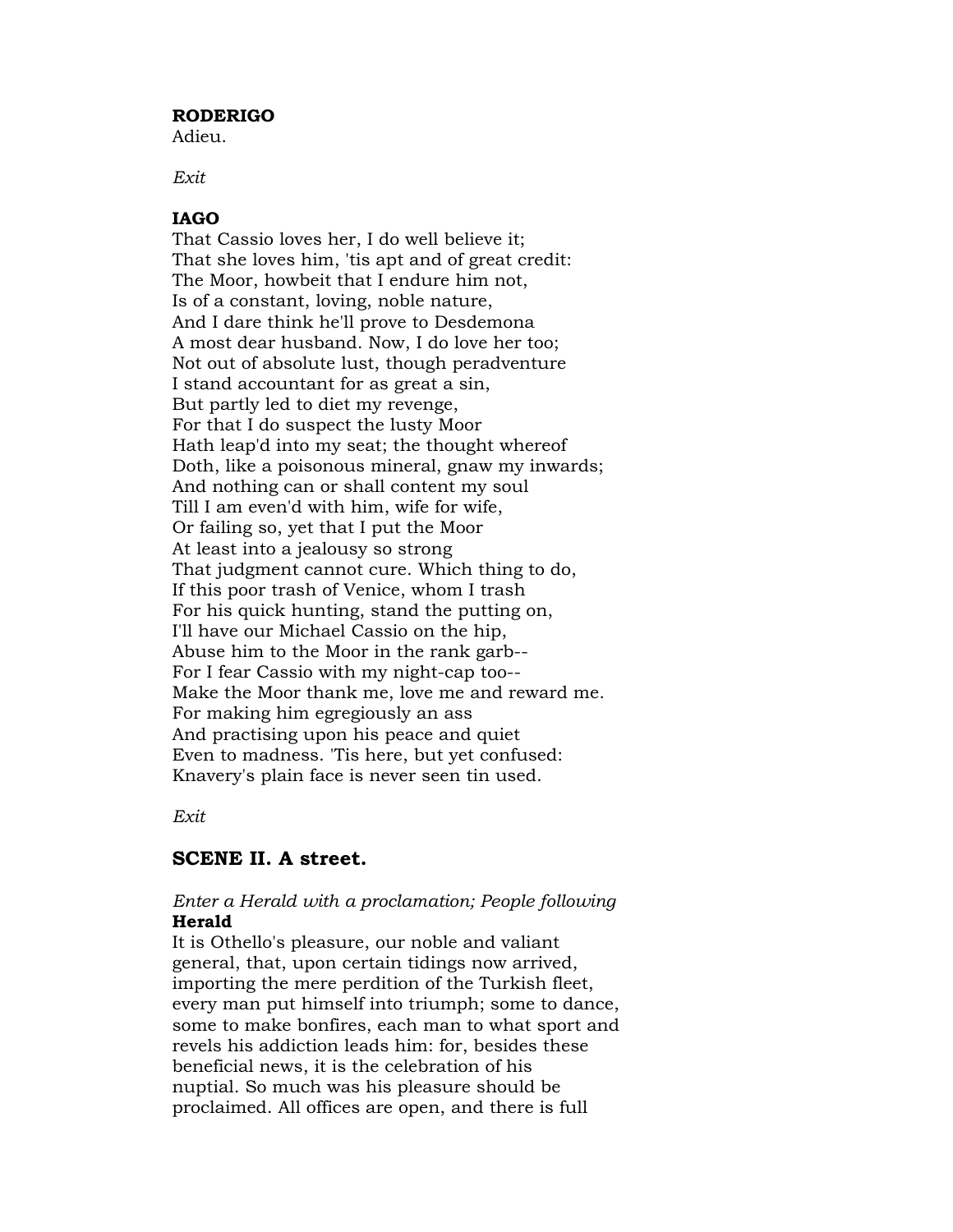liberty of feasting from this present hour of five till the bell have told eleven. Heaven bless the isle of Cyprus and our noble general Othello!

*Exeunt*

## **SCENE III. A hall in the castle.**

#### *Enter OTHELLO, DESDEMONA, CASSIO, and Attendants* **OTHELLO**

Good Michael, look you to the guard to-night: Let's teach ourselves that honourable stop, Not to outsport discretion.

## **CASSIO**

Iago hath direction what to do; But, notwithstanding, with my personal eye Will I look to't.

## **OTHELLO**

Iago is most honest. Michael, good night: to-morrow with your earliest Let me have speech with you.

*To DESDEMONA*

Come, my dear love, The purchase made, the fruits are to ensue; That profit's yet to come 'tween me and you. Good night.

*Exeunt OTHELLO, DESDEMONA, and Attendants*

*Enter IAGO*

## **CASSIO**

Welcome, Iago; we must to the watch. **IAGO**

Not this hour, lieutenant; 'tis not yet ten o' the clock. Our general cast us thus early for the love of his Desdemona; who let us not therefore blame: he hath not yet made wanton the night with her; and

she is sport for Jove.

## **CASSIO**

She's a most exquisite lady.

## **IAGO**

And, I'll warrant her, fun of game.

## **CASSIO**

Indeed, she's a most fresh and delicate creature. **IAGO**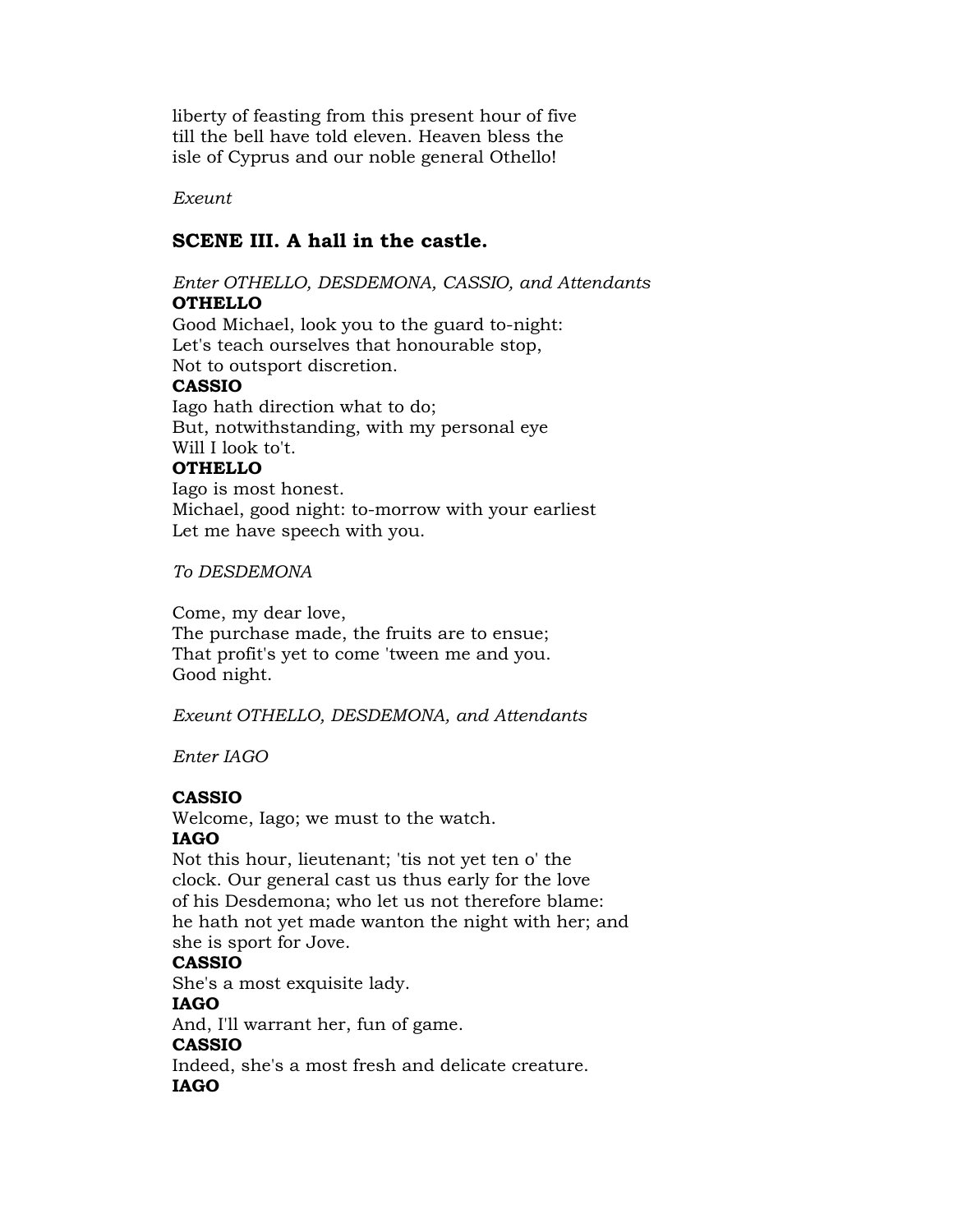What an eye she has! methinks it sounds a parley of provocation.

## **CASSIO**

An inviting eye; and yet methinks right modest. **IAGO**

And when she speaks, is it not an alarum to love? **CASSIO**

She is indeed perfection.

## **IAGO**

Well, happiness to their sheets! Come, lieutenant, I have a stoup of wine; and here without are a brace of Cyprus gallants that would fain have a measure to the health of black Othello.

## **CASSIO**

Not to-night, good Iago: I have very poor and unhappy brains for drinking: I could well wish courtesy would invent some other custom of entertainment.

## **IAGO**

O, they are our friends; but one cup: I'll drink for you.

## **CASSIO**

I have drunk but one cup to-night, and that was craftily qualified too, and, behold, what innovation it makes here: I am unfortunate in the infirmity, and dare not task my weakness with any more.

## **IAGO**

What, man! 'tis a night of revels: the gallants desire it.

## **CASSIO**

Where are they?

## **IAGO**

Here at the door; I pray you, call them in.

## **CASSIO**

I'll do't; but it dislikes me.

## *Exit*

## **IAGO**

If I can fasten but one cup upon him, With that which he hath drunk to-night already, He'll be as full of quarrel and offence As my young mistress' dog. Now, my sick fool Roderigo, Whom love hath turn'd almost the wrong side out, To Desdemona hath to-night caroused Potations pottle-deep; and he's to watch: Three lads of Cyprus, noble swelling spirits, That hold their honours in a wary distance, The very elements of this warlike isle,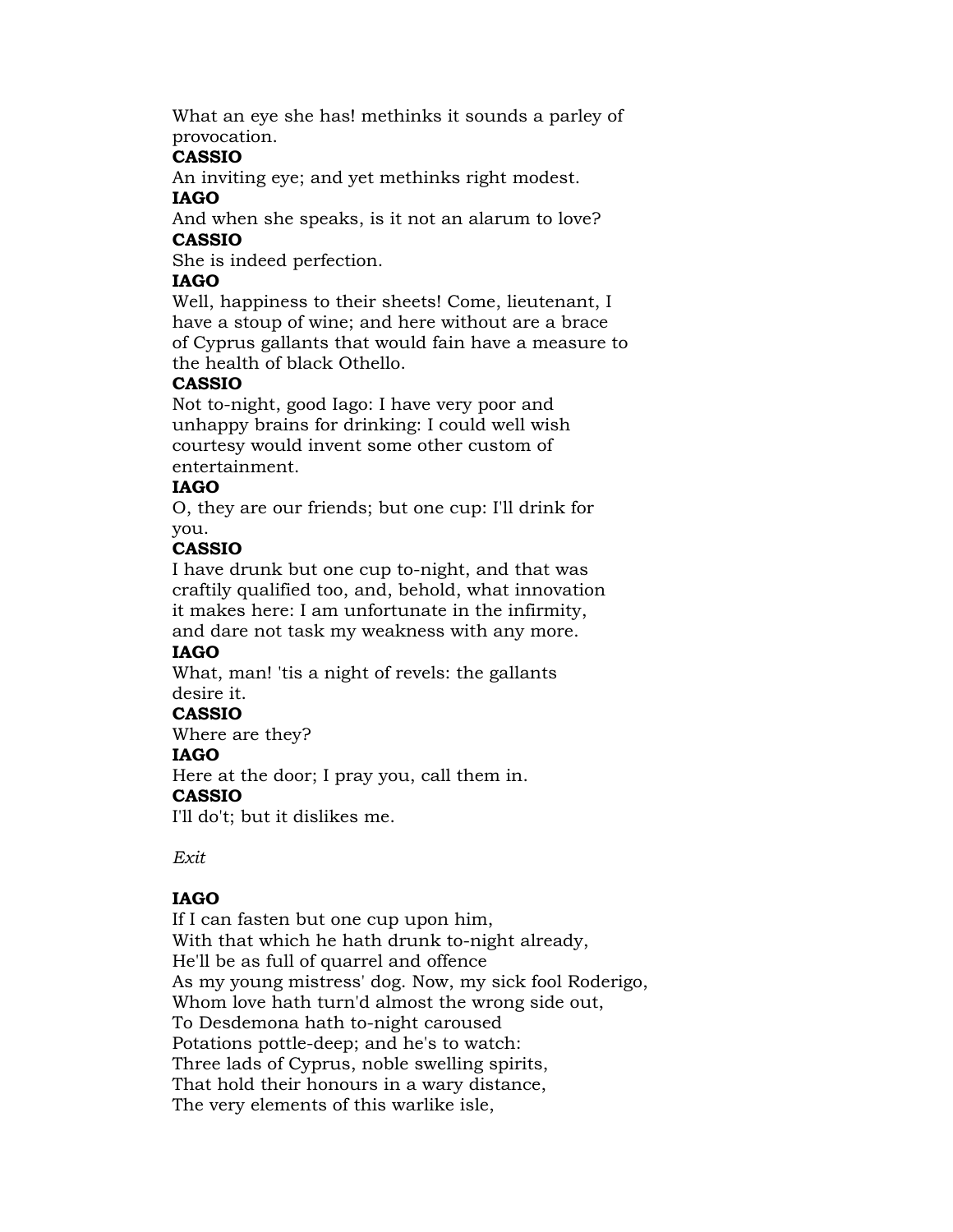Have I to-night fluster'd with flowing cups, And they watch too. Now, 'mongst this flock of drunkards, Am I to put our Cassio in some action That may offend the isle.--But here they come: If consequence do but approve my dream, My boat sails freely, both with wind and stream.

*Re-enter CASSIO; with him MONTANO and Gentlemen; servants following with wine*

## **CASSIO**

'Fore God, they have given me a rouse already. **MONTANO** Good faith, a little one; not past a pint, as I am a soldier. **IAGO** Some wine, ho!

*Sings*

And let me the canakin clink, clink; And let me the canakin clink A soldier's a man; A life's but a span; Why, then, let a soldier drink. Some wine, boys! **CASSIO**

'Fore God, an excellent song.

## **IAGO**

I learned it in England, where, indeed, they are most potent in potting: your Dane, your German, and your swag-bellied Hollander--Drink, ho!--are nothing to your English.

## **CASSIO**

Is your Englishman so expert in his drinking? **IAGO**

Why, he drinks you, with facility, your Dane dead drunk; he sweats not to overthrow your Almain; he gives your Hollander a vomit, ere the next pottle can be filled.

#### **CASSIO**

To the health of our general!

## **MONTANO**

I am for it, lieutenant; and I'll do you justice.

## **IAGO**

O sweet England!

King Stephen was a worthy peer,

His breeches cost him but a crown;

He held them sixpence all too dear,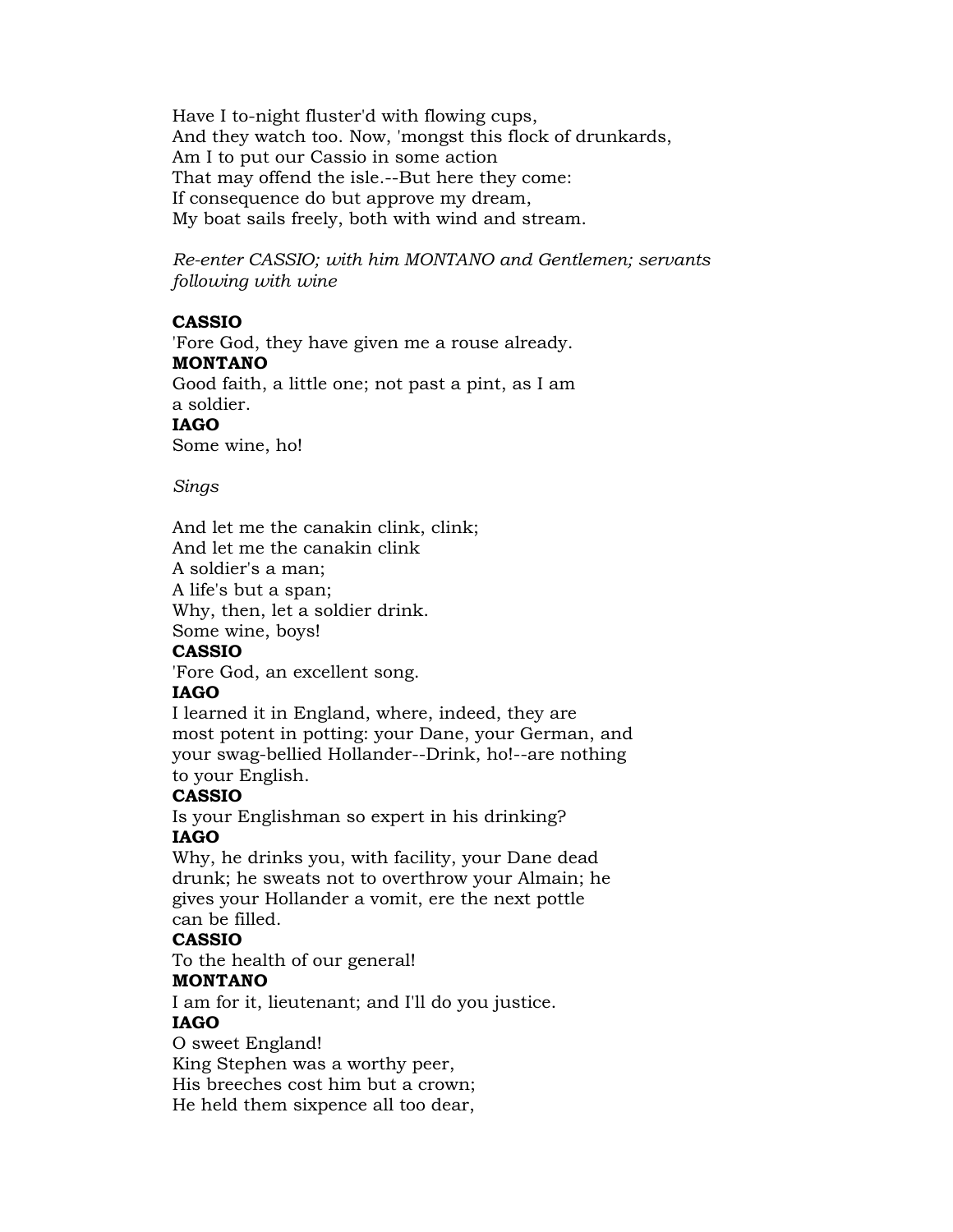With that he call'd the tailor lown.

He was a wight of high renown,

And thou art but of low degree:

'Tis pride that pulls the country down;

Then take thine auld cloak about thee.

Some wine, ho!

## **CASSIO**

Why, this is a more exquisite song than the other.

## **IAGO**

Will you hear't again?

## **CASSIO**

No; for I hold him to be unworthy of his place that does those things. Well, God's above all; and there

be souls must be saved, and there be souls must not be saved.

## **IAGO**

It's true, good lieutenant.

## **CASSIO**

For mine own part,--no offence to the general, nor any man of quality,--I hope to be saved.

## **IAGO**

And so do I too, lieutenant.

## **CASSIO**

Ay, but, by your leave, not before me; the lieutenant is to be saved before the ancient. Let's have no more of this; let's to our affairs.--Forgive us our sins!--Gentlemen, let's look to our business. Do not think, gentlemen. I am drunk: this is my ancient; this is my right hand, and this is my left: I am not drunk now; I can stand well enough, and speak well enough.

## **All**

Excellent well.

## **CASSIO**

Why, very well then; you must not think then that I am drunk.

*Exit*

## **MONTANO**

To the platform, masters; come, let's set the watch. **IAGO**

You see this fellow that is gone before; He is a soldier fit to stand by Caesar And give direction: and do but see his vice; 'Tis to his virtue a just equinox, The one as long as the other: 'tis pity of him. I fear the trust Othello puts him in. On some odd time of his infirmity, Will shake this island. **MONTANO**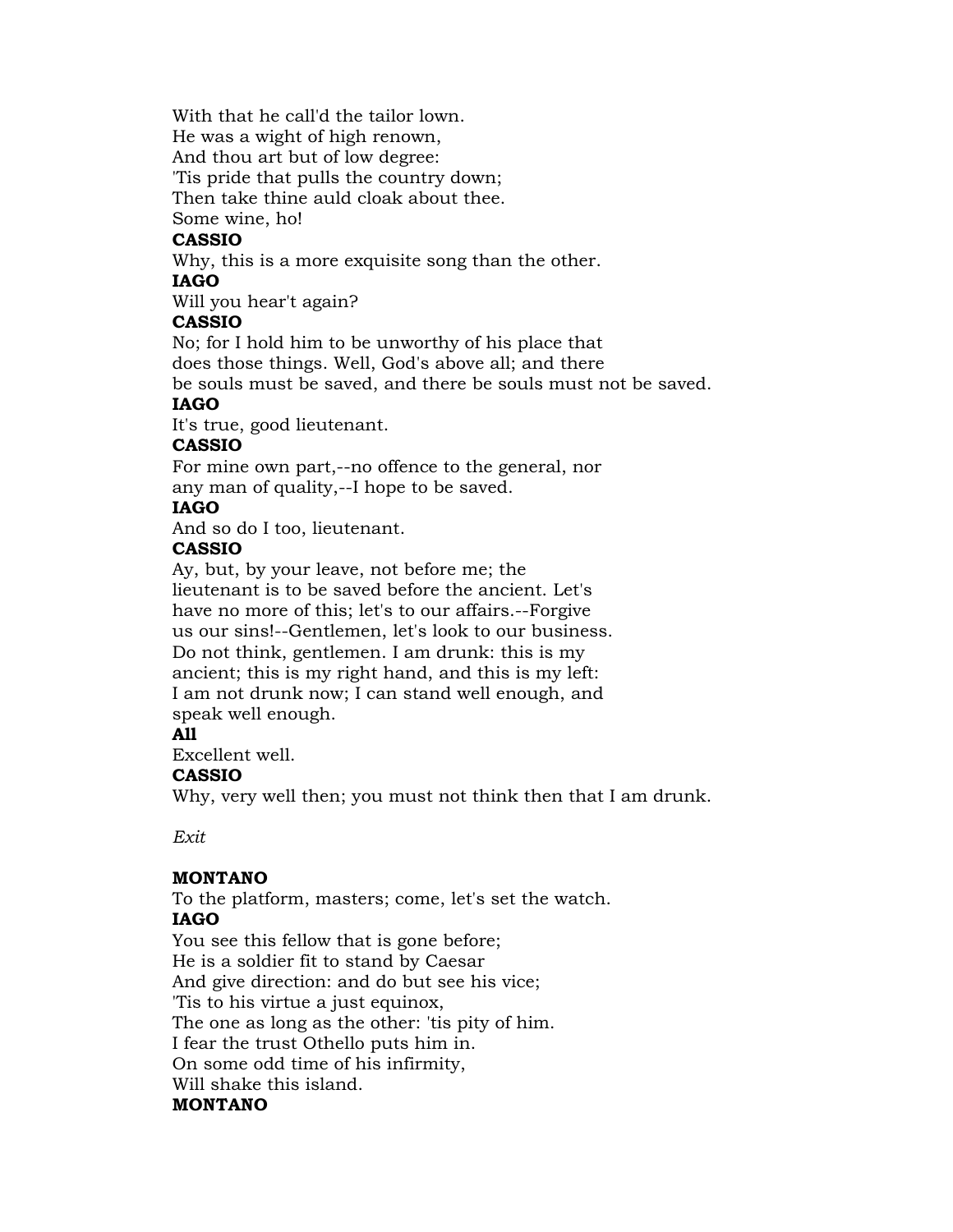## But is he often thus? **IAGO**

'Tis evermore the prologue to his sleep: He'll watch the horologe a double set, If drink rock not his cradle.

## **MONTANO**

It were well The general were put in mind of it. Perhaps he sees it not; or his good nature Prizes the virtue that appears in Cassio, And looks not on his evils: is not this true?

*Enter RODERIGO*

## **IAGO**

[Aside to him] How now, Roderigo! I pray you, after the lieutenant; go.

*Exit RODERIGO*

## **MONTANO**

And 'tis great pity that the noble Moor Should hazard such a place as his own second With one of an ingraft infirmity: It were an honest action to say So to the Moor. **IAGO** Not I, for this fair island: I do love Cassio well; and would do much

To cure him of this evil--But, hark! what noise?

*Cry within: 'Help! help!'*

*Re-enter CASSIO, driving in RODERIGO*

## **CASSIO**

You rogue! you rascal! **MONTANO** What's the matter, lieutenant? **CASSIO** A knave teach me my duty! I'll beat the knave into a twiggen bottle. **RODERIGO** Beat me! **CASSIO** Dost thou prate, rogue?

*Striking RODERIGO*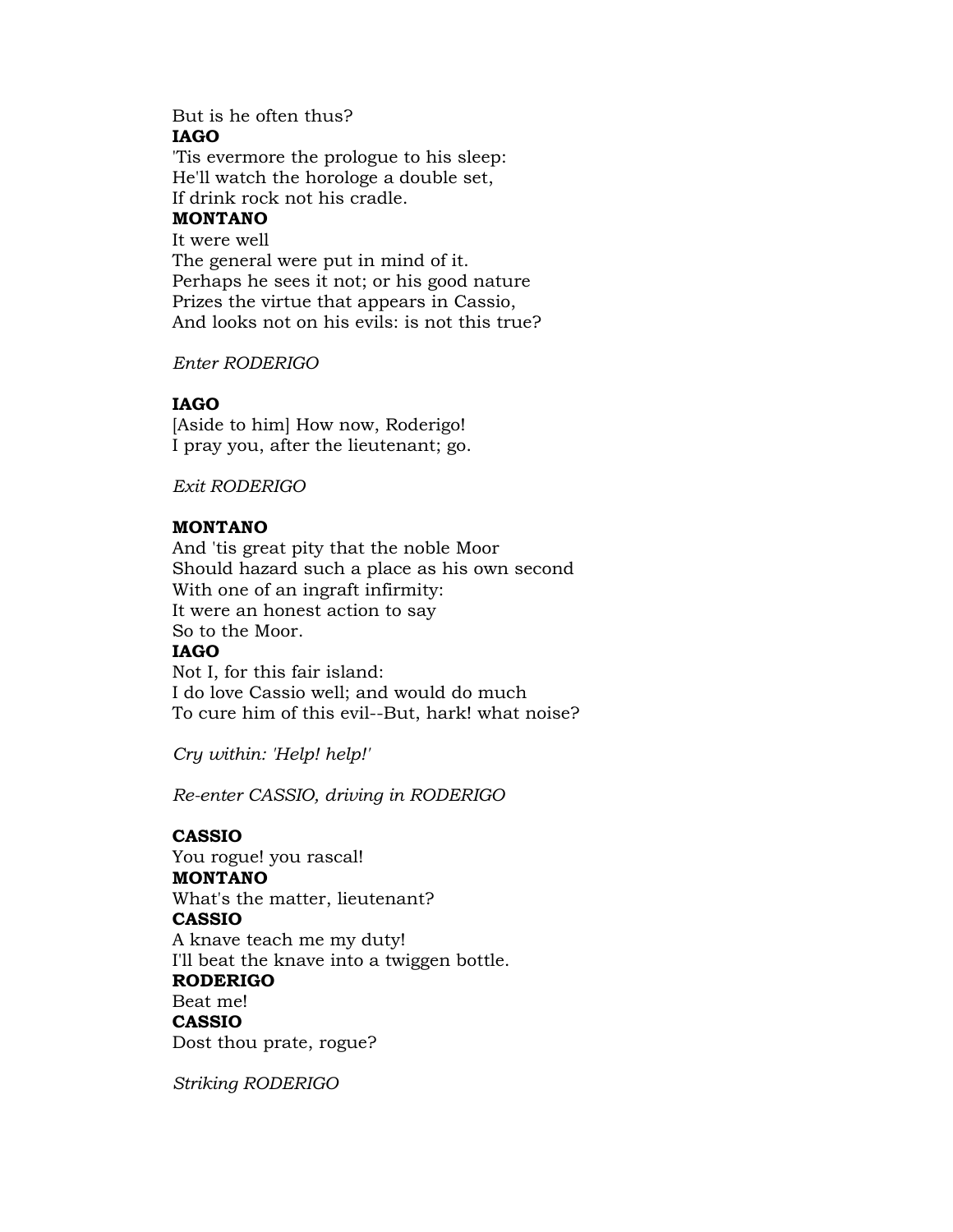## **MONTANO**

Nay, good lieutenant;

*Staying him*

I pray you, sir, hold your hand. **CASSIO** Let me go, sir, Or I'll knock you o'er the mazzard. **MONTANO** Come, come, you're drunk. **CASSIO** Drunk!

*They fight*

# **IAGO**

[Aside to RODERIGO] Away, I say; go out, and cry a mutiny.

*Exit RODERIGO*

Nay, good lieutenant,--alas, gentlemen;-- Help, ho!--Lieutenant,--sir,--Montano,--sir; Help, masters!--Here's a goodly watch indeed!

*Bell rings*

Who's that which rings the bell?--Diablo, ho! The town will rise: God's will, lieutenant, hold! You will be shamed for ever.

*Re-enter OTHELLO and Attendants*

# **OTHELLO**

What is the matter here? **MONTANO** 'Zounds, I bleed still; I am hurt to the death.

*Faints*

# **OTHELLO**

Hold, for your lives! **IAGO** Hold, ho! Lieutenant,--sir--Montano,--gentlemen,-- Have you forgot all sense of place and duty? Hold! the general speaks to you; hold, hold, for shame! **OTHELLO**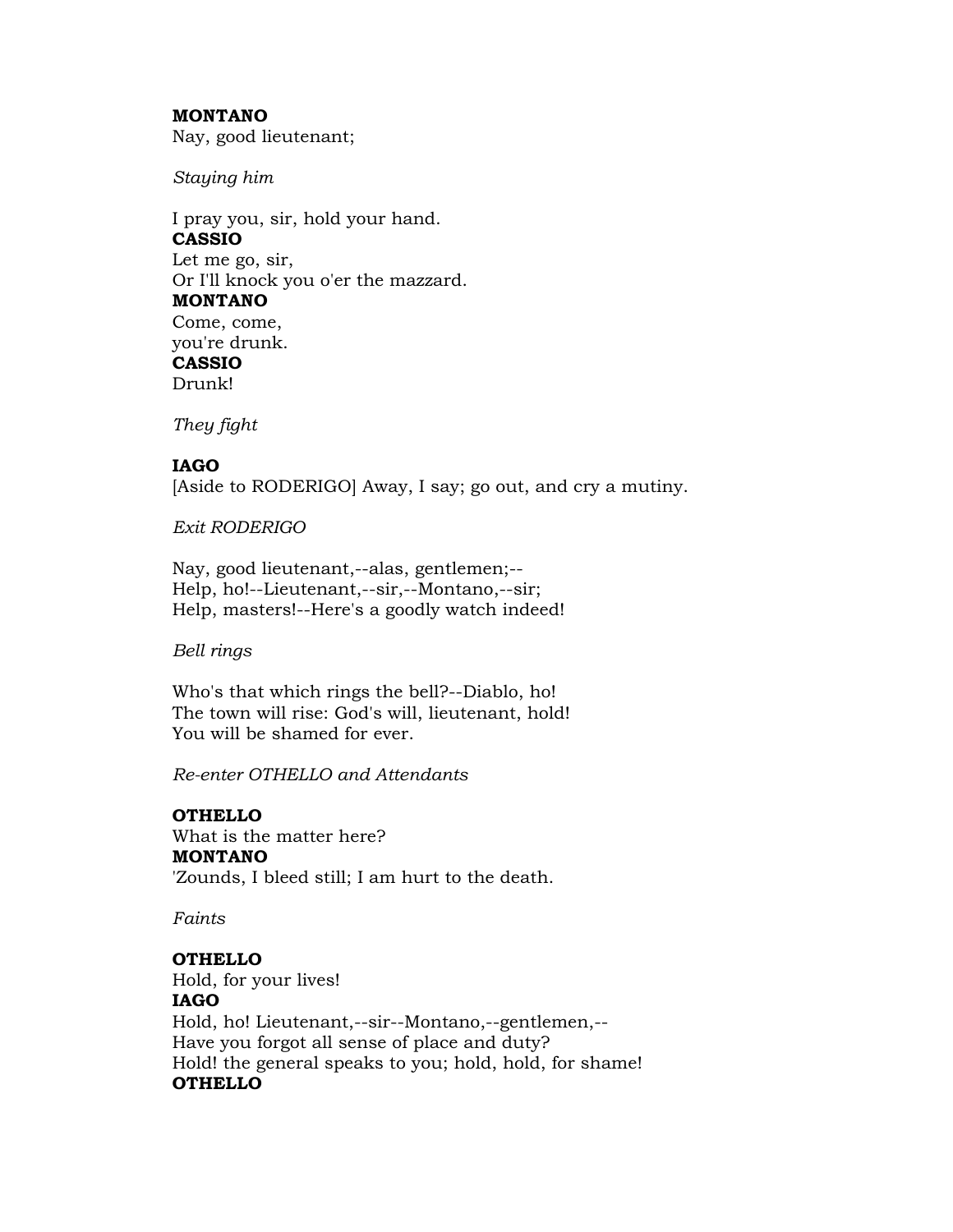Why, how now, ho! from whence ariseth this? Are we turn'd Turks, and to ourselves do that Which heaven hath forbid the Ottomites? For Christian shame, put by this barbarous brawl: He that stirs next to carve for his own rage Holds his soul light; he dies upon his motion. Silence that dreadful bell: it frights the isle From her propriety. What is the matter, masters? Honest Iago, that look'st dead with grieving, Speak, who began this? on thy love, I charge thee. **IAGO**

I do not know: friends all but now, even now, In quarter, and in terms like bride and groom Devesting them for bed; and then, but now-- As if some planet had unwitted men-- Swords out, and tilting one at other's breast, In opposition bloody. I cannot speak Any beginning to this peevish odds; And would in action glorious I had lost Those legs that brought me to a part of it!

## **OTHELLO**

How comes it, Michael, you are thus forgot? **CASSIO**

I pray you, pardon me; I cannot speak.

#### **OTHELLO**

Worthy Montano, you were wont be civil; The gravity and stillness of your youth The world hath noted, and your name is great In mouths of wisest censure: what's the matter, That you unlace your reputation thus And spend your rich opinion for the name Of a night-brawler? give me answer to it.

## **MONTANO**

Worthy Othello, I am hurt to danger: Your officer, Iago, can inform you,-- While I spare speech, which something now offends me,--

Of all that I do know: nor know I aught By me that's said or done amiss this night; Unless self-charity be sometimes a vice, And to defend ourselves it be a sin

When violence assails us.

## **OTHELLO**

Now, by heaven,

My blood begins my safer guides to rule; And passion, having my best judgment collied, Assays to lead the way: if I once stir, Or do but lift this arm, the best of you Shall sink in my rebuke. Give me to know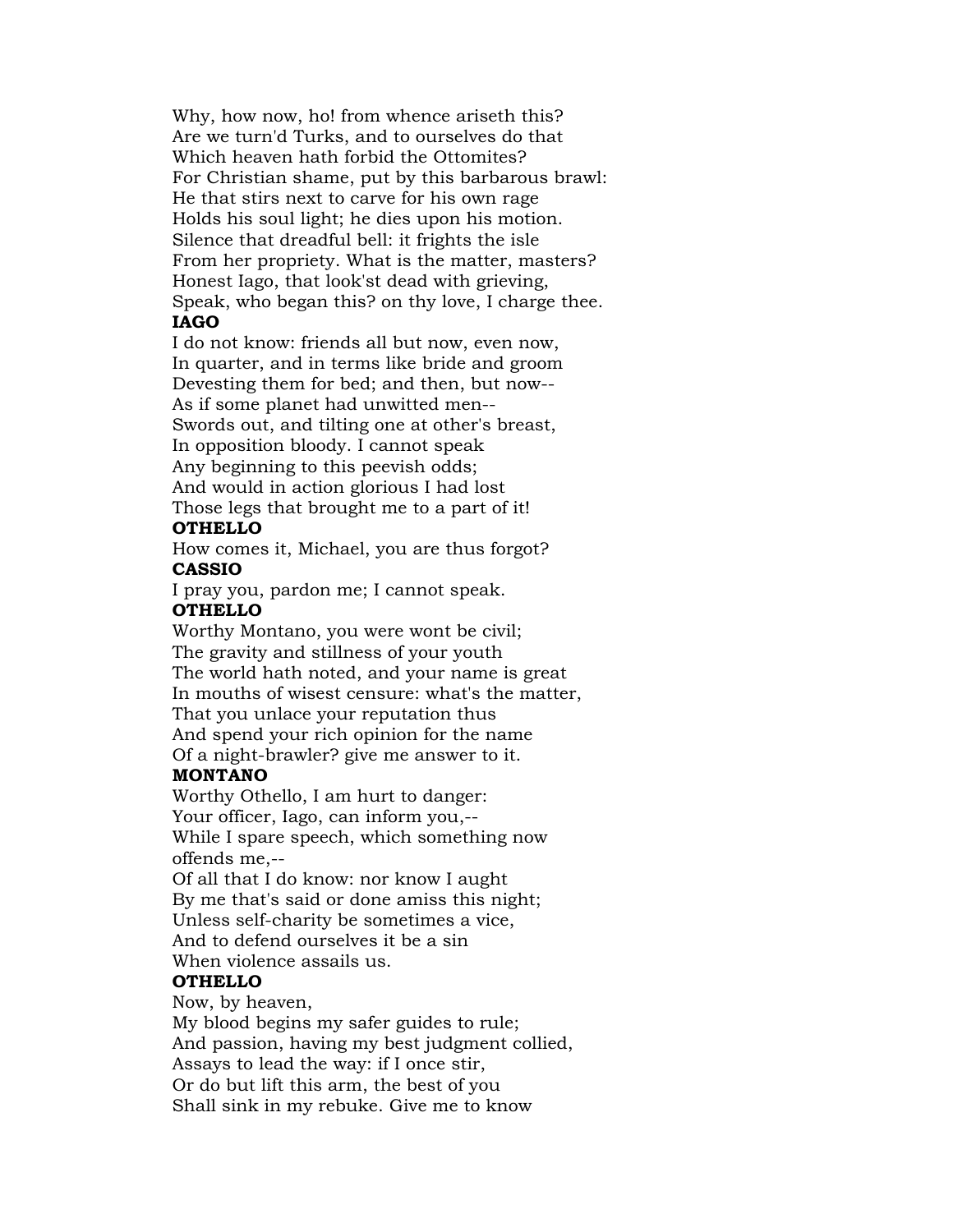How this foul rout began, who set it on; And he that is approved in this offence, Though he had twinn'd with me, both at a birth, Shall lose me. What! in a town of war, Yet wild, the people's hearts brimful of fear, To manage private and domestic quarrel, In night, and on the court and guard of safety! 'Tis monstrous. Iago, who began't?

# **MONTANO**

If partially affined, or leagued in office, Thou dost deliver more or less than truth, Thou art no soldier.

## **IAGO**

Touch me not so near:

I had rather have this tongue cut from my mouth Than it should do offence to Michael Cassio; Yet, I persuade myself, to speak the truth Shall nothing wrong him. Thus it is, general. Montano and myself being in speech, There comes a fellow crying out for help: And Cassio following him with determined sword, To execute upon him. Sir, this gentleman Steps in to Cassio, and entreats his pause: Myself the crying fellow did pursue, Lest by his clamour--as it so fell out-- The town might fall in fright: he, swift of foot, Outran my purpose; and I return'd the rather For that I heard the clink and fall of swords, And Cassio high in oath; which till to-night I ne'er might say before. When I came back-- For this was brief--I found them close together, At blow and thrust; even as again they were When you yourself did part them. More of this matter cannot I report: But men are men; the best sometimes forget: Though Cassio did some little wrong to him, As men in rage strike those that wish them best, Yet surely Cassio, I believe, received From him that fled some strange indignity, Which patience could not pass. **OTHELLO**

I know, Iago,

Thy honesty and love doth mince this matter, Making it light to Cassio. Cassio, I love thee But never more be officer of mine.

*Re-enter DESDEMONA, attended*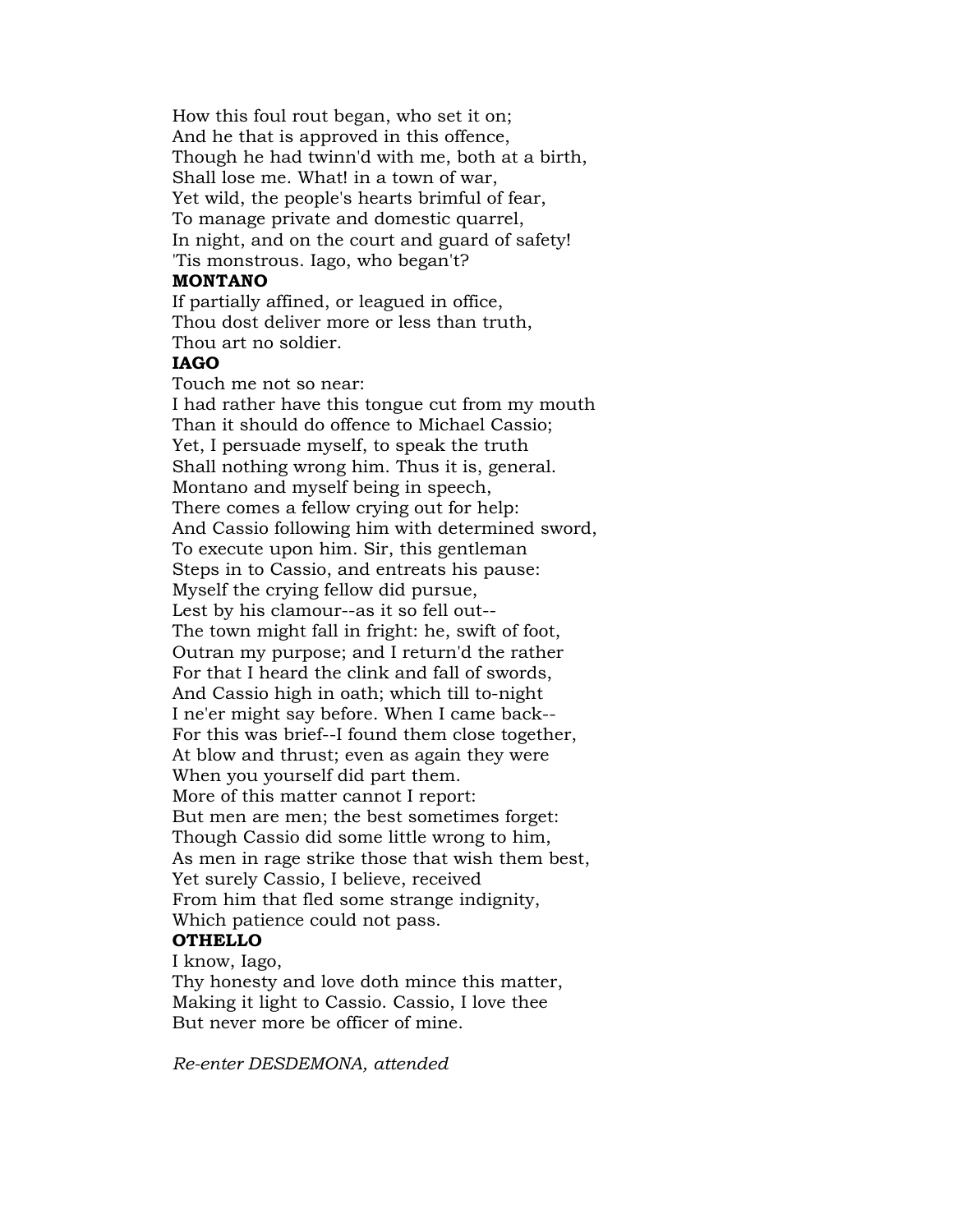Look, if my gentle love be not raised up! I'll make thee an example. **DESDEMONA** What's the matter? **OTHELLO** All's well now, sweeting; come away to bed. Sir, for your hurts, myself will be your surgeon: Lead him off.

*To MONTANO, who is led off*

Iago, look with care about the town, And silence those whom this vile brawl distracted. Come, Desdemona: 'tis the soldiers' life To have their balmy slumbers waked with strife.

*Exeunt all but IAGO and CASSIO*

# **IAGO**

What, are you hurt, lieutenant? **CASSIO** Ay, past all surgery.

#### **IAGO**

Marry, heaven forbid!

#### **CASSIO**

Reputation, reputation, reputation! O, I have lost my reputation! I have lost the immortal part of myself, and what remains is bestial. My reputation, Iago, my reputation!

## **IAGO**

As I am an honest man, I thought you had received some bodily wound; there is more sense in that than in reputation. Reputation is an idle and most false imposition: oft got without merit, and lost without deserving: you have lost no reputation at all, unless you repute yourself such a loser. What, man! there are ways to recover the general again: you are but now cast in his mood, a punishment more in policy than in malice, even so as one would beat his offenceless dog to affright an imperious lion: sue to him again, and he's yours.

## **CASSIO**

I will rather sue to be despised than to deceive so good a commander with so slight, so drunken, and so indiscreet an officer. Drunk? and speak parrot? and squabble? swagger? swear? and discourse fustian with one's own shadow? O thou invisible spirit of wine, if thou hast no name to be known by, let us call thee devil!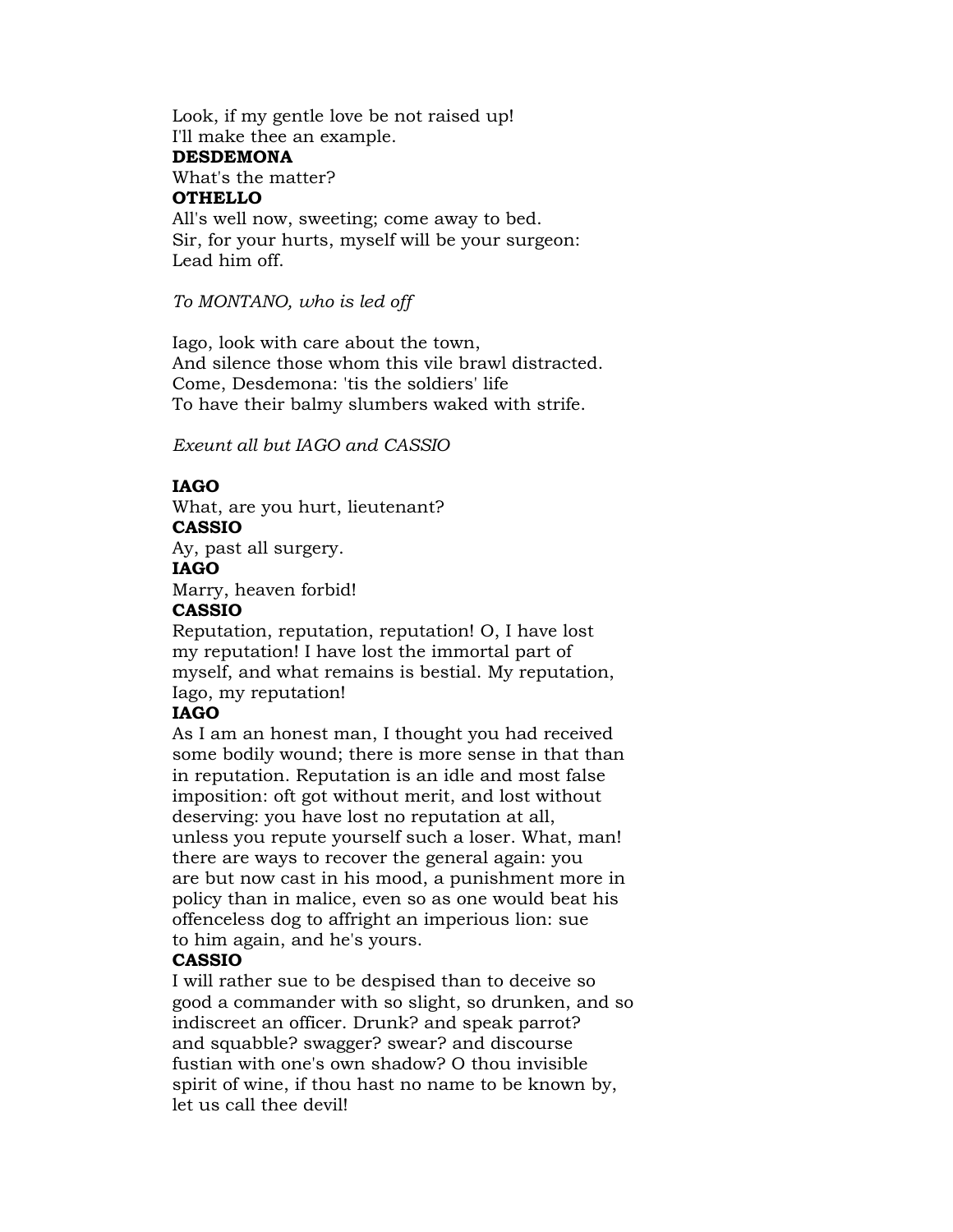# **IAGO**

What was he that you followed with your sword? What had he done to you?

## **CASSIO**

I know not.

## **IAGO**

Is't possible?

# **CASSIO**

I remember a mass of things, but nothing distinctly; a quarrel, but nothing wherefore. O God, that men should put an enemy in their mouths to steal away their brains! that we should, with joy, pleasance revel and applause, transform ourselves into beasts!

# **IAGO**

Why, but you are now well enough: how came you thus recovered?

# **CASSIO**

It hath pleased the devil drunkenness to give place to the devil wrath; one unperfectness shows me another, to make me frankly despise myself.

## **IAGO**

Come, you are too severe a moraler: as the time, the place, and the condition of this country stands, I could heartily wish this had not befallen; but, since it is as it is, mend it for your own good.

# **CASSIO**

I will ask him for my place again; he shall tell me I am a drunkard! Had I as many mouths as Hydra, such an answer would stop them all. To be now a sensible man, by and by a fool, and presently a beast! O strange! Every inordinate cup is unblessed and the ingredient is a devil.

# **IAGO**

Come, come, good wine is a good familiar creature, if it be well used: exclaim no more against it. And, good lieutenant, I think you think I love you.

# **CASSIO**

I have well approved it, sir. I drunk! **IAGO**

You or any man living may be drunk! at a time, man. I'll tell you what you shall do. Our general's wife is now the general: may say so in this respect, for that he hath devoted and given up himself to the contemplation, mark, and denotement of her parts and graces: confess yourself freely to her; importune her help to put you in your place again: she is of so free, so kind, so apt, so blessed a disposition, she holds it a vice in her goodness not to do more than she is requested: this broken joint between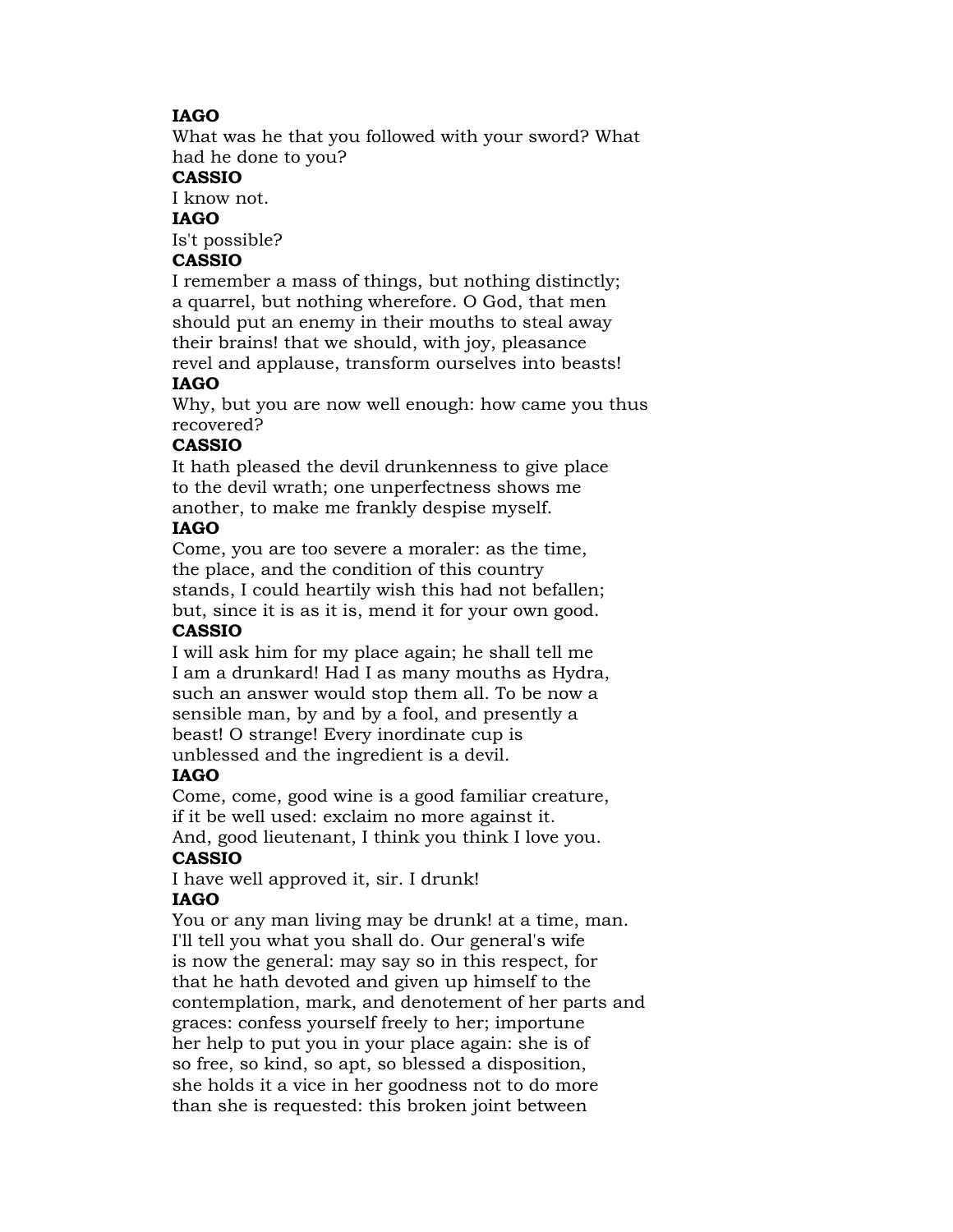you and her husband entreat her to splinter; and, my fortunes against any lay worth naming, this

crack of your love shall grow stronger than it was before. **CASSIO**

You advise me well.

## **IAGO**

I protest, in the sincerity of love and honest kindness. **CASSIO**

I think it freely; and betimes in the morning I will beseech the virtuous Desdemona to undertake for me: I am desperate of my fortunes if they cheque me here.

## **IAGO**

You are in the right. Good night, lieutenant; I must to the watch.

CASSIO: Good night, honest Iago.

*Exit*

# **IAGO**

And what's he then that says I play the villain? When this advice is free I give and honest, Probal to thinking and indeed the course To win the Moor again? For 'tis most easy The inclining Desdemona to subdue In any honest suit: she's framed as fruitful As the free elements. And then for her To win the Moor--were't to renounce his baptism, All seals and symbols of redeemed sin, His soul is so enfetter'd to her love, That she may make, unmake, do what she list, Even as her appetite shall play the god With his weak function. How am I then a villain To counsel Cassio to this parallel course, Directly to his good? Divinity of hell! When devils will the blackest sins put on, They do suggest at first with heavenly shows, As I do now: for whiles this honest fool Plies Desdemona to repair his fortunes And she for him pleads strongly to the Moor, I'll pour this pestilence into his ear, That she repeals him for her body's lust; And by how much she strives to do him good, She shall undo her credit with the Moor. So will I turn her virtue into pitch, And out of her own goodness make the net That shall enmesh them all.

*Re-enter RODERIGO*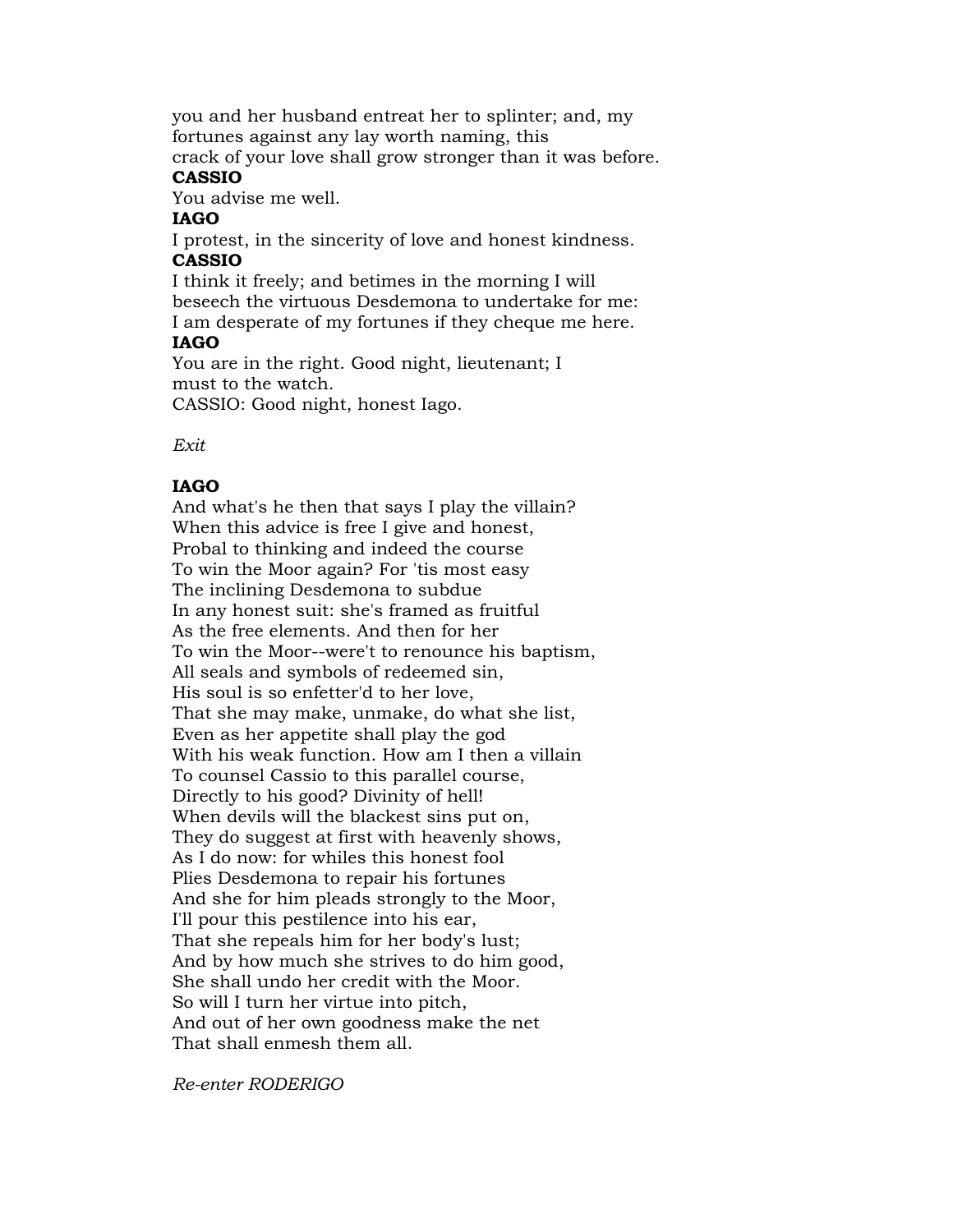## How now, Roderigo! **RODERIGO**

I do follow here in the chase, not like a hound that hunts, but one that fills up the cry. My money is almost spent; I have been to-night exceedingly well cudgelled; and I think the issue will be, I shall have so much experience for my pains, and so, with no money at all and a little more wit, return again to Venice. **IAGO**

How poor are they that have not patience! What wound did ever heal but by degrees? Thou know'st we work by wit, and not by witchcraft; And wit depends on dilatory time. Does't not go well? Cassio hath beaten thee. And thou, by that small hurt, hast cashier'd Cassio: Though other things grow fair against the sun, Yet fruits that blossom first will first be ripe: Content thyself awhile. By the mass, 'tis morning; Pleasure and action make the hours seem short. Retire thee; go where thou art billeted: Away, I say; thou shalt know more hereafter: Nay, get thee gone.

*Exit RODERIGO*

Two things are to be done: My wife must move for Cassio to her mistress; I'll set her on; Myself the while to draw the Moor apart, And bring him jump when he may Cassio find Soliciting his wife: ay, that's the way Dull not device by coldness and delay.

*Exit*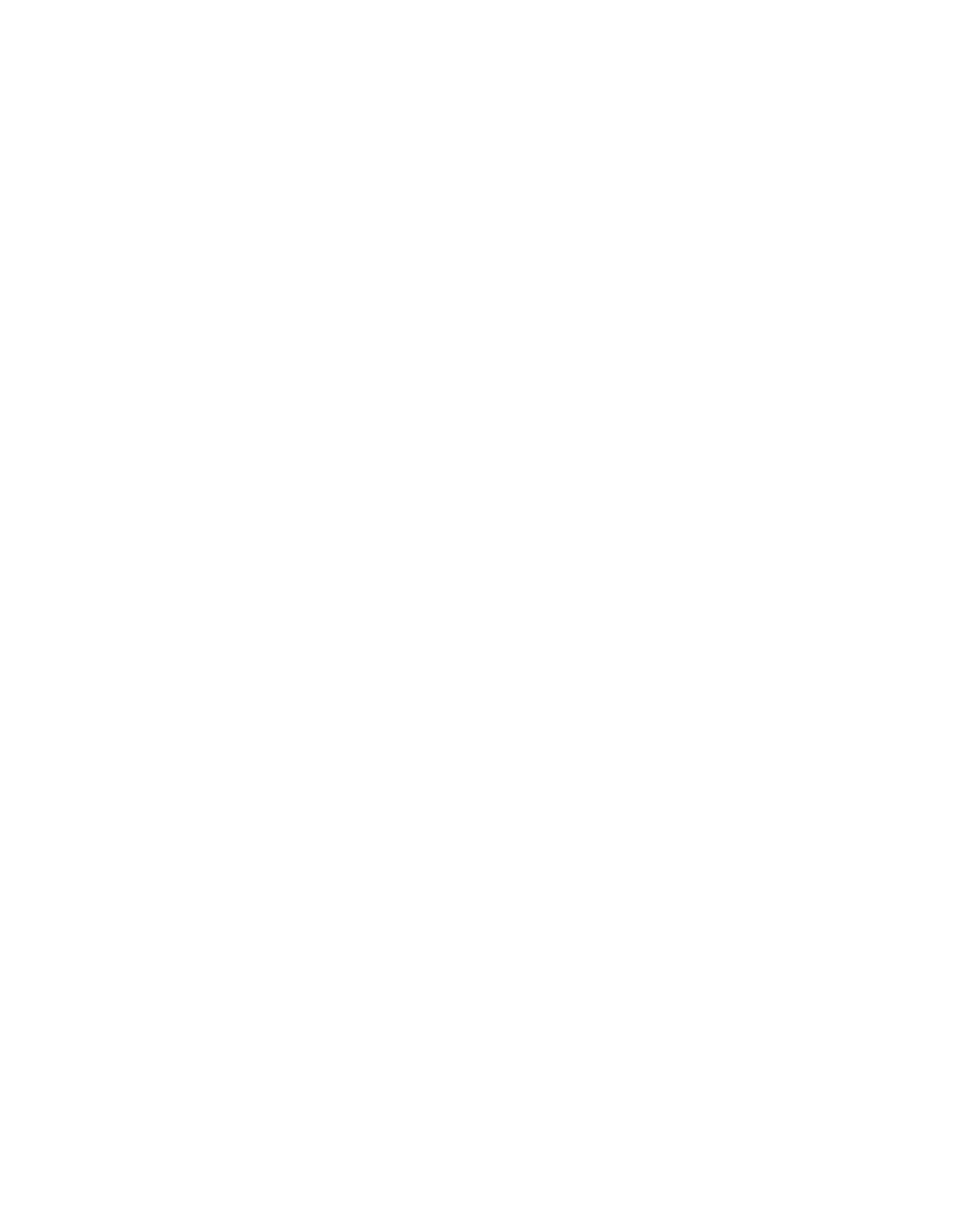# **ACT III**

# **SCENE I. Before the castle.**

*Enter CASSIO and some Musicians*

#### **CASSIO**

Masters, play here; I will content your pains; Something that's brief; and bid 'Good morrow, general.'

*Music*

*Enter Clown*

## **Clown**

Why masters, have your instruments been in Naples, that they speak i' the nose thus?

## **First Musician**

How, sir, how!

## **Clown**

Are these, I pray you, wind-instruments?

#### **First Musician**

Ay, marry, are they, sir.

## **Clown**

O, thereby hangs a tail.

## **First Musician**

Whereby hangs a tale, sir?

## **Clown**

Marry. sir, by many a wind-instrument that I know. But, masters, here's money for you: and the general so likes your music, that he desires you, for love's sake, to make no more noise with it.

## **First Musician**

Well, sir, we will not.

## **Clown**

If you have any music that may not be heard, to't again: but, as they say to hear music the general does not greatly care.

## **First Musician**

We have none such, sir.

## **Clown**

Then put up your pipes in your bag, for I'll away: go; vanish into air; away!

*Exeunt Musicians*

# **CASSIO**

Dost thou hear, my honest friend?

## **Clown**

No, I hear not your honest friend; I hear you.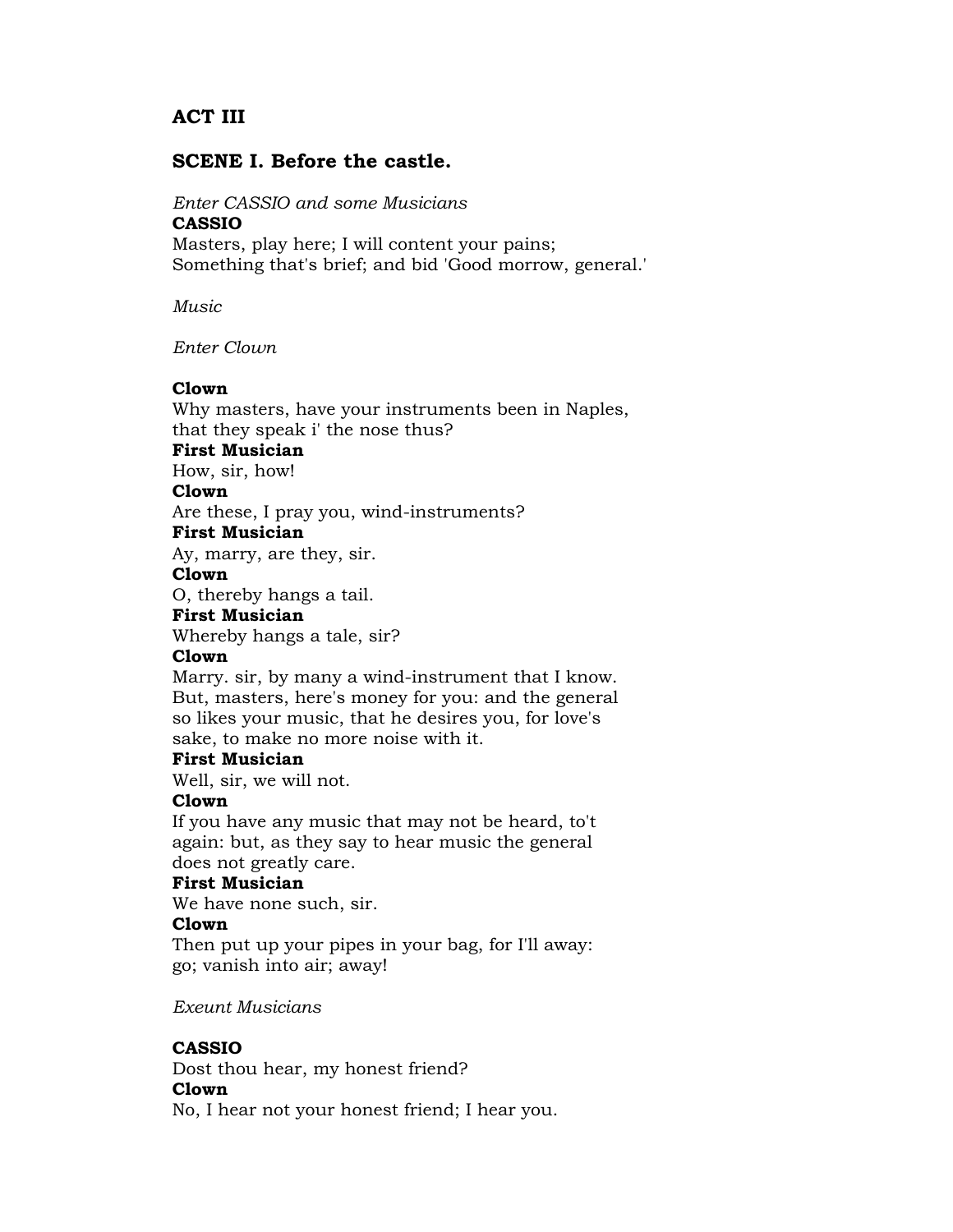## **CASSIO**

Prithee, keep up thy quillets. There's a poor piece of gold for thee: if the gentlewoman that attends the general's wife be stirring, tell her there's one Cassio entreats her a little favour of speech: wilt thou do this?

#### **Clown**

She is stirring, sir: if she will stir hither, I shall seem to notify unto her. **CASSIO**

# Do, good my friend.

*Exit Clown*

*Enter IAGO*

In happy time, Iago. **IAGO** You have not been a-bed, then?

# **CASSIO**

Why, no; the day had broke Before we parted. I have made bold, Iago, To send in to your wife: my suit to her Is, that she will to virtuous Desdemona Procure me some access.

## **IAGO**

I'll send her to you presently; And I'll devise a mean to draw the Moor Out of the way, that your converse and business May be more free. **CASSIO**

I humbly thank you for't.

*Exit IAGO*

I never knew A Florentine more kind and honest.

*Enter EMILIA*

## **EMILIA**

Good morrow, good Lieutenant: I am sorry For your displeasure; but all will sure be well. The general and his wife are talking of it; And she speaks for you stoutly: the Moor replies, That he you hurt is of great fame in Cyprus, And great affinity, and that in wholesome wisdom He might not but refuse you; but he protests he loves you And needs no other suitor but his likings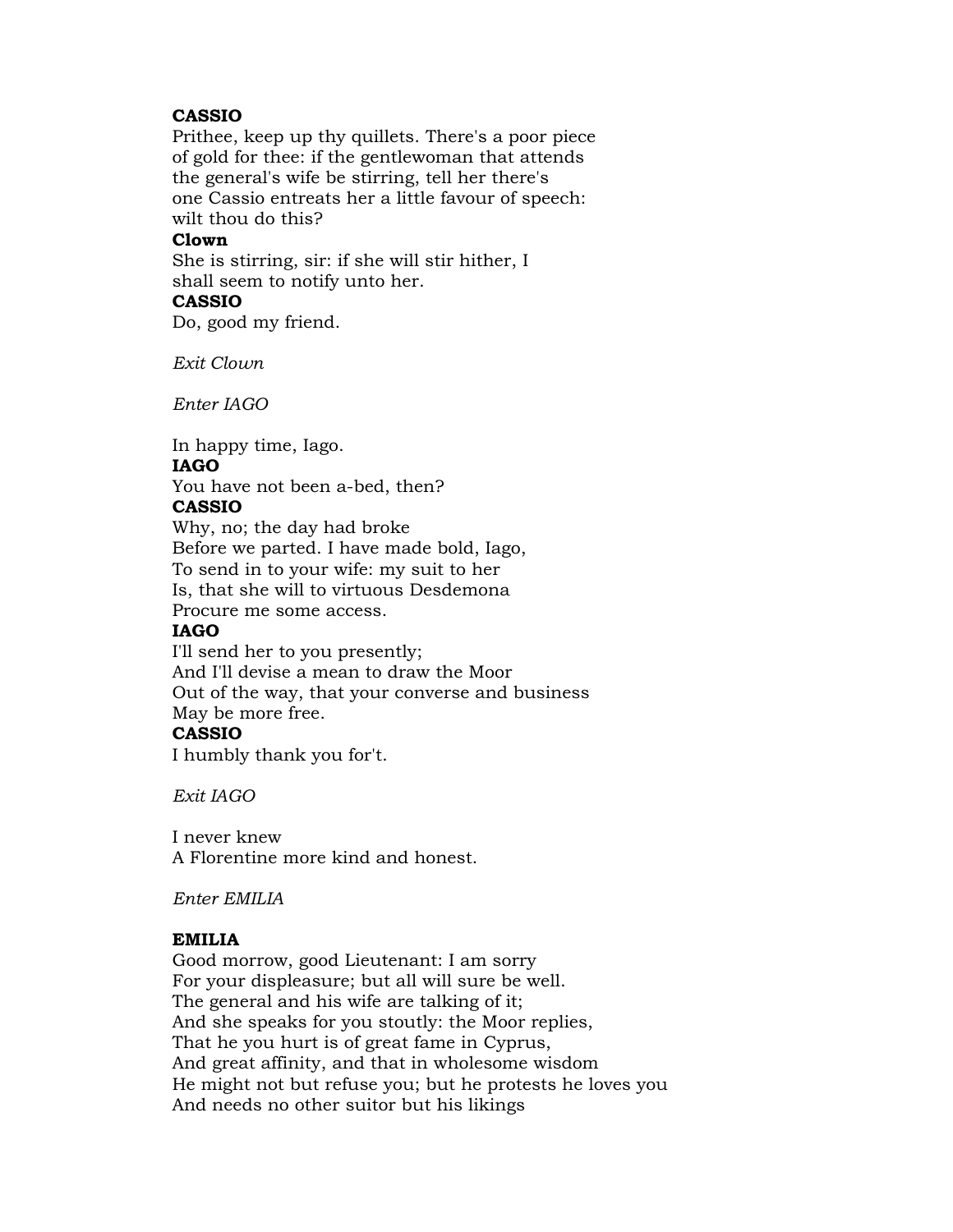To take the safest occasion by the front To bring you in again. **CASSIO** Yet, I beseech you, If you think fit, or that it may be done, Give me advantage of some brief discourse With Desdemona alone. **EMILIA** Pray you, come in; I will bestow you where you shall have time To speak your bosom freely.

## **CASSIO**

I am much bound to you.

*Exeunt*

# **SCENE II. A room in the castle.**

# *Enter OTHELLO, IAGO, and Gentlemen*

**OTHELLO**

These letters give, Iago, to the pilot; And by him do my duties to the senate: That done, I will be walking on the works; Repair there to me. **IAGO** Well, my good lord, I'll do't. **OTHELLO** This fortification, gentlemen, shall we see't? **Gentleman** We'll wait upon your lordship.

*Exeunt*

# **SCENE III. The garden of the castle.**

*Enter DESDEMONA, CASSIO, and EMILIA*

## **DESDEMONA**

Be thou assured, good Cassio, I will do All my abilities in thy behalf. **EMILIA** Good madam, do: I warrant it grieves my husband, As if the case were his.

## **DESDEMONA**

O, that's an honest fellow. Do not doubt, Cassio, But I will have my lord and you again As friendly as you were. **CASSIO**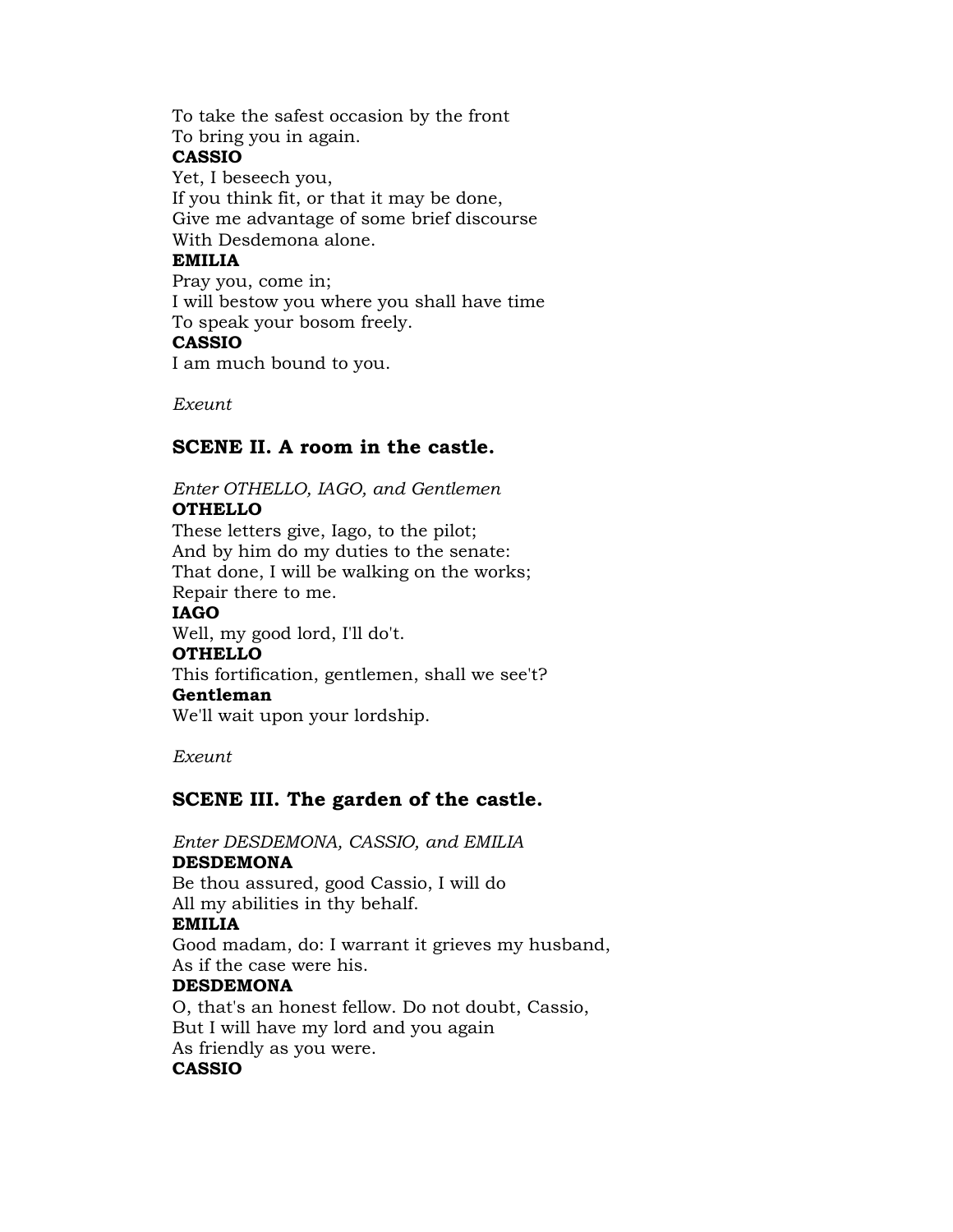Bounteous madam,

Whatever shall become of Michael Cassio, He's never any thing but your true servant.

#### **DESDEMONA**

I know't; I thank you. You do love my lord: You have known him long; and be you well assured He shall in strangeness stand no further off Than in a polite distance.

## **CASSIO**

Ay, but, lady,

That policy may either last so long, Or feed upon such nice and waterish diet, Or breed itself so out of circumstance, That, I being absent and my place supplied, My general will forget my love and service.

## **DESDEMONA**

Do not doubt that; before Emilia here I give thee warrant of thy place: assure thee, If I do vow a friendship, I'll perform it To the last article: my lord shall never rest; I'll watch him tame and talk him out of patience; His bed shall seem a school, his board a shrift; I'll intermingle every thing he does With Cassio's suit: therefore be merry, Cassio; For thy solicitor shall rather die Than give thy cause away.

# **EMILIA**

Madam, here comes my lord.

## **CASSIO**

Madam, I'll take my leave.

## **DESDEMONA**

Why, stay, and hear me speak.

## **CASSIO**

Madam, not now: I am very ill at ease, Unfit for mine own purposes.

# **DESDEMONA**

Well, do your discretion.

*Exit CASSIO*

*Enter OTHELLO and IAGO*

## **IAGO**

Ha! I like not that. **OTHELLO** What dost thou say? **IAGO** Nothing, my lord: or if--I know not what. **OTHELLO**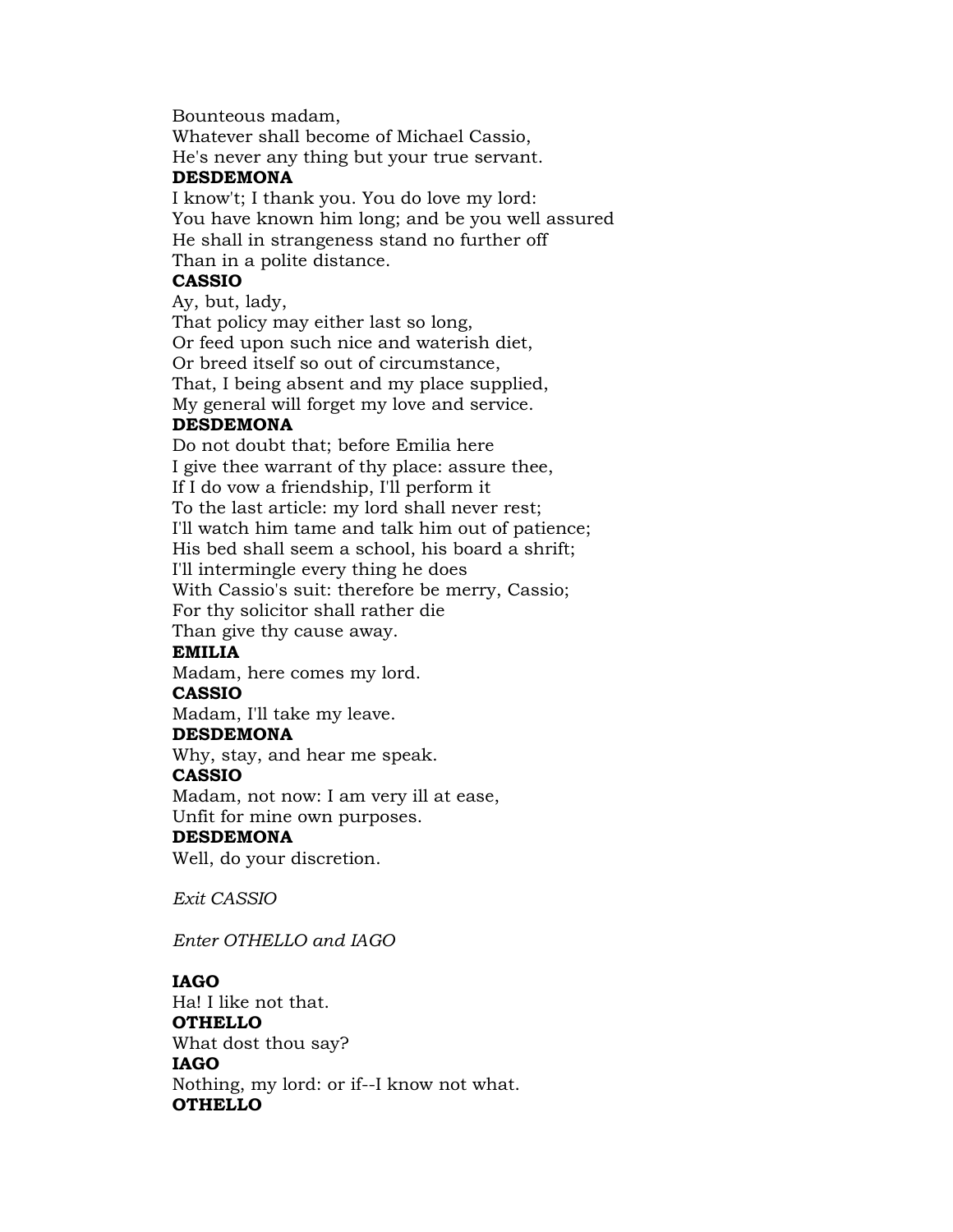Was not that Cassio parted from my wife? **IAGO**

Cassio, my lord! No, sure, I cannot think it, That he would steal away so guilty-like,

Seeing you coming.

## **OTHELLO**

I do believe 'twas he.

## **DESDEMONA**

How now, my lord! I have been talking with a suitor here, A man that languishes in your displeasure.

## **OTHELLO**

Who is't you mean?

## **DESDEMONA**

Why, your lieutenant, Cassio. Good my lord, If I have any grace or power to move you, His present reconciliation take; For if he be not one that truly loves you, That errs in ignorance and not in cunning, I have no judgment in an honest face: I prithee, call him back.

## **OTHELLO**

Went he hence now?

## **DESDEMONA**

Ay, sooth; so humbled That he hath left part of his grief with me, To suffer with him. Good love, call him back.

## **OTHELLO**

Not now, sweet Desdemona; some other time.

## **DESDEMONA**

But shall't be shortly?

## **OTHELLO**

The sooner, sweet, for you.

## **DESDEMONA**

Shall't be to-night at supper?

## **OTHELLO**

No, not to-night.

## **DESDEMONA**

To-morrow dinner, then?

## **OTHELLO**

I shall not dine at home;

I meet the captains at the citadel.

## **DESDEMONA**

Why, then, to-morrow night; or Tuesday morn; On Tuesday noon, or night; on Wednesday morn: I prithee, name the time, but let it not Exceed three days: in faith, he's penitent; And yet his trespass, in our common reason-- Save that, they say, the wars must make examples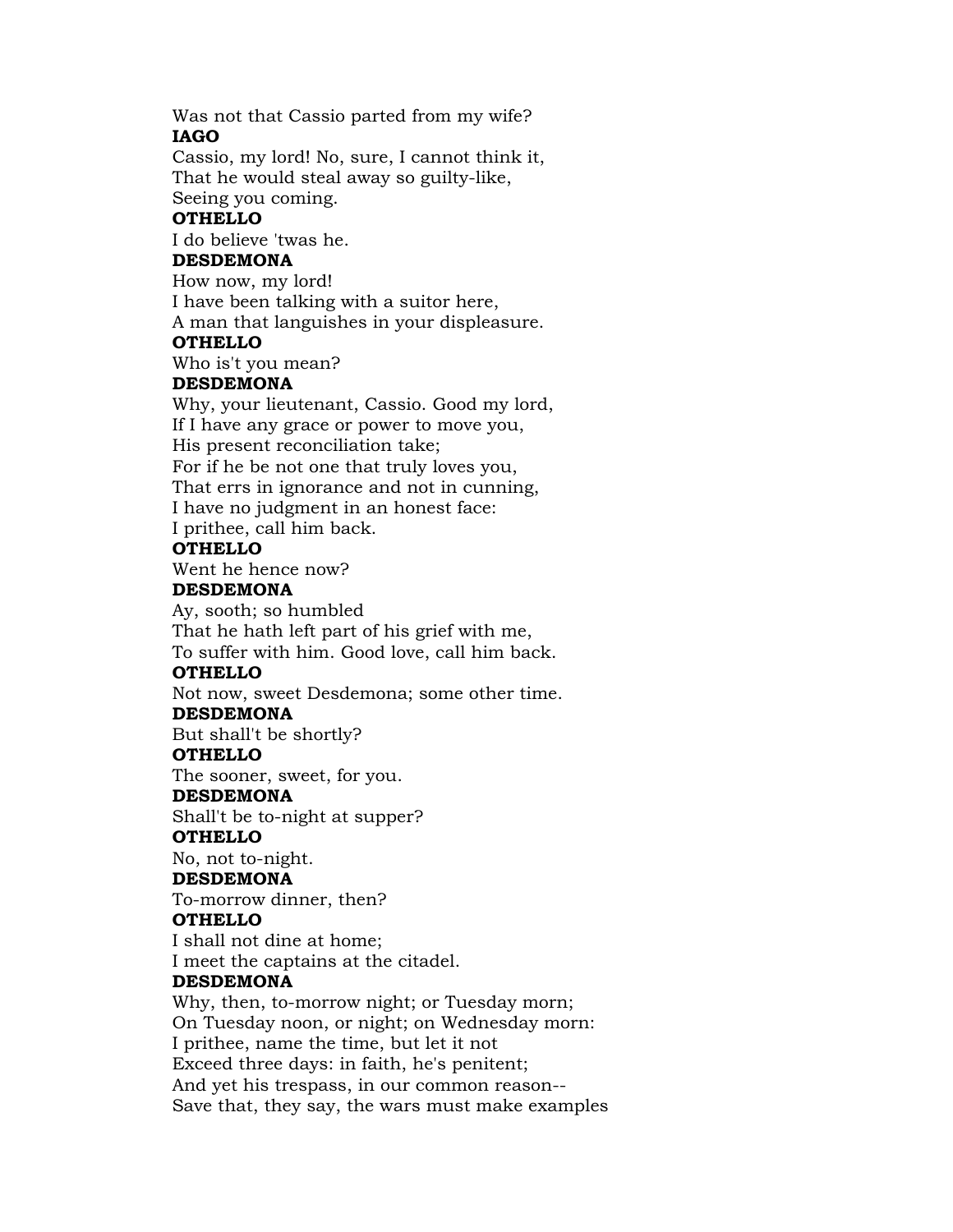Out of their best--is not almost a fault To incur a private cheque. When shall he come? Tell me, Othello: I wonder in my soul, What you would ask me, that I should deny, Or stand so mammering on. What! Michael Cassio, That came a-wooing with you, and so many a time, When I have spoke of you dispraisingly, Hath ta'en your part; to have so much to do To bring him in! Trust me, I could do much,--

## **OTHELLO**

Prithee, no more: let him come when he will; I will deny thee nothing.

## **DESDEMONA**

Why, this is not a boon;

'Tis as I should entreat you wear your gloves, Or feed on nourishing dishes, or keep you warm, Or sue to you to do a peculiar profit To your own person: nay, when I have a suit Wherein I mean to touch your love indeed, It shall be full of poise and difficult weight And fearful to be granted.

# **OTHELLO**

I will deny thee nothing: Whereon, I do beseech thee, grant me this, To leave me but a little to myself.

# **DESDEMONA**

Shall I deny you? no: farewell, my lord.

## **OTHELLO**

Farewell, my Desdemona: I'll come to thee straight.

# **DESDEMONA**

Emilia, come. Be as your fancies teach you; Whate'er you be, I am obedient.

*Exeunt DESDEMONA and EMILIA*

# **OTHELLO**

Excellent wretch! Perdition catch my soul, But I do love thee! and when I love thee not, Chaos is come again. **IAGO** My noble lord-- **OTHELLO** What dost thou say, Iago? **IAGO** Did Michael Cassio, when you woo'd my lady, Know of your love? **OTHELLO**

He did, from first to last: why dost thou ask? **IAGO**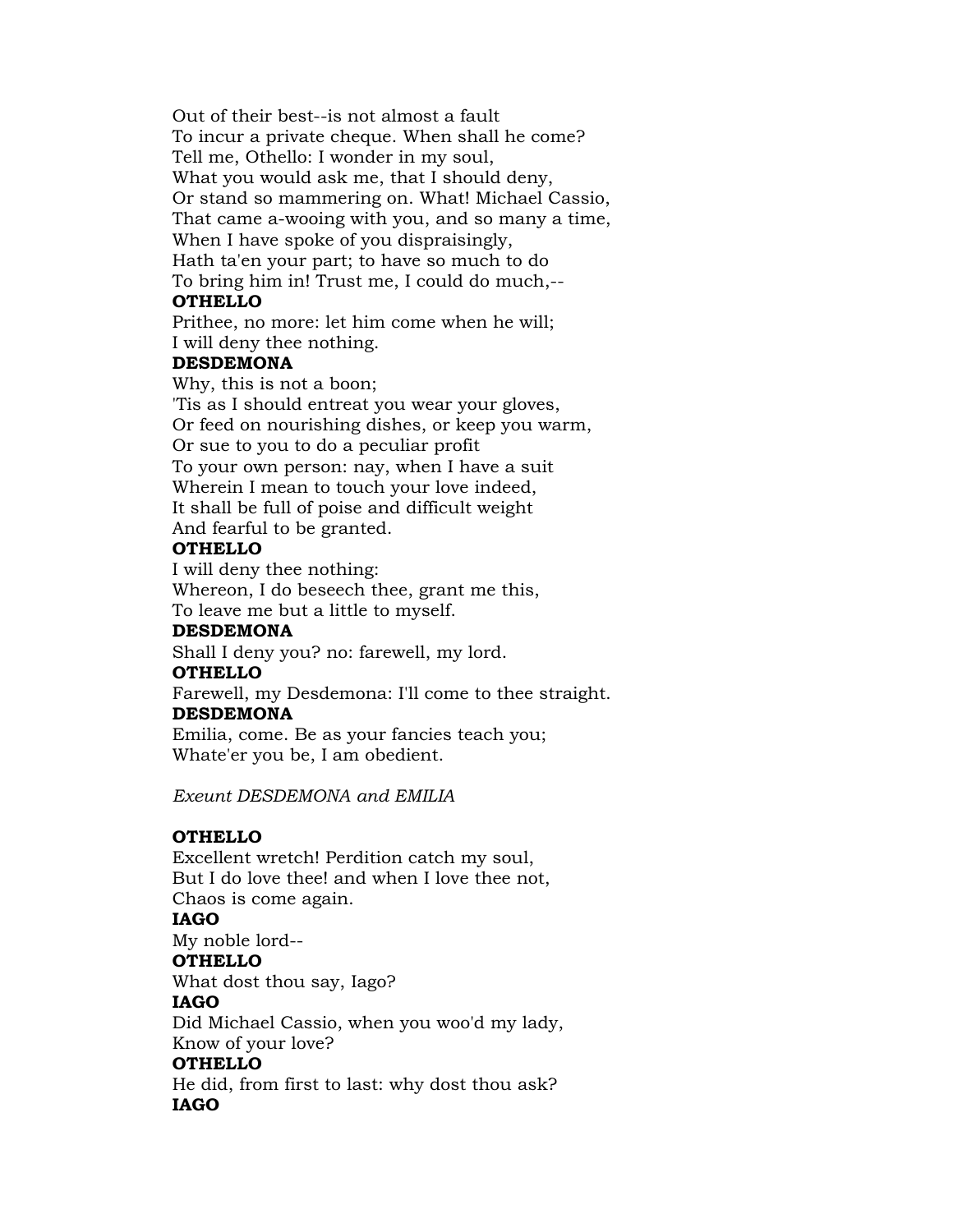But for a satisfaction of my thought; No further harm. **OTHELLO** Why of thy thought, Iago? **IAGO** I did not think he had been acquainted with her. **OTHELLO** O, yes; and went between us very oft. **IAGO** Indeed! **OTHELLO** Indeed! ay, indeed: discern'st thou aught in that? Is he not honest? **IAGO** Honest, my lord! **OTHELLO** Honest! ay, honest. **IAGO** My lord, for aught I know. **OTHELLO** What dost thou think? **IAGO** Think, my lord! **OTHELLO** Think, my lord! By heaven, he echoes me, As if there were some monster in his thought Too hideous to be shown. Thou dost mean something: I heard thee say even now, thou likedst not that, When Cassio left my wife: what didst not like? And when I told thee he was of my counsel In my whole course of wooing, thou criedst 'Indeed!' And didst contract and purse thy brow together, As if thou then hadst shut up in thy brain Some horrible conceit: if thou dost love me, Show me thy thought. **IAGO** My lord, you know I love you. **OTHELLO** I think thou dost; And, for I know thou'rt full of love and honesty, And weigh'st thy words before thou givest them breath, Therefore these stops of thine fright me the more: For such things in a false disloyal knave Are tricks of custom, but in a man that's just They are close delations, working from the heart That passion cannot rule.

**IAGO**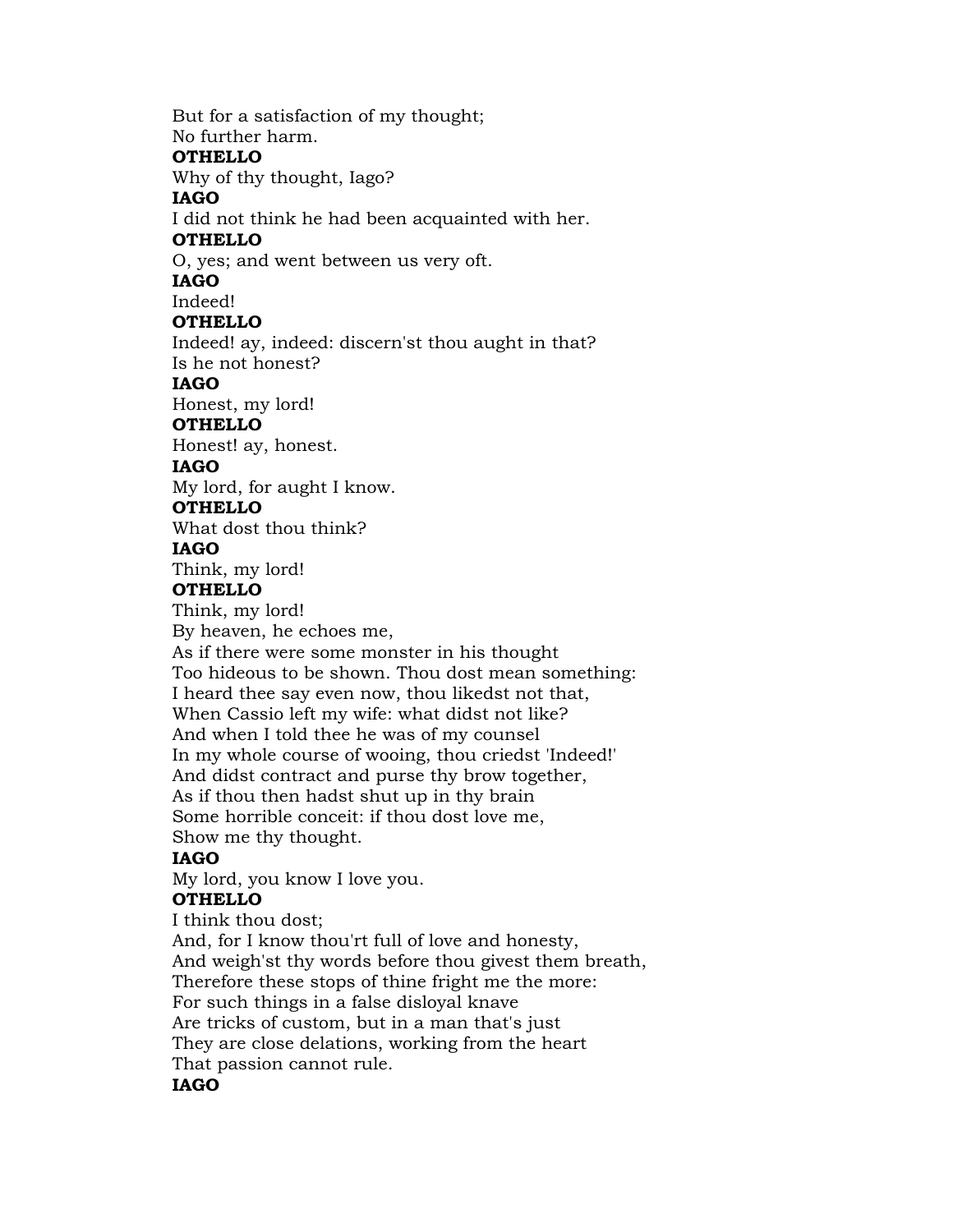For Michael Cassio,

I dare be sworn I think that he is honest.

## **OTHELLO**

I think so too.

# **IAGO**

Men should be what they seem;

Or those that be not, would they might seem none!

# **OTHELLO**

Certain, men should be what they seem.

# **IAGO**

Why, then, I think Cassio's an honest man.

# **OTHELLO**

Nay, yet there's more in this:

I prithee, speak to me as to thy thinkings,

As thou dost ruminate, and give thy worst of thoughts

The worst of words.

# **IAGO**

Good my lord, pardon me: Though I am bound to every act of duty, I am not bound to that all slaves are free to. Utter my thoughts? Why, say they are vile and false; As where's that palace whereinto foul things Sometimes intrude not? who has a breast so pure, But some uncleanly apprehensions Keep leets and law-days and in session sit With meditations lawful?

# **OTHELLO**

Thou dost conspire against thy friend, Iago, If thou but think'st him wrong'd and makest his ear A stranger to thy thoughts.

# **IAGO**

I do beseech you--

Though I perchance am vicious in my guess,

As, I confess, it is my nature's plague

To spy into abuses, and oft my jealousy

Shapes faults that are not--that your wisdom yet,

From one that so imperfectly conceits,

Would take no notice, nor build yourself a trouble

Out of his scattering and unsure observance.

It were not for your quiet nor your good,

Nor for my manhood, honesty, or wisdom,

To let you know my thoughts.

# **OTHELLO**

What dost thou mean?

# **IAGO**

Good name in man and woman, dear my lord,

Is the immediate jewel of their souls:

Who steals my purse steals trash; 'tis something, nothing; 'Twas mine, 'tis his, and has been slave to thousands: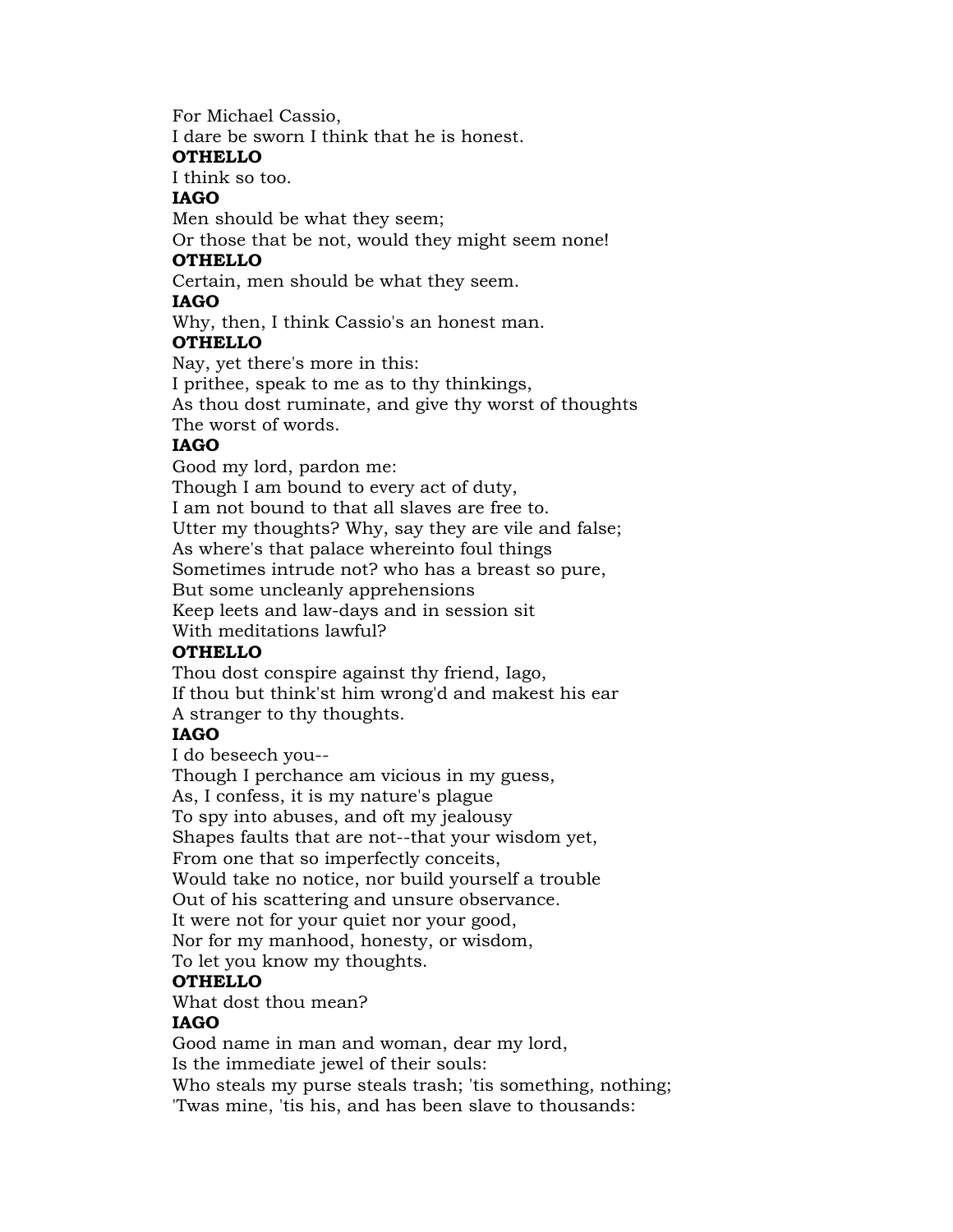But he that filches from me my good name Robs me of that which not enriches him And makes me poor indeed.

#### **OTHELLO**

By heaven, I'll know thy thoughts.

#### **IAGO**

You cannot, if my heart were in your hand; Nor shall not, whilst 'tis in my custody.

# **OTHELLO**

# Ha!

# **IAGO**

O, beware, my lord, of jealousy;

It is the green-eyed monster which doth mock The meat it feeds on; that cuckold lives in bliss Who, certain of his fate, loves not his wronger; But, O, what damned minutes tells he o'er Who dotes, yet doubts, suspects, yet strongly loves!

## **OTHELLO**

O misery!

# **IAGO**

Poor and content is rich and rich enough, But riches fineless is as poor as winter To him that ever fears he shall be poor. Good heaven, the souls of all my tribe defend From jealousy!

## **OTHELLO**

Why, why is this?

Think'st thou I'ld make a lie of jealousy, To follow still the changes of the moon With fresh suspicions? No; to be once in doubt Is once to be resolved: exchange me for a goat, When I shall turn the business of my soul To such exsufflicate and blown surmises, Matching thy inference. 'Tis not to make me jealous To say my wife is fair, feeds well, loves company, Is free of speech, sings, plays and dances well; Where virtue is, these are more virtuous: Nor from mine own weak merits will I draw The smallest fear or doubt of her revolt; For she had eyes, and chose me. No, Iago; I'll see before I doubt; when I doubt, prove; And on the proof, there is no more but this,-- Away at once with love or jealousy! **IAGO**

I am glad of it; for now I shall have reason To show the love and duty that I bear you With franker spirit: therefore, as I am bound, Receive it from me. I speak not yet of proof. Look to your wife; observe her well with Cassio;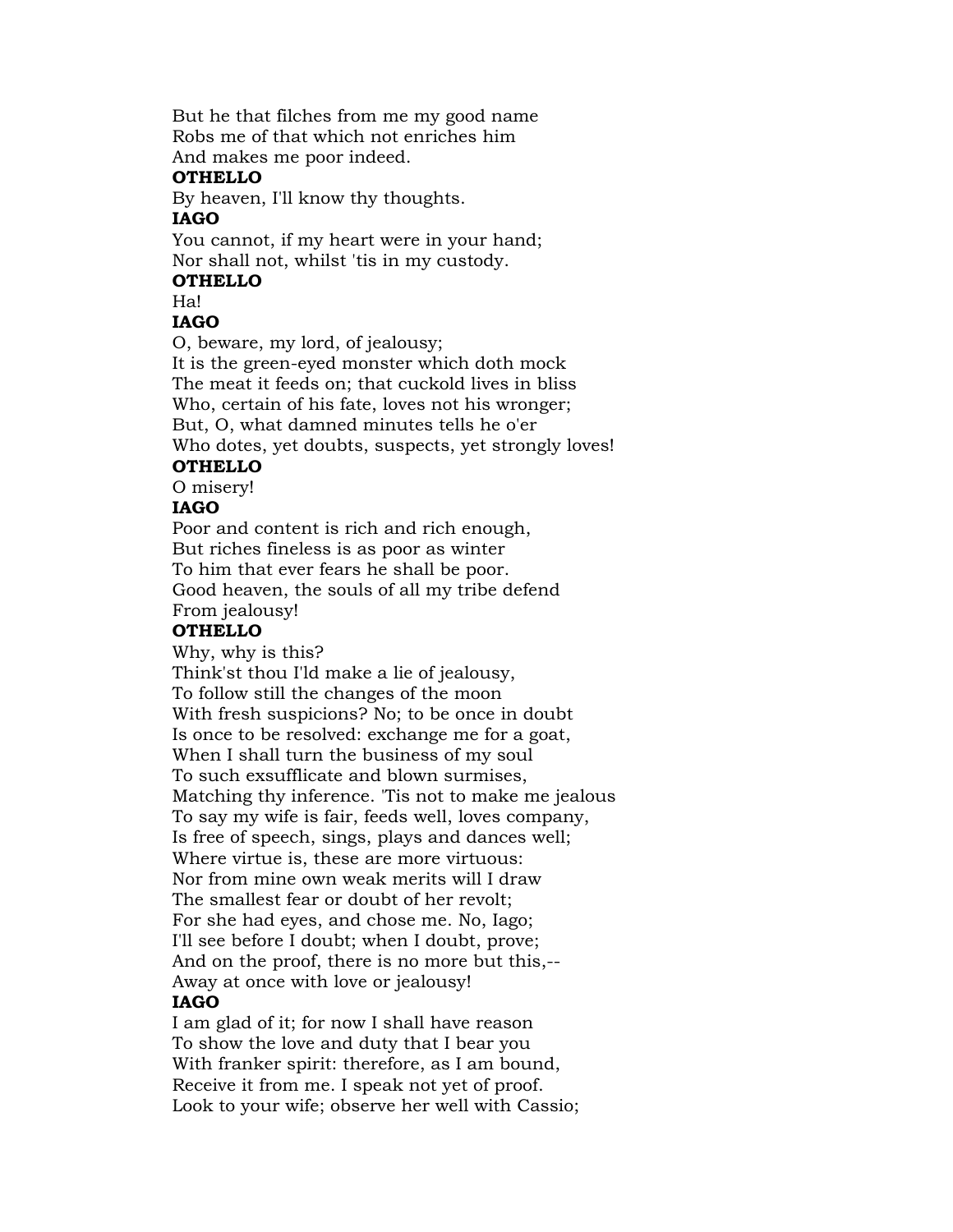Wear your eye thus, not jealous nor secure: I would not have your free and noble nature, Out of self-bounty, be abused; look to't: I know our country disposition well; In Venice they do let heaven see the pranks They dare not show their husbands; their best conscience Is not to leave't undone, but keep't unknown.

# **OTHELLO**

Dost thou say so?

# **IAGO**

She did deceive her father, marrying you; And when she seem'd to shake and fear your looks, She loved them most.

## **OTHELLO**

And so she did.

## **IAGO**

Why, go to then;

She that, so young, could give out such a seeming,

To seal her father's eyes up close as oak-

He thought 'twas witchcraft--but I am much to blame;

I humbly do beseech you of your pardon

For too much loving you.

## **OTHELLO**

I am bound to thee for ever.

## **IAGO**

I see this hath a little dash'd your spirits.

## **OTHELLO**

Not a jot, not a jot.

# **IAGO**

I' faith, I fear it has. I hope you will consider what is spoke Comes from my love. But I do see you're moved: I am to pray you not to strain my speech To grosser issues nor to larger reach Than to suspicion.

# **OTHELLO**

I will not.

# **IAGO**

Should you do so, my lord, My speech should fall into such vile success As my thoughts aim not at. Cassio's my worthy friend-- My lord, I see you're moved.

# **OTHELLO**

No, not much moved:

I do not think but Desdemona's honest.

# **IAGO**

Long live she so! and long live you to think so! **OTHELLO**

And yet, how nature erring from itself,--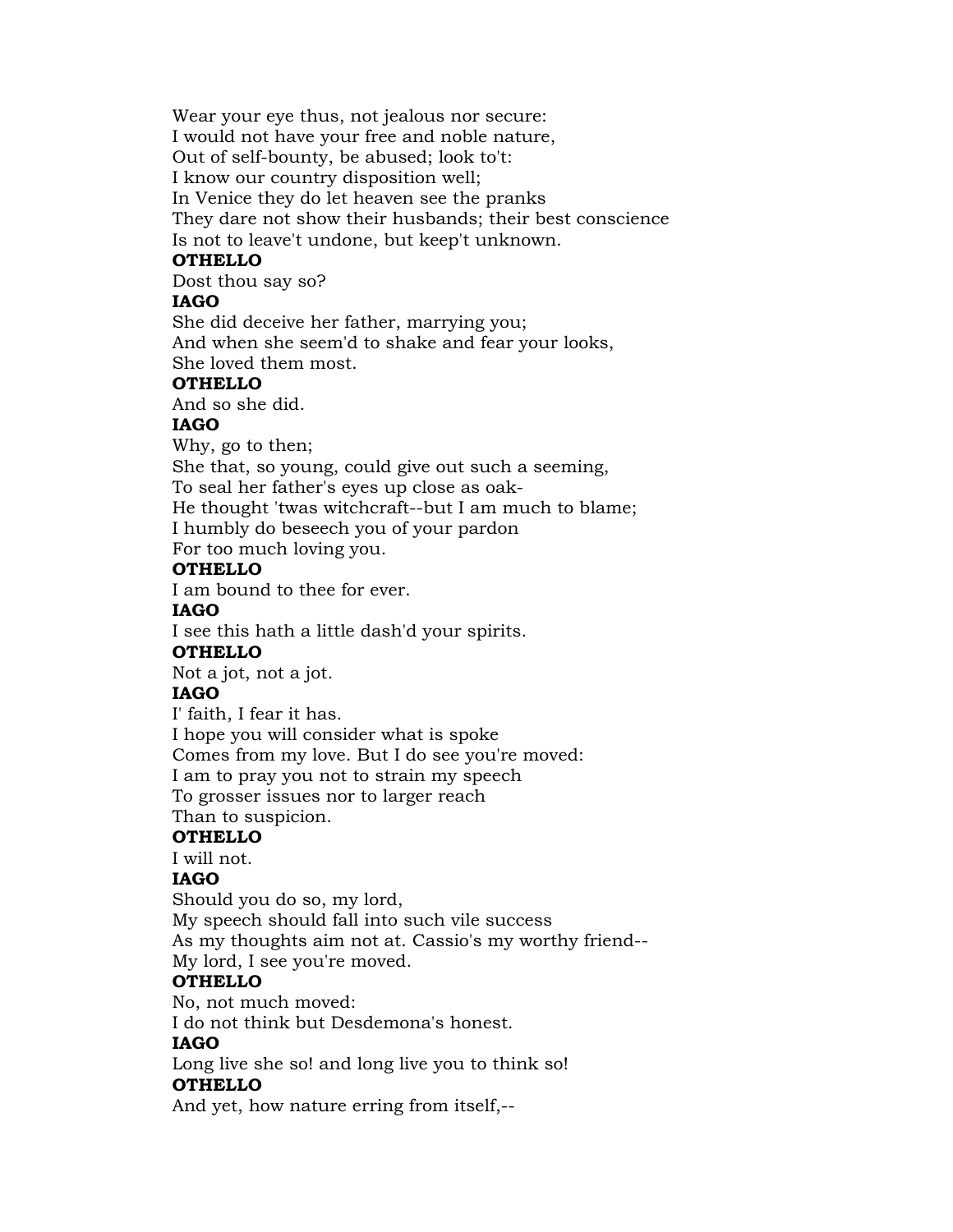# **IAGO**

Ay, there's the point: as--to be bold with you-- Not to affect many proposed matches Of her own clime, complexion, and degree, Whereto we see in all things nature tends-- Foh! one may smell in such a will most rank, Foul disproportion thoughts unnatural. But pardon me; I do not in position Distinctly speak of her; though I may fear Her will, recoiling to her better judgment, May fall to match you with her country forms And happily repent.

# **OTHELLO**

Farewell, farewell:

If more thou dost perceive, let me know more; Set on thy wife to observe: leave me, Iago:

# **IAGO**

[Going] My lord, I take my leave.

## **OTHELLO**

Why did I marry? This honest creature doubtless Sees and knows more, much more, than he unfolds.

## **IAGO**

[Returning] My lord, I would I might entreat your honour

To scan this thing no further; leave it to time: Though it be fit that Cassio have his place, For sure, he fills it up with great ability, Yet, if you please to hold him off awhile, You shall by that perceive him and his means: Note, if your lady strain his entertainment With any strong or vehement importunity; Much will be seen in that. In the mean time, Let me be thought too busy in my fears-- As worthy cause I have to fear I am-- And hold her free, I do beseech your honour.

# **OTHELLO**

Fear not my government. **IAGO** I once more take my leave.

*Exit*

## **OTHELLO**

This fellow's of exceeding honesty, And knows all qualities, with a learned spirit, Of human dealings. If I do prove her haggard, Though that her jesses were my dear heartstrings, I'ld whistle her off and let her down the wind, To pray at fortune. Haply, for I am black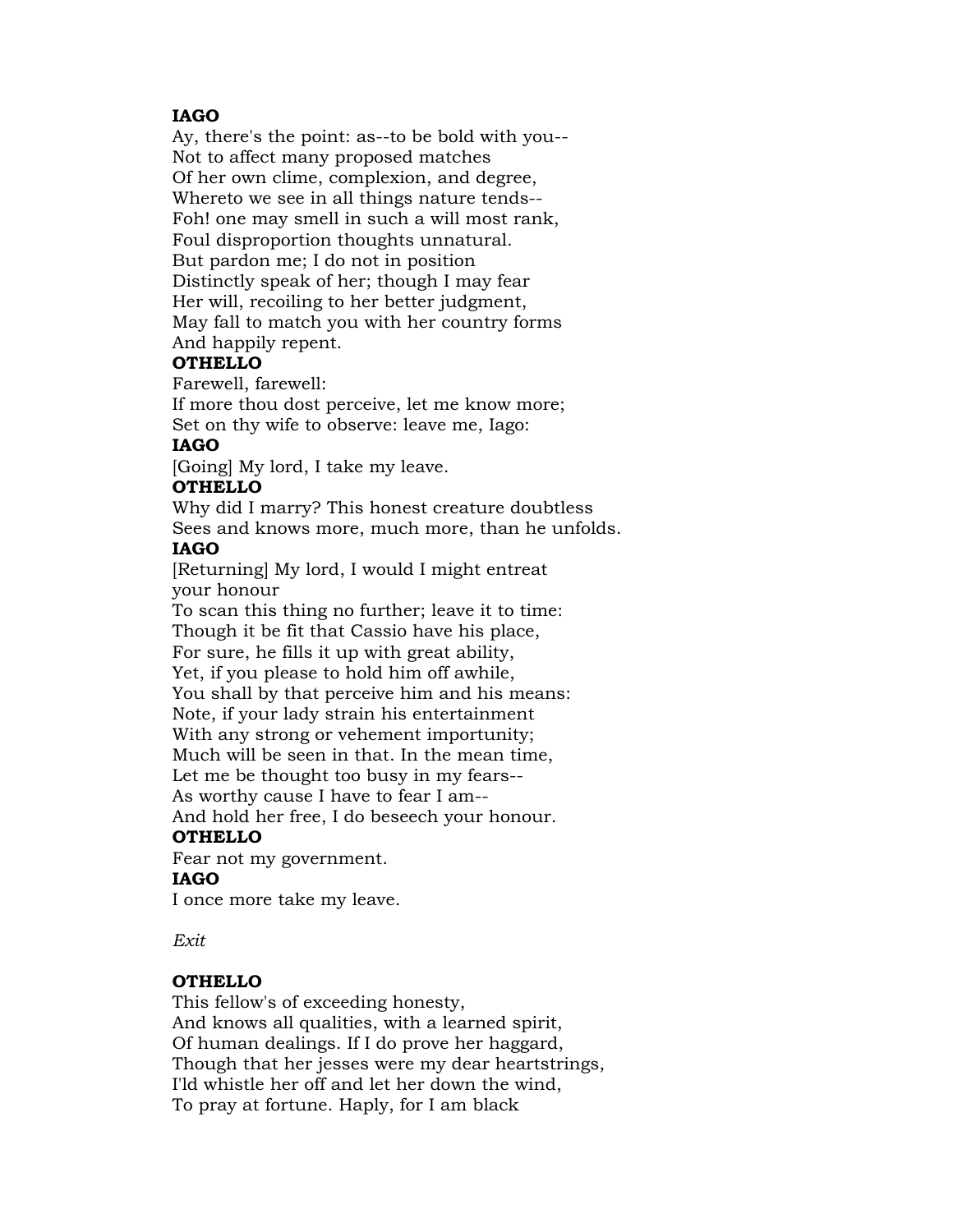And have not those soft parts of conversation That chamberers have, or for I am declined Into the vale of years,--yet that's not much-- She's gone. I am abused; and my relief Must be to loathe her. O curse of marriage, That we can call these delicate creatures ours, And not their appetites! I had rather be a toad, And live upon the vapour of a dungeon, Than keep a corner in the thing I love For others' uses. Yet, 'tis the plague of great ones; Prerogatived are they less than the base; 'Tis destiny unshunnable, like death: Even then this forked plague is fated to us When we do quicken. Desdemona comes:

*Re-enter DESDEMONA and EMILIA*

If she be false, O, then heaven mocks itself! I'll not believe't.

## **DESDEMONA**

How now, my dear Othello! Your dinner, and the generous islanders By you invited, do attend your presence.

# **OTHELLO**

I am to blame.

#### **DESDEMONA**

Why do you speak so faintly? Are you not well?

#### **OTHELLO**

I have a pain upon my forehead here.

# **DESDEMONA**

'Faith, that's with watching; 'twill away again: Let me but bind it hard, within this hour It will be well.

## **OTHELLO**

Your napkin is too little:

*He puts the handkerchief from him; and it drops*

Let it alone. Come, I'll go in with you. **DESDEMONA** I am very sorry that you are not well.

*Exeunt OTHELLO and DESDEMONA*

## **EMILIA**

I am glad I have found this napkin: This was her first remembrance from the Moor: My wayward husband hath a hundred times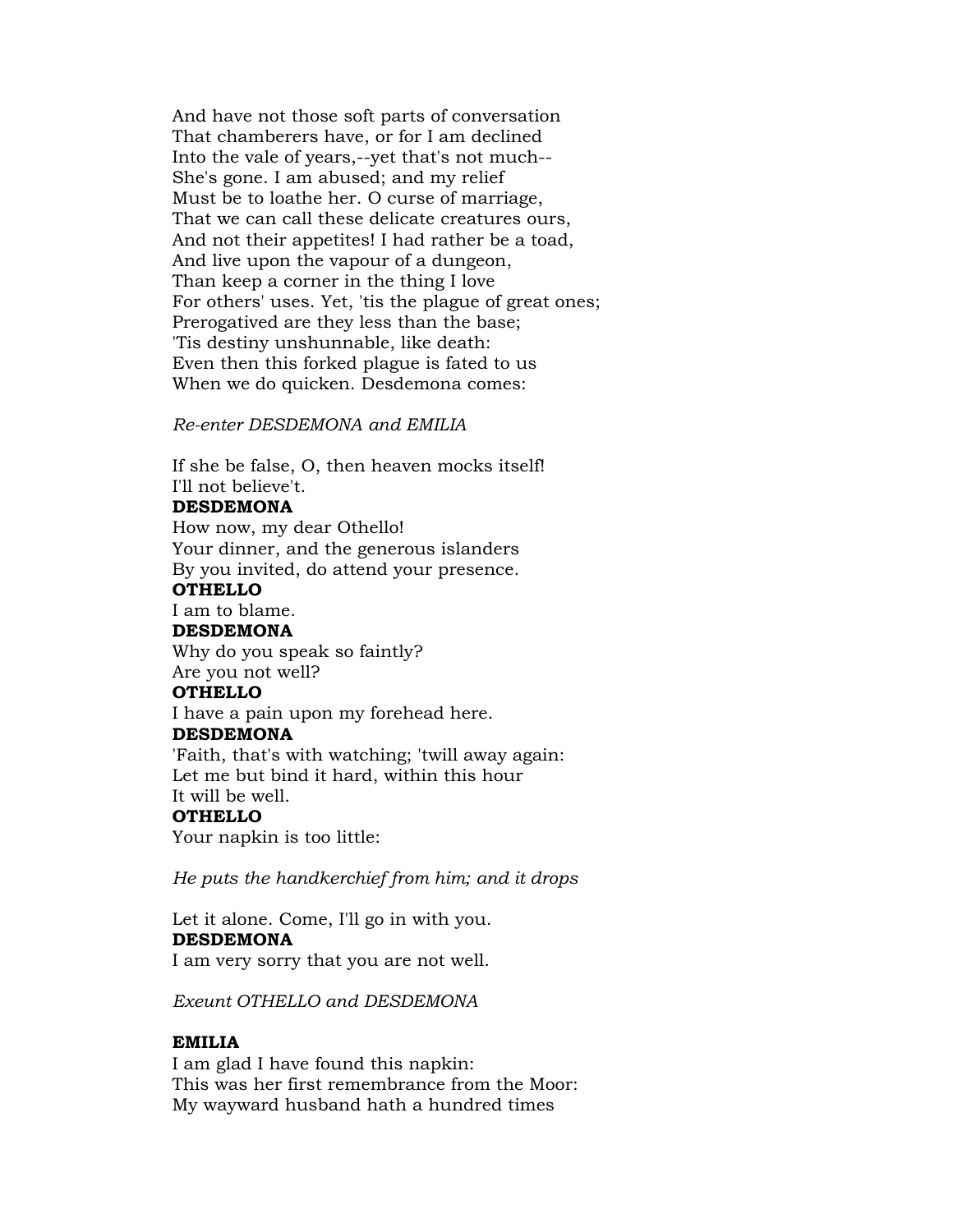Woo'd me to steal it; but she so loves the token, For he conjured her she should ever keep it, That she reserves it evermore about her To kiss and talk to. I'll have the work ta'en out, And give't Iago: what he will do with it Heaven knows, not I; I nothing but to please his fantasy.

## *Re-enter Iago*

## **IAGO**

How now! what do you here alone?

# **EMILIA**

Do not you chide; I have a thing for you.

# **IAGO**

A thing for me? it is a common thing--

## **EMILIA**

Ha!

# **IAGO**

To have a foolish wife.

## **EMILIA**

O, is that all? What will you give me now For the same handkerchief?

## **IAGO**

What handkerchief?

# **EMILIA**

What handkerchief? Why, that the Moor first gave to Desdemona; That which so often you did bid me steal.

# **IAGO**

Hast stol'n it from her?

## **EMILIA**

No, 'faith; she let it drop by negligence. And, to the advantage, I, being here, took't up. Look, here it is.

# **IAGO**

A good wench; give it me.

# **EMILIA**

What will you do with 't, that you have been so earnest

To have me filch it?

# **IAGO**

[Snatching it] Why, what's that to you? **EMILIA**

# If it be not for some purpose of import, Give't me again: poor lady, she'll run mad When she shall lack it.

## **IAGO**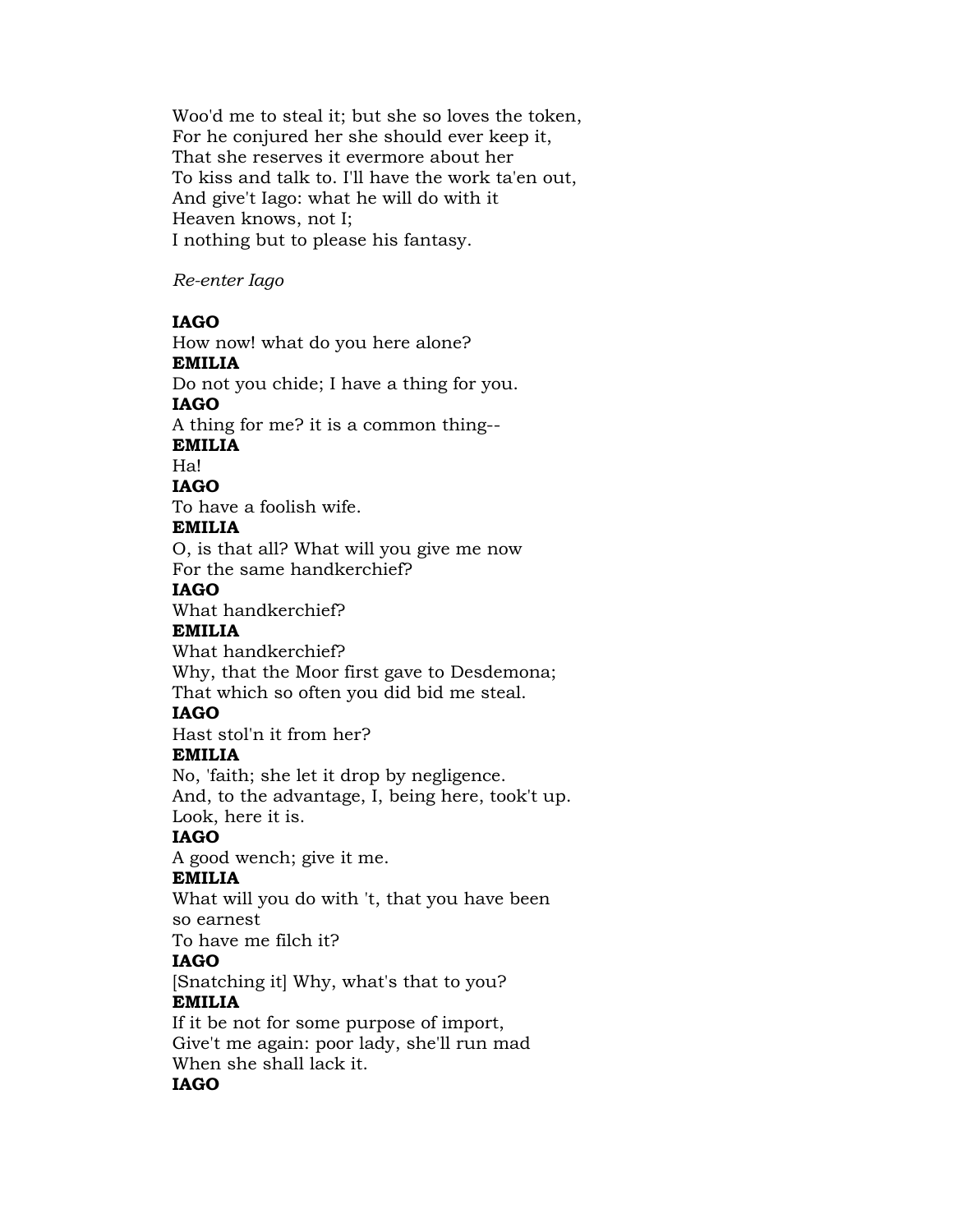Be not acknown on 't; I have use for it. Go, leave me.

## *Exit EMILIA*

I will in Cassio's lodging lose this napkin, And let him find it. Trifles light as air Are to the jealous confirmations strong As proofs of holy writ: this may do something. The Moor already changes with my poison: Dangerous conceits are, in their natures, poisons. Which at the first are scarce found to distaste, But with a little act upon the blood. Burn like the mines of Sulphur. I did say so: Look, where he comes!

## *Re-enter OTHELLO*

Not poppy, nor mandragora, Nor all the drowsy syrups of the world, Shall ever medicine thee to that sweet sleep Which thou owedst yesterday.

#### **OTHELLO**

Ha! ha! false to me?

## **IAGO**

Why, how now, general! no more of that.

# **OTHELLO**

Avaunt! be gone! thou hast set me on the rack: I swear 'tis better to be much abused Than but to know't a little.

## **IAGO**

How now, my lord!

## **OTHELLO**

What sense had I of her stol'n hours of lust? I saw't not, thought it not, it harm'd not me: I slept the next night well, was free and merry; I found not Cassio's kisses on her lips: He that is robb'd, not wanting what is stol'n, Let him not know't, and he's not robb'd at all.

# **IAGO**

I am sorry to hear this.

## **OTHELLO**

I had been happy, if the general camp, Pioners and all, had tasted her sweet body, So I had nothing known. O, now, for ever Farewell the tranquil mind! farewell content! Farewell the plumed troop, and the big wars, That make ambition virtue! O, farewell! Farewell the neighing steed, and the shrill trump,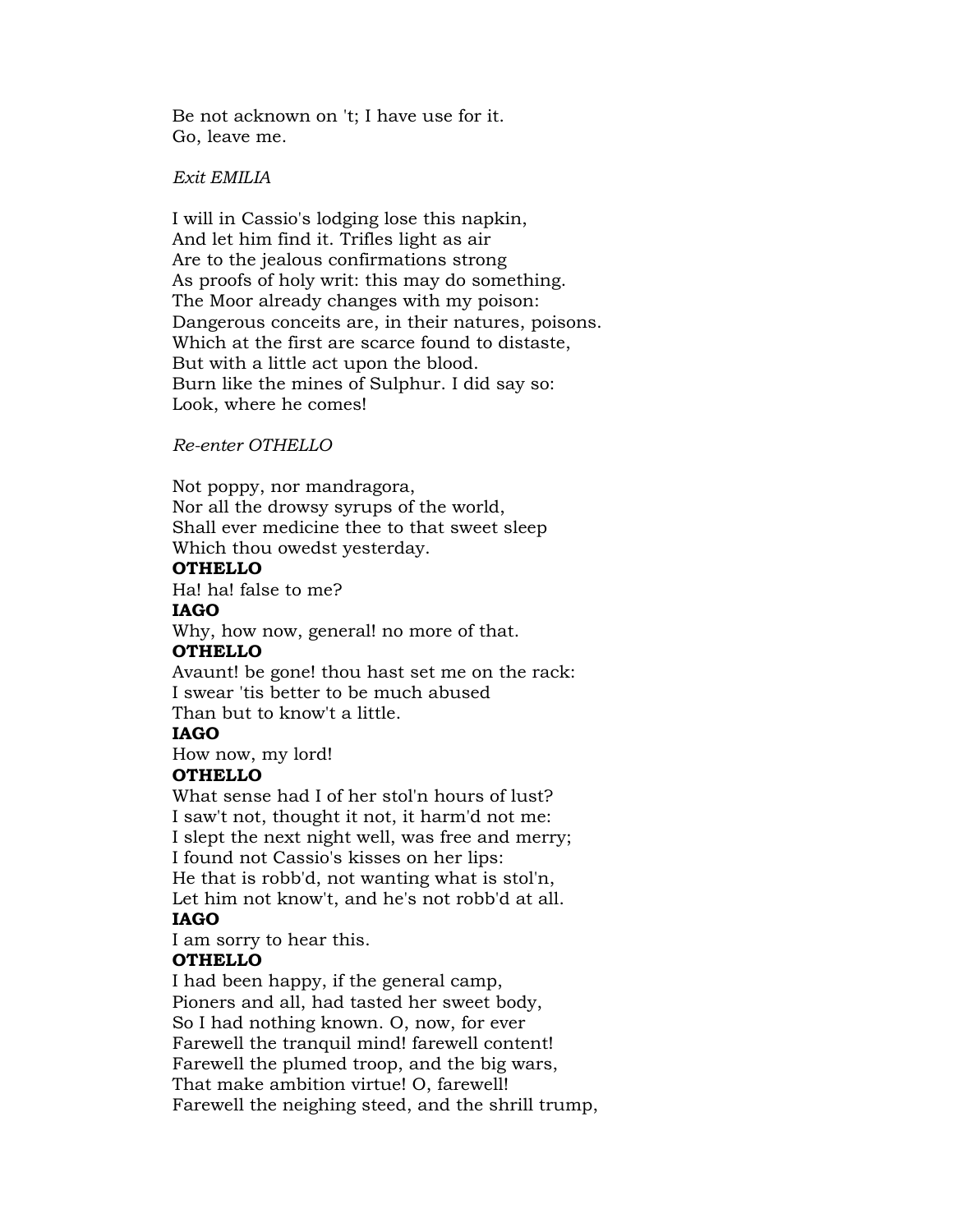The spirit-stirring drum, the ear-piercing fife, The royal banner, and all quality,

Pride, pomp and circumstance of glorious war! And, O you mortal engines, whose rude throats The immortal Jove's dead clamours counterfeit, Farewell! Othello's occupation's gone!

# **IAGO**

Is't possible, my lord?

## **OTHELLO**

Villain, be sure thou prove my love a whore, Be sure of it; give me the ocular proof: Or by the worth of man's eternal soul, Thou hadst been better have been born a dog

Than answer my waked wrath!

# **IAGO**

Is't come to this?

# **OTHELLO**

Make me to see't; or, at the least, so prove it, That the probation bear no hinge nor loop To hang a doubt on; or woe upon thy life!

## **IAGO**

My noble lord,--

## **OTHELLO**

If thou dost slander her and torture me, Never pray more; abandon all remorse; On horror's head horrors accumulate; Do deeds to make heaven weep, all earth amazed; For nothing canst thou to damnation add Greater than that.

# **IAGO**

O grace! O heaven forgive me!

Are you a man? have you a soul or sense?

God be wi' you; take mine office. O wretched fool.

That livest to make thine honesty a vice!

O monstrous world! Take note, take note, O world,

To be direct and honest is not safe.

I thank you for this profit; and from hence

I'll love no friend, sith love breeds such offence.

## **OTHELLO**

Nay, stay: thou shouldst be honest.

# **IAGO**

I should be wise, for honesty's a fool And loses that it works for.

# **OTHELLO**

By the world,

I think my wife be honest and think she is not;

I think that thou art just and think thou art not.

I'll have some proof. Her name, that was as fresh

As Dian's visage, is now begrimed and black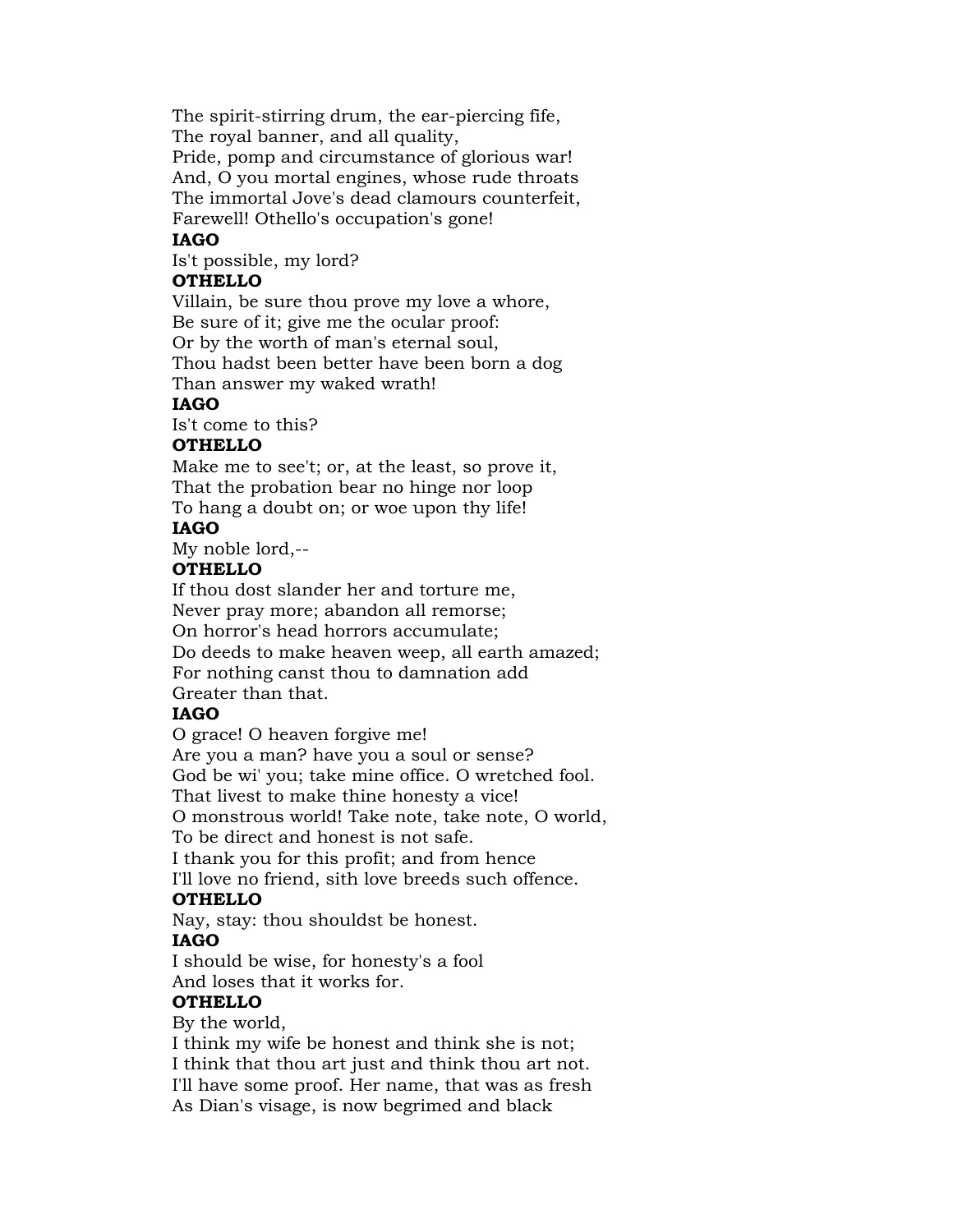As mine own face. If there be cords, or knives, Poison, or fire, or suffocating streams,

I'll not endure it. Would I were satisfied! **IAGO**

I see, sir, you are eaten up with passion: I do repent me that I put it to you. You would be satisfied?

## **OTHELLO**

Would! nay, I will.

# **IAGO**

And may: but, how? how satisfied, my lord? Would you, the supervisor, grossly gape on-- Behold her topp'd?

## **OTHELLO**

Death and damnation! O!

## **IAGO**

It were a tedious difficulty, I think, To bring them to that prospect: damn them then, If ever mortal eyes do see them bolster More than their own! What then? how then? What shall I say? Where's satisfaction? It is impossible you should see this, Were they as prime as goats, as hot as monkeys, As salt as wolves in pride, and fools as gross As ignorance made drunk. But yet, I say, If imputation and strong circumstances, Which lead directly to the door of truth, Will give you satisfaction, you may have't. **OTHELLO**

Give me a living reason she's disloyal.

# **IAGO**

I do not like the office:

But, sith I am enter'd in this cause so far,

Prick'd to't by foolish honesty and love,

I will go on. I lay with Cassio lately;

And, being troubled with a raging tooth, I could not sleep.

There are a kind of men so loose of soul,

That in their sleeps will mutter their affairs:

One of this kind is Cassio:

In sleep I heard him say 'Sweet Desdemona,

Let us be wary, let us hide our loves;'

And then, sir, would he gripe and wring my hand,

Cry 'O sweet creature!' and then kiss me hard,

As if he pluck'd up kisses by the roots

That grew upon my lips: then laid his leg Over my thigh, and sigh'd, and kiss'd; and then

Cried 'Cursed fate that gave thee to the Moor!'

# **OTHELLO**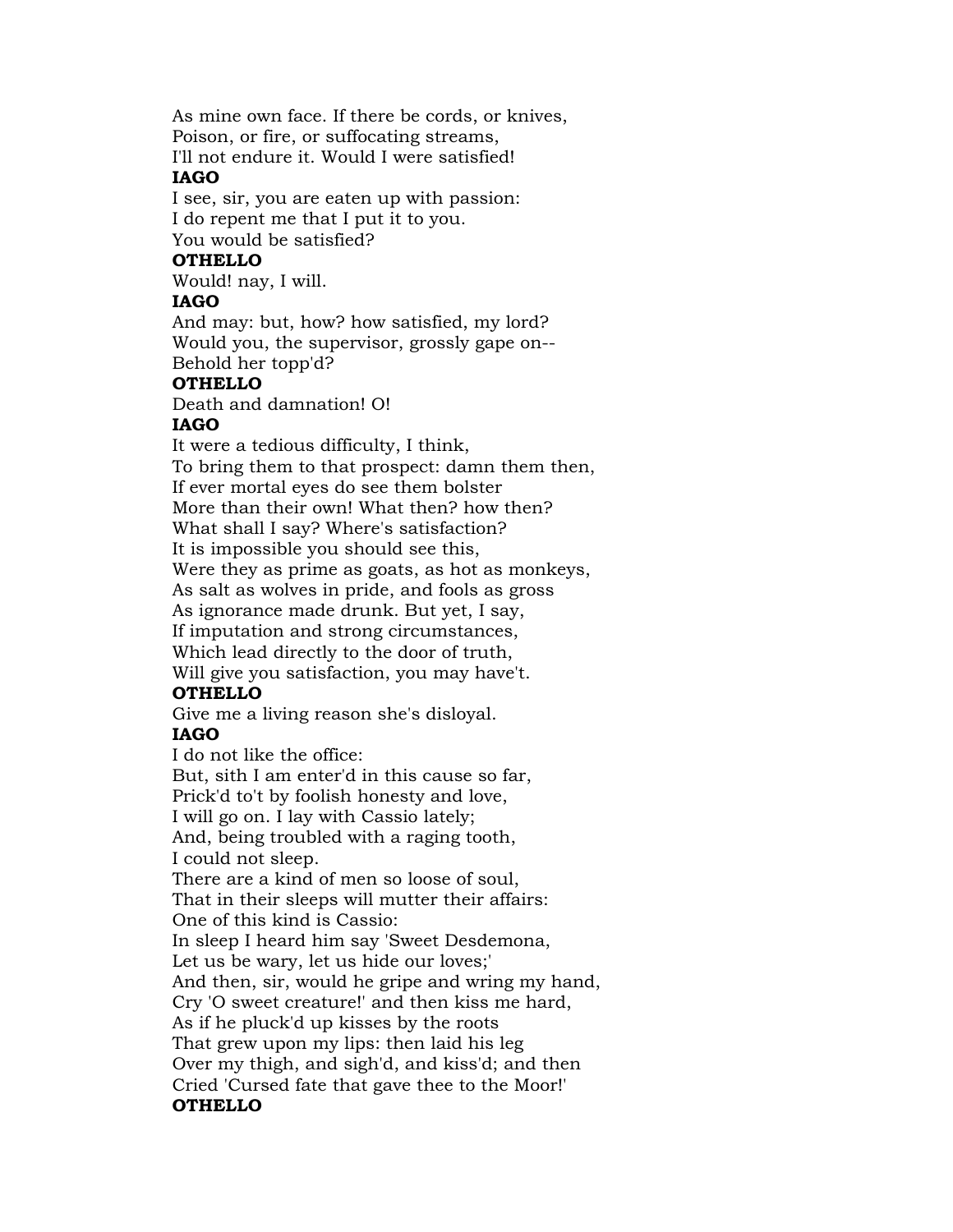O monstrous! monstrous!

# **IAGO**

Nay, this was but his dream.

## **OTHELLO**

But this denoted a foregone conclusion:

'Tis a shrewd doubt, though it be but a dream.

# **IAGO**

And this may help to thicken other proofs That do demonstrate thinly.

# **OTHELLO**

I'll tear her all to pieces.

# **IAGO**

Nay, but be wise: yet we see nothing done; She may be honest yet. Tell me but this,

Have you not sometimes seen a handkerchief

Spotted with strawberries in your wife's hand?

# **OTHELLO**

I gave her such a one; 'twas my first gift.

# **IAGO**

I know not that; but such a handkerchief-- I am sure it was your wife's--did I to-day

See Cassio wipe his beard with.

# **OTHELLO**

If it be that--

## **IAGO**

If it be that, or any that was hers,

It speaks against her with the other proofs.

# **OTHELLO**

O, that the slave had forty thousand lives! One is too poor, too weak for my revenge. Now do I see 'tis true. Look here, Iago; All my fond love thus do I blow to heaven. 'Tis gone.

Arise, black vengeance, from thy hollow cell! Yield up, O love, thy crown and hearted throne To tyrannous hate! Swell, bosom, with thy fraught, For 'tis of aspics' tongues!

# **IAGO**

Yet be content.

# **OTHELLO**

O, blood, blood, blood!

# **IAGO**

Patience, I say; your mind perhaps may change. **OTHELLO**

Never, Iago: Like to the Pontic sea,

Whose icy current and compulsive course

Ne'er feels retiring ebb, but keeps due on

To the Propontic and the Hellespont,

Even so my bloody thoughts, with violent pace,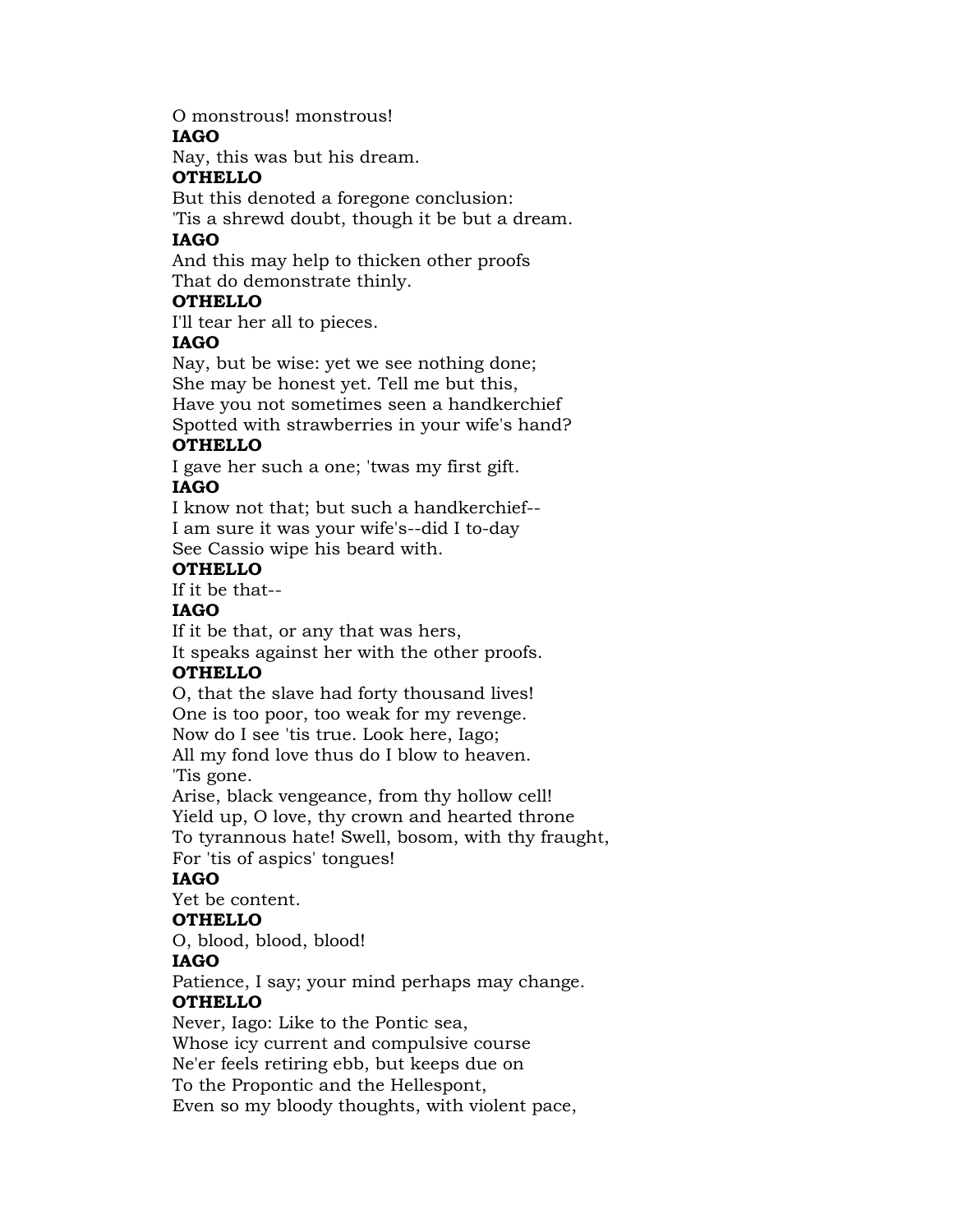Shall ne'er look back, ne'er ebb to humble love, Till that a capable and wide revenge Swallow them up. Now, by yond marble heaven,

#### *Kneels*

In the due reverence of a sacred vow I here engage my words. **IAGO** Do not rise yet.

*Kneels*

Witness, you ever-burning lights above, You elements that clip us round about, Witness that here Iago doth give up The execution of his wit, hands, heart, To wrong'd Othello's service! Let him command, And to obey shall be in me remorse, What bloody business ever.

## *They rise*

## **OTHELLO**

I greet thy love, Not with vain thanks, but with acceptance bounteous, And will upon the instant put thee to't: Within these three days let me hear thee say That Cassio's not alive.

## **IAGO**

My friend is dead; 'tis done at your request: But let her live.

## **OTHELLO**

Damn her, lewd minx! O, damn her! Come, go with me apart; I will withdraw, To furnish me with some swift means of death For the fair devil. Now art thou my lieutenant. **IAGO**

I am your own for ever.

*Exeunt*

# **SCENE IV. Before the castle.**

*Enter DESDEMONA, EMILIA, and Clown* **DESDEMONA** Do you know, sirrah, where Lieutenant Cassio lies? **Clown** I dare not say he lies any where.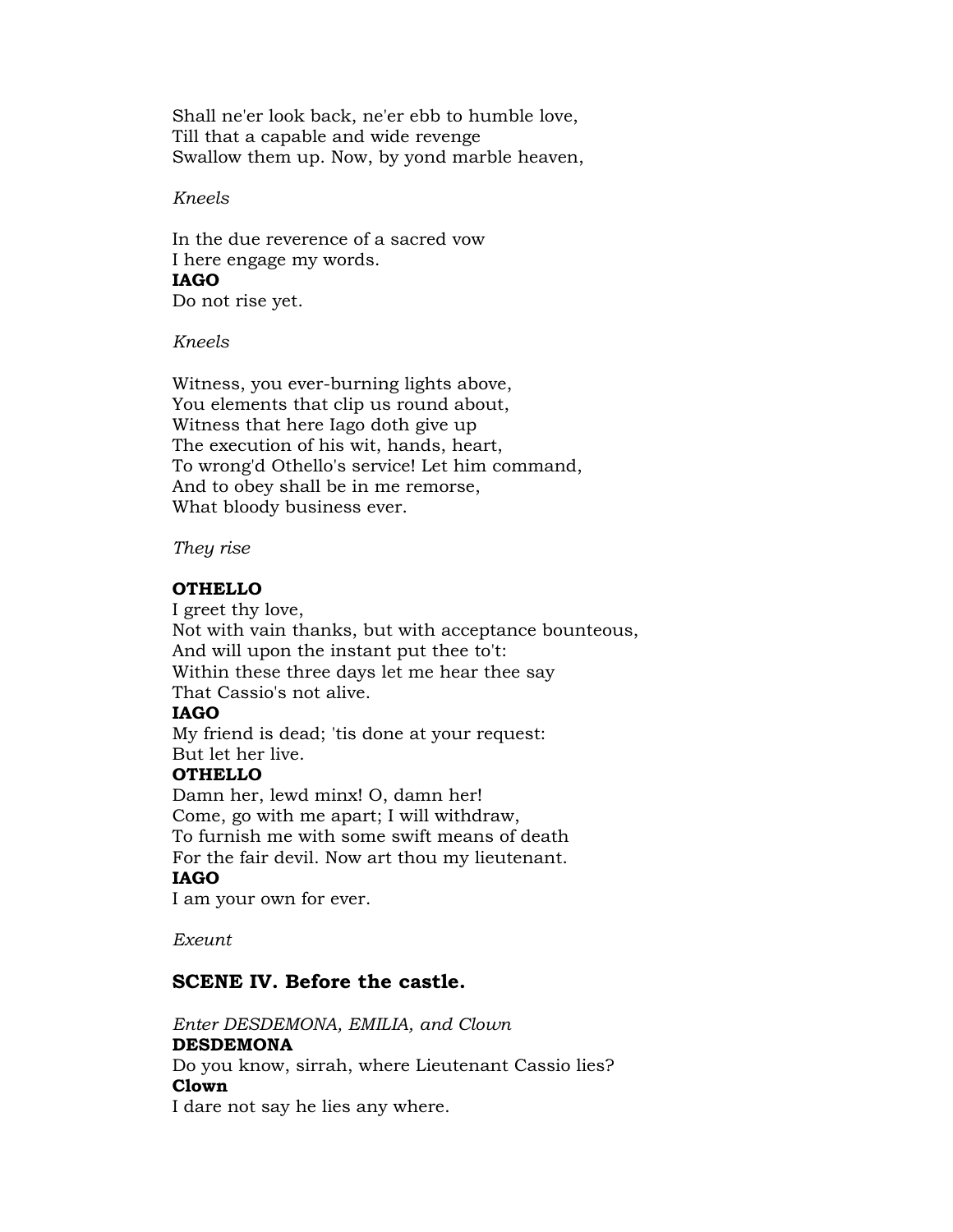## **DESDEMONA**

Why, man?

# **Clown**

He's a soldier, and for one to say a soldier lies,

## is stabbing.

# **DESDEMONA**

Go to: where lodges he?

# **Clown**

To tell you where he lodges, is to tell you where I lie.

## **DESDEMONA**

Can any thing be made of this?

# **Clown**

I know not where he lodges, and for me to devise a lodging and say he lies here or he lies there, were to lie in mine own throat.

# **DESDEMONA**

Can you inquire him out, and be edified by report? **Clown**

I will catechise the world for him; that is, make questions, and by them answer.

# **DESDEMONA**

Seek him, bid him come hither: tell him I have moved my lord on his behalf, and hope all will be well.

# **Clown**

To do this is within the compass of man's wit: and therefore I will attempt the doing it.

*Exit*

# **DESDEMONA**

Where should I lose that handkerchief, Emilia? **EMILIA**

I know not, madam.

# **DESDEMONA**

Believe me, I had rather have lost my purse Full of crusadoes: and, but my noble Moor Is true of mind and made of no such baseness As jealous creatures are, it were enough To put him to ill thinking.

# **EMILIA**

Is he not jealous?

# **DESDEMONA**

Who, he? I think the sun where he was born Drew all such humours from him.

# **EMILIA**

Look, where he comes.

# **DESDEMONA**

I will not leave him now till Cassio Be call'd to him.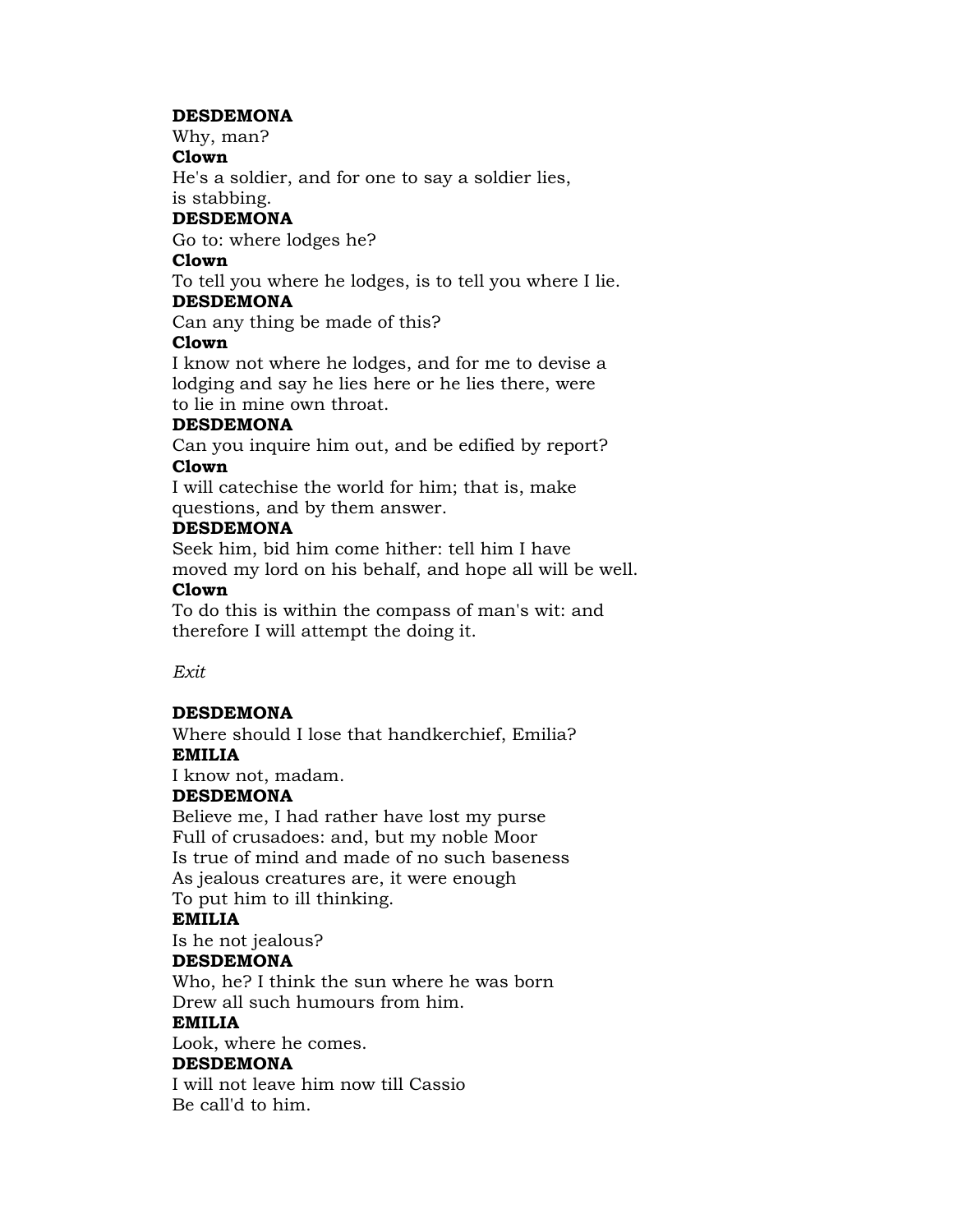*Enter OTHELLO*

How is't with you, my lord **OTHELLO** Well, my good lady.

*Aside*

O, hardness to dissemble!-- How do you, Desdemona? **DESDEMONA** Well, my good lord. **OTHELLO** Give me your hand: this hand is moist, my lady. **DESDEMONA** It yet hath felt no age nor known no sorrow. **OTHELLO** This argues fruitfulness and liberal heart: Hot, hot, and moist: this hand of yours requires A sequester from liberty, fasting and prayer, Much castigation, exercise devout; For here's a young and sweating devil here, That commonly rebels. 'Tis a good hand, A frank one. **DESDEMONA** You may, indeed, say so; For 'twas that hand that gave away my heart. **OTHELLO** A liberal hand: the hearts of old gave hands; But our new heraldry is hands, not hearts. **DESDEMONA** I cannot speak of this. Come now, your promise. **OTHELLO** What promise, chuck? **DESDEMONA** I have sent to bid Cassio come speak with you. **OTHELLO** I have a salt and sorry rheum offends me; Lend me thy handkerchief. **DESDEMONA** Here, my lord. **OTHELLO** That which I gave you. **DESDEMONA** I have it not about me. **OTHELLO** Not? **DESDEMONA** No, indeed, my lord.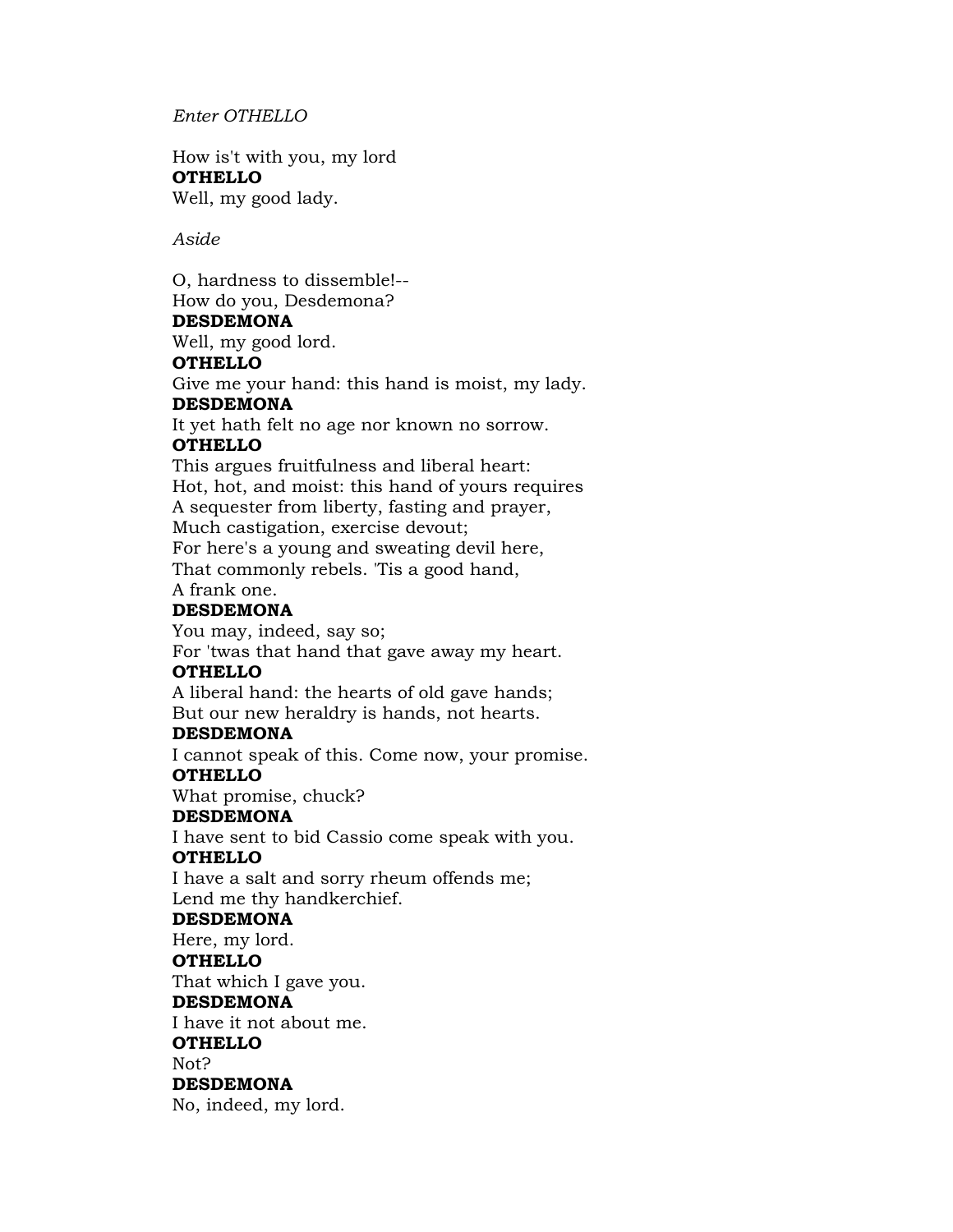## **OTHELLO**

That is a fault. That handkerchief Did an Egyptian to my mother give; She was a charmer, and could almost read The thoughts of people: she told her, while she kept it, 'Twould make her amiable and subdue my father Entirely to her love, but if she lost it Or made gift of it, my father's eye Should hold her loathed and his spirits should hunt After new fancies: she, dying, gave it me; And bid me, when my fate would have me wive, To give it her. I did so: and take heed on't; Make it a darling like your precious eye; To lose't or give't away were such perdition As nothing else could match. **DESDEMONA**

#### Is't possible?

## **OTHELLO**

'Tis true: there's magic in the web of it: A sibyl, that had number'd in the world The sun to course two hundred compasses, In her prophetic fury sew'd the work; The worms were hallow'd that did breed the silk; And it was dyed in mummy which the skilful Conserved of maidens' hearts.

## **DESDEMONA**

Indeed! is't true?

## **OTHELLO**

Most veritable; therefore look to't well.

#### **DESDEMONA**

Then would to God that I had never seen't! **OTHELLO**

Ha! wherefore?

## **DESDEMONA**

Why do you speak so startingly and rash? **OTHELLO**

Is't lost? is't gone? speak, is it out

# o' the way?

**DESDEMONA**

Heaven bless us! **OTHELLO**

Say you?

# **DESDEMONA**

It is not lost; but what an if it were? **OTHELLO** How!

**DESDEMONA**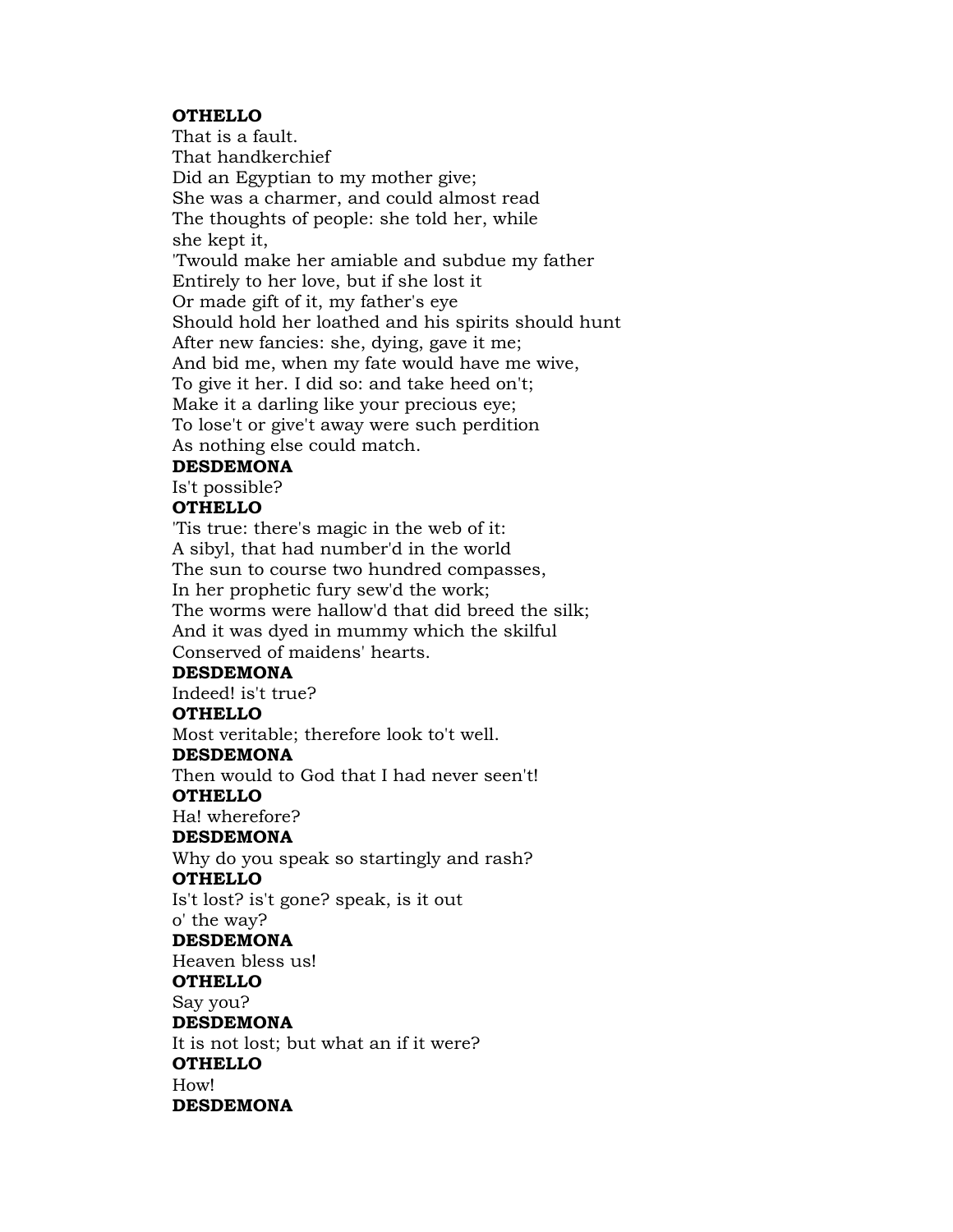I say, it is not lost. **OTHELLO** Fetch't, let me see't. **DESDEMONA** Why, so I can, sir, but I will not now. This is a trick to put me from my suit: Pray you, let Cassio be received again. **OTHELLO** Fetch me the handkerchief: my mind misgives. **DESDEMONA** Come, come; You'll never meet a more sufficient man. **OTHELLO** The handkerchief! **DESDEMONA** I pray, talk me of Cassio. **OTHELLO** The handkerchief! **DESDEMONA** A man that all his time Hath founded his good fortunes on your love, Shared dangers with you,-- **OTHELLO** The handkerchief! **DESDEMONA** In sooth, you are to blame. **OTHELLO** Away!

*Exit*

# **EMILIA**

Is not this man jealous? **DESDEMONA**

I ne'er saw this before. Sure, there's some wonder in this handkerchief: I am most unhappy in the loss of it.

# **EMILIA**

'Tis not a year or two shows us a man: They are all but stomachs, and we all but food; To eat us hungerly, and when they are full, They belch us. Look you, Cassio and my husband!

*Enter CASSIO and IAGO*

## **IAGO**

There is no other way; 'tis she must do't: And, lo, the happiness! go, and importune her. **DESDEMONA**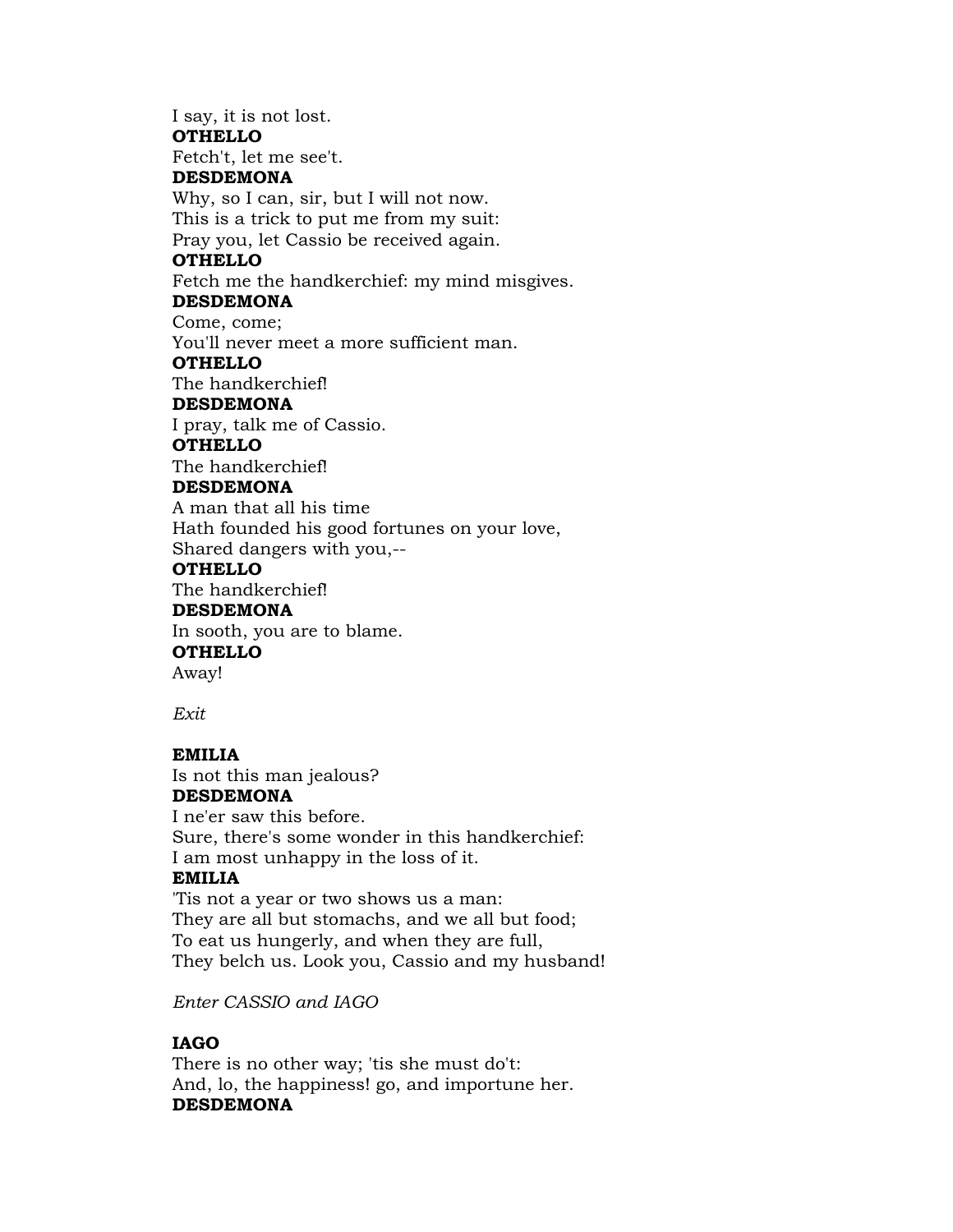How now, good Cassio! what's the news with you? **CASSIO**

Madam, my former suit: I do beseech you That by your virtuous means I may again Exist, and be a member of his love Whom I with all the office of my heart Entirely honour: I would not be delay'd. If my offence be of such mortal kind That nor my service past, nor present sorrows, Nor purposed merit in futurity, Can ransom me into his love again, But to know so must be my benefit; So shall I clothe me in a forced content, And shut myself up in some other course,

# To fortune's alms.

## **DESDEMONA**

Alas, thrice-gentle Cassio! My advocation is not now in tune; My lord is not my lord; nor should I know him, Were he in favour as in humour alter'd. So help me every spirit sanctified, As I have spoken for you all my best And stood within the blank of his displeasure For my free speech! you must awhile be patient: What I can do I will; and more I will Than for myself I dare: let that suffice you.

## **IAGO**

Is my lord angry?

## **EMILIA**

He went hence but now,

And certainly in strange unquietness.

## **IAGO**

Can he be angry? I have seen the cannon, When it hath blown his ranks into the air, And, like the devil, from his very arm Puff'd his own brother:--and can he be angry? Something of moment then: I will go meet him: There's matter in't indeed, if he be angry.

# **DESDEMONA**

I prithee, do so.

*Exit IAGO*

Something, sure, of state,

Either from Venice, or some unhatch'd practise Made demonstrable here in Cyprus to him, Hath puddled his clear spirit: and in such cases Men's natures wrangle with inferior things, Though great ones are their object. 'Tis even so;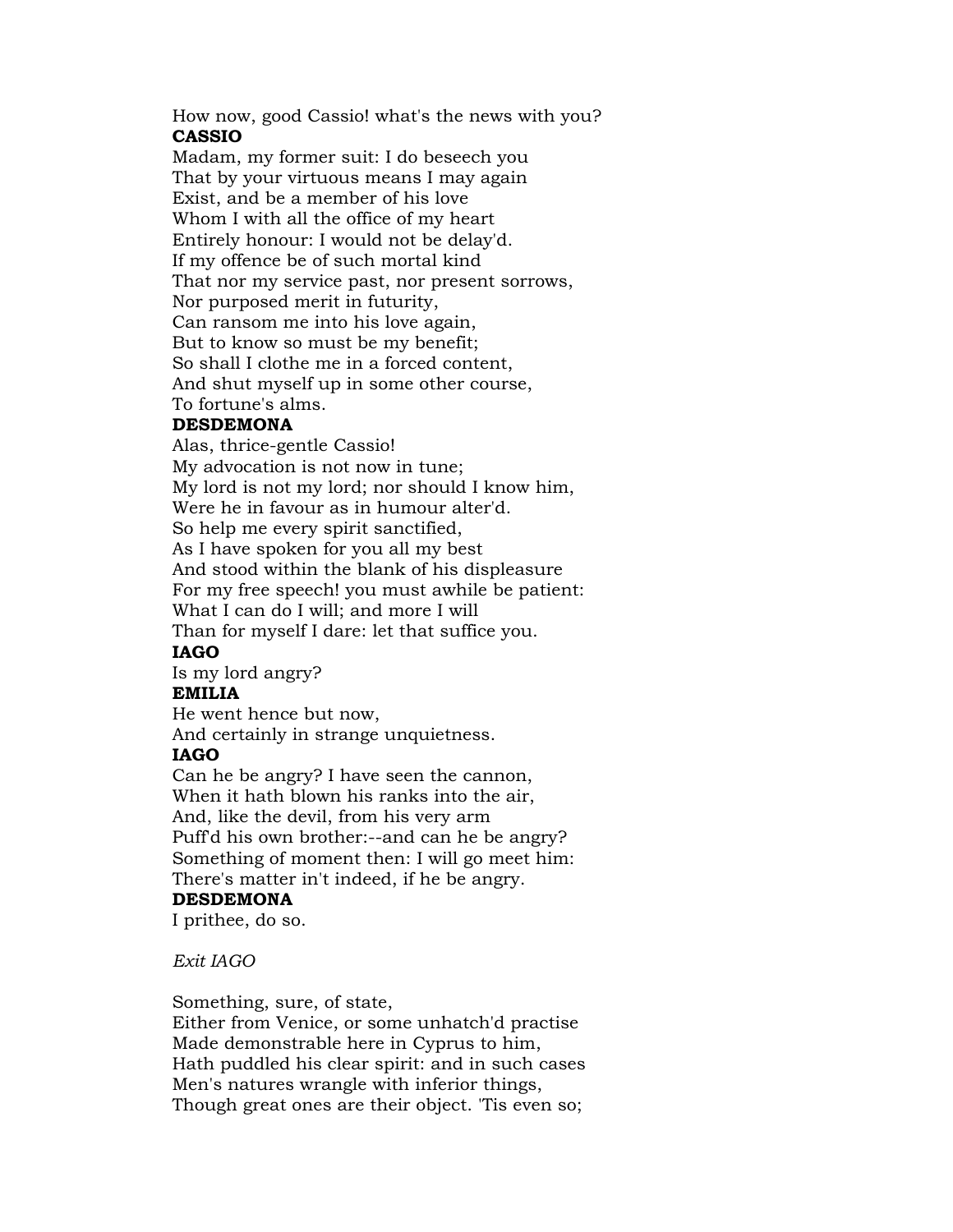For let our finger ache, and it indues Our other healthful members even to that sense Of pain: nay, we must think men are not gods, Nor of them look for such observances As fit the bridal. Beshrew me much, Emilia, I was, unhandsome warrior as I am, Arraigning his unkindness with my soul; But now I find I had suborn'd the witness, And he's indicted falsely.

## **EMILIA**

Pray heaven it be state-matters, as you think, And no conception nor no jealous toy Concerning you.

#### **DESDEMONA**

Alas the day! I never gave him cause.

# **EMILIA**

But jealous souls will not be answer'd so; They are not ever jealous for the cause, But jealous for they are jealous: 'tis a monster Begot upon itself, born on itself.

## **DESDEMONA**

Heaven keep that monster from Othello's mind! **EMILIA**

Lady, amen.

## **DESDEMONA**

I will go seek him. Cassio, walk hereabout: If I do find him fit, I'll move your suit And seek to effect it to my uttermost.

## **CASSIO**

I humbly thank your ladyship.

*Exeunt DESDEMONA and EMILIA*

*Enter BIANCA*

## **BIANCA**

Save you, friend Cassio! **CASSIO**

What make you from home? How is it with you, my most fair Bianca? I' faith, sweet love, I was coming to your house.

## **BIANCA**

And I was going to your lodging, Cassio. What, keep a week away? seven days and nights? Eight score eight hours? and lovers' absent hours, More tedious than the dial eight score times? O weary reckoning! **CASSIO**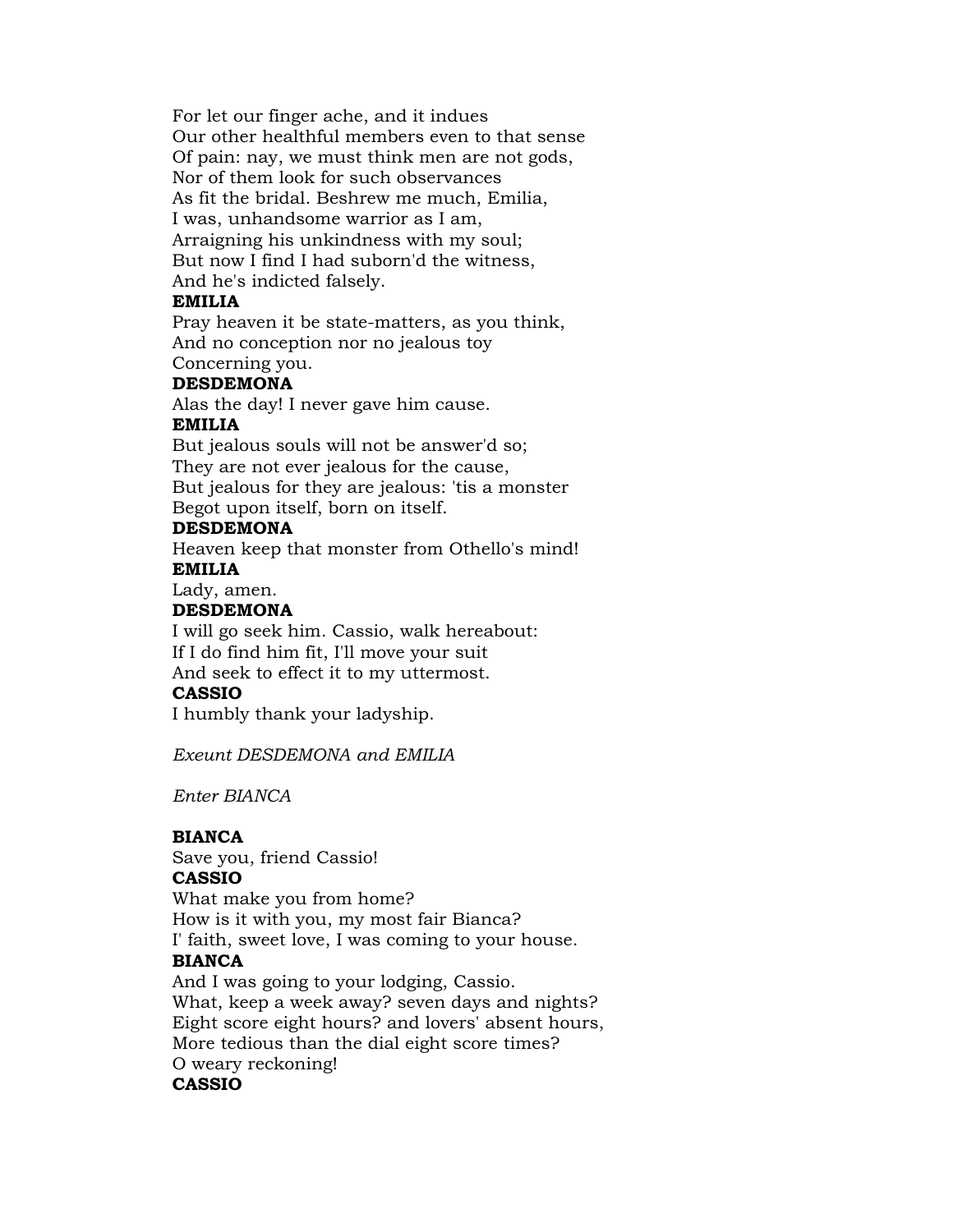Pardon me, Bianca: I have this while with leaden thoughts been press'd: But I shall, in a more continuate time, Strike off this score of absence. Sweet Bianca,

*Giving her DESDEMONA's handkerchief*

Take me this work out.

## **BIANCA**

O Cassio, whence came this? This is some token from a newer friend: To the felt absence now I feel a cause: Is't come to this? Well, well.

## **CASSIO**

Go to, woman! Throw your vile guesses in the devil's teeth, From whence you have them. You are jealous now That this is from some mistress, some remembrance: No, in good troth, Bianca.

# **BIANCA**

Why, whose is it?

## **CASSIO**

I know not, sweet: I found it in my chamber. I like the work well: ere it be demanded-- As like enough it will--I'ld have it copied:

Take it, and do't; and leave me for this time.

# **BIANCA**

Leave you! wherefore?

## **CASSIO**

I do attend here on the general; And think it no addition, nor my wish,

To have him see me woman'd.

## **BIANCA**

Why, I pray you?

# **CASSIO**

Not that I love you not.

#### **BIANCA**

But that you do not love me.

I pray you, bring me on the way a little, And say if I shall see you soon at night.

## **CASSIO**

'Tis but a little way that I can bring you; For I attend here: but I'll see you soon.

## **BIANCA**

'Tis very good; I must be circumstanced.

*Exeunt*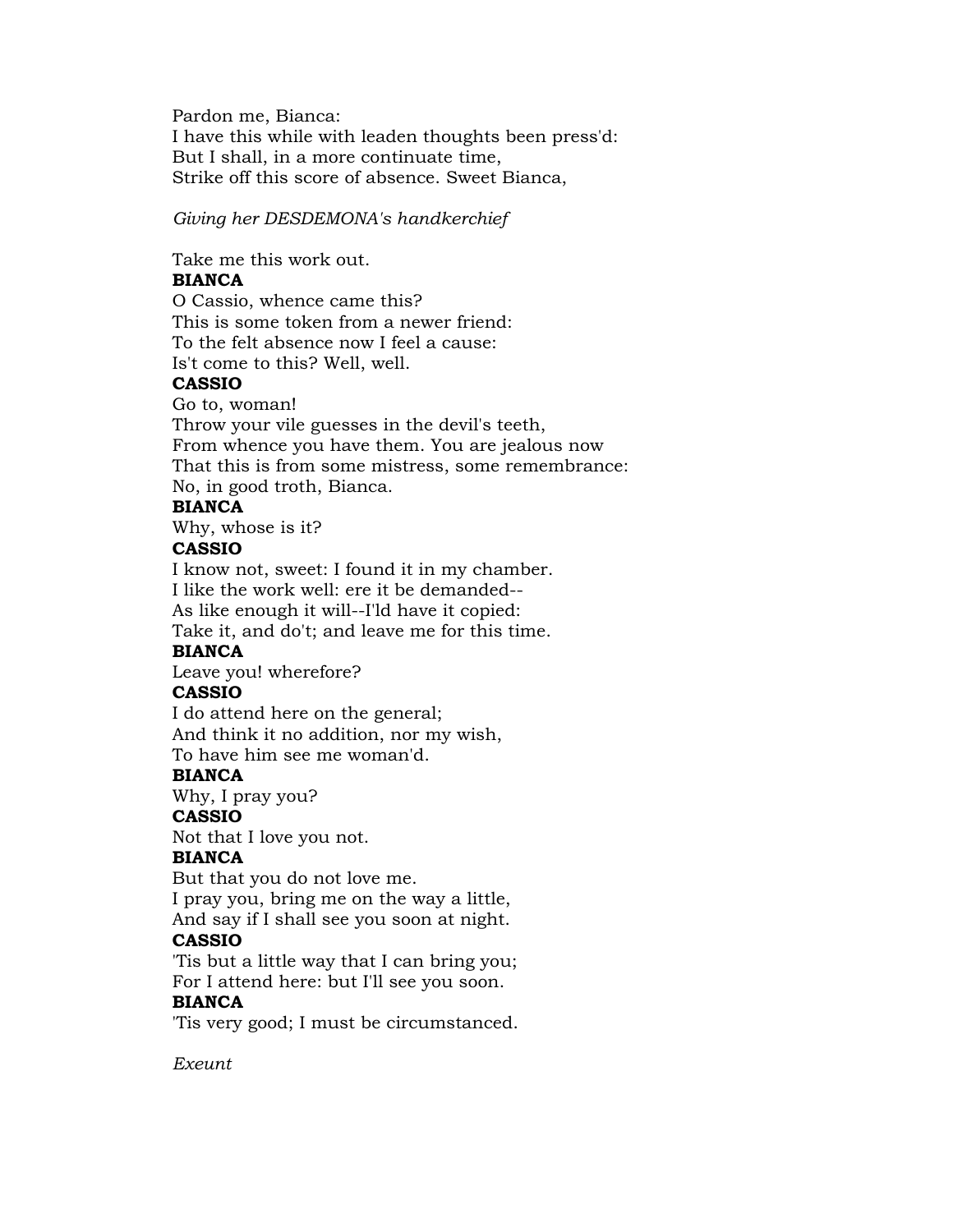## **ACT IV**

## **SCENE I. Cyprus. Before the castle.**

*Enter OTHELLO and IAGO*

**IAGO**

Will you think so?

# **OTHELLO**

Think so, Iago!

**IAGO**

# What,

To kiss in private?

# **OTHELLO**

An unauthorized kiss.

#### **IAGO**

Or to be naked with her friend in bed An hour or more, not meaning any harm?

## **OTHELLO**

Naked in bed, Iago, and not mean harm!

It is hypocrisy against the devil:

They that mean virtuously, and yet do so,

The devil their virtue tempts, and they tempt heaven.

## **IAGO**

So they do nothing, 'tis a venial slip:

But if I give my wife a handkerchief,--

# **OTHELLO**

What then?

# **IAGO**

Why, then, 'tis hers, my lord; and, being hers, She may, I think, bestow't on any man.

## **OTHELLO**

She is protectress of her honour too:

May she give that?

# **IAGO**

Her honour is an essence that's not seen; They have it very oft that have it not: But, for the handkerchief,--

# **OTHELLO**

By heaven, I would most gladly have forgot it. Thou said'st, it comes o'er my memory, As doth the raven o'er the infected house, Boding to all--he had my handkerchief.

## **IAGO**

Ay, what of that?

## **OTHELLO**

That's not so good now.

#### **IAGO**

What,

If I had said I had seen him do you wrong?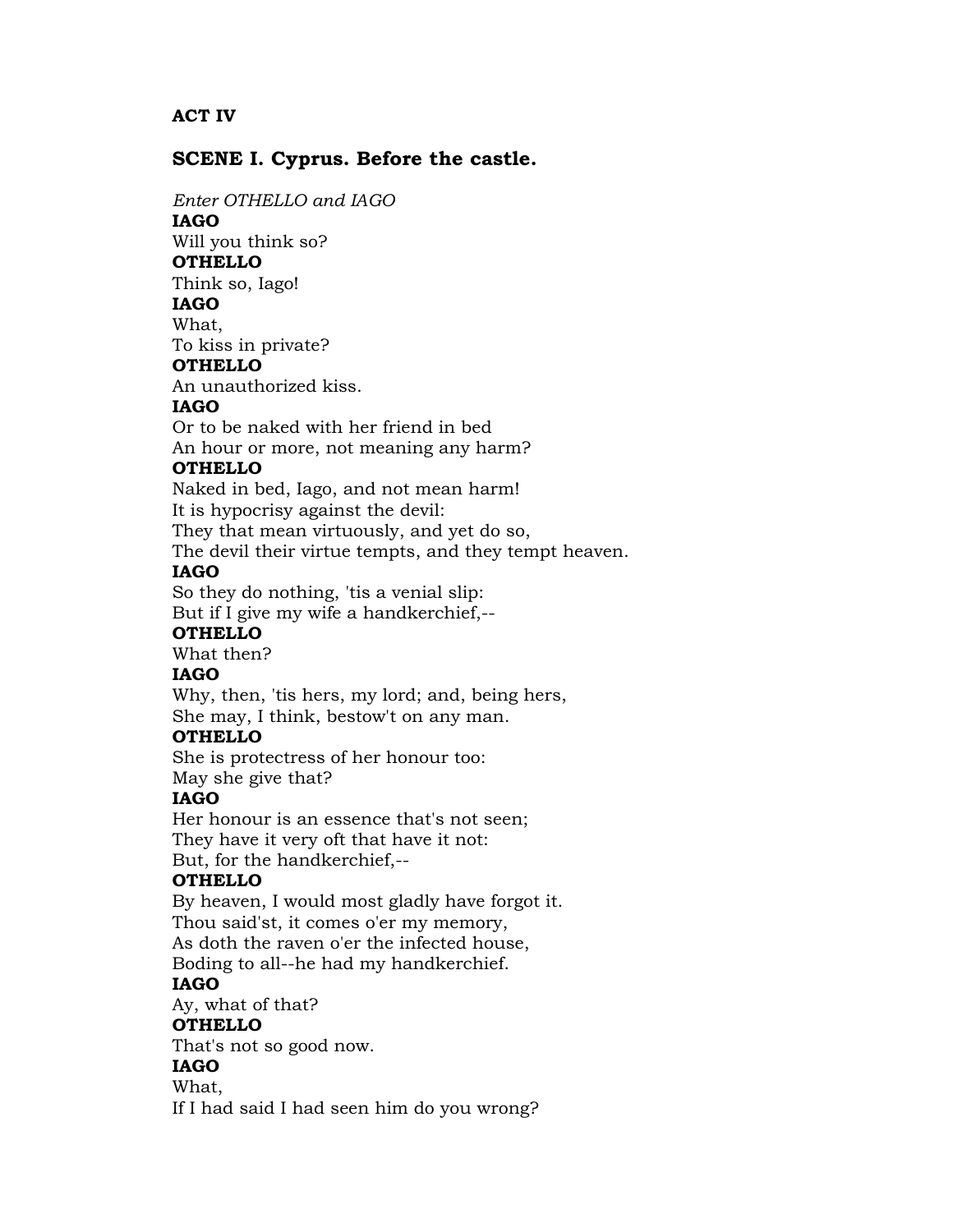Or heard him say,--as knaves be such abroad, Who having, by their own importunate suit, Or voluntary dotage of some mistress, Convinced or supplied them, cannot choose But they must blab-- **OTHELLO** Hath he said any thing? **IAGO** He hath, my lord; but be you well assured, No more than he'll unswear. **OTHELLO** What hath he said? **IAGO** 'Faith, that he did--I know not what he did. **OTHELLO** What? what? **IAGO** Lie-- **OTHELLO** With her? **IAGO** With her, on her; what you will. **OTHELLO** Lie with her! lie on her! We say lie on her, when they belie her. Lie with her! that's fulsome. --Handkerchief--confessions--handkerchief!--To

confess, and be hanged for his labour;--first, to be hanged, and then to confess.--I tremble at it. Nature would not invest herself in such shadowing passion without some instruction. It is not words that shake me thus. Pish! Noses, ears, and lips. --Is't possible?--Confess--handkerchief!--O devil!--

*Falls in a trance*

## **IAGO**

Work on, My medicine, work! Thus credulous fools are caught; And many worthy and chaste dames even thus, All guiltless, meet reproach. What, ho! my lord! My lord, I say! Othello!

*Enter CASSIO*

How now, Cassio! **CASSIO** What's the matter? **IAGO**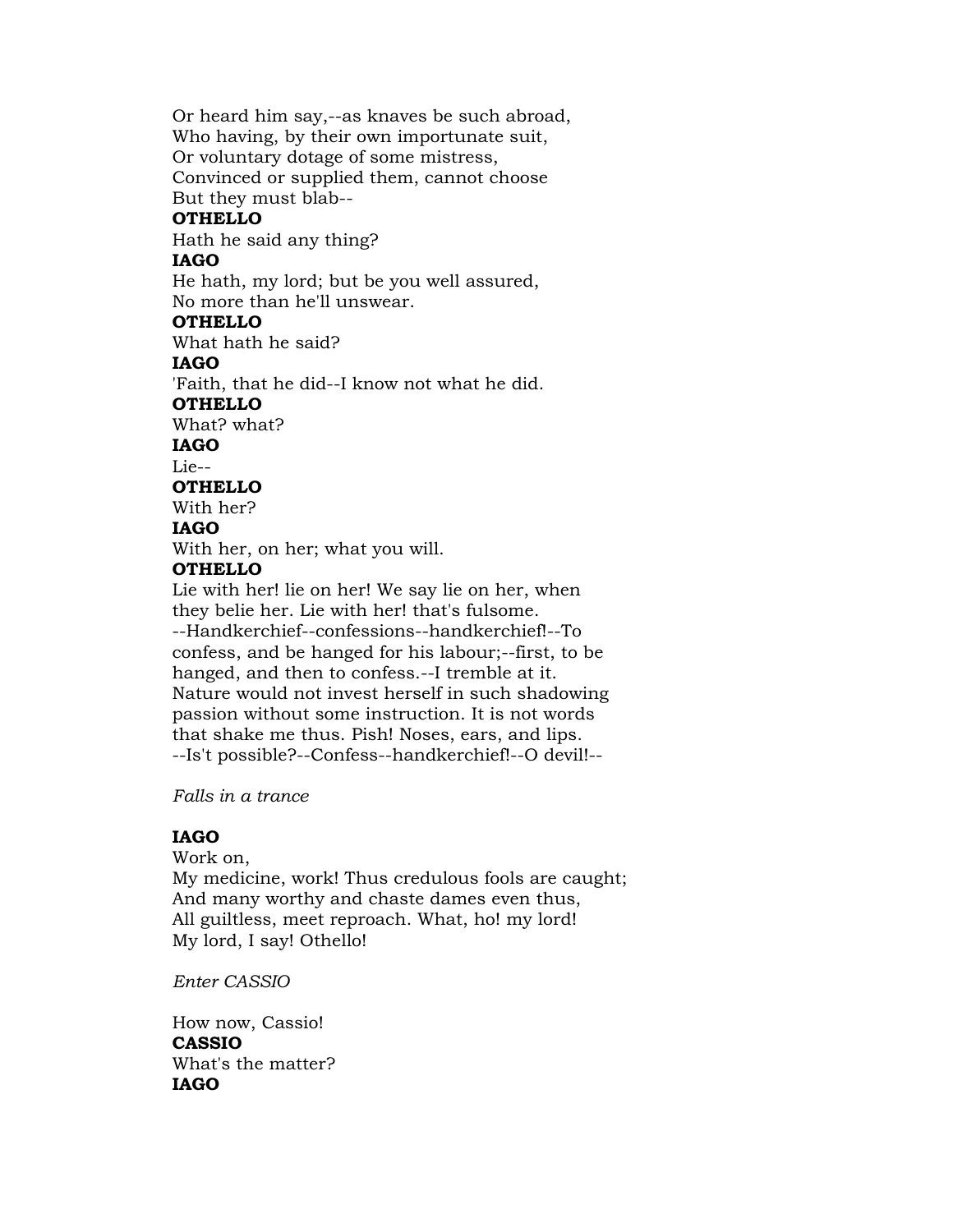My lord is fall'n into an epilepsy: This is his second fit; he had one yesterday. **CASSIO** Rub him about the temples.

## **IAGO**

No, forbear;

The lethargy must have his quiet course: If not, he foams at mouth and by and by Breaks out to savage madness. Look he stirs: Do you withdraw yourself a little while, He will recover straight: when he is gone, I would on great occasion speak with you.

*Exit CASSIO*

How is it, general? have you not hurt your head? **OTHELLO**

Dost thou mock me?

# **IAGO**

I mock you! no, by heaven.

Would you would bear your fortune like a man!

# **OTHELLO**

A horned man's a monster and a beast.

## **IAGO**

There's many a beast then in a populous city, And many a civil monster.

# **OTHELLO**

Did he confess it?

# **IAGO**

Good sir, be a man;

Think every bearded fellow that's but yoked May draw with you: there's millions now alive That nightly lie in those unproper beds Which they dare swear peculiar: your case is better. O, 'tis the spite of hell, the fiend's arch-mock,

To lip a wanton in a secure couch,

And to suppose her chaste! No, let me know;

And knowing what I am, I know what she shall be. **OTHELLO**

O, thou art wise; 'tis certain.

# **IAGO**

Stand you awhile apart;

Confine yourself but in a patient list.

Whilst you were here o'erwhelmed with your grief--

A passion most unsuiting such a man--

Cassio came hither: I shifted him away,

And laid good 'scuse upon your ecstasy,

Bade him anon return and here speak with me; The which he promised. Do but encave yourself,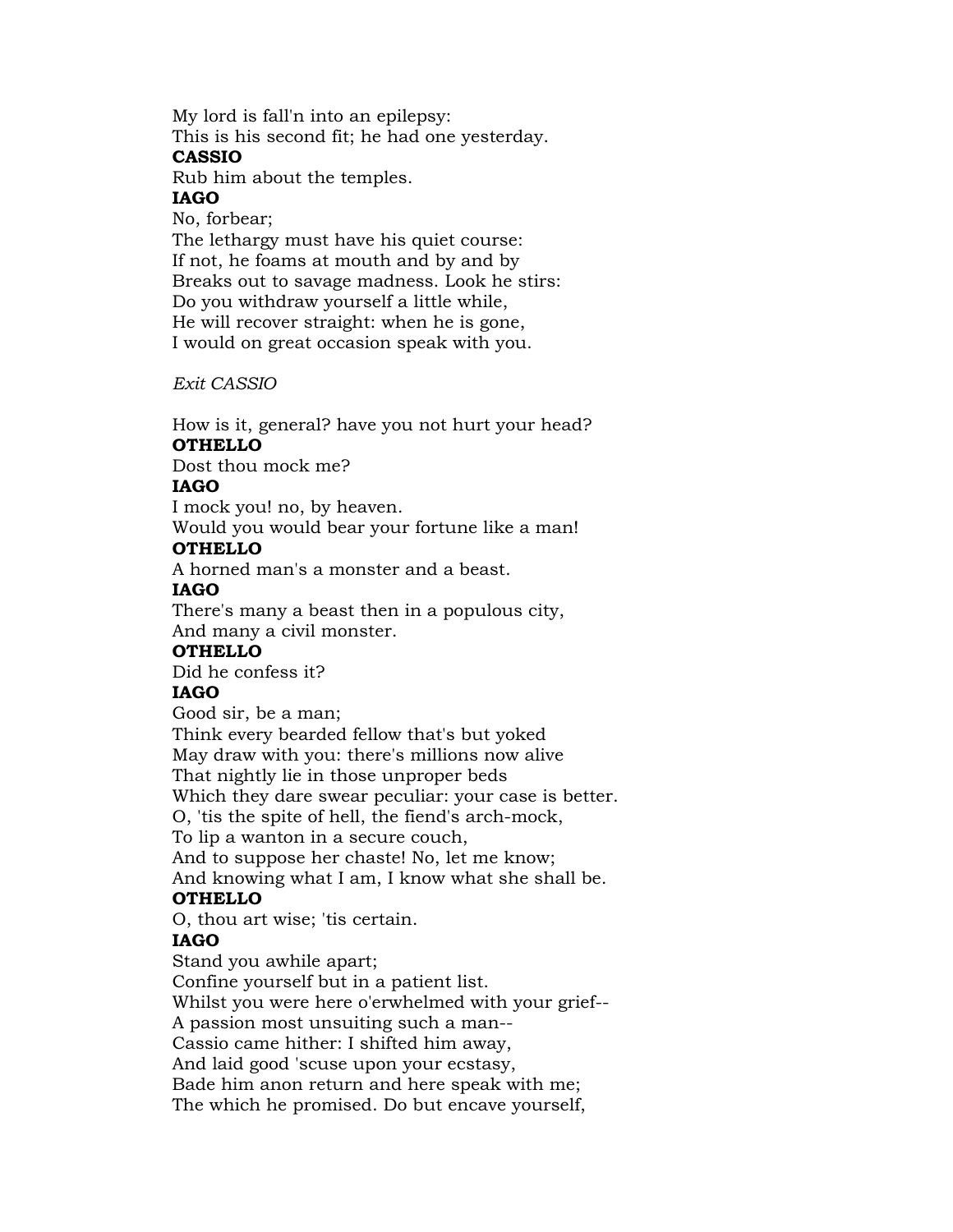And mark the fleers, the gibes, and notable scorns, That dwell in every region of his face; For I will make him tell the tale anew, Where, how, how oft, how long ago, and when He hath, and is again to cope your wife: I say, but mark his gesture. Marry, patience; Or I shall say you are all in all in spleen, And nothing of a man.

## **OTHELLO**

Dost thou hear, Iago? I will be found most cunning in my patience; But--dost thou hear?--most bloody. **IAGO** That's not amiss; But yet keep time in all. Will you withdraw?

#### *OTHELLO retires*

Now will I question Cassio of Bianca, A housewife that by selling her desires Buys herself bread and clothes: it is a creature That dotes on Cassio; as 'tis the strumpet's plague To beguile many and be beguiled by one: He, when he hears of her, cannot refrain From the excess of laughter. Here he comes:

*Re-enter CASSIO*

As he shall smile, Othello shall go mad; And his unbookish jealousy must construe Poor Cassio's smiles, gestures and light behavior, Quite in the wrong. How do you now, lieutenant? **CASSIO**

## The worser that you give me the addition Whose want even kills me.

#### **IAGO**

Ply Desdemona well, and you are sure on't.

#### *Speaking lower*

Now, if this suit lay in Bianco's power, How quickly should you speed! **CASSIO** Alas, poor caitiff! **OTHELLO** Look, how he laughs already! **IAGO** I never knew woman love man so. **CASSIO**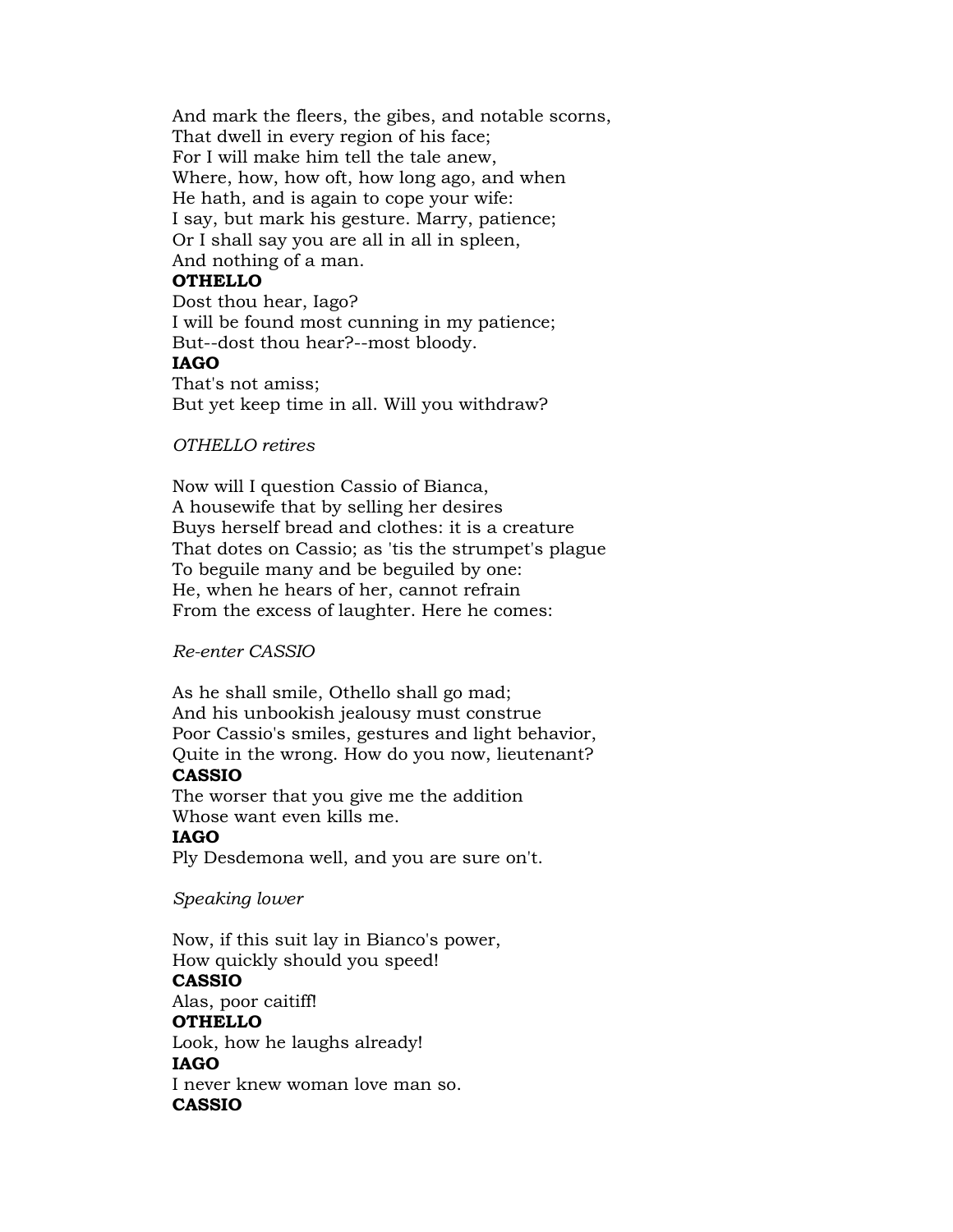Alas, poor rogue! I think, i' faith, she loves me.

# **OTHELLO**

Now he denies it faintly, and laughs it out. **IAGO**

Do you hear, Cassio?

## **OTHELLO**

Now he importunes him

To tell it o'er: go to; well said, well said.

## **IAGO**

She gives it out that you shall marry hey: Do you intend it?

#### **CASSIO**

Ha, ha, ha!

### **OTHELLO**

Do you triumph, Roman? do you triumph?

### **CASSIO**

I marry her! what? a customer! Prithee, bear some charity to my wit: do not think it so unwholesome.

#### Ha, ha, ha! **OTHELLO**

So, so, so, so: they laugh that win.

## **IAGO**

'Faith, the cry goes that you shall marry her.

#### **CASSIO**

Prithee, say true.

## **IAGO**

I am a very villain else.

#### **OTHELLO**

Have you scored me? Well.

## **CASSIO**

This is the monkey's own giving out: she is persuaded I will marry her, out of her own love and flattery, not out of my promise.

## **OTHELLO**

Iago beckons me; now he begins the story.

## **CASSIO**

She was here even now; she haunts me in every place. I was the other day talking on the sea-bank with certain Venetians; and thither comes the bauble, and, by this hand, she falls me thus about my neck--

## **OTHELLO**

Crying 'O dear Cassio!' as it were: his gesture imports it.

## **CASSIO**

So hangs, and lolls, and weeps upon me; so hales, and pulls me: ha, ha, ha!

## **OTHELLO**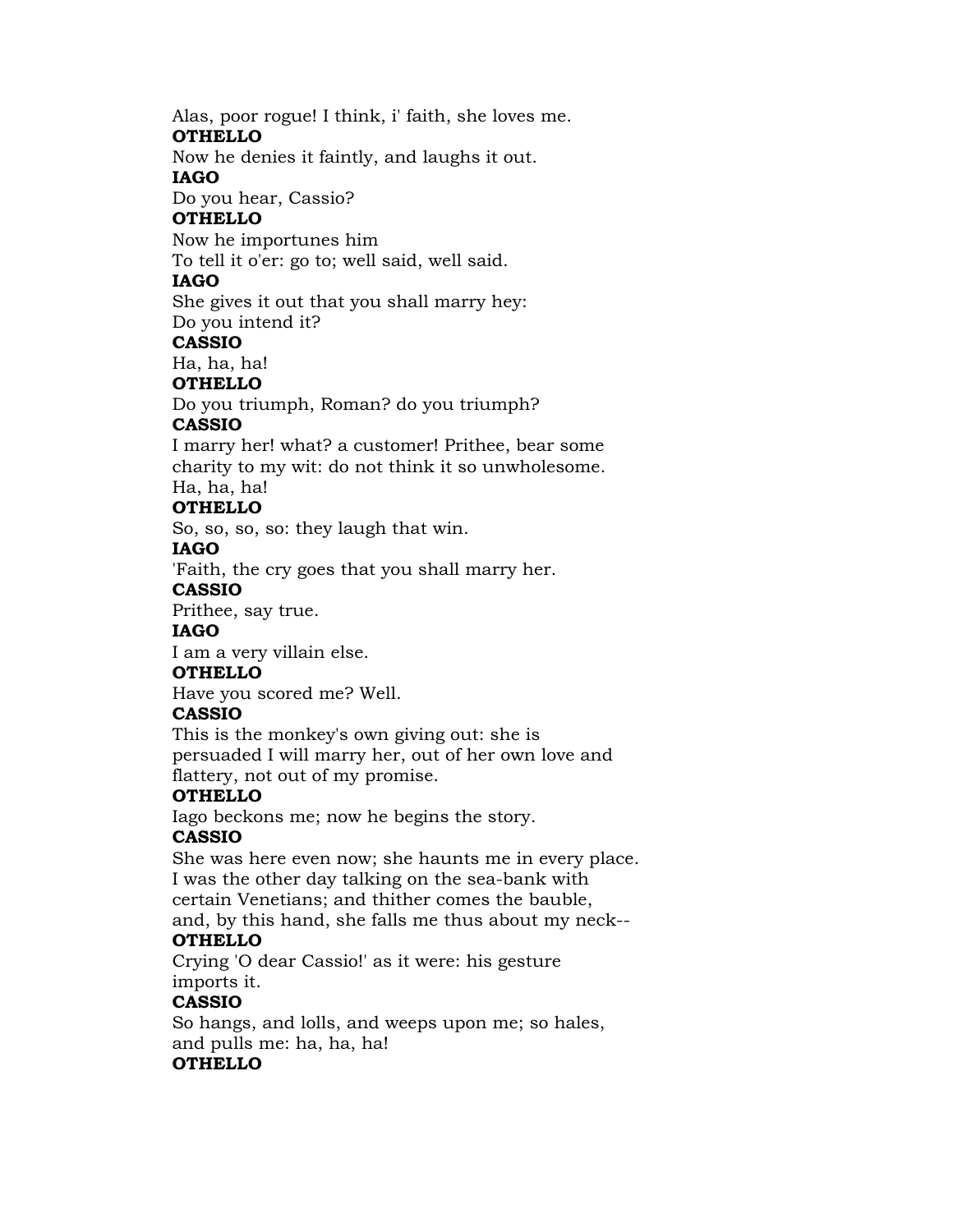Now he tells how she plucked him to my chamber. O, I see that nose of yours, but not that dog I shall throw it to. **CASSIO**

Well, I must leave her company.

#### **IAGO**

Before me! look, where she comes.

#### **CASSIO**

'Tis such another fitchew! marry a perfumed one.

*Enter BIANCA*

What do you mean by this haunting of me?

## **BIANCA**

Let the devil and his dam haunt you! What did you mean by that same handkerchief you gave me even now? I was a fine fool to take it. I must take out the work?--A likely piece of work, that you should find it in your chamber, and not know who left it there! This is some minx's token, and I must take out the work? There; give it your hobby-horse: wheresoever you had it, I'll take out no work on't.

## **CASSIO**

How now, my sweet Bianca! how now! how now! **OTHELLO**

By heaven, that should be my handkerchief! **BIANCA**

An you'll come to supper to-night, you may; an you will not, come when you are next prepared for.

*Exit*

## **IAGO**

After her, after her. **CASSIO** 'Faith, I must; she'll rail in the street else. **IAGO** Will you sup there? **CASSIO** 'Faith, I intend so. **IAGO** Well, I may chance to see you; for I would very fain speak with you. **CASSIO**

Prithee, come; will you?

## **IAGO**

Go to; say no more.

*Exit CASSIO*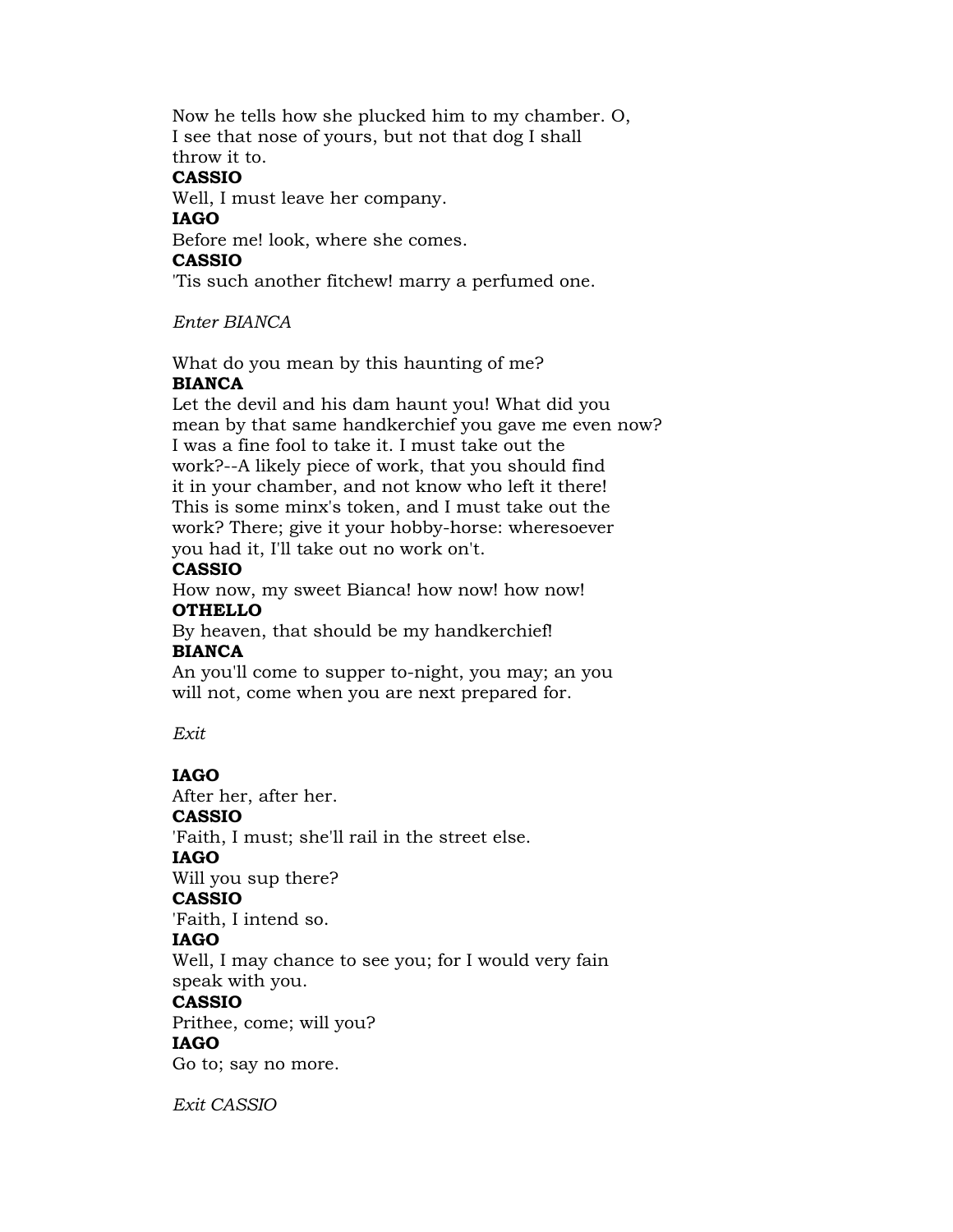## **OTHELLO**

[Advancing] How shall I murder him, Iago?

## **IAGO**

Did you perceive how he laughed at his vice?

# **OTHELLO**

O Iago!

# **IAGO**

And did you see the handkerchief?

# **OTHELLO**

Was that mine?

# **IAGO**

Yours by this hand: and to see how he prizes the foolish woman your wife! she gave it him, and he hath given it his whore.

# **OTHELLO**

I would have him nine years a-killing. A fine woman! a fair woman! a sweet woman!

## **IAGO**

Nay, you must forget that.

## **OTHELLO**

Ay, let her rot, and perish, and be damned to-night; for she shall not live: no, my heart is turned to stone; I strike it, and it hurts my hand. O, the world hath not a sweeter creature: she might lie by an emperor's side and command him tasks.

## **IAGO**

Nay, that's not your way.

## **OTHELLO**

Hang her! I do but say what she is: so delicate with her needle: an admirable musician: O! she will sing the savageness out of a bear: of so high and plenteous wit and invention:--

## **IAGO**

She's the worse for all this.

## **OTHELLO**

O, a thousand thousand times: and then, of so gentle a condition!

## **IAGO**

Ay, too gentle.

## **OTHELLO**

Nay, that's certain: but yet the pity of it, Iago! O Iago, the pity of it, Iago!

## **IAGO**

If you are so fond over her iniquity, give her patent to offend; for, if it touch not you, it comes near nobody.

## **OTHELLO**

I will chop her into messes: cuckold me! **IAGO**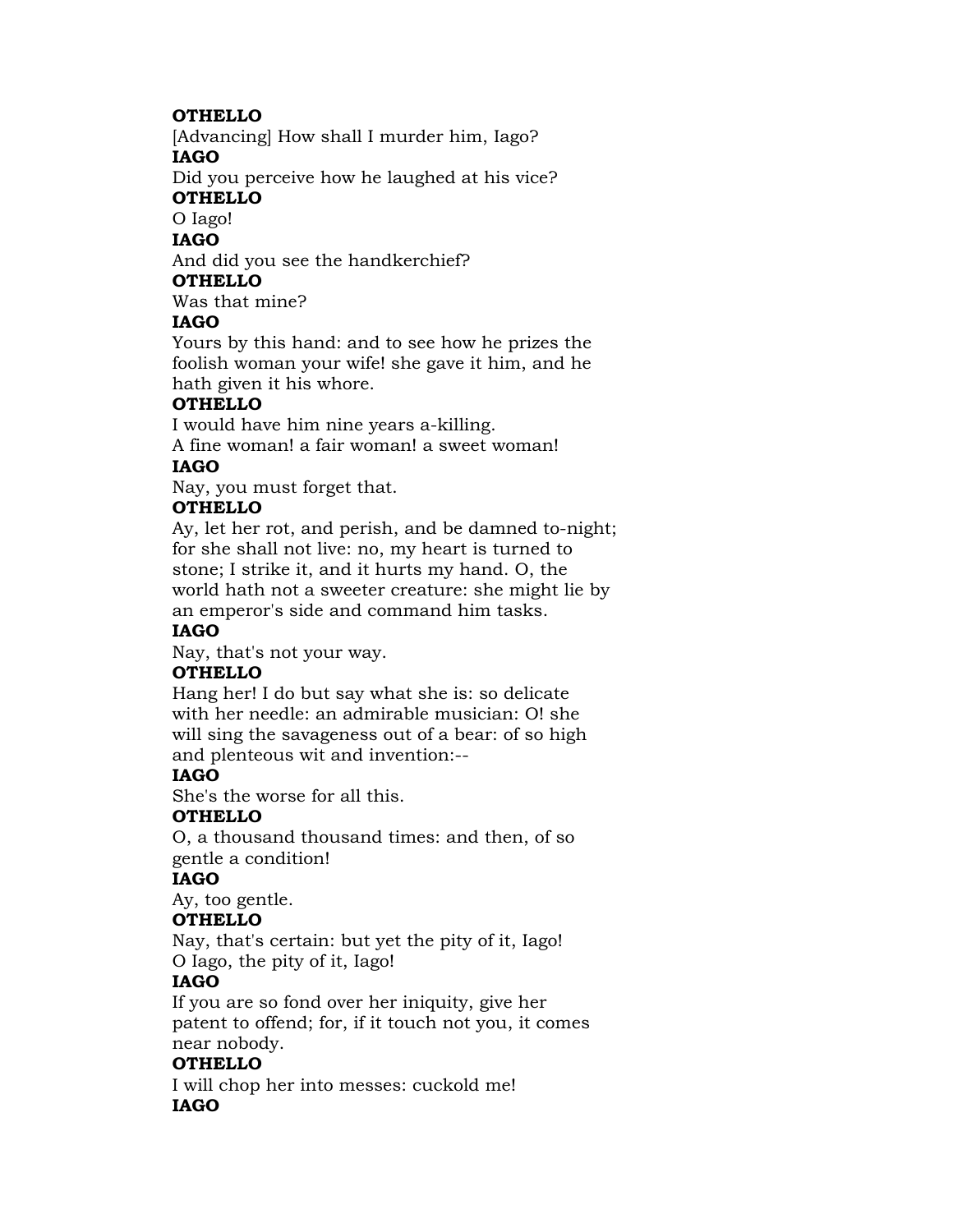# O, 'tis foul in her.

**OTHELLO**

With mine officer! **IAGO**

That's fouler.

## **OTHELLO**

Get me some poison, Iago; this night: I'll not expostulate with her, lest her body and beauty unprovide my mind again: this night, Iago.

## **IAGO**

Do it not with poison, strangle her in her bed, even the bed she hath contaminated.

## **OTHELLO**

Good, good: the justice of it pleases: very good. **IAGO**

And for Cassio, let me be his undertaker: you shall hear more by midnight.

## **OTHELLO**

Excellent good.

*A trumpet within*

What trumpet is that same?

## **IAGO**

Something from Venice, sure. 'Tis Lodovico Come from the duke: and, see, your wife is with him.

*Enter LODOVICO, DESDEMONA, and Attendants*

## **LODOVICO**

Save you, worthy general! **OTHELLO** With all my heart, sir. **LODOVICO** The duke and senators of Venice greet you.

*Gives him a letter*

## **OTHELLO**

I kiss the instrument of their pleasures.

*Opens the letter, and reads*

## **DESDEMONA**

And what's the news, good cousin Lodovico? **IAGO** I am very glad to see you, signior Welcome to Cyprus. **LODOVICO**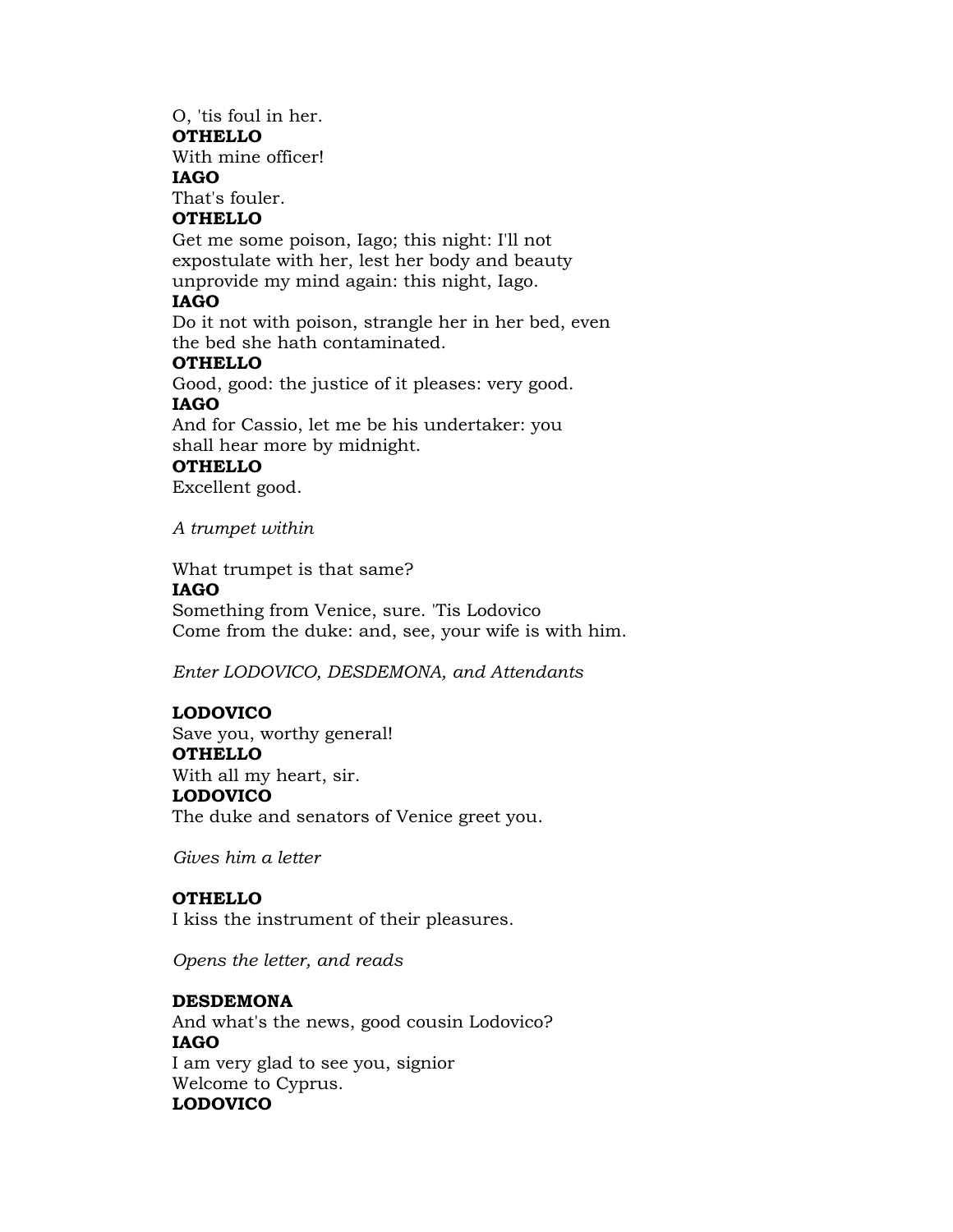I thank you. How does Lieutenant Cassio? **IAGO** Lives, sir. **DESDEMONA** Cousin, there's fall'n between him and my lord An unkind breach: but you shall make all well. **OTHELLO** Are you sure of that? **DESDEMONA** My lord? **OTHELLO** [Reads] 'This fail you not to do, as you will--' **LODOVICO** He did not call; he's busy in the paper. Is there division 'twixt my lord and Cassio? **DESDEMONA** A most unhappy one: I would do much To atone them, for the love I bear to Cassio. **OTHELLO** Fire and brimstone! **DESDEMONA** My lord? **OTHELLO** Are you wise? **DESDEMONA** What, is he angry? **LODOVICO** May be the letter moved him; For, as I think, they do command him home, Deputing Cassio in his government. **DESDEMONA** Trust me, I am glad on't. **OTHELLO** Indeed! **DESDEMONA** My lord? **OTHELLO** I am glad to see you mad. **DESDEMONA** Why, sweet Othello,-- **OTHELLO** [Striking her] Devil! **DESDEMONA** I have not deserved this. **LODOVICO** My lord, this would not be believed in Venice, Though I should swear I saw't: 'tis very much: Make her amends; she weeps. **OTHELLO**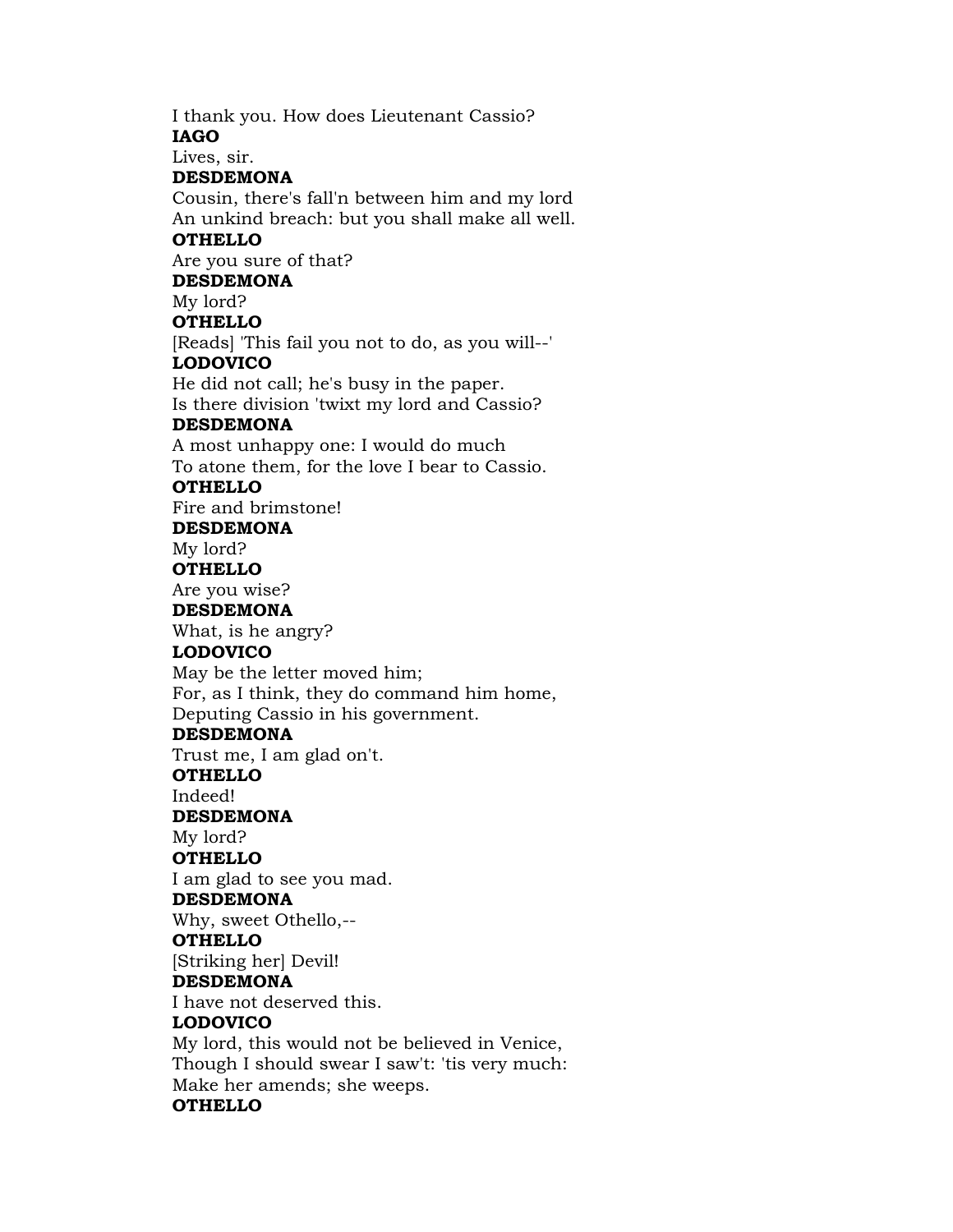O devil, devil! If that the earth could teem with woman's tears, Each drop she falls would prove a crocodile. Out of my sight! **DESDEMONA**

I will not stay to offend you.

*Going*

#### **LODOVICO**

Truly, an obedient lady: I do beseech your lordship, call her back. **OTHELLO** Mistress! **DESDEMONA** My lord? **OTHELLO** What would you with her, sir? **LODOVICO** Who, I, my lord? **OTHELLO** Ay; you did wish that I would make her turn: Sir, she can turn, and turn, and yet go on, And turn again; and she can weep, sir, weep; And she's obedient, as you say, obedient, Very obedient. Proceed you in your tears. Concerning this, sir,--O well-painted passion!-- I am commanded home. Get you away; I'll send for you anon. Sir, I obey the mandate,

And will return to Venice. Hence, avaunt!

*Exit DESDEMONA*

Cassio shall have my place. And, sir, tonight, I do entreat that we may sup together: You are welcome, sir, to Cyprus.--Goats and monkeys!

*Exit*

## **LODOVICO**

Is this the noble Moor whom our full senate Call all in all sufficient? Is this the nature Whom passion could not shake? whose solid virtue The shot of accident, nor dart of chance, Could neither graze nor pierce? **IAGO** He is much changed. **LODOVICO** Are his wits safe? is he not light of brain?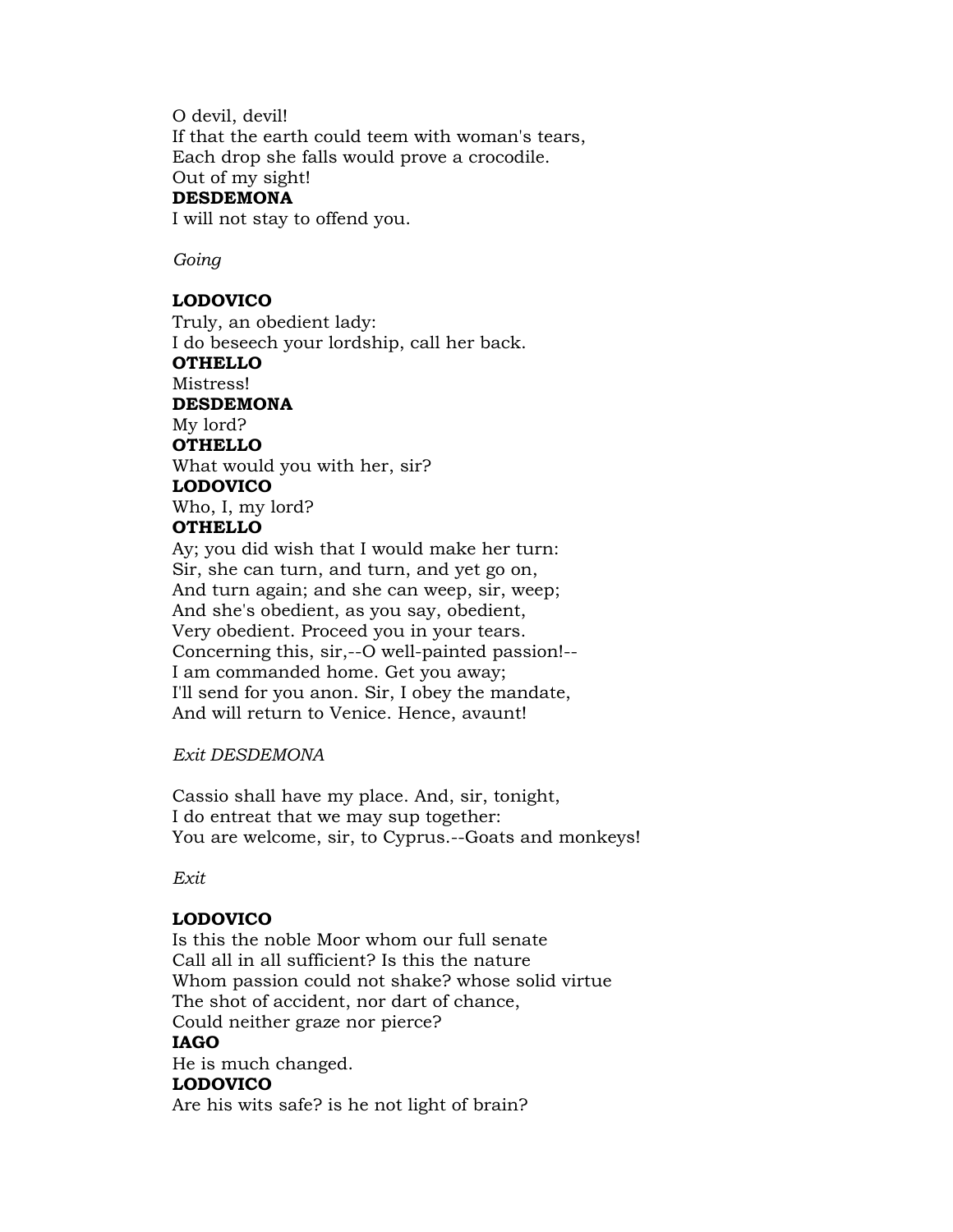## **IAGO**

He's that he is: I may not breathe my censure What he might be: if what he might he is not, I would to heaven he were!

# **LODOVICO**

What, strike his wife!

## **IAGO**

'Faith, that was not so well; yet would I knew That stroke would prove the worst!

## **LODOVICO**

Is it his use? Or did the letters work upon his blood, And new-create this fault?

### **IAGO**

Alas, alas! It is not honesty in me to speak What I have seen and known. You shall observe him, And his own courses will denote him so That I may save my speech: do but go after, And mark how he continues. **LODOVICO**

I am sorry that I am deceived in him.

*Exeunt*

## **SCENE II. A room in the castle.**

*Enter OTHELLO and EMILIA* **OTHELLO** You have seen nothing then? **EMILIA** Nor ever heard, nor ever did suspect. **OTHELLO** Yes, you have seen Cassio and she together. **EMILIA** But then I saw no harm, and then I heard Each syllable that breath made up between them. **OTHELLO** What, did they never whisper? **EMILIA** Never, my lord. **OTHELLO** Nor send you out o' the way? **EMILIA** Never. **OTHELLO** To fetch her fan, her gloves, her mask, nor nothing? **EMILIA** Never, my lord.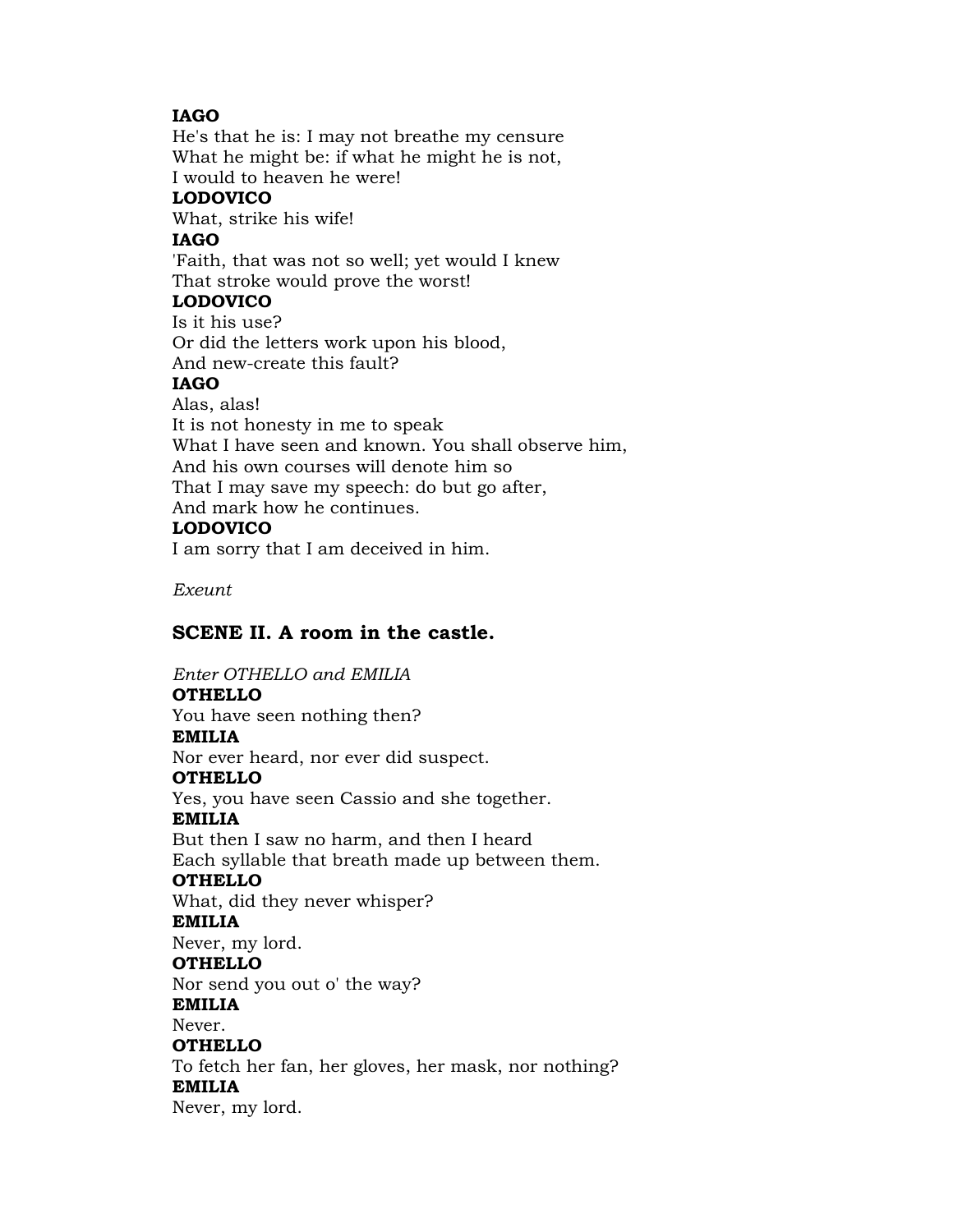#### **OTHELLO**

That's strange.

**EMILIA**

I durst, my lord, to wager she is honest, Lay down my soul at stake: if you think other, Remove your thought; it doth abuse your bosom. If any wretch have put this in your head, Let heaven requite it with the serpent's curse! For, if she be not honest, chaste, and true, There's no man happy; the purest of their wives Is foul as slander.

## **OTHELLO**

Bid her come hither: go.

*Exit EMILIA*

She says enough; yet she's a simple bawd That cannot say as much. This is a subtle whore, A closet lock and key of villanous secrets And yet she'll kneel and pray; I have seen her do't.

*Enter DESDEMONA with EMILIA*

#### **DESDEMONA**

My lord, what is your will? **OTHELLO** Pray, chuck, come hither. **DESDEMONA** What is your pleasure? **OTHELLO** Let me see your eyes; Look in my face. **DESDEMONA** What horrible fancy's this? **OTHELLO** [To EMILIA] Some of your function, mistress; Leave procreants alone and shut the door;

Cough, or cry 'hem,' if any body come: Your mystery, your mystery: nay, dispatch.

#### *Exit EMILIA*

#### **DESDEMONA**

Upon my knees, what doth your speech import? I understand a fury in your words. But not the words. **OTHELLO** Why, what art thou? **DESDEMONA**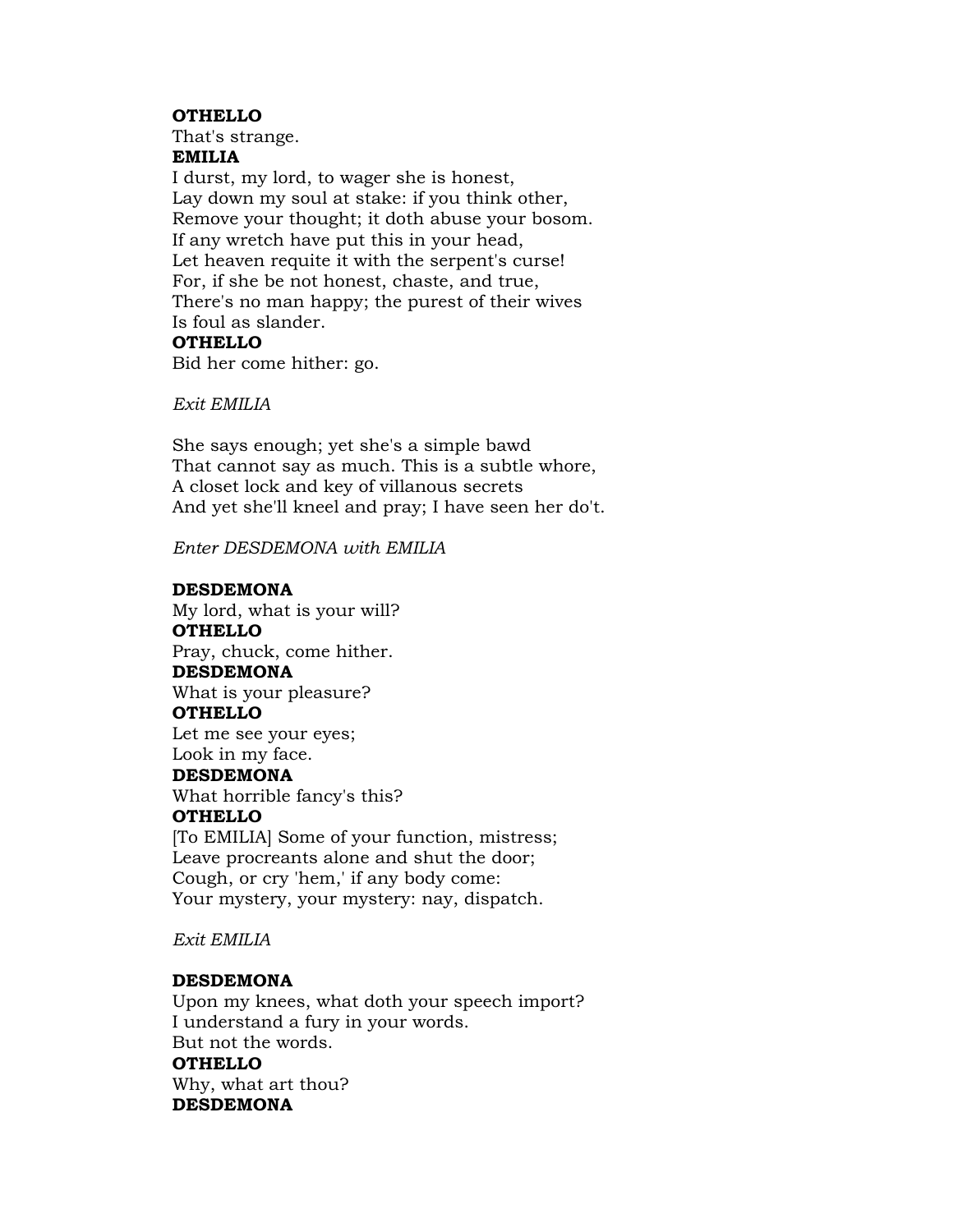Your wife, my lord; your true

And loyal wife.

## **OTHELLO**

Come, swear it, damn thyself

Lest, being like one of heaven, the devils themselves Should fear to seize thee: therefore be double damn'd: Swear thou art honest.

## **DESDEMONA**

Heaven doth truly know it.

## **OTHELLO**

Heaven truly knows that thou art false as hell.

### **DESDEMONA**

To whom, my lord? with whom? how am I false? **OTHELLO**

O Desdemona! away! away! away!

## **DESDEMONA**

Alas the heavy day! Why do you weep? Am I the motive of these tears, my lord? If haply you my father do suspect An instrument of this your calling back, Lay not your blame on me: If you have lost him, Why, I have lost him too.

## **OTHELLO**

Had it pleased heaven

To try me with affliction; had they rain'd All kinds of sores and shames on my bare head. Steep'd me in poverty to the very lips, Given to captivity me and my utmost hopes, I should have found in some place of my soul A drop of patience: but, alas, to make me A fixed figure for the time of scorn To point his slow unmoving finger at! Yet could I bear that too; well, very well: But there, where I have garner'd up my heart, Where either I must live, or bear no life; The fountain from the which my current runs, Or else dries up; to be discarded thence! Or keep it as a cistern for foul toads To knot and gender in! Turn thy complexion there, Patience, thou young and rose-lipp'd cherubin,-- Ay, there, look grim as hell!

## **DESDEMONA**

I hope my noble lord esteems me honest. **OTHELLO**

O, ay; as summer flies are in the shambles, That quicken even with blowing. O thou weed, Who art so lovely fair and smell'st so sweet That the sense aches at thee, would thou hadst ne'er been born!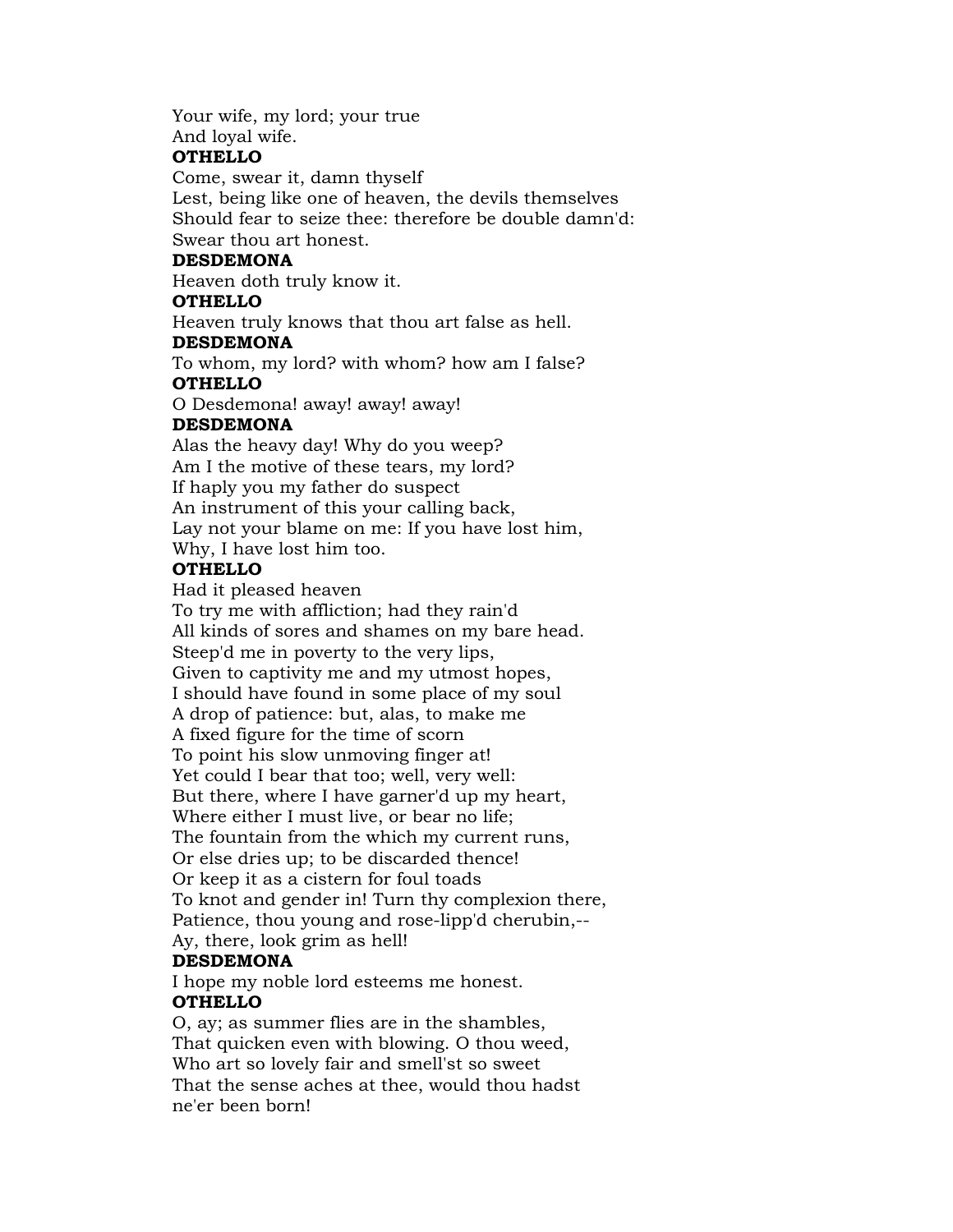#### **DESDEMONA**

Alas, what ignorant sin have I committed? **OTHELLO**

Was this fair paper, this most goodly book, Made to write 'whore' upon? What committed! Committed! O thou public commoner! I should make very forges of my cheeks, That would to cinders burn up modesty, Did I but speak thy deeds. What committed! Heaven stops the nose at it and the moon winks, The bawdy wind that kisses all it meets Is hush'd within the hollow mine of earth, And will not hear it. What committed! Impudent strumpet!

#### **DESDEMONA**

By heaven, you do me wrong. **OTHELLO**

Are you not a strumpet?

## **DESDEMONA**

No, as I am a Christian: If to preserve this vessel for my lord From any other foul unlawful touch Be not to be a strumpet, I am none.

## **OTHELLO**

What, not a whore?

#### **DESDEMONA**

No, as I shall be saved.

#### **OTHELLO**

Is't possible?

#### **DESDEMONA**

O, heaven forgive us!

#### **OTHELLO**

I cry you mercy, then: I took you for that cunning whore of Venice That married with Othello.

*Raising his voice*

You, mistress, That have the office opposite to Saint Peter, And keep the gate of hell!

*Re-enter EMILIA*

You, you, ay, you! We have done our course; there's money for your pains: I pray you, turn the key and keep our counsel.

*Exit*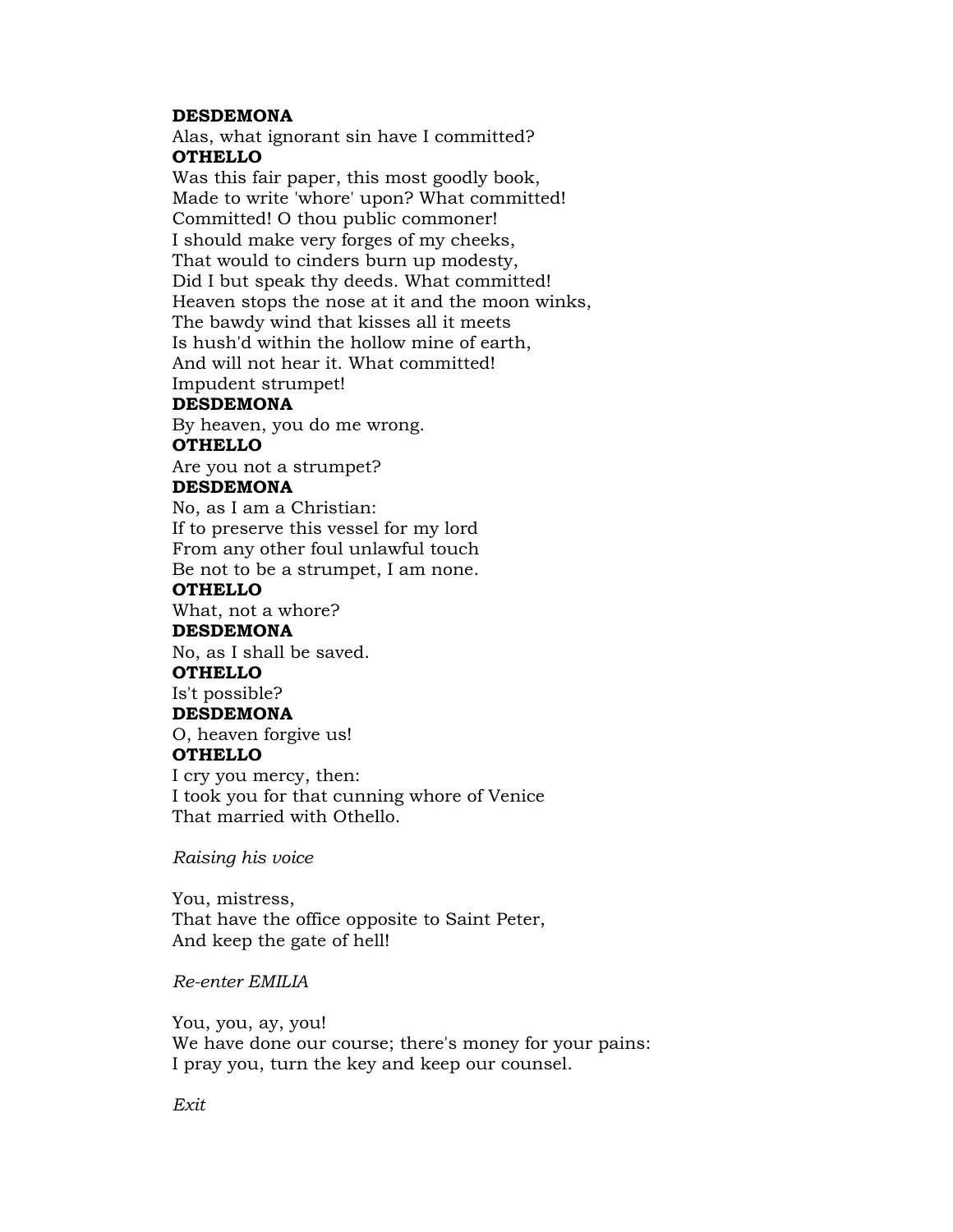### **EMILIA**

Alas, what does this gentleman conceive? How do you, madam? how do you, my good lady? **DESDEMONA** 'Faith, half asleep. **EMILIA** Good madam, what's the matter with my lord? **DESDEMONA** With who? **EMILIA** Why, with my lord, madam. **DESDEMONA** Who is thy lord? **EMILIA** He that is yours, sweet lady. **DESDEMONA** I have none: do not talk to me, Emilia; I cannot weep; nor answer have I none, But what should go by water. Prithee, tonight Lay on my bed my wedding sheets: remember;

And call thy husband hither.

#### **EMILIA**

Here's a change indeed!

*Exit*

## **DESDEMONA**

'Tis meet I should be used so, very meet. How have I been behaved, that he might stick The small'st opinion on my least misuse?

*Re-enter EMILIA with IAGO*

## **IAGO**

What is your pleasure, madam? How is't with you?

## **DESDEMONA**

I cannot tell. Those that do teach young babes Do it with gentle means and easy tasks: He might have chid me so; for, in good faith, I am a child to chiding. **IAGO**

What's the matter, lady?

## **EMILIA**

Alas, Iago, my lord hath so bewhored her. Thrown such despite and heavy terms upon her, As true hearts cannot bear. **DESDEMONA** Am I that name, Iago?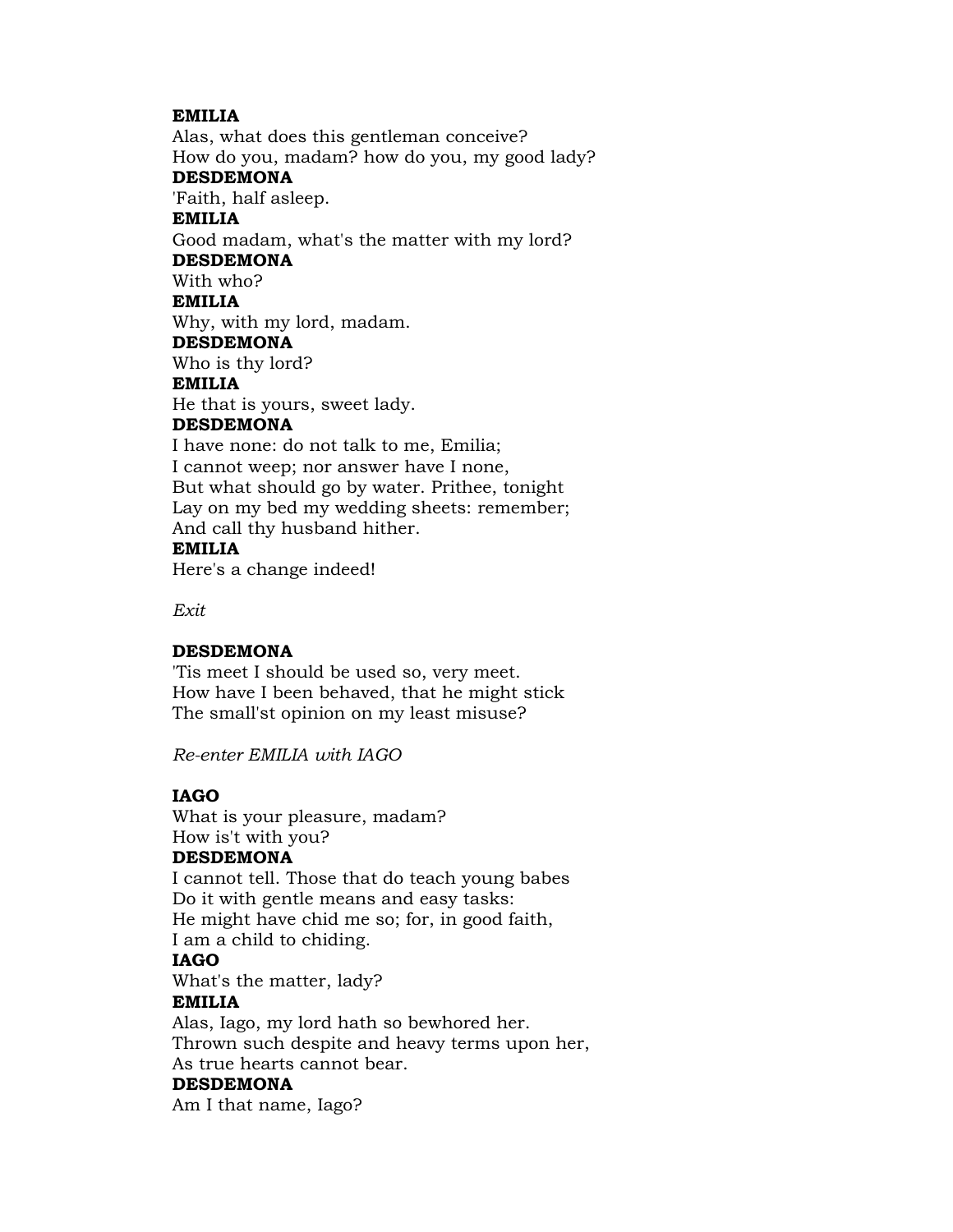## **IAGO**

What name, fair lady?

## **DESDEMONA**

Such as she says my lord did say I was.

## **EMILIA**

He call'd her whore: a beggar in his drink

Could not have laid such terms upon his callat.

# **IAGO**

Why did he so?

## **DESDEMONA**

I do not know; I am sure I am none such.

## **IAGO**

Do not weep, do not weep. Alas the day!

## **EMILIA**

Hath she forsook so many noble matches, Her father and her country and her friends, To be call'd whore? would it not make one weep?

### **DESDEMONA**

It is my wretched fortune.

## **IAGO**

Beshrew him for't!

How comes this trick upon him?

### **DESDEMONA**

Nay, heaven doth know.

### **EMILIA**

I will be hang'd, if some eternal villain,

Some busy and insinuating rogue,

Some cogging, cozening slave, to get some office,

Have not devised this slander; I'll be hang'd else.

## **IAGO**

Fie, there is no such man; it is impossible.

#### **DESDEMONA**

If any such there be, heaven pardon him! **EMILIA**

A halter pardon him! and hell gnaw his bones! Why should he call her whore? who keeps her company? What place? what time? what form? what likelihood? The Moor's abused by some most villanous knave, Some base notorious knave, some scurvy fellow. O heaven, that such companions thou'ldst unfold,

And put in every honest hand a whip

To lash the rascals naked through the world

# Even from the east to the west!

## **IAGO**

Speak within door.

## **EMILIA**

O, fie upon them! Some such squire he was That turn'd your wit the seamy side without, And made you to suspect me with the Moor.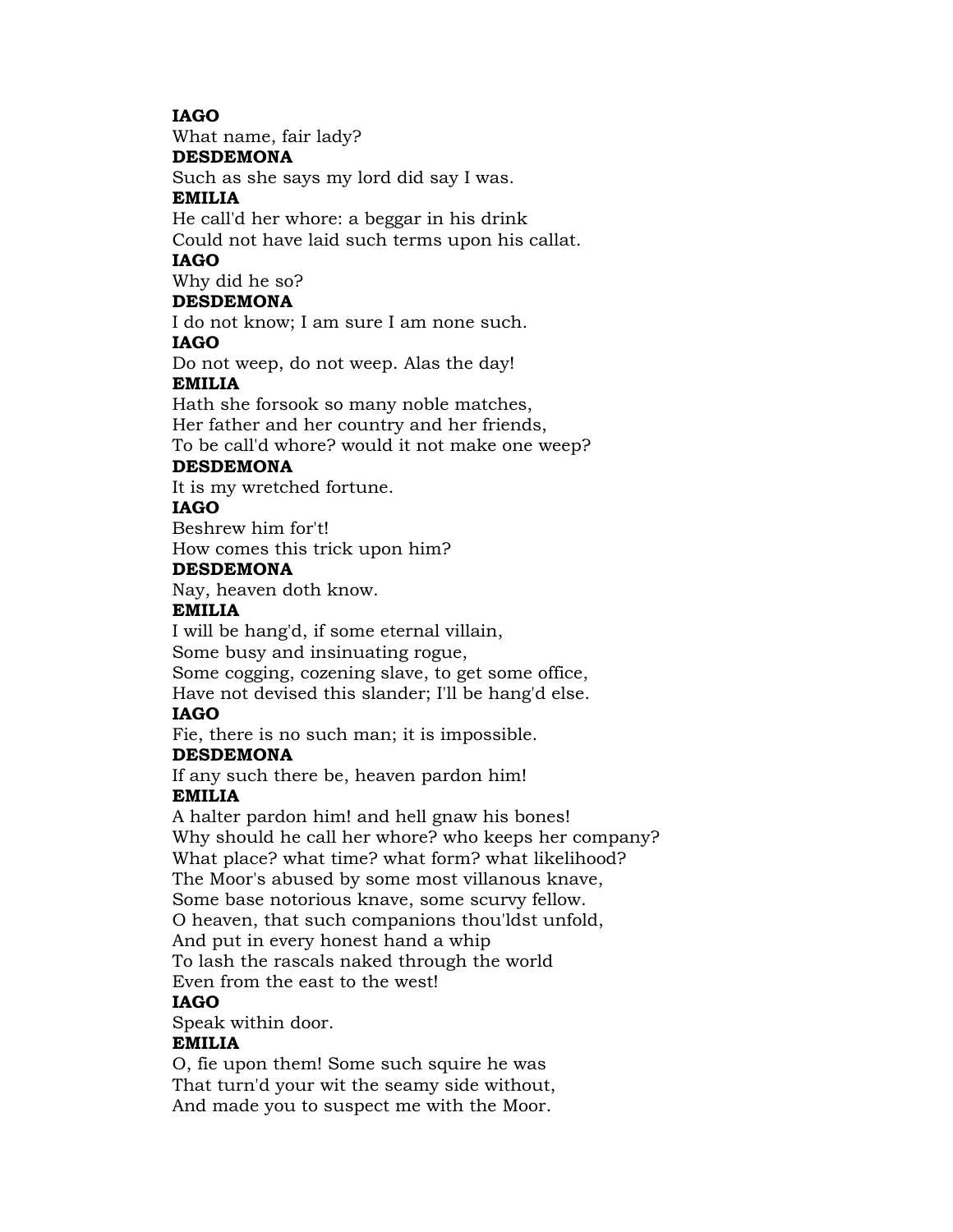#### **IAGO**

You are a fool; go to. **DESDEMONA** O good Iago, What shall I do to win my lord again? Good friend, go to him; for, by this light of heaven, I know not how I lost him. Here I kneel: If e'er my will did trespass 'gainst his love, Either in discourse of thought or actual deed, Or that mine eyes, mine ears, or any sense, Delighted them in any other form; Or that I do not yet, and ever did. And ever will--though he do shake me off To beggarly divorcement--love him dearly, Comfort forswear me! Unkindness may do much; And his unkindness may defeat my life, But never taint my love. I cannot say 'whore:' It does abhor me now I speak the word; To do the act that might the addition earn Not the world's mass of vanity could make me. **IAGO**

I pray you, be content; 'tis but his humour: The business of the state does him offence, And he does chide with you.

#### **DESDEMONA**

If 'twere no other-- **IAGO** 'Tis but so, I warrant.

*Trumpets within*

Hark, how these instruments summon to supper! The messengers of Venice stay the meat; Go in, and weep not; all things shall be well.

*Exeunt DESDEMONA and EMILIA*

*Enter RODERIGO*

How now, Roderigo! **RODERIGO** I do not find that thou dealest justly with me. **IAGO** What in the contrary? **RODERIGO**

Every day thou daffest me with some device, Iago; and rather, as it seems to me now, keepest from me all conveniency than suppliest me with the least advantage of hope. I will indeed no longer endure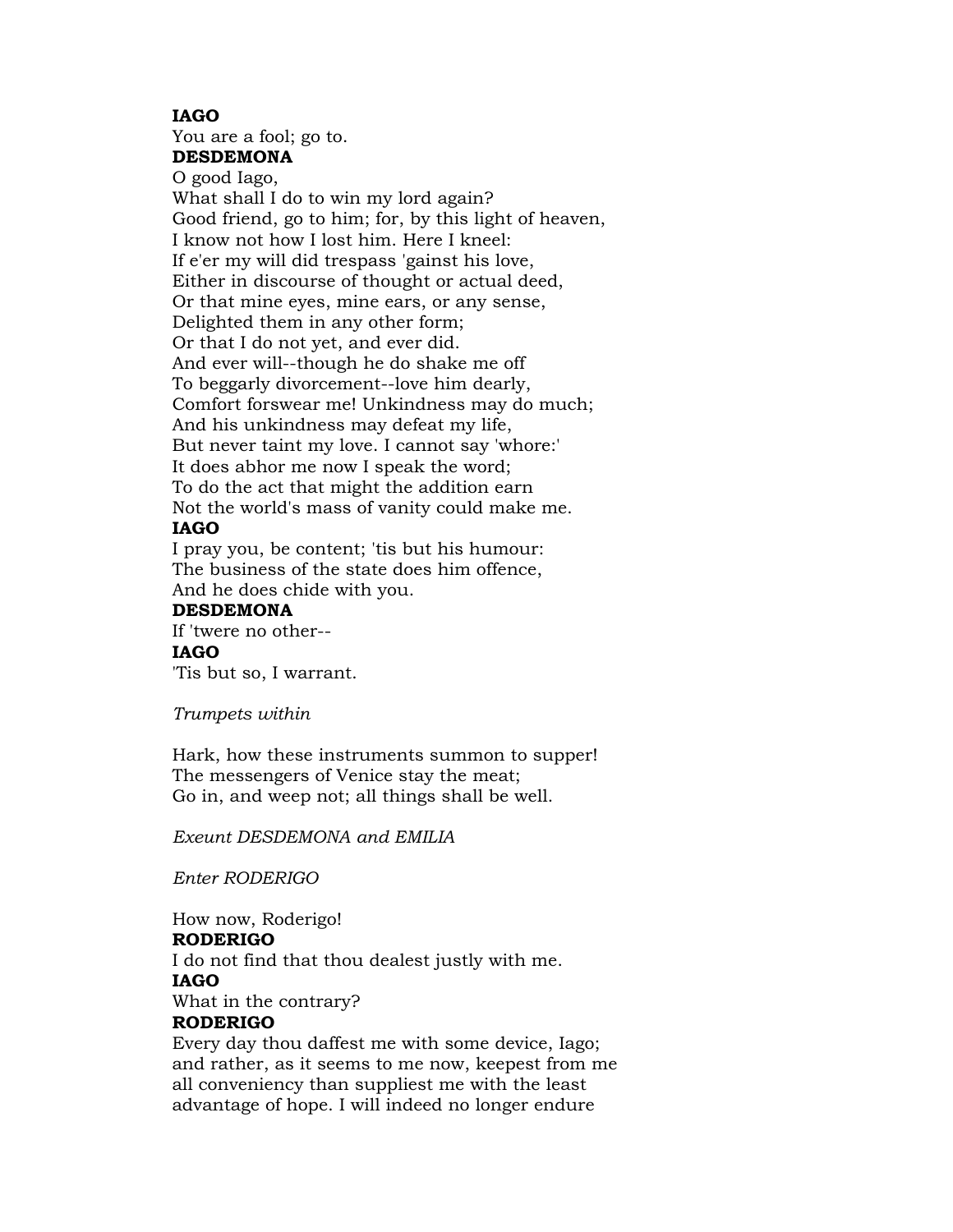it, nor am I yet persuaded to put up in peace what already I have foolishly suffered.

## **IAGO**

Will you hear me, Roderigo?

## **RODERIGO**

'Faith, I have heard too much, for your words and performances are no kin together.

## **IAGO**

You charge me most unjustly.

## **RODERIGO**

With nought but truth. I have wasted myself out of my means. The jewels you have had from me to deliver to Desdemona would half have corrupted a votarist: you have told me she hath received them and returned me expectations and comforts of sudden respect and acquaintance, but I find none.

## **IAGO**

Well; go to; very well.

## **RODERIGO**

Very well! go to! I cannot go to, man; nor 'tis not very well: nay, I think it is scurvy, and begin to find myself fobbed in it.

## **IAGO**

Very well.

## **RODERIGO**

I tell you 'tis not very well. I will make myself known to Desdemona: if she will return me my jewels, I will give over my suit and repent my unlawful solicitation; if not, assure yourself I will seek satisfaction of you.

## **IAGO**

You have said now.

## **RODERIGO**

Ay, and said nothing but what I protest intendment of doing. **IAGO**

Why, now I see there's mettle in thee, and even from this instant to build on thee a better opinion than ever before. Give me thy hand, Roderigo: thou hast taken against me a most just exception; but yet, I protest, I have dealt most directly in thy affair.

## **RODERIGO**

It hath not appeared.

## **IAGO**

I grant indeed it hath not appeared, and your suspicion is not without wit and judgment. But, Roderigo, if thou hast that in thee indeed, which I have greater reason to believe now than ever, I mean purpose, courage and valour, this night show it: if thou the next night following enjoy not Desdemona,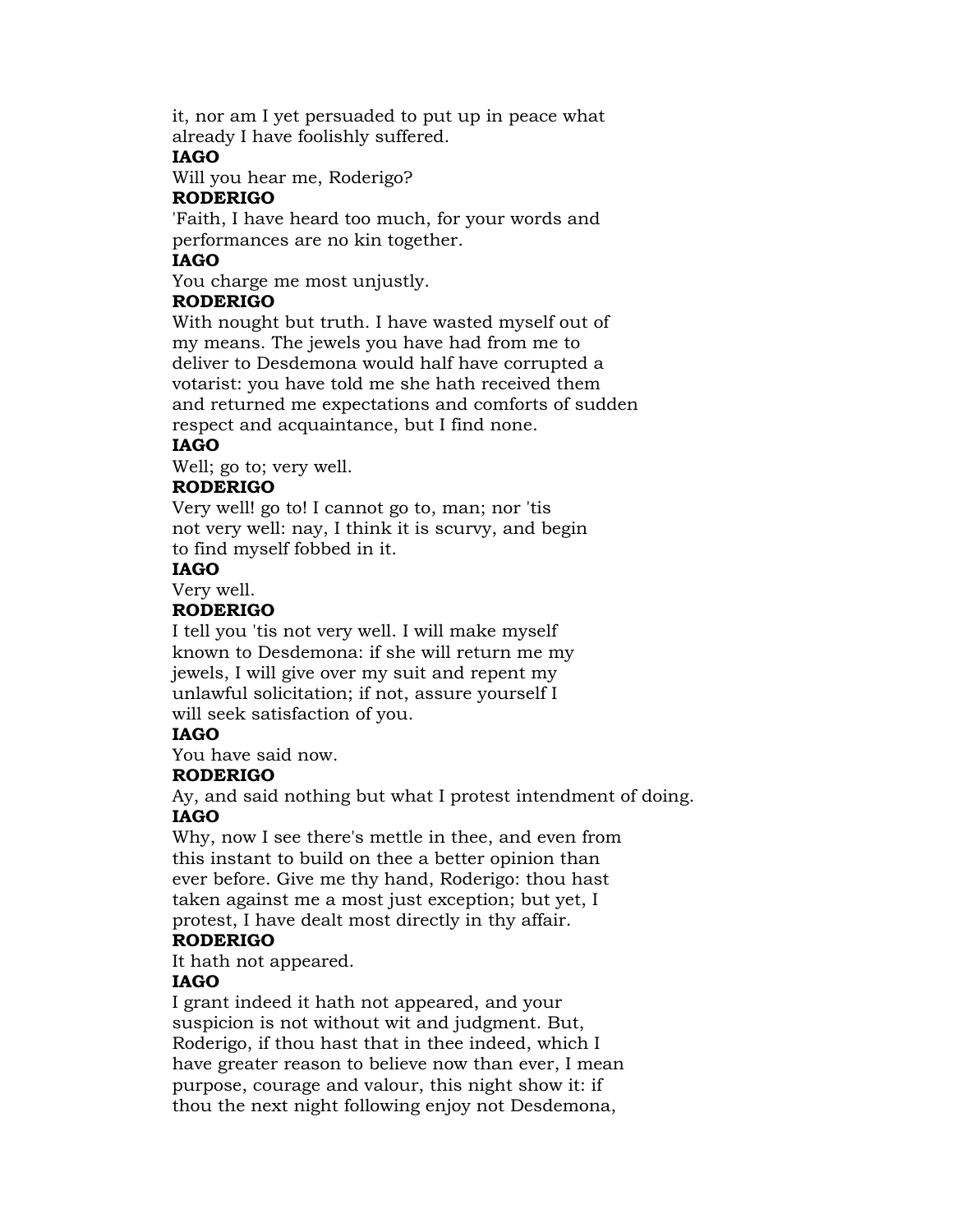take me from this world with treachery and devise engines for my life.

## **RODERIGO**

Well, what is it? is it within reason and compass? **IAGO**

Sir, there is especial commission come from Venice to depute Cassio in Othello's place.

### **RODERIGO**

Is that true? why, then Othello and Desdemona return again to Venice.

### **IAGO**

O, no; he goes into Mauritania and takes away with him the fair Desdemona, unless his abode be lingered here by some accident: wherein none can be so determinate as the removing of Cassio.

### **RODERIGO**

How do you mean, removing of him?

### **IAGO**

Why, by making him uncapable of Othello's place; knocking out his brains.

### **RODERIGO**

And that you would have me to do? **IAGO**

Ay, if you dare do yourself a profit and a right. He sups to-night with a harlotry, and thither will I go to him: he knows not yet of his horrorable fortune. If you will watch his going thence, which I will fashion to fall out between twelve and one, you may take him at your pleasure: I will be near to second your attempt, and he shall fall between us. Come, stand not amazed at it, but go along with me; I will show you such a necessity in his death that you shall think yourself bound to put it on him. It is now high suppertime, and the night grows to waste: about it.

#### **RODERIGO**

I will hear further reason for this. **IAGO** And you shall be satisfied.

*Exeunt*

## **SCENE III. Another room In the castle.**

*Enter OTHELLO, LODOVICO, DESDEMONA, EMILIA and Attendants* **LODOVICO** I do beseech you, sir, trouble yourself no further. **OTHELLO** O, pardon me: 'twill do me good to walk.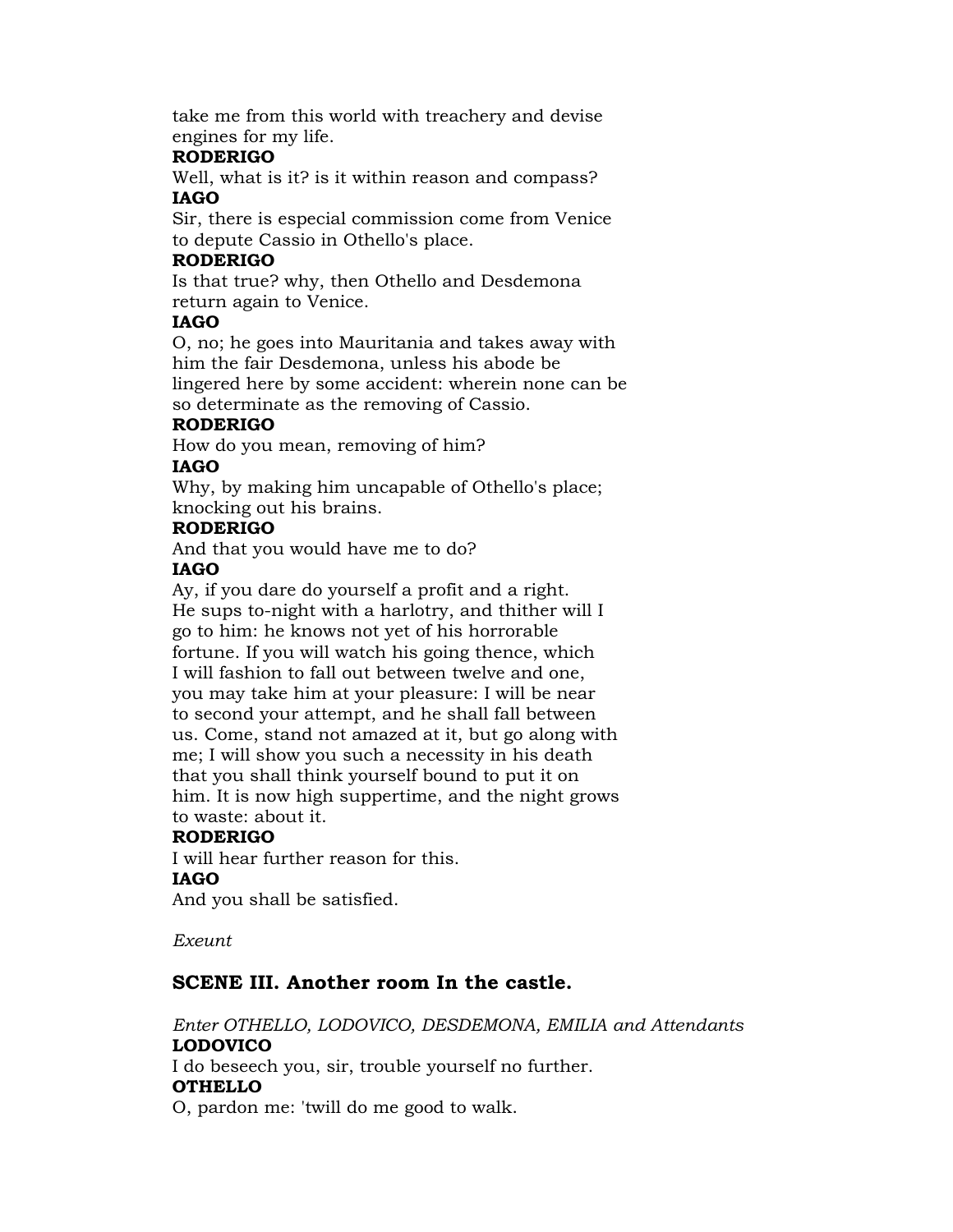## **LODOVICO**

Madam, good night; I humbly thank your ladyship. **DESDEMONA** Your honour is most welcome. **OTHELLO** Will you walk, sir? O,--Desdemona,-- **DESDEMONA** My lord? **OTHELLO** Get you to bed on the instant; I will be returned forthwith: dismiss your attendant there: look it be done. **DESDEMONA** I will, my lord.

*Exeunt OTHELLO, LODOVICO, and Attendants*

## **EMILIA**

How goes it now? he looks gentler than he did.

## **DESDEMONA**

He says he will return incontinent: He hath commanded me to go to bed, And bade me to dismiss you.

### **EMILIA**

Dismiss me!

## **DESDEMONA**

It was his bidding: therefore, good Emilia,. Give me my nightly wearing, and adieu: We must not now displease him.

## **EMILIA**

I would you had never seen him!

#### **DESDEMONA**

So would not I my love doth so approve him, That even his stubbornness, his cheques, his frowns-- Prithee, unpin me,--have grace and favour in them.

## **EMILIA**

I have laid those sheets you bade me on the bed. **DESDEMONA**

All's one. Good faith, how foolish are our minds! If I do die before thee prithee, shroud me In one of those same sheets.

#### **EMILIA**

Come, come you talk.

## **DESDEMONA**

My mother had a maid call'd Barbara: She was in love, and he she loved proved mad And did forsake her: she had a song of 'willow;' An old thing 'twas, but it express'd her fortune, And she died singing it: that song to-night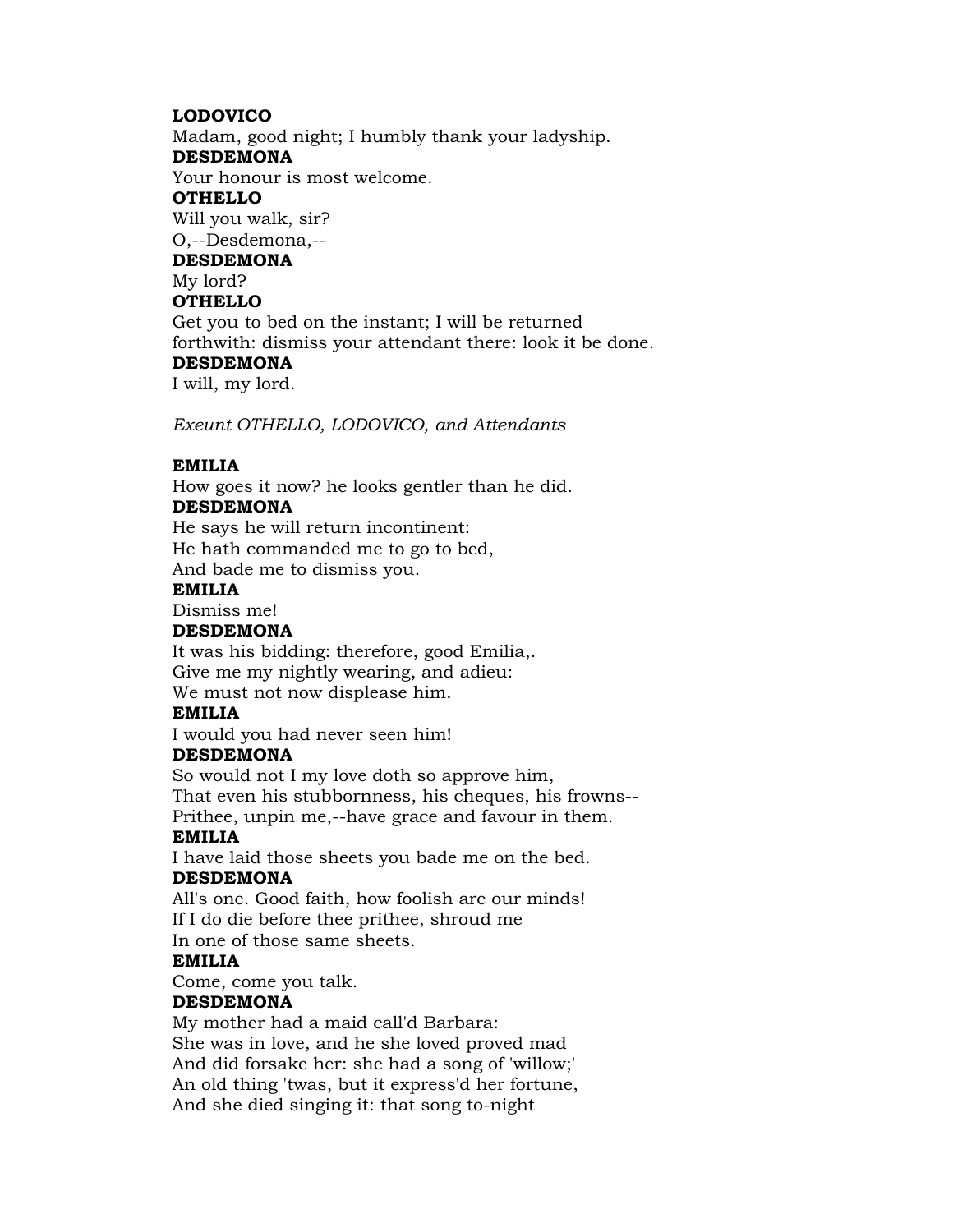Will not go from my mind; I have much to do, But to go hang my head all at one side, And sing it like poor Barbara. Prithee, dispatch. **EMILIA** Shall I go fetch your night-gown? **DESDEMONA** No, unpin me here. This Lodovico is a proper man. **EMILIA** A very handsome man. **DESDEMONA** He speaks well. **EMILIA** I know a lady in Venice would have walked barefoot to Palestine for a touch of his nether lip. **DESDEMONA** [Singing] The poor soul sat sighing by a sycamore tree, Sing all a green willow: Her hand on her bosom, her head on her knee, Sing willow, willow, willow: The fresh streams ran by her, and murmur'd her moans; Sing willow, willow, willow; Her salt tears fell from her, and soften'd the stones; Lay by these:--

## *Singing*

Sing willow, willow, willow; Prithee, hie thee; he'll come anon:--

#### *Singing*

Sing all a green willow must be my garland. Let nobody blame him; his scorn I approve,- Nay, that's not next.--Hark! who is't that knocks? **EMILIA** It's the wind.

## **DESDEMONA**

[Singing] I call'd my love false love; but what said he then?

Sing willow, willow, willow:

If I court moe women, you'll couch with moe men! So, get thee gone; good night Ate eyes do itch; Doth that bode weeping?

#### **EMILIA**

'Tis neither here nor there.

#### **DESDEMONA**

I have heard it said so. O, these men, these men! Dost thou in conscience think,--tell me, Emilia,--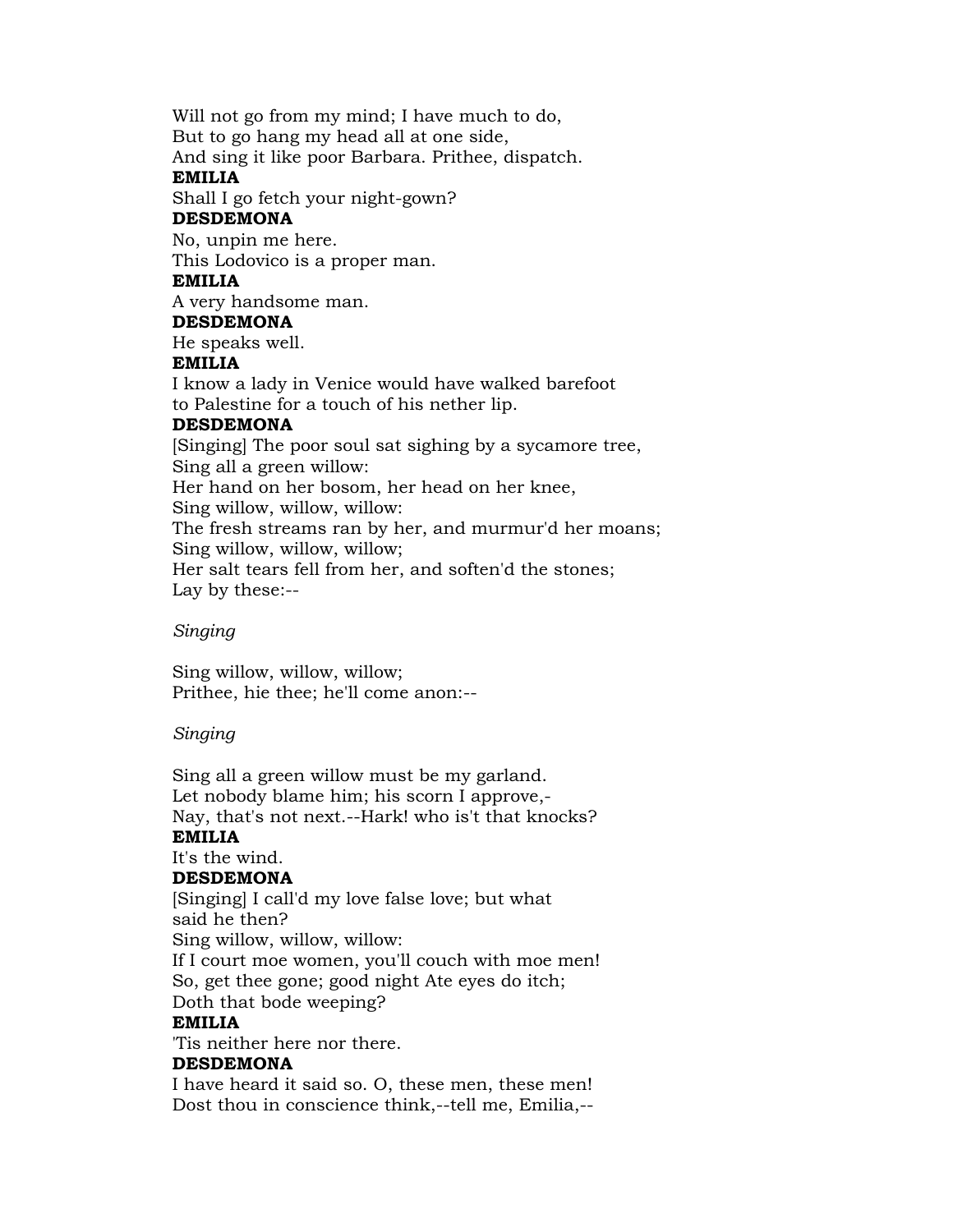That there be women do abuse their husbands In such gross kind?

#### **EMILIA**

There be some such, no question.

## **DESDEMONA**

Wouldst thou do such a deed for all the world? **EMILIA**

Why, would not you?

## **DESDEMONA**

No, by this heavenly light!

## **EMILIA**

Nor I neither by this heavenly light; I might do't as well i' the dark.

## **DESDEMONA**

Wouldst thou do such a deed for all the world?

## **EMILIA**

The world's a huge thing: it is a great price. For a small vice.

## **DESDEMONA**

In troth, I think thou wouldst not.

## **EMILIA**

In troth, I think I should; and undo't when I had done. Marry, I would not do such a thing for a joint-ring, nor for measures of lawn, nor for gowns, petticoats, nor caps, nor any petty exhibition; but for the whole world,--why, who would not make her husband a cuckold to make him a monarch? I should venture purgatory for't.

## **DESDEMONA**

Beshrew me, if I would do such a wrong For the whole world.

## **EMILIA**

Why the wrong is but a wrong i' the world: and having the world for your labour, tis a wrong in your own world, and you might quickly make it right.

## **DESDEMONA**

I do not think there is any such woman. **EMILIA**

Yes, a dozen; and as many to the vantage as would store the world they played for. But I do think it is their husbands' faults If wives do fall: say that they slack their duties, And pour our treasures into foreign laps, Or else break out in peevish jealousies, Throwing restraint upon us; or say they strike us, Or scant our former having in despite; Why, we have galls, and though we have some grace, Yet have we some revenge. Let husbands know Their wives have sense like them: they see and smell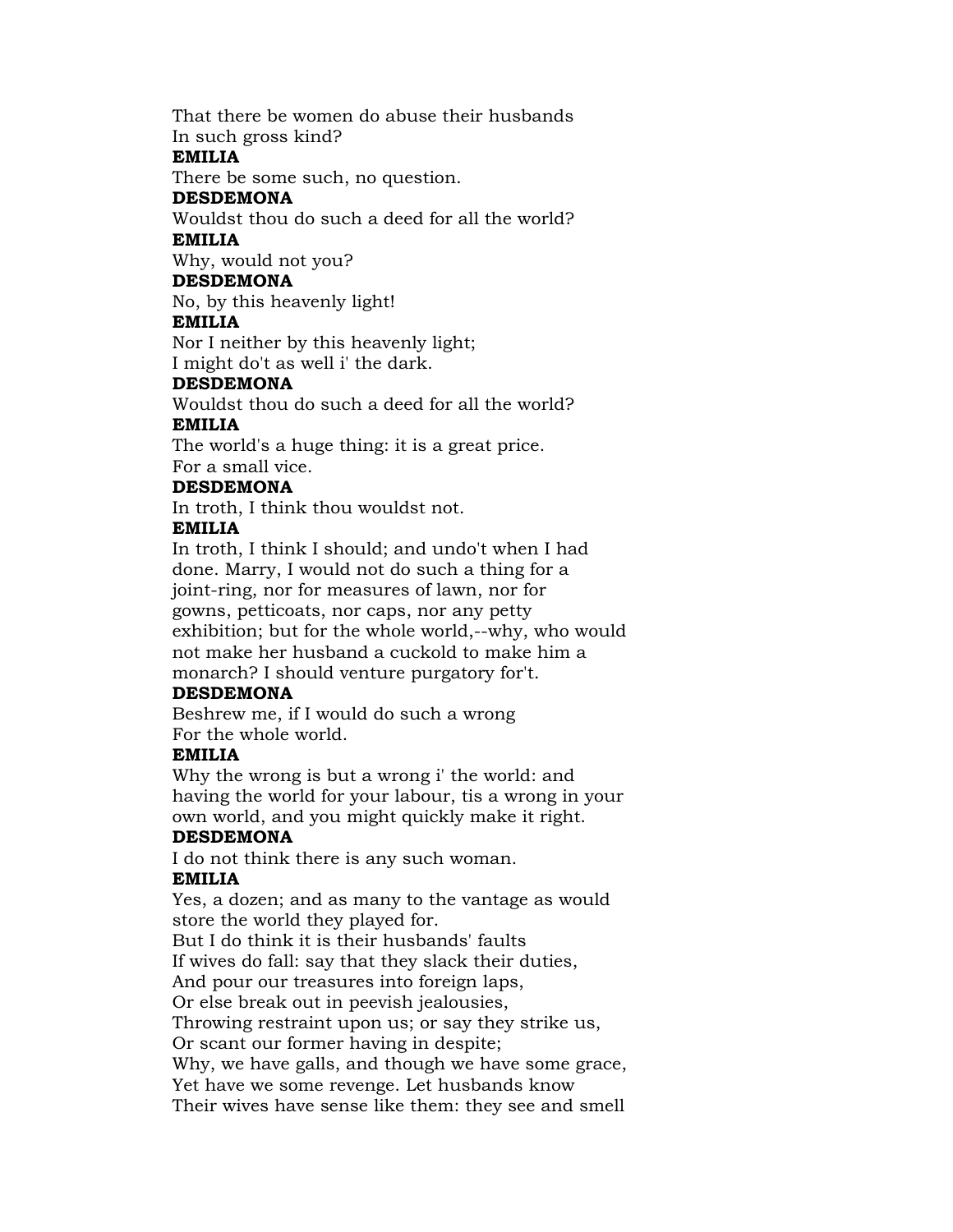And have their palates both for sweet and sour, As husbands have. What is it that they do When they change us for others? Is it sport? I think it is: and doth affection breed it? I think it doth: is't frailty that thus errs? It is so too: and have not we affections, Desires for sport, and frailty, as men have? Then let them use us well: else let them know, The ills we do, their ills instruct us so.

#### **DESDEMONA**

Good night, good night: heaven me such uses send, Not to pick bad from bad, but by bad mend!

*Exeunt*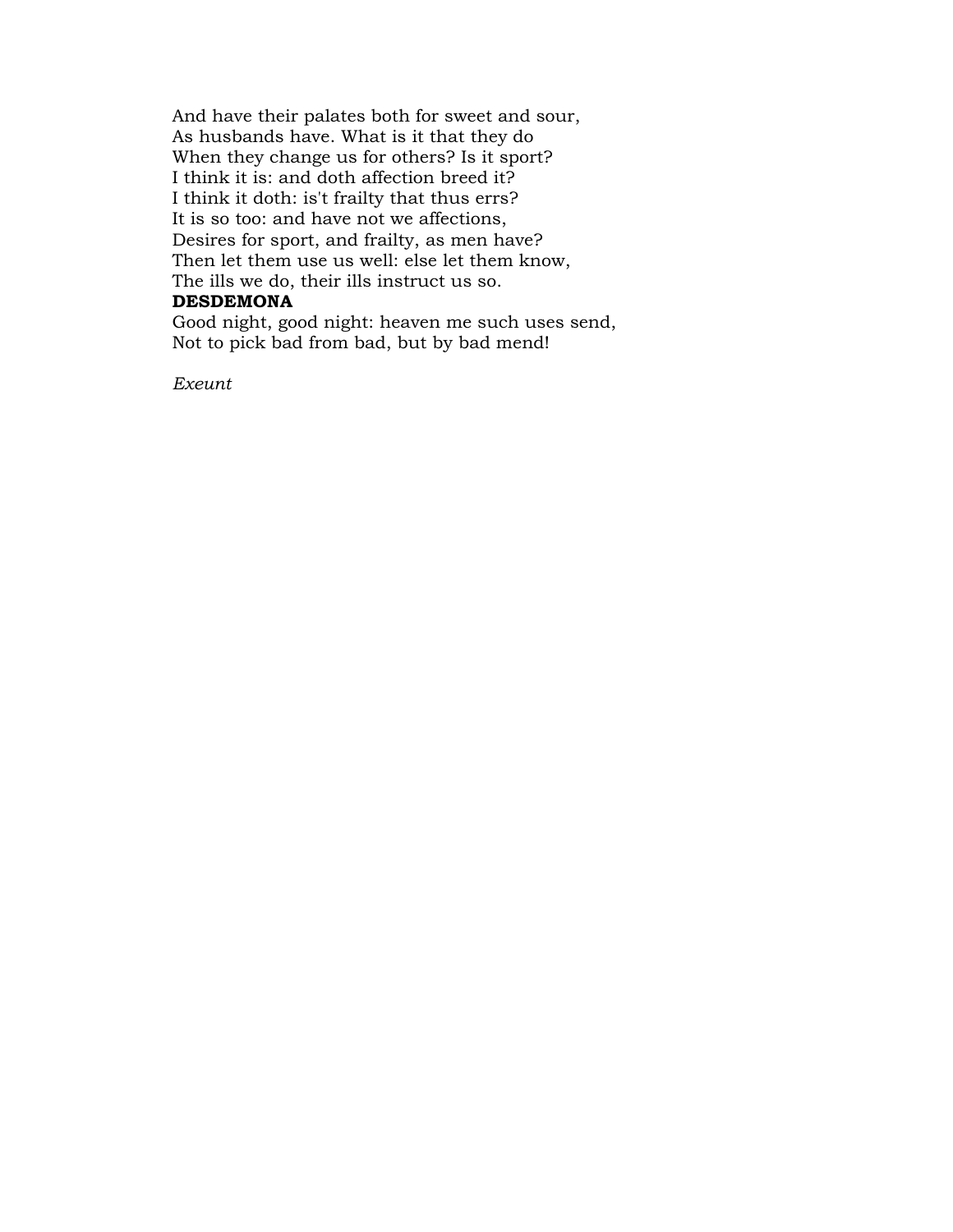**ACT V** 

## **SCENE I. Cyprus. A street.**

#### *Enter IAGO and RODERIGO*

#### **IAGO**

Here, stand behind this bulk; straight will he come: Wear thy good rapier bare, and put it home: Quick, quick; fear nothing; I'll be at thy elbow: It makes us, or it mars us; think on that, And fix most firm thy resolution.

#### **RODERIGO**

Be near at hand; I may miscarry in't. **IAGO**

Here, at thy hand: be bold, and take thy stand.

*Retires*

#### **RODERIGO**

I have no great devotion to the deed; And yet he hath given me satisfying reasons: 'Tis but a man gone. Forth, my sword: he dies.

#### **IAGO**

I have rubb'd this young quat almost to the sense, And he grows angry. Now, whether he kill Cassio, Or Cassio him, or each do kill the other, Every way makes my gain: live Roderigo, He calls me to a restitution large Of gold and jewels that I bobb'd from him, As gifts to Desdemona; It must not be: if Cassio do remain, He hath a daily beauty in his life That makes me ugly; and, besides, the Moor May unfold me to him; there stand I in much peril: No, he must die. But so: I hear him coming.

*Enter CASSIO*

#### **RODERIGO**

I know his gait, 'tis he.--Villain, thou diest!

*Makes a pass at CASSIO*

## **CASSIO**

That thrust had been mine enemy indeed, But that my coat is better than thou know'st I will make proof of thine.

*Draws, and wounds RODERIGO*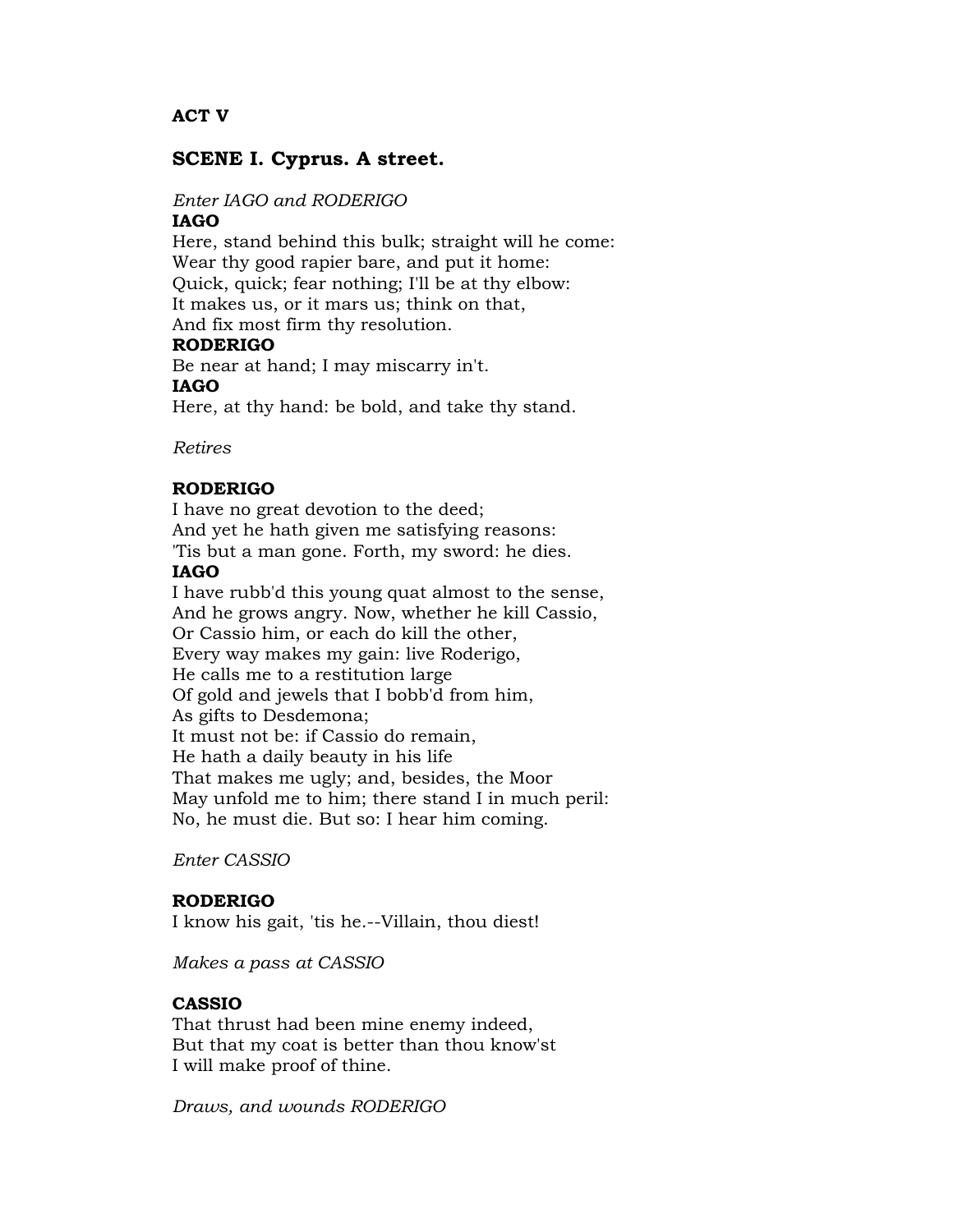## **RODERIGO**

O, I am slain!

*IAGO from behind wounds CASSIO in the leg, and exit*

### **CASSIO**

I am maim'd for ever. Help, ho! murder! murder!

*Falls*

*Enter OTHELLO*

### **OTHELLO**

The voice of Cassio: Iago keeps his word. **RODERIGO** O, villain that I am! **OTHELLO** It is even so. **CASSIO** O, help, ho! light! a surgeon! **OTHELLO** 'Tis he:--O brave Iago, honest and just, That hast such noble sense of thy friend's wrong! Thou teachest me. Minion, your dear lies dead, And your unblest fate hies: strumpet, I come. Forth of my heart those charms, thine eyes, are blotted; Thy bed, lust-stain'd, shall with lust's blood be spotted.

*Exit*

*Enter LODOVICO and GRATIANO*

## **CASSIO**

What, ho! no watch? no passage? murder! murder! **GRATIANO** 'Tis some mischance; the cry is very direful. **CASSIO** O, help! **LODOVICO** Hark! **RODERIGO** O wretched villain! **LODOVICO** Two or three groan: it is a heavy night: These may be counterfeits: let's think't unsafe To come in to the cry without more help. **RODERIGO** Nobody come? then shall I bleed to death.

## **LODOVICO**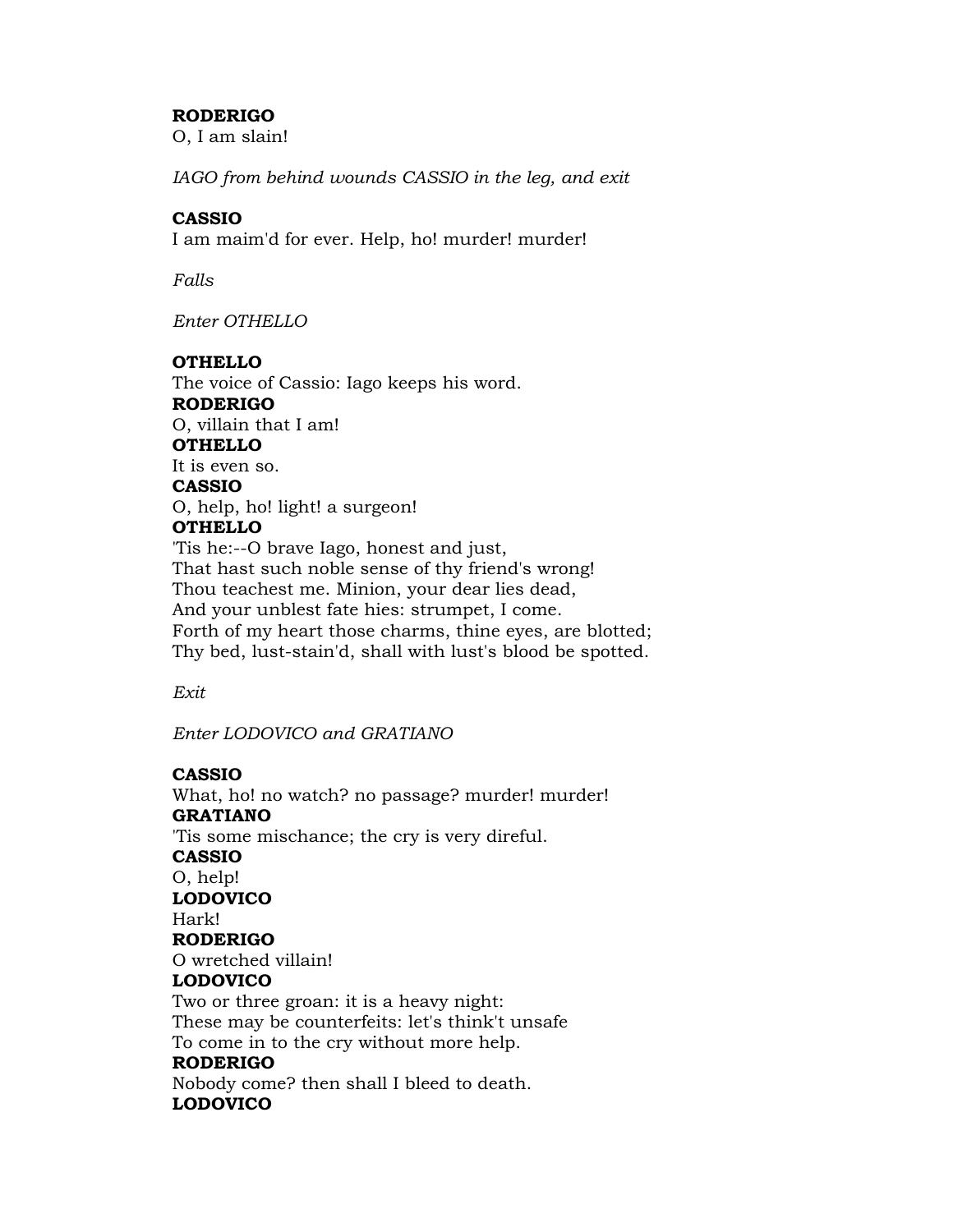## Hark!

*Re-enter IAGO, with a light*

## **GRATIANO**

Here's one comes in his shirt, with light and weapons. **IAGO** Who's there? whose noise is this that ones on murder? **LODOVICO**

We do not know.

# **IAGO**

Did not you hear a cry?

## **CASSIO**

Here, here! for heaven's sake, help me!

#### **IAGO**

What's the matter?

## **GRATIANO**

This is Othello's ancient, as I take it.

## **LODOVICO**

The same indeed; a very valiant fellow.

### **IAGO**

What are you here that cry so grievously? **CASSIO**

Iago? O, I am spoil'd, undone by villains! Give me some help.

## **IAGO**

O me, lieutenant! what villains have done this? **CASSIO**

I think that one of them is hereabout,

## And cannot make away.

#### **IAGO**

O treacherous villains! What are you there? come in, and give some help.

*To LODOVICO and GRATIANO*

## **RODERIGO**

O, help me here! **CASSIO** That's one of them. **IAGO** O murderous slave! O villain!

*Stabs RODERIGO*

## **RODERIGO**

O damn'd Iago! O inhuman dog! **IAGO**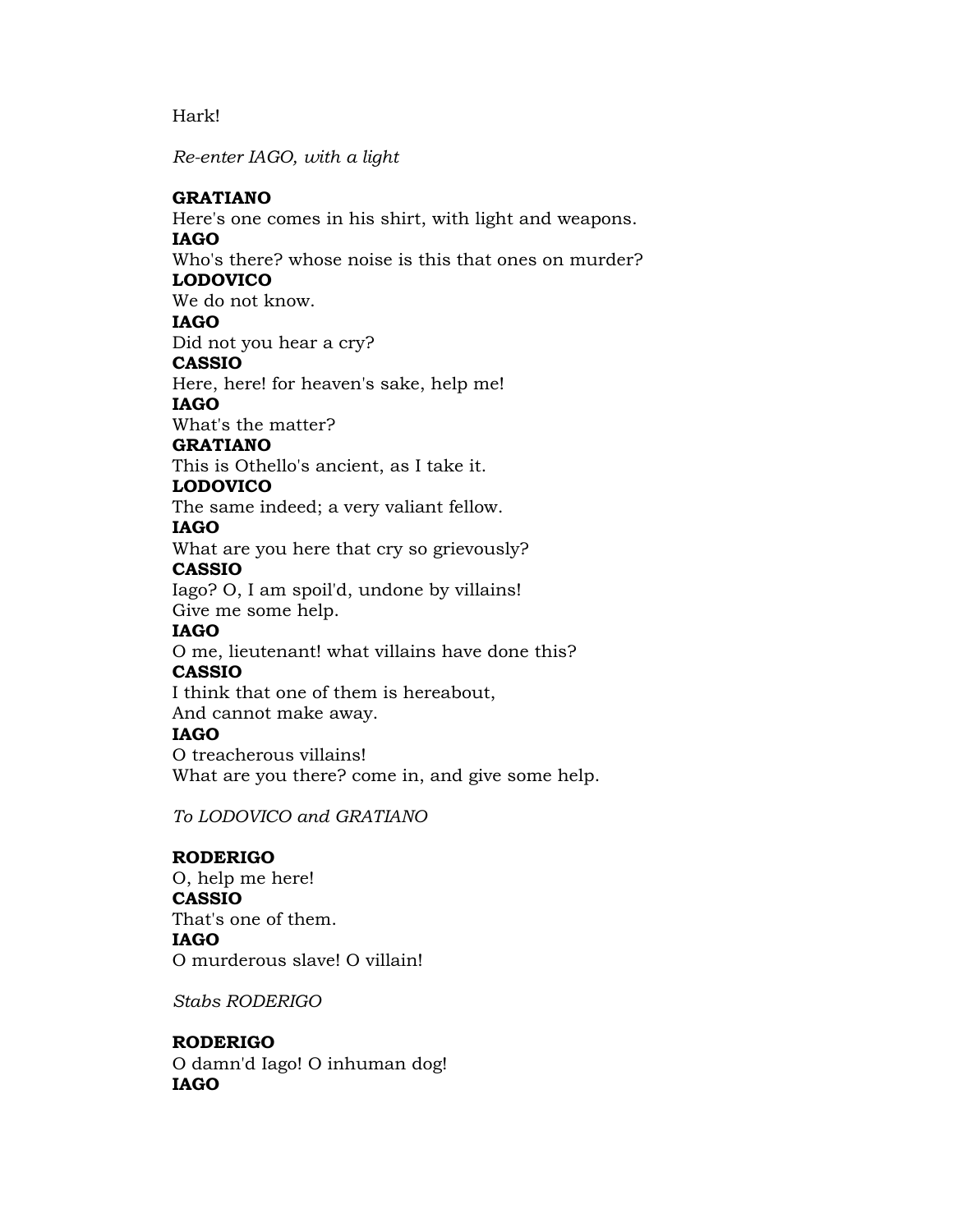Kill men i' the dark!--Where be these bloody thieves?-- How silent is this town!--Ho! murder! murder!-- What may you be? are you of good or evil? **LODOVICO** As you shall prove us, praise us. **IAGO** Signior Lodovico? **LODOVICO** He, sir. **IAGO** I cry you mercy. Here's Cassio hurt by villains. **GRATIANO** Cassio! **IAGO** How is't, brother! **CASSIO** My leg is cut in two. **IAGO** Marry, heaven forbid! Light, gentlemen; I'll bind it with my shirt.

*Enter BIANCA*

### **BIANCA**

What is the matter, ho? who is't that cried? **IAGO** Who is't that cried!

#### **BIANCA**

O my dear Cassio! my sweet Cassio! O Cassio, Cassio, Cassio!

#### **IAGO**

O notable strumpet! Cassio, may you suspect Who they should be that have thus many led you? **CASSIO**

#### No.

#### **GRATIANO**

I am to find you thus: I have been to seek you. **IAGO**

Lend me a garter. So. O, for a chair, To bear him easily hence!

## **BIANCA**

Alas, he faints! O Cassio, Cassio, Cassio! **IAGO**

Gentlemen all, I do suspect this trash To be a party in this injury. Patience awhile, good Cassio. Come, come; Lend me a light. Know we this face or no? Alas my friend and my dear countryman Roderigo! no:--yes, sure: O heaven! Roderigo.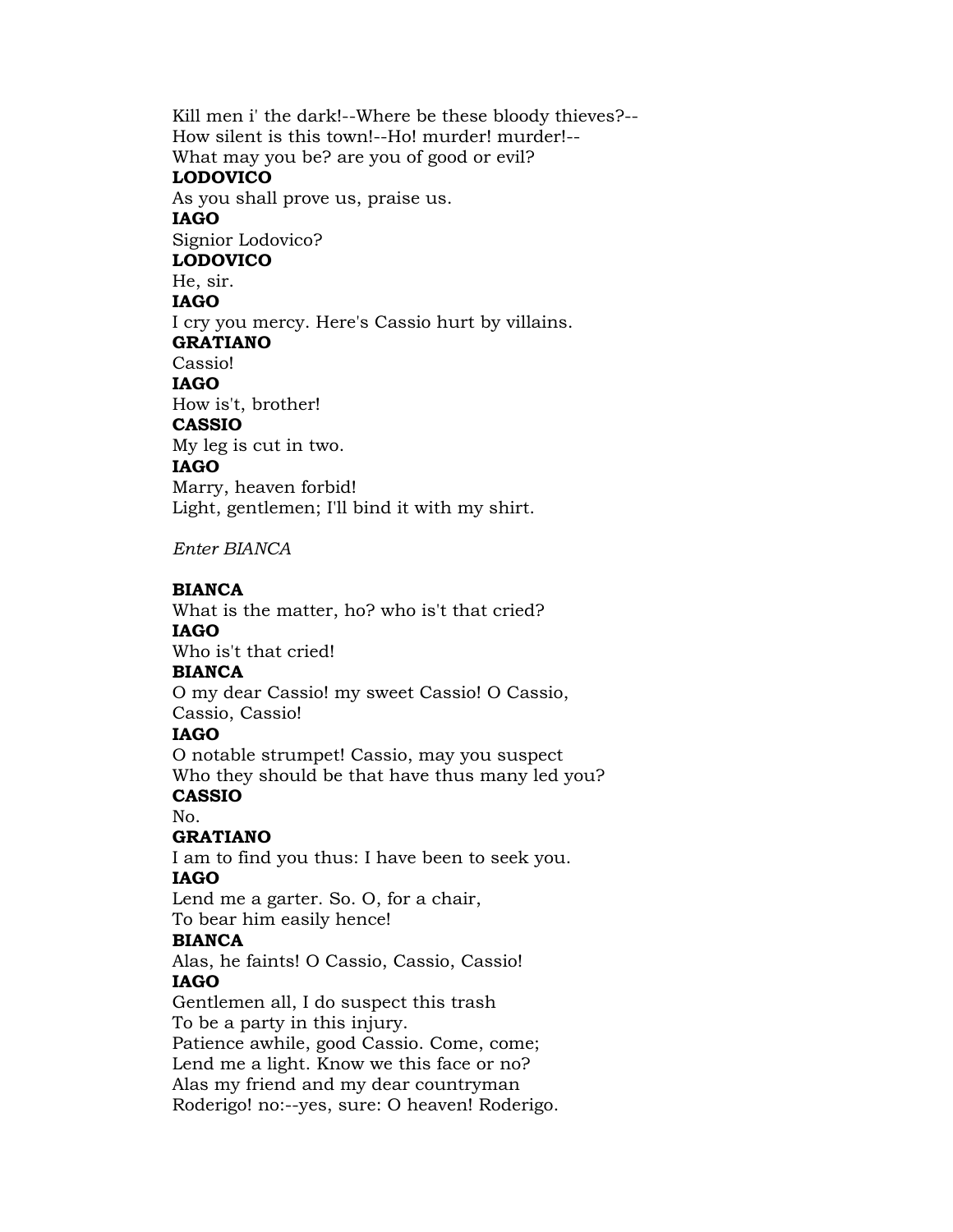#### **GRATIANO**

What, of Venice? **IAGO** Even he, sir; did you know him? **GRATIANO** Know him! ay. **IAGO** Signior Gratiano? I cry you gentle pardon; These bloody accidents must excuse my manners, That so neglected you. **GRATIANO** I am glad to see you. **IAGO** How do you, Cassio? O, a chair, a chair! **GRATIANO** Roderigo! **IAGO** He, he 'tis he.

*A chair brought in*

O, that's well said; the chair! **GRATIANO** Some good man bear him carefully from hence; I'll fetch the general's surgeon.

*To BIANCA*

For you, mistress, Save you your labour. He that lies slain here, Cassio, Was my dear friend: what malice was between you? **CASSIO** None in the world; nor do I know the man. **IAGO** [To BIANCA] What, look you pale? O, bear him out o' the air.

*CASSIO and RODERIGO are borne off*

Stay you, good gentlemen. Look you pale, mistress? Do you perceive the gastness of her eye? Nay, if you stare, we shall hear more anon. Behold her well; I pray you, look upon her: Do you see, gentlemen? nay, guiltiness will speak, Though tongues were out of use.

*Enter EMILIA*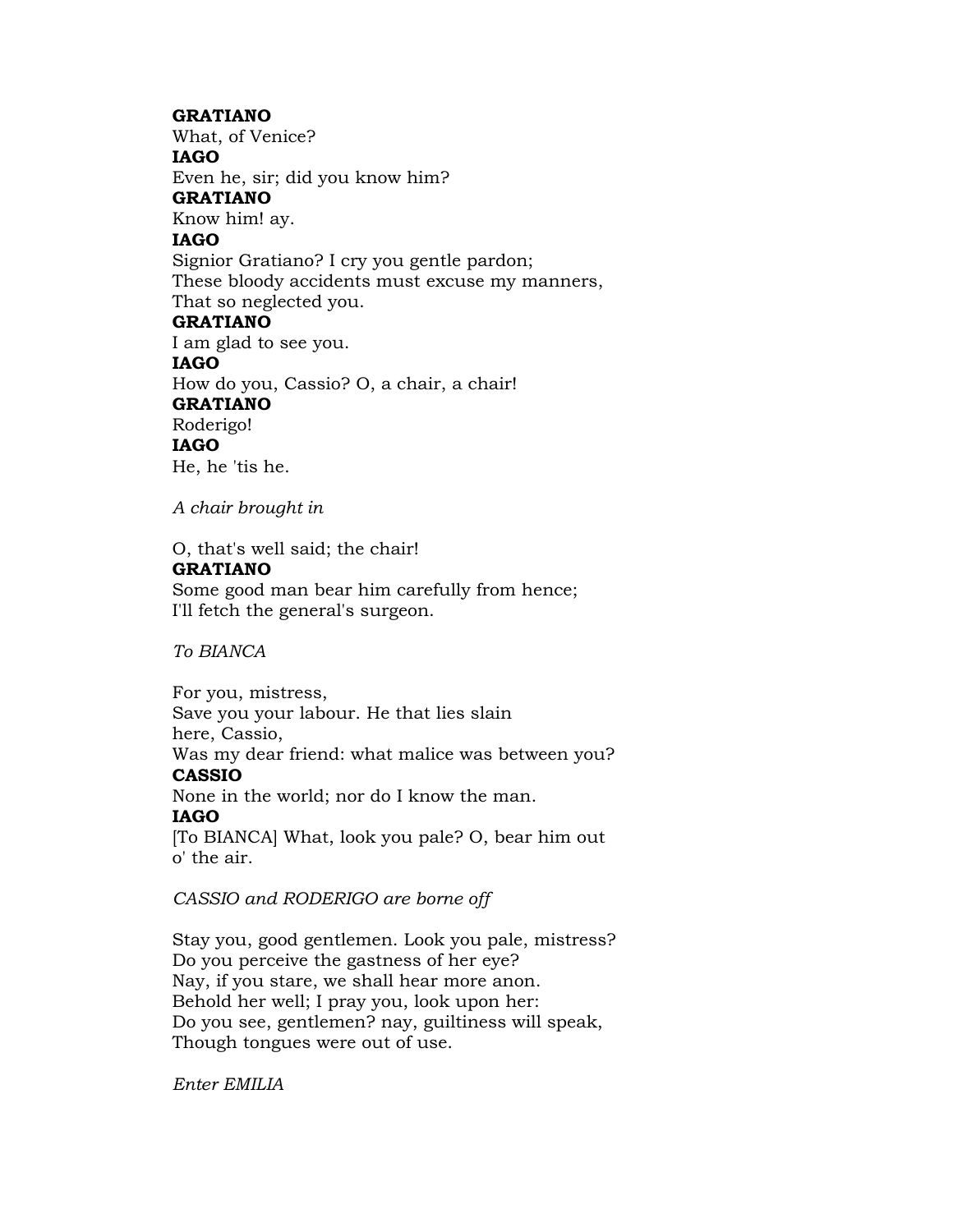## **EMILIA**

'Las, what's the matter? what's the matter, husband? **IAGO**

Cassio hath here been set on in the dark By Roderigo and fellows that are scaped: He's almost slain, and Roderigo dead.

# **EMILIA**

Alas, good gentleman! alas, good Cassio! **IAGO**

This is the fruit of whoring. Prithee, Emilia, Go know of Cassio where he supp'd to-night.

*To BIANCA*

What, do you shake at that? **BIANCA** He supp'd at my house; but I therefore shake not. **IAGO** O, did he so? I charge you, go with me. **EMILIA** Fie, fie upon thee, strumpet! **BIANCA**

I am no strumpet; but of life as honest As you that thus abuse me.

#### **EMILIA**

As I! foh! fie upon thee!

## **IAGO**

Kind gentlemen, let's go see poor Cassio dress'd. Come, mistress, you must tell's another tale. Emilia run you to the citadel, And tell my lord and lady what hath happ'd. Will you go on? I pray.

*Aside*

This is the night That either makes me or fordoes me quite.

*Exeunt*

# **SCENE II. A bedchamber in the castle: DESDEMONA in bed asleep;**

a light burning.

*Enter OTHELLO*

## **OTHELLO**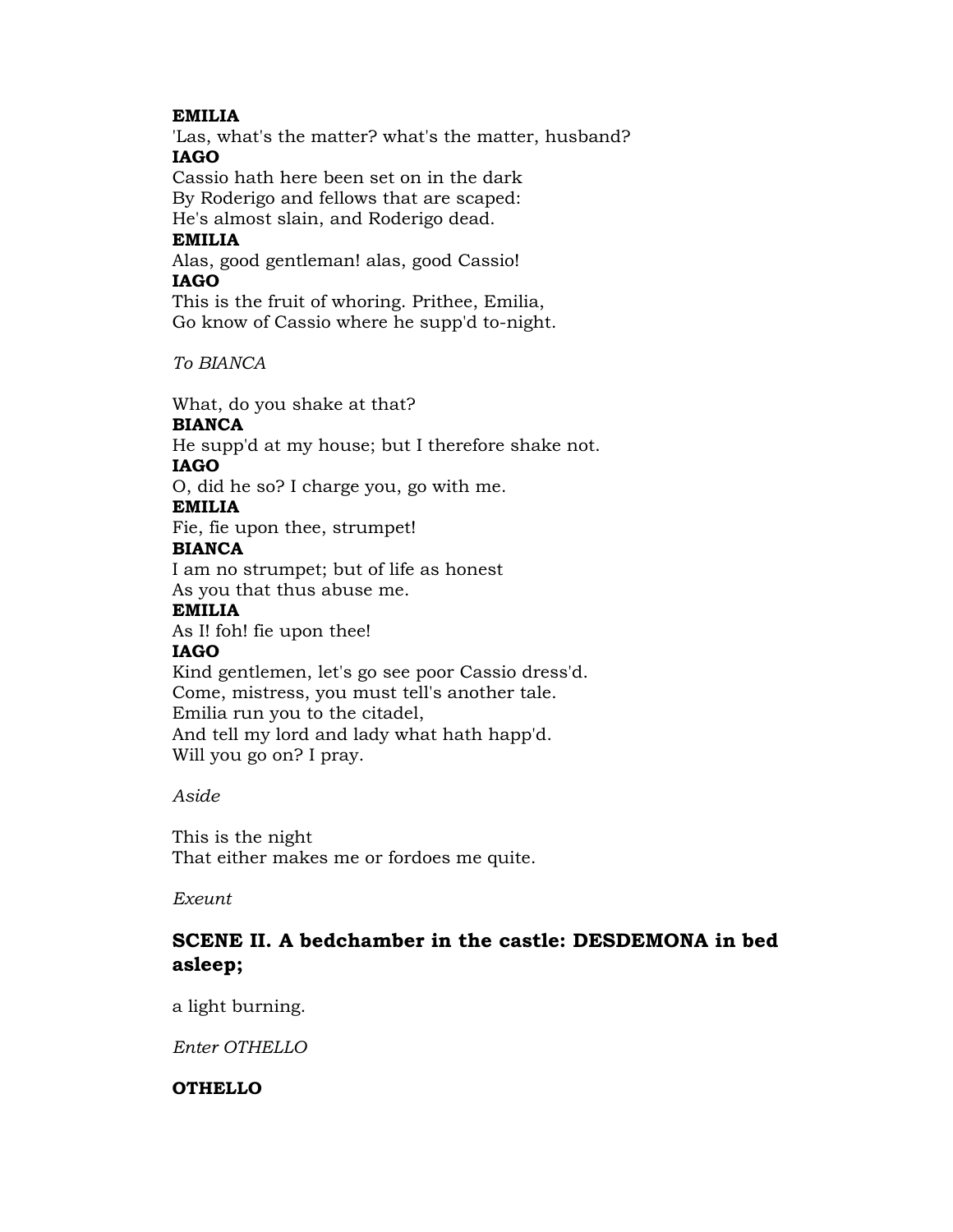It is the cause, it is the cause, my soul,-- Let me not name it to you, you chaste stars!-- It is the cause. Yet I'll not shed her blood; Nor scar that whiter skin of hers than snow, And smooth as monumental alabaster. Yet she must die, else she'll betray more men. Put out the light, and then put out the light: If I quench thee, thou flaming minister, I can again thy former light restore, Should I repent me: but once put out thy light, Thou cunning'st pattern of excelling nature, I know not where is that Promethean heat That can thy light relume. When I have pluck'd the rose, I cannot give it vital growth again. It must needs wither: I'll smell it on the tree.

#### *Kissing her*

Ah balmy breath, that dost almost persuade Justice to break her sword! One more, one more. Be thus when thou art dead, and I will kill thee, And love thee after. One more, and this the last: So sweet was ne'er so fatal. I must weep, But they are cruel tears: this sorrow's heavenly; It strikes where it doth love. She wakes. **DESDEMONA** Who's there? Othello? **OTHELLO** Ay. Desdemona. **DESDEMONA** Will you come to bed, my lord? **OTHELLO** Have you pray'd to-night, Desdemona? **DESDEMONA** Ay, my lord. **OTHELLO** If you bethink yourself of any crime Unreconciled as yet to heaven and grace, Solicit for it straight. **DESDEMONA** Alas, my lord, what do you mean by that? **OTHELLO** Well, do it, and be brief; I will walk by: I would not kill thy unprepared spirit; No; heaven forfend! I would not kill thy soul. **DESDEMONA** Talk you of killing? **OTHELLO** Ay, I do.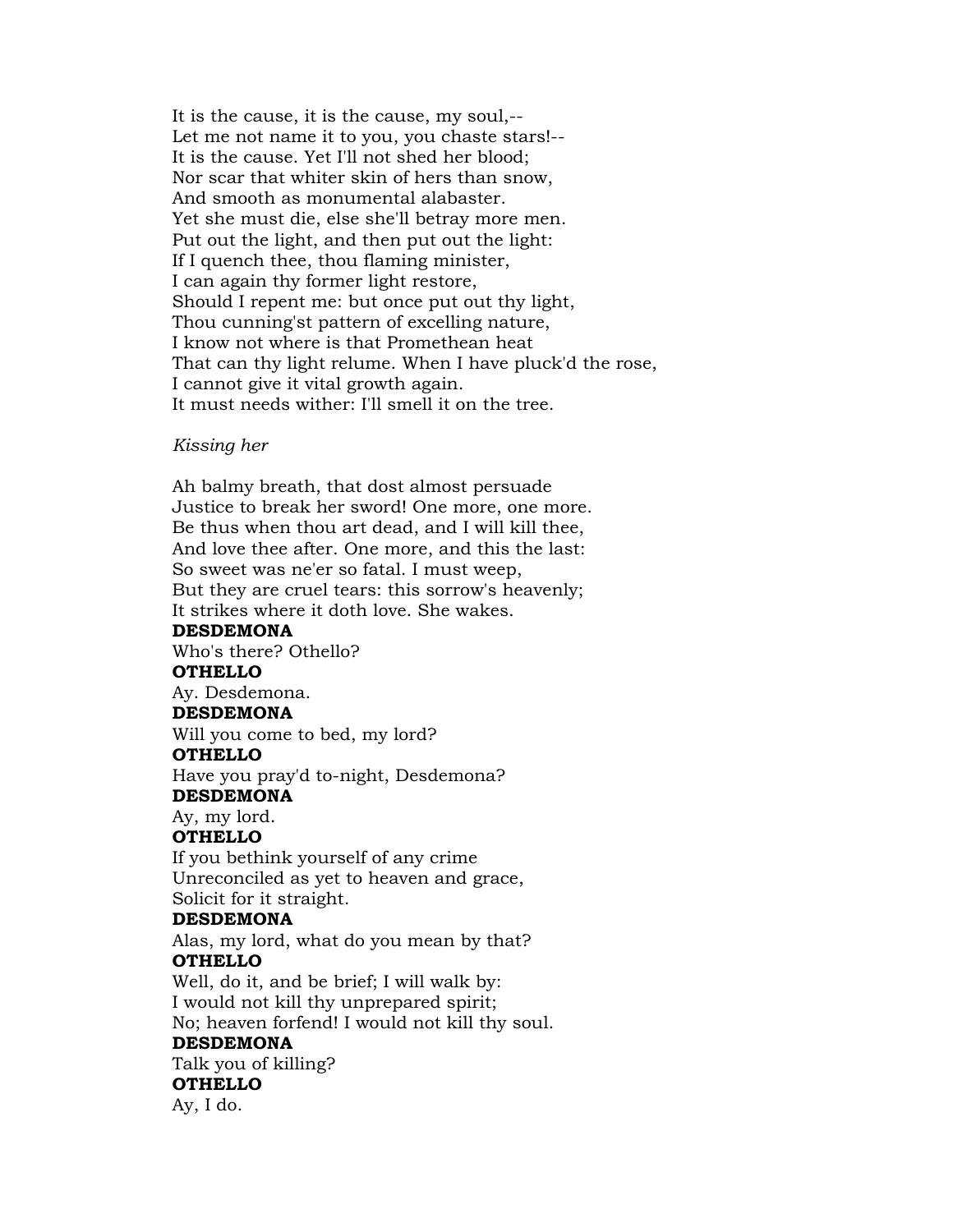#### **DESDEMONA**

Then heaven Have mercy on me!

#### **OTHELLO**

Amen, with all my heart!

## **DESDEMONA**

If you say so, I hope you will not kill me.

#### **OTHELLO**

Hum!

## **DESDEMONA**

And yet I fear you; for you are fatal then When your eyes roll so: why I should fear I know not, Since guiltiness I know not; but yet I feel I fear.

### **OTHELLO**

Think on thy sins.

#### **DESDEMONA**

They are loves I bear to you.

## **OTHELLO**

Ay, and for that thou diest.

## **DESDEMONA**

That death's unnatural that kills for loving. Alas, why gnaw you so your nether lip? Some bloody passion shakes your very frame: These are portents; but yet I hope, I hope,

They do not point on me.

## **OTHELLO**

Peace, and be still! **DESDEMONA**

I will so. What's the matter?

#### **OTHELLO**

That handkerchief which I so loved and gave thee Thou gavest to Cassio.

#### **DESDEMONA**

No, by my life and soul! Send for the man, and ask him.

## **OTHELLO**

Sweet soul, take heed, Take heed of perjury; thou art on thy deathbed.

#### **DESDEMONA**

Ay, but not yet to die.

## **OTHELLO**

Yes, presently: Therefore confess thee freely of thy sin; For to deny each article with oath Cannot remove nor choke the strong conception That I do groan withal. Thou art to die. **DESDEMONA** Then Lord have mercy on me!

#### **OTHELLO**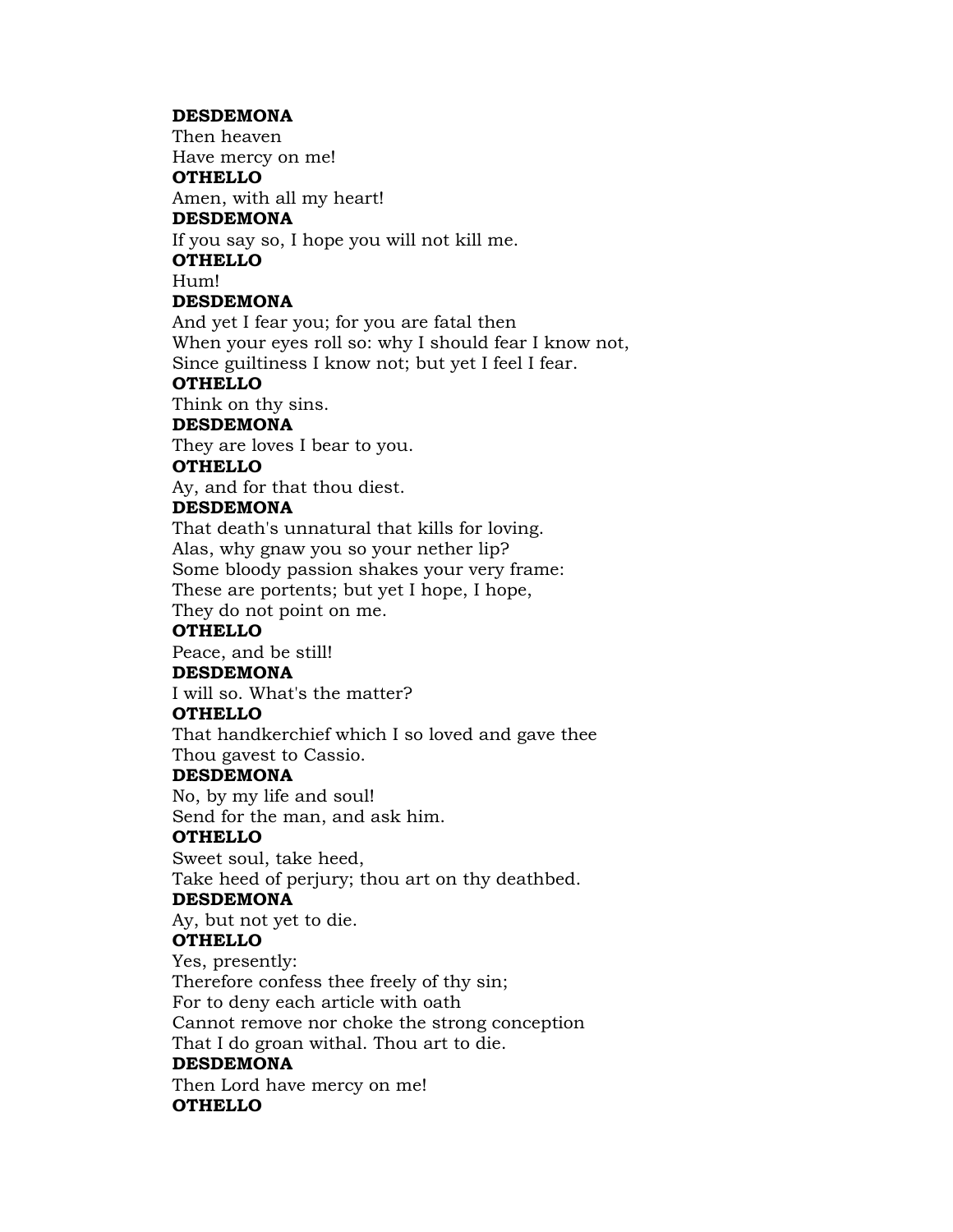#### I say, amen. **DESDEMONA**

And have you mercy too! I never did Offend you in my life; never loved Cassio But with such general warranty of heaven As I might love: I never gave him token.

## **OTHELLO**

By heaven, I saw my handkerchief in's hand. O perjured woman! thou dost stone my heart, And makest me call what I intend to do A murder, which I thought a sacrifice: I saw the handkerchief.

## **DESDEMONA**

He found it then; I never gave it him: send for him hither; Let him confess a truth. **OTHELLO**

He hath confess'd.

### **DESDEMONA**

What, my lord?

#### **OTHELLO**

That he hath used thee.

#### **DESDEMONA**

How? unlawfully?

**OTHELLO**

Ay.

#### **DESDEMONA**

He will not say so.

## **OTHELLO**

No, his mouth is stopp'd; Honest Iago hath ta'en order for't.

#### **DESDEMONA**

O! my fear interprets: what, is he dead?

#### **OTHELLO**

Had all his hairs been lives, my great revenge Had stomach for them all.

#### **DESDEMONA**

Alas! he is betray'd and I undone.

#### **OTHELLO**

Out, strumpet! weep'st thou for him to my face? **DESDEMONA**

O, banish me, my lord, but kill me not! **OTHELLO**

# Down, strumpet!

**DESDEMONA**

Kill me to-morrow: let me live to-night! **OTHELLO**

Nay, if you strive-- **DESDEMONA**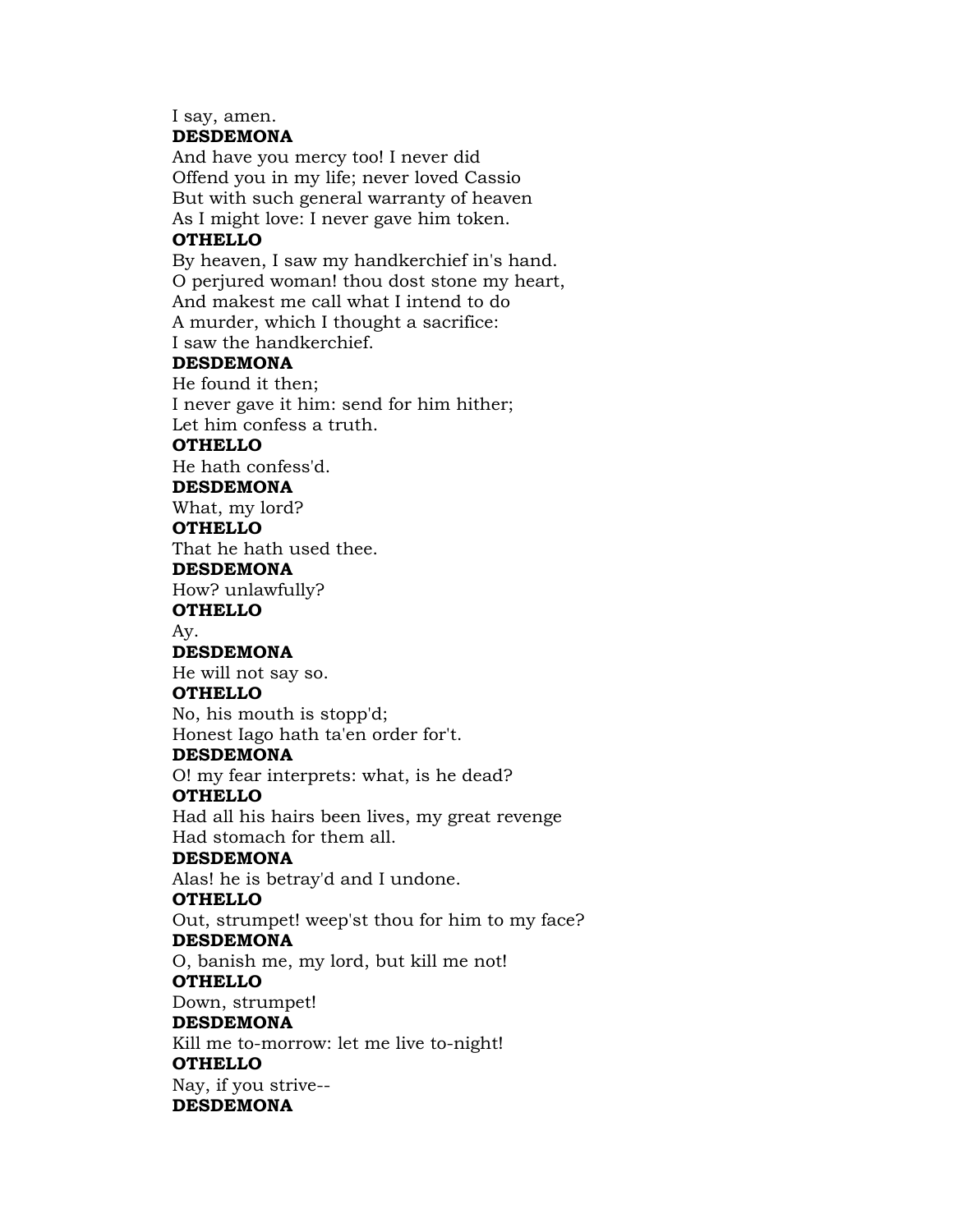But half an hour! **OTHELLO** Being done, there is no pause. **DESDEMONA** But while I say one prayer! **OTHELLO** It is too late.

*He stifles her*

#### **EMILIA**

[Within] My lord , my lord! what, ho! my lord, my lord! **OTHELLO**

What noise is this? Not dead? not yet quite dead? I that am cruel am yet merciful;

I would not have thee linger in thy pain: So, so.

## **EMILIA**

[Within] What, ho! my lord, my lord!

## **OTHELLO**

Who's there?

#### **EMILIA**

[Within] O, good my lord, I would speak a word with you! **OTHELLO**

Yes: 'tis Emilia. By and by. She's dead.

'Tis like she comes to speak of Cassio's death.-- The noise was here. Ha! no more moving? Still as the grave. Shall she come in? were't good?-- I think she stirs again:--no. What's best to do? If she come in, she'll sure speak to my wife: My wife! my wife! what wife? I have no wife. O insupportable! O heavy hour! Methinks it should be now a huge eclipse Of sun and moon, and that the affrighted globe Should yawn at alteration.

#### **EMILIA**

[Within] I do beseech you That I may speak with you, O, good my lord! **OTHELLO**

I had forgot thee: O, come in, Emilia; Soft; by and by. Let me the curtains draw. Where art thou?

*Unlocks the door*

*Enter EMILIA*

What's the matter with thee now? **EMILIA** O, my good lord, yonder's foul murders done!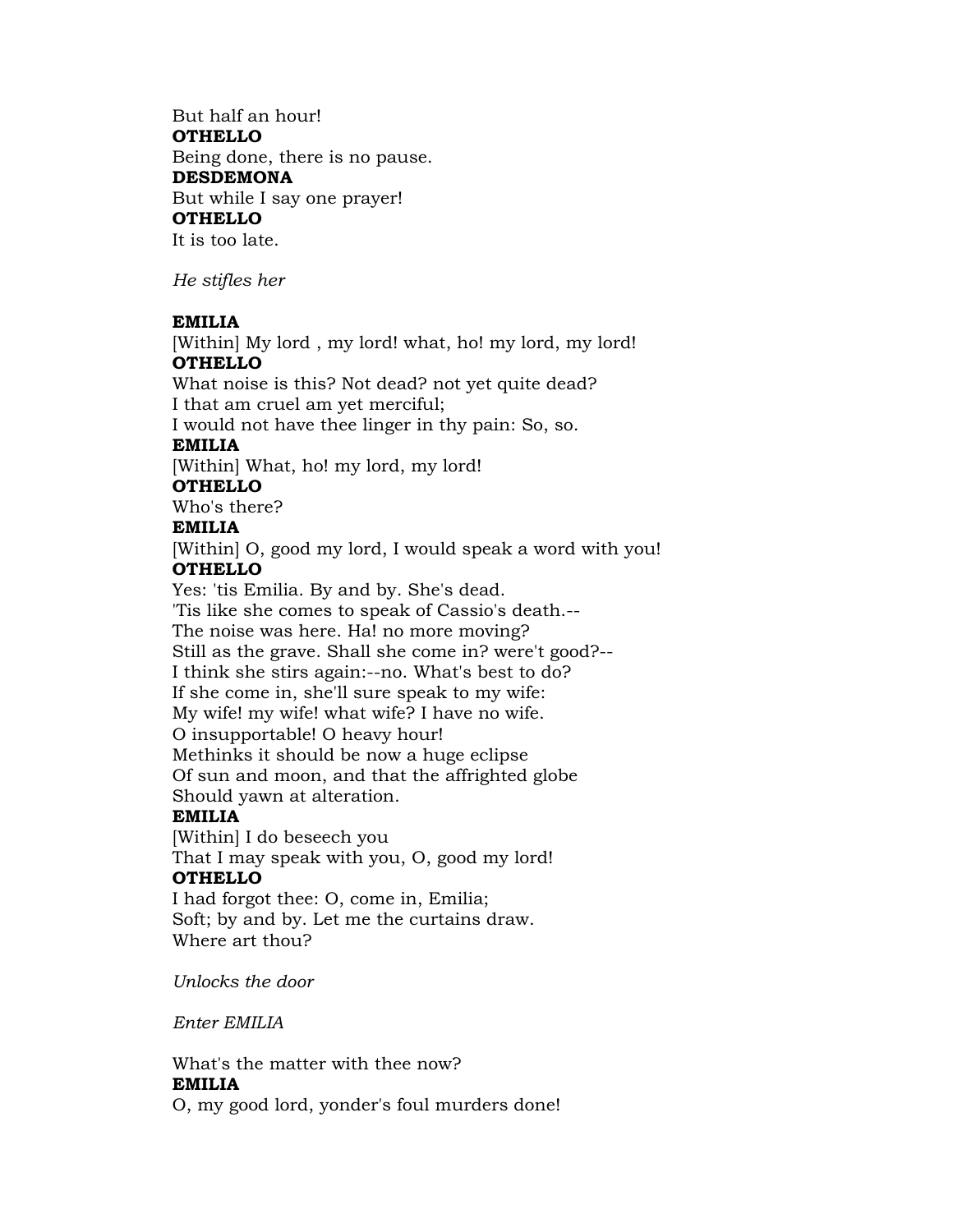#### **OTHELLO**

What, now? **EMILIA**

But now, my lord.

#### **OTHELLO**

It is the very error of the moon;

She comes more nearer earth than she was wont, And makes men mad.

## **EMILIA**

Cassio, my lord, hath kill'd a young Venetian Call'd Roderigo.

### **OTHELLO**

Roderigo kill'd!

And Cassio kill'd!

#### **EMILIA**

No, Cassio is not kill'd.

#### **OTHELLO**

Not Cassio kill'd! then murder's out of tune, And sweet revenge grows harsh.

#### **DESDEMONA**

O, falsely, falsely murder'd!

#### **EMILIA**

Alas, what cry is that?

## **OTHELLO**

That! what?

## **EMILIA**

Out, and alas! that was my lady's voice. Help! help, ho! help! O lady, speak again! Sweet Desdemona! O sweet mistress, speak!

#### **DESDEMONA**

A guiltless death I die. **EMILIA** O, who hath done this deed? **DESDEMONA** Nobody; I myself. Farewell Commend me to my kind lord: O, farewell!

*Dies*

## **OTHELLO**

Why, how should she be murder'd? **EMILIA** Alas, who knows? **OTHELLO** You heard her say herself, it was not I. **EMILIA** She said so: I must needs report the truth. **OTHELLO**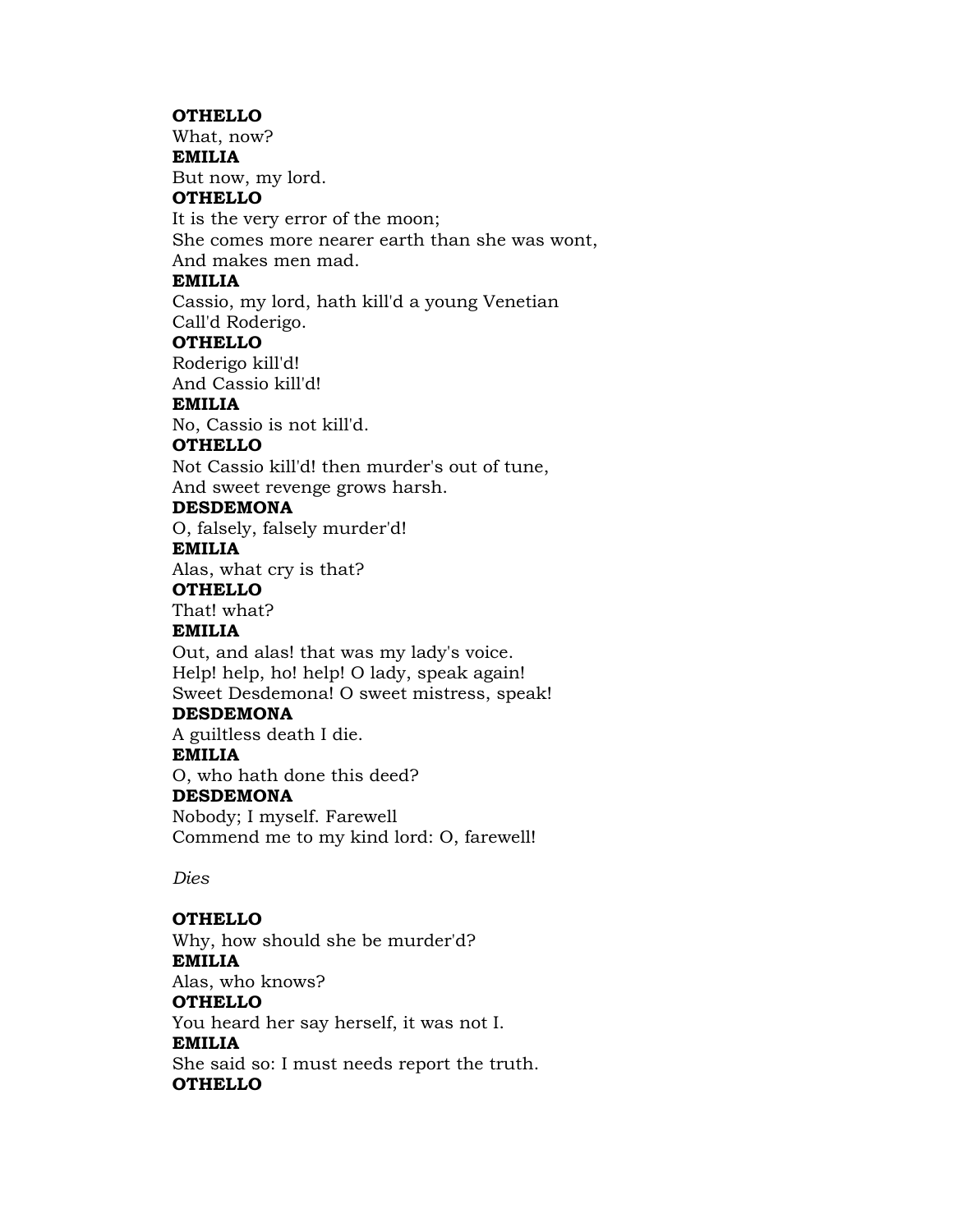She's, like a liar, gone to burning hell: 'Twas I that kill'd her.

#### **EMILIA**

O, the more angel she,

And you the blacker devil!

## **OTHELLO**

She turn'd to folly, and she was a whore. **EMILIA**

Thou dost belie her, and thou art a devil.

### **OTHELLO**

She was false as water.

### **EMILIA**

Thou art rash as fire, to say

That she was false: O, she was heavenly true!

## **OTHELLO**

Cassio did top her; ask thy husband else. O, I were damn'd beneath all depth in hell, But that I did proceed upon just grounds To this extremity. Thy husband knew it all.

## **EMILIA**

My husband!

## **OTHELLO**

Thy husband.

## **EMILIA**

That she was false to wedlock?

## **OTHELLO**

Ay, with Cassio. Nay, had she been true, If heaven would make me such another world Of one entire and Perfect chrysolite, I'ld not have sold her for it.

## **EMILIA**

My husband!

## **OTHELLO**

Ay, 'twas he that told me first: An honest man he is, and hates the slime That sticks on filthy deeds.

## **EMILIA**

My husband!

## **OTHELLO**

What needs this iteration, woman? I say thy husband. **EMILIA**

O mistress, villany hath made mocks with love, My husband say that she was false!

## **OTHELLO**

He, woman; I say thy husband: dost understand the word? My friend, thy husband, honest, honest Iago. **EMILIA**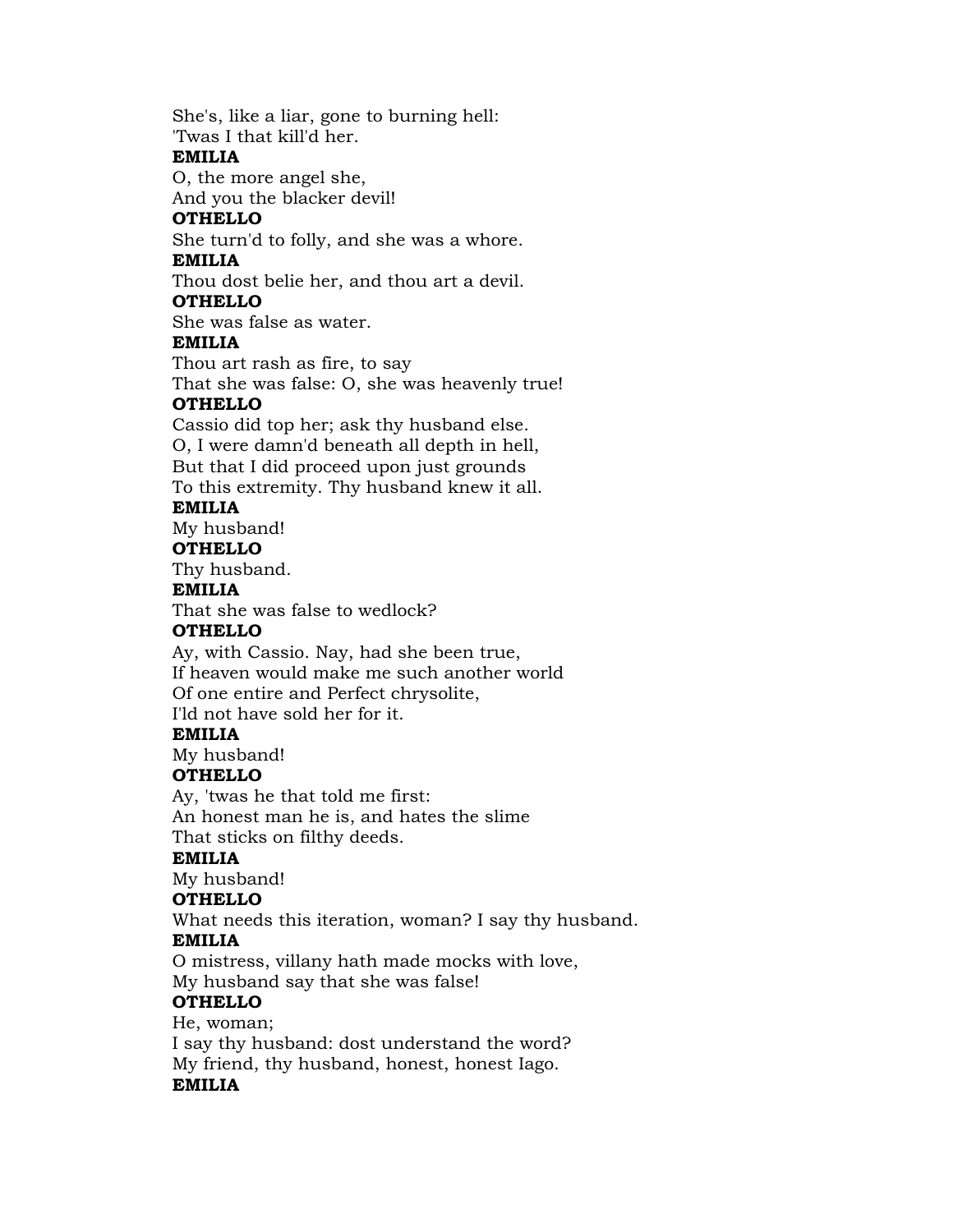If he say so, may his pernicious soul Rot half a grain a day! he lies to the heart: She was too fond of her most filthy bargain. **OTHELLO**

# Ha!

**EMILIA**

Do thy worst: This deed of thine is no more worthy heaven Than thou wast worthy her.

## **OTHELLO**

Peace, you were best.

#### **EMILIA**

Thou hast not half that power to do me harm As I have to be hurt. O gull! O dolt! As ignorant as dirt! thou hast done a deed-- I care not for thy sword; I'll make thee known, Though I lost twenty lives.--Help! help, ho! help! The Moor hath kill'd my mistress! Murder! murder!

*Enter MONTANO, GRATIANO, IAGO, and others*

## **MONTANO**

What is the matter? How now, general! **EMILIA**

O, are you come, Iago? you have done well, That men must lay their murders on your neck.

## **GRATIANO**

What is the matter?

## **EMILIA**

Disprove this villain, if thou be'st a man: He says thou told'st him that his wife was false: I know thou didst not, thou'rt not such a villain: Speak, for my heart is full.

## **IAGO**

I told him what I thought, and told no more Than what he found himself was apt and true.

## **EMILIA**

But did you ever tell him she was false? **IAGO**

#### I did.

## **EMILIA**

You told a lie, an odious, damned lie; Upon my soul, a lie, a wicked lie.

She false with Cassio!--did you say with Cassio? **IAGO**

With Cassio, mistress. Go to, charm your tongue. **EMILIA**

I will not charm my tongue; I am bound to speak: My mistress here lies murder'd in her bed,--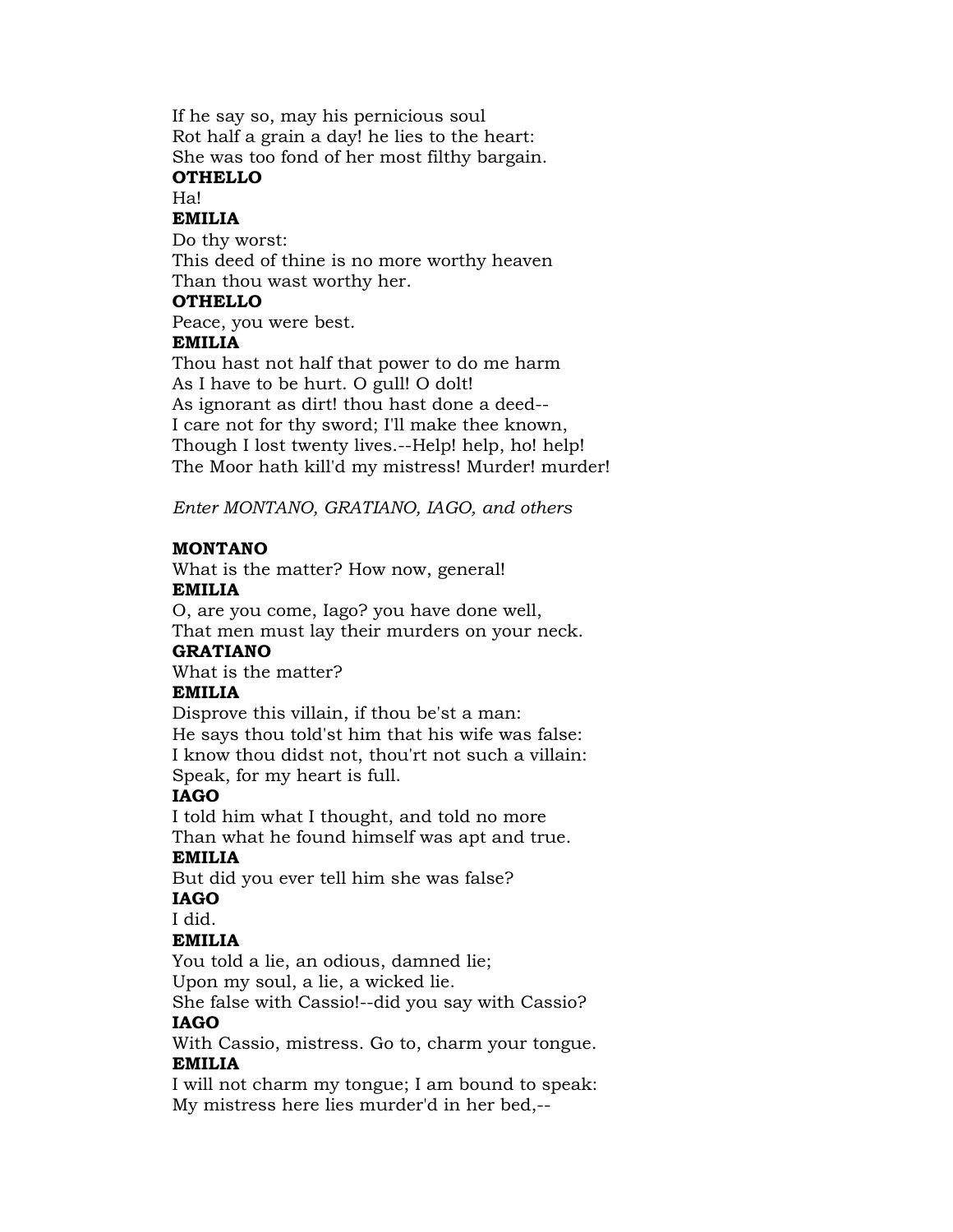## **All**

O heavens forfend! **EMILIA** And your reports have set the murder on. **OTHELLO** Nay, stare not, masters: it is true, indeed. **GRATIANO** 'Tis a strange truth. **MONTANO** O monstrous act! **EMILIA** Villany, villany, villany! I think upon't, I think: I smell't: O villany!-- I thought so then:--I'll kill myself for grief:--

O villany, villany!

#### **IAGO**

What, are you mad? I charge you, get you home. **EMILIA**

Good gentlemen, let me have leave to speak: 'Tis proper I obey him, but not now.

Perchance, Iago, I will ne'er go home.

## **OTHELLO**

O! O! O!

*He falls on the bed*

#### **EMILIA**

Nay, lay thee down and roar; For thou hast kill'd the sweetest innocent That e'er did lift up eye. **OTHELLO**

[Rising] O, she was foul! I scarce did know you, uncle: there lies your niece, Whose breath, indeed, these hands have newly stopp'd: I know this act shows horrible and grim.

### **GRATIANO**

Poor Desdemona! I am glad thy father's dead: Thy match was mortal to him, and pure grief Shore his old thread in twain: did he live now, This sight would make him do a desperate turn, Yea, curse his better angel from his side, And fall to reprobation.

#### **OTHELLO**

'Tis pitiful; but yet Iago knows That she with Cassio hath the act of shame A thousand times committed; Cassio confess'd it: And she did gratify his amorous works With that recognizance and pledge of love Which I first gave her; I saw it in his hand: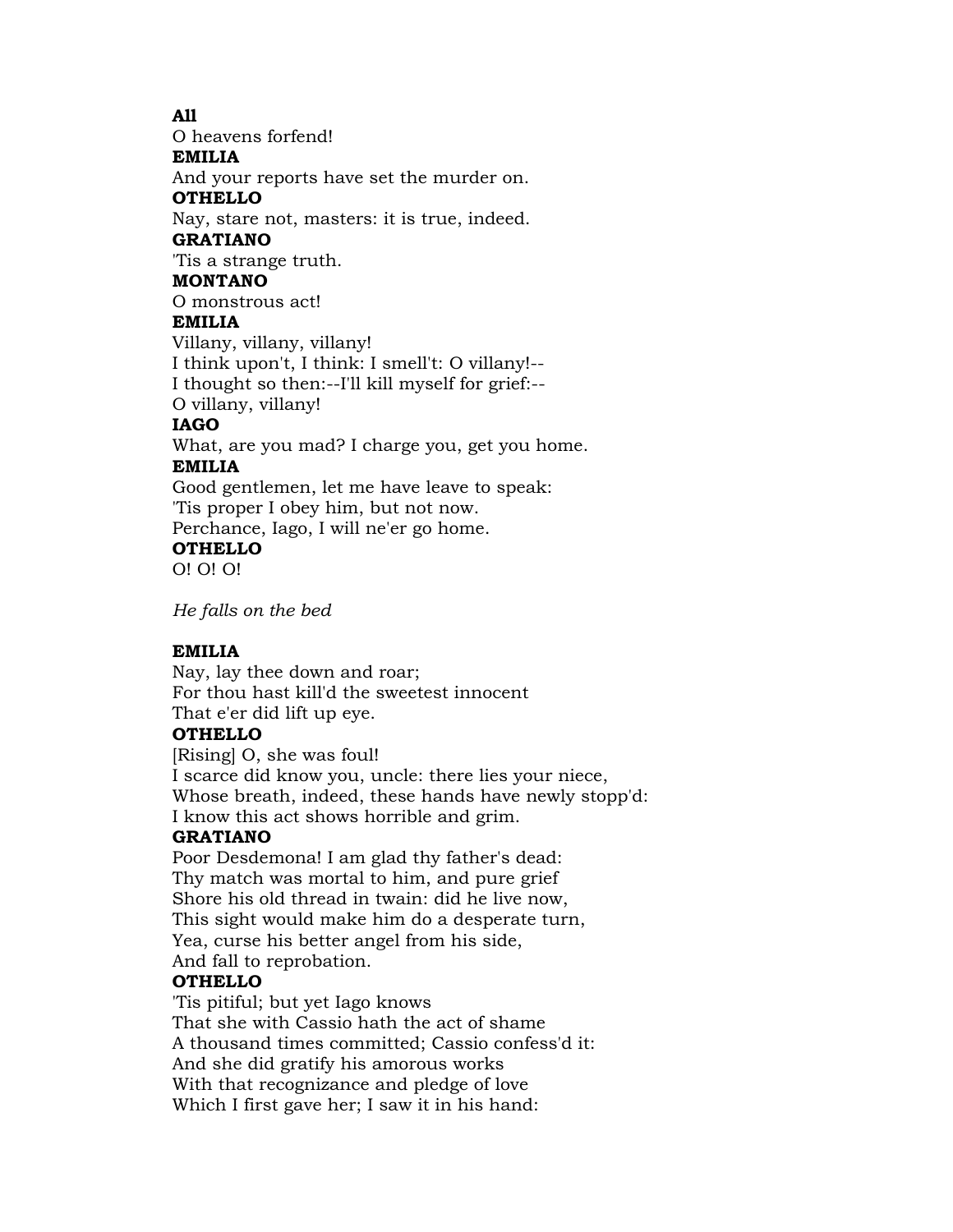It was a handkerchief, an antique token My father gave my mother. **EMILIA** O heaven! O heavenly powers! **IAGO** Come, hold your peace. **EMILIA** 'Twill out, 'twill out: I peace! No, I will speak as liberal as the north: Let heaven and men and devils, let them all, All, all, cry shame against me, yet I'll speak. **IAGO** Be wise, and get you home. **EMILIA** I will not.

*IAGO offers to stab EMILIA*

### **GRATIANO**

Fie! Your sword upon a woman?

## **EMILIA**

O thou dull Moor! that handkerchief thou speak'st of I found by fortune and did give my husband; For often, with a solemn earnestness, More than indeed belong'd to such a trifle, He begg'd of me to steal it. **IAGO** Villanous whore! **EMILIA** She give it Cassio! no, alas! I found it, And I did give't my husband. **IAGO**

Filth, thou liest!

#### **EMILIA**

By heaven, I do not, I do not, gentlemen. O murderous coxcomb! what should such a fool Do with so good a woman?

## **OTHELLO**

Are there no stones in heaven But what serve for the thunder?--Precious villain!

*He runs at IAGO IAGO, from behind, stabs EMILIA, and exit*

#### **GRATIANO**

The woman falls; sure, he hath kill'd his wife. **EMILIA** Ay, ay: O, lay me by my mistress' side. **GRATIANO**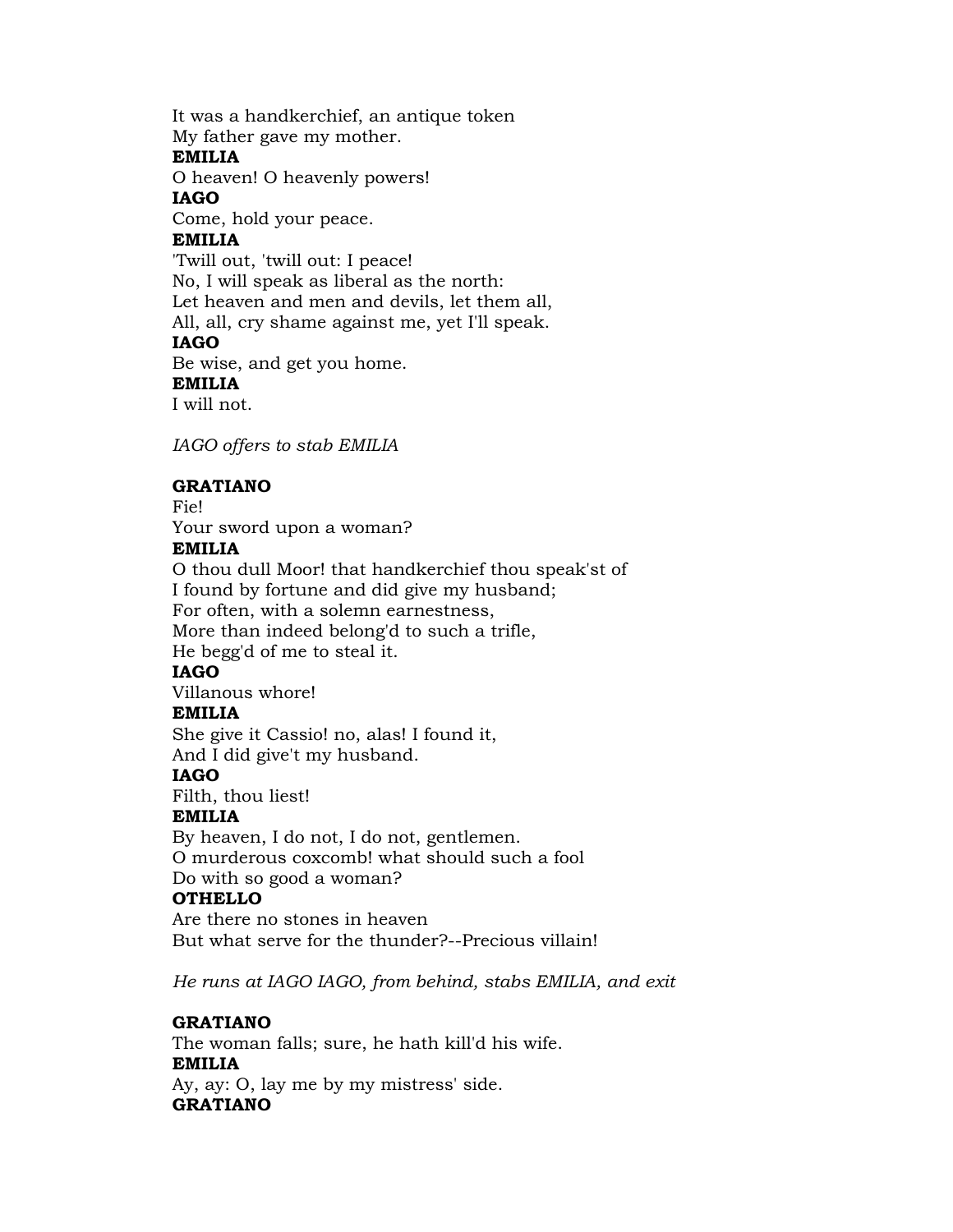## He's gone, but his wife's kill'd. **MONTANO**

'Tis a notorious villain. Take you this weapon, Which I have here recover'd from the Moor: Come, guard the door without; let him not pass, But kill him rather. I'll after that same villain, For 'tis a damned slave.

*Exeunt MONTANO and GRATIANO*

## **OTHELLO**

I am not valiant neither, But ever puny whipster gets my sword: But why should honour outlive honesty? Let it go all. **EMILIA**

What did thy song bode, lady? Hark, canst thou hear me? I will play the swan. And die in music.

### *Singing*

Willow, willow, willow,-- Moor, she was chaste; she loved thee, cruel Moor; So come my soul to bliss, as I speak true; So speaking as I think, I die, I die.

*Dies*

## **OTHELLO**

I have another weapon in this chamber; It is a sword of Spain, the ice-brook's temper:-- O, here it is. Uncle, I must come forth.

## **GRATIANO**

[Within] If thou attempt it, it will cost thee dear: Thou hast no weapon, and perforce must suffer.

## **OTHELLO**

Look in upon me then and speak with me, Or, naked as I am, I will assault thee.

*Re-enter GRATIANO*

## **GRATIANO**

What is the matter? **OTHELLO** Behold, I have a weapon; A better never did itself sustain Upon a soldier's thigh: I have seen the day, That, with this little arm and this good sword,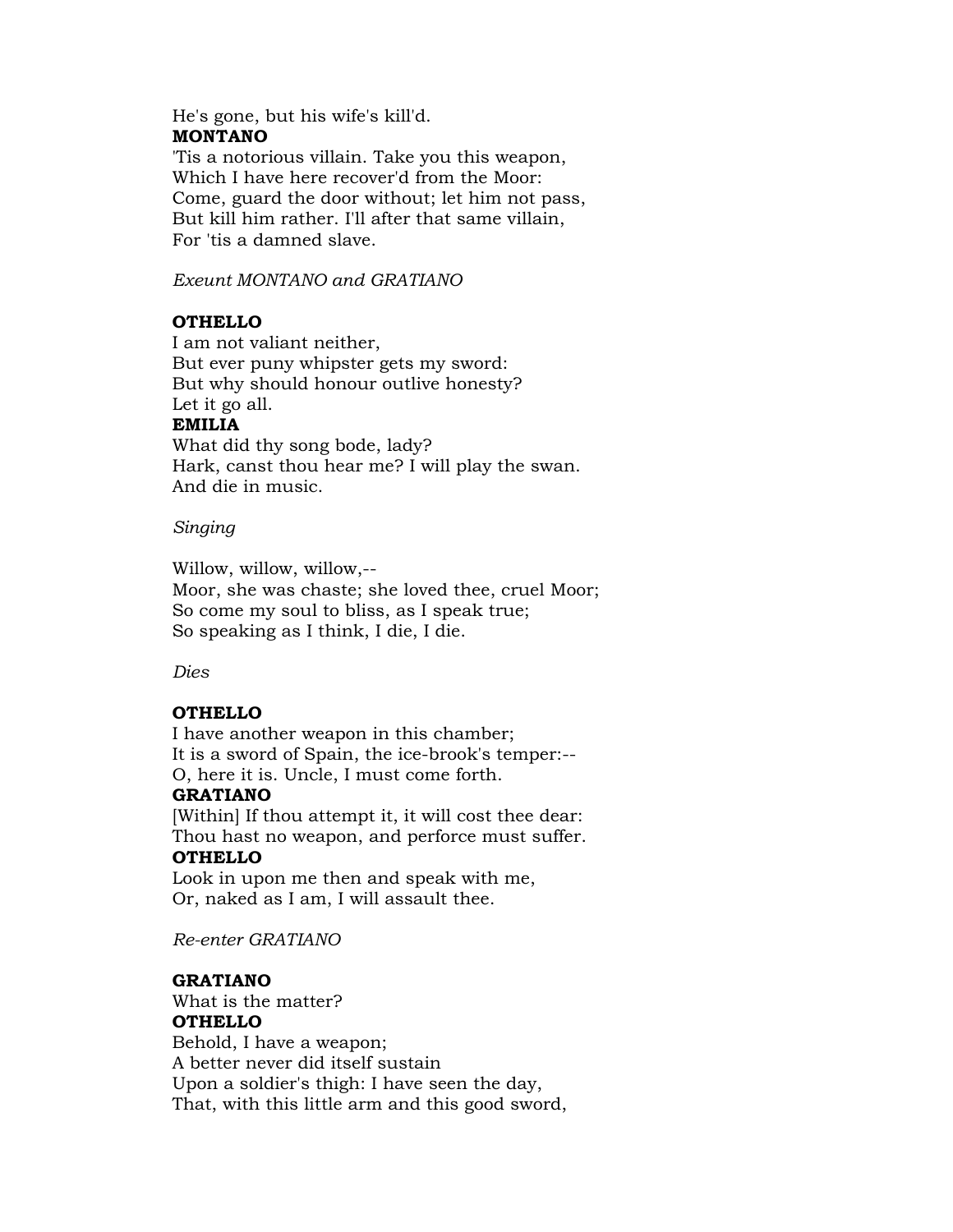I have made my way through more impediments Than twenty times your stop: but, O vain boast! Who can control his fate? 'tis not so now. Be not afraid, though you do see me weapon'd; Here is my journey's end, here is my butt, And very sea-mark of my utmost sail. Do you go back dismay'd? 'tis a lost fear; Man but a rush against Othello's breast, And he retires. Where should Othello go? Now, how dost thou look now? O ill-starr'd wench! Pale as thy smock! when we shall meet at compt, This look of thine will hurl my soul from heaven, And fiends will snatch at it. Cold, cold, my girl! Even like thy chastity. O cursed slave! Whip me, ye devils, From the possession of this heavenly sight! Blow me about in winds! roast me in sulphur! Wash me in steep-down gulfs of liquid fire! O Desdemona! Desdemona! dead! Oh! Oh! Oh!

*Enter LODOVICO. MONTANO, CASSIO carried in a chair, and Officers with IAGO, prisoner*

#### **LODOVICO**

Where is this rash and most unfortunate man? **OTHELLO** That's he that was Othello: here I am. **LODOVICO** Where is that viper? bring the villain forth. **OTHELLO** I look down towards his feet; but that's a fable. If that thou best a devil, I cannot kill thee.

*Wounds IAGO*

# **LODOVICO**

Wrench his sword from him. **IAGO** I bleed, sir; but not kill'd.

#### **OTHELLO**

I am not sorry neither: I'ld have thee live; For, in my sense, 'tis happiness to die.

#### **LODOVICO**

O thou Othello, thou wert once so good, Fall'n in the practise of a damned slave, What shall be said to thee? **OTHELLO**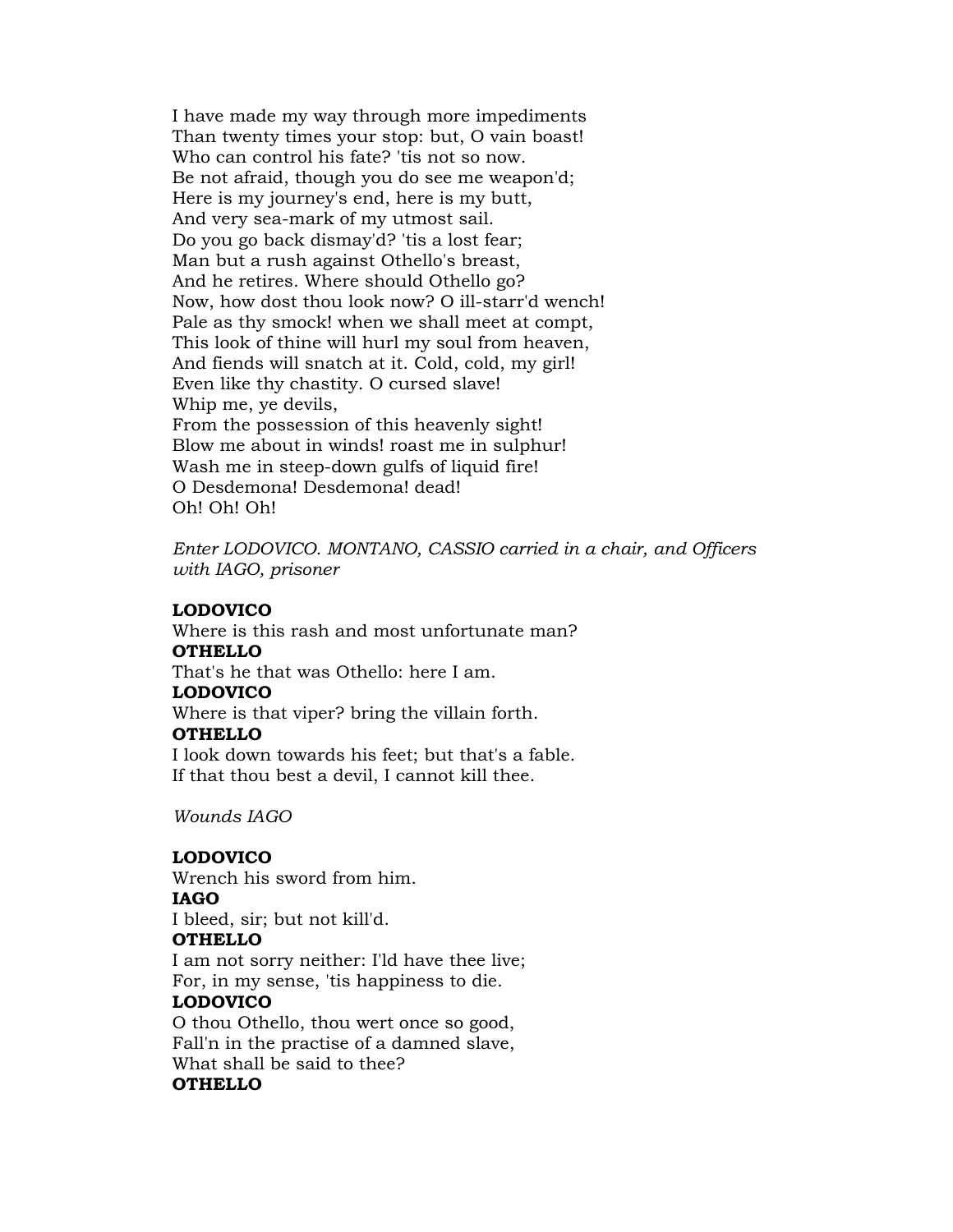Why, any thing:

An honourable murderer, if you will;

For nought I did in hate, but all in honour. **LODOVICO**

This wretch hath part confess'd his villany: Did you and he consent in Cassio's death?

# **OTHELLO**

Ay.

# **CASSIO**

Dear general, I never gave you cause. **OTHELLO**

I do believe it, and I ask your pardon. Will you, I pray, demand that demi-devil

Why he hath thus ensnared my soul and body? **IAGO**

Demand me nothing: what you know, you know: From this time forth I never will speak word.

### **LODOVICO**

What, not to pray?

## **GRATIANO**

Torments will ope your lips.

## **OTHELLO**

Well, thou dost best.

## **LODOVICO**

Sir, you shall understand what hath befall'n, Which, as I think, you know not. Here is a letter Found in the pocket of the slain Roderigo; And here another: the one of them imports The death of Cassio to be undertook

By Roderigo.

#### **OTHELLO**

O villain!

# **CASSIO**

Most heathenish and most gross!

# **LODOVICO**

Now here's another discontented paper,

Found in his pocket too; and this, it seems, Roderigo meant to have sent this damned villain;

But that belike Iago in the interim

Came in and satisfied him.

# **OTHELLO**

O the pernicious caitiff! How came you, Cassio, by that handkerchief That was my wife's?

# **CASSIO**

I found it in my chamber: And he himself confess'd but even now That there he dropp'd it for a special purpose Which wrought to his desire.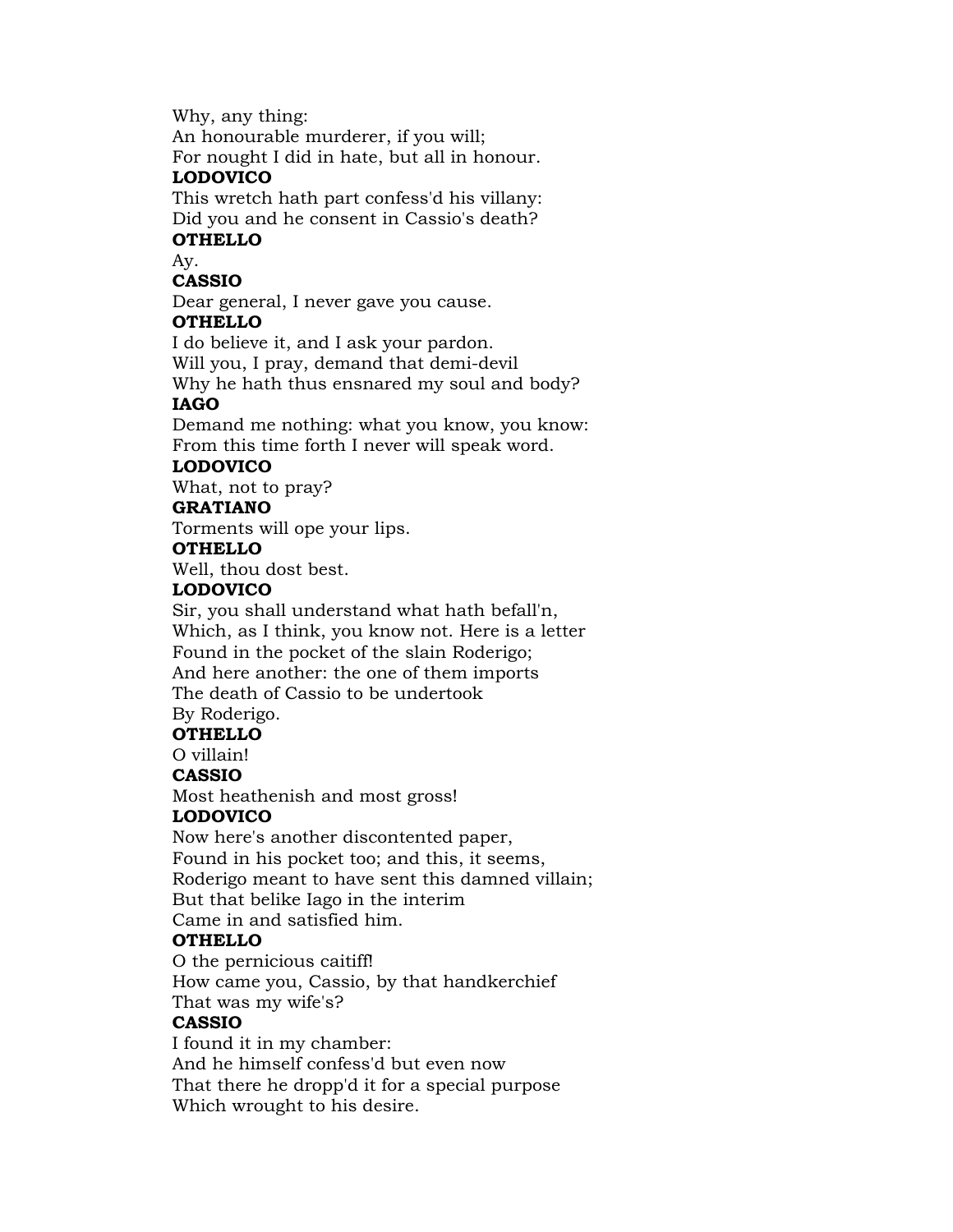#### **OTHELLO**

O fool! fool! fool!

# **CASSIO**

There is besides in Roderigo's letter, How he upbraids Iago, that he made him Brave me upon the watch; whereon it came That I was cast: and even but now he spake, After long seeming dead, Iago hurt him, Iago set him on.

#### **LODOVICO**

You must forsake this room, and go with us: Your power and your command is taken off, And Cassio rules in Cyprus. For this slave, If there be any cunning cruelty That can torment him much and hold him long, It shall be his. You shall close prisoner rest, Till that the nature of your fault be known To the Venetian state. Come, bring him away.

## **OTHELLO**

Soft you; a word or two before you go. I have done the state some service, and they know't. No more of that. I pray you, in your letters, When you shall these unlucky deeds relate, Speak of me as I am; nothing extenuate, Nor set down aught in malice: then must you speak Of one that loved not wisely but too well; Of one not easily jealous, but being wrought Perplex'd in the extreme; of one whose hand, Like the base Indian, threw a pearl away Richer than all his tribe; of one whose subdued eyes, Albeit unused to the melting mood, Drop tears as fast as the Arabian trees Their medicinal gum. Set you down this; And say besides, that in Aleppo once, Where a malignant and a turban'd Turk Beat a Venetian and traduced the state, I took by the throat the circumcised dog, And smote him, thus.

#### *Stabs himself*

#### **LODOVICO**

O bloody period! **GRATIANO** All that's spoke is marr'd. **OTHELLO** I kiss'd thee ere I kill'd thee: no way but this; Killing myself, to die upon a kiss.